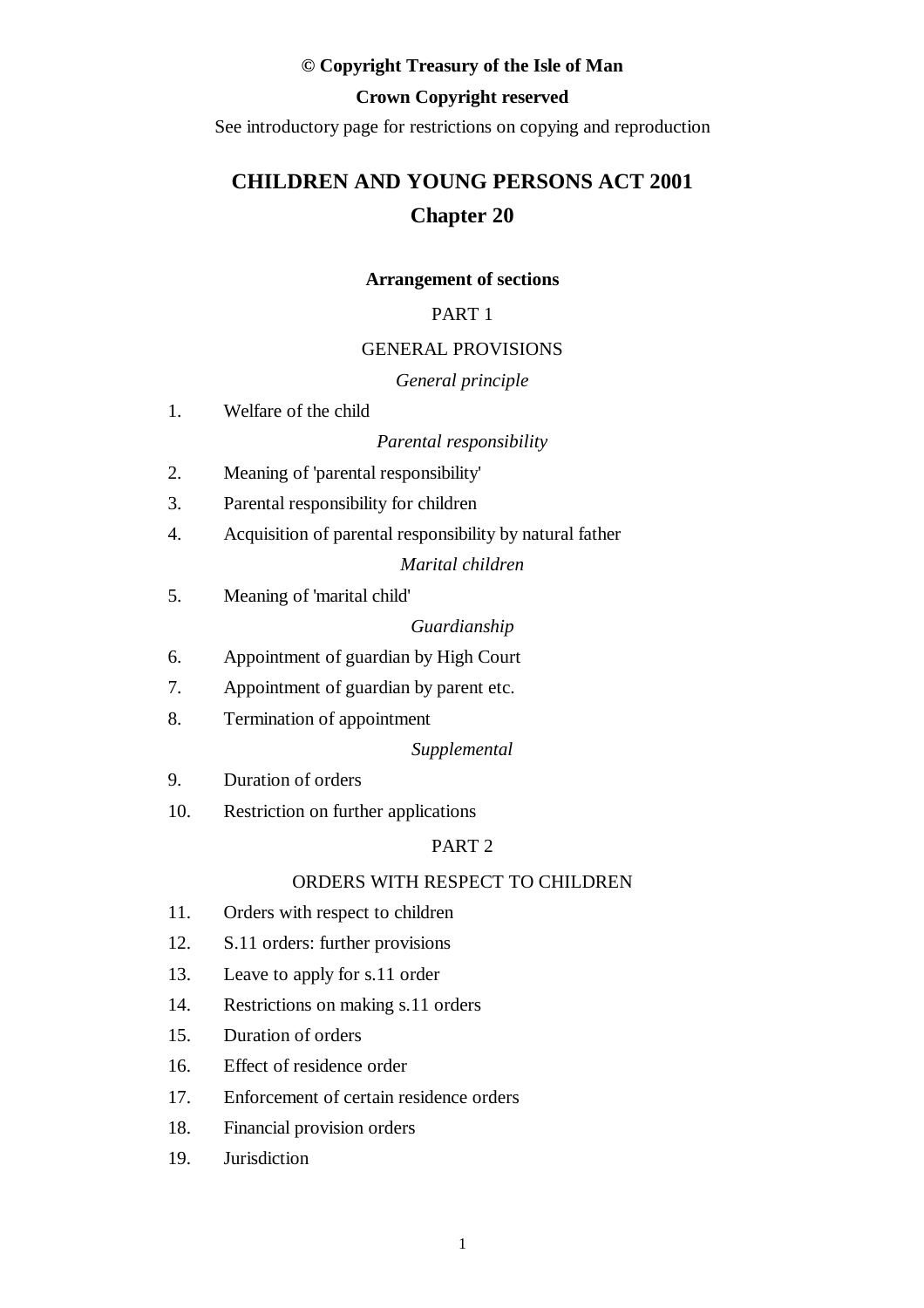- 20. Wardship
- 21. Restriction on further applications

### GENERAL FUNCTIONS OF DEPARTMENT

#### *General*

- 22. General duties of Department
- 23. Functions of Department in relation to children in danger or need
- 24. Duties of Department where it looks after children

#### *Provision of accommodation for children*

- 25. Provision of accommodation
- 26. Manner in which accommodation may be provided
- 27. Secure accommodation

#### *Supplemental*

- 28. Regulations
- 29. Investigations
- 30. Reports

#### PART 4

#### CARE AND SUPERVISION

- 31. Care and supervision orders
- 32. Effect of care order
- 33. Parental contact etc. with children in care
- 34. Supervision orders
- 35. Interim orders
- 36. Power to include exclusion requirement in interim care order
- 37. Revocation etc. of care orders
- 38. Duration of care orders
- 39. Orders etc. pending appeal
- 40. Restrictions on applications

#### PART 5

#### PROTECTION OF CHILDREN

- 41. Assessment orders
- 42. Emergency protection orders
- 43. Power to include exclusion requirement in emergency protection order
- 44. Duration of emergency protection orders etc.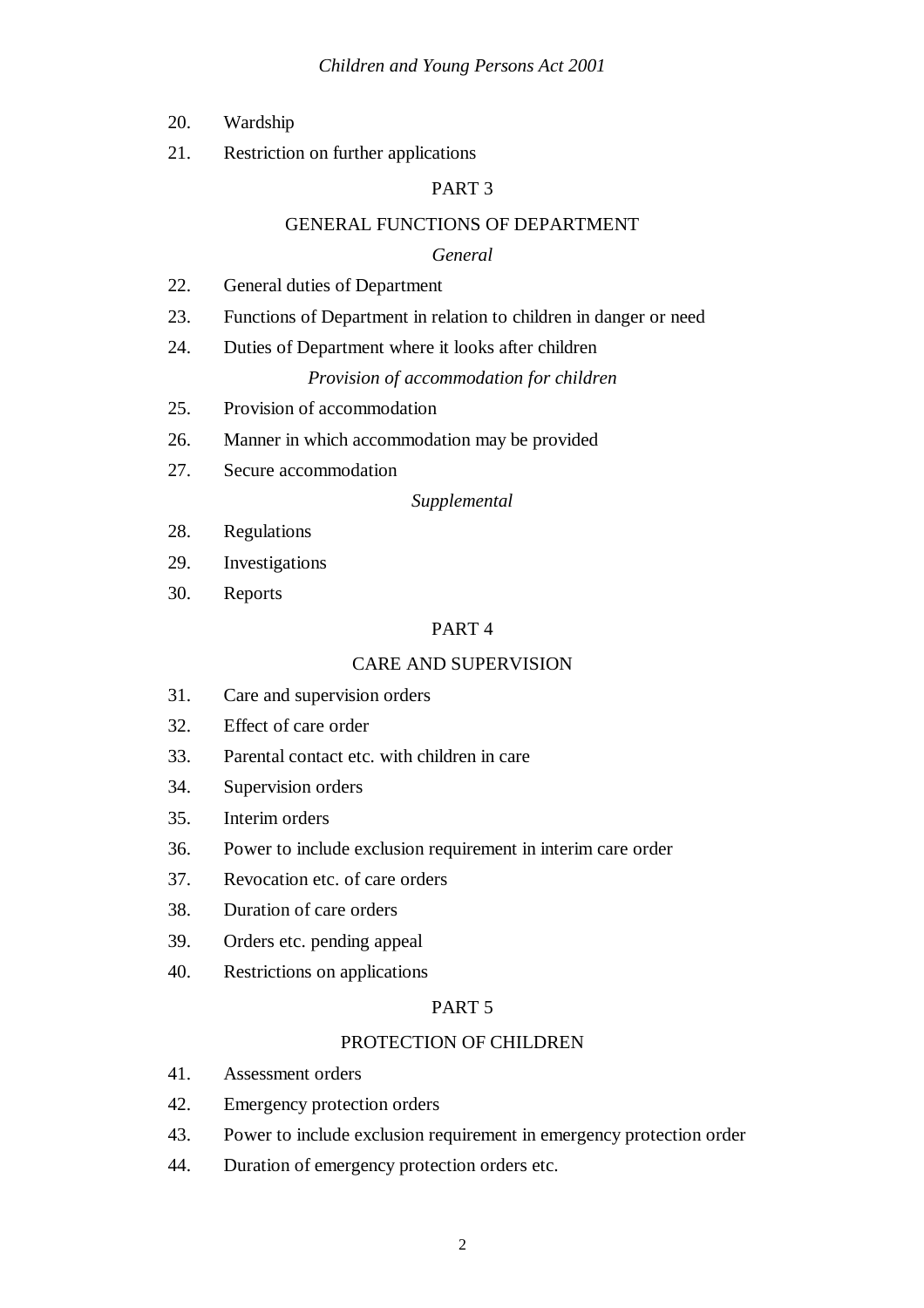- 45. Removal by police
- 46. Department's duty to investigate
- 47. Discovery of children in need of protection
- 48. Abduction of person in care
- 49. Recovery of abducted person

### CHILDREN'S HOMES

- 50. Introductory
- 51. Registration of children's homes
- 52. Disqualifications
- 53. Regulations as to children's homes
- 54. Welfare of children in homes
- 55. Duties of Department
- 56. Appeals

# PART 7

# FOSTERING, CHILD-MINDING AND DAY CARE

# *Fostering*

- 57. Private fostering
- 58. Disqualifications
- 59. Restrictions on private fostering
- 60. Regulations as to fostering
- 61. Fostering limit
- 62. Welfare of privately fostered children

#### *Child-minding and day care*

- 63. Child-minding and day care
- 64. Registration
- 65. Disqualifications
- 66. Emergency cancellation etc.

# *General*

- 67. Inspection of premises
- 68. Appeals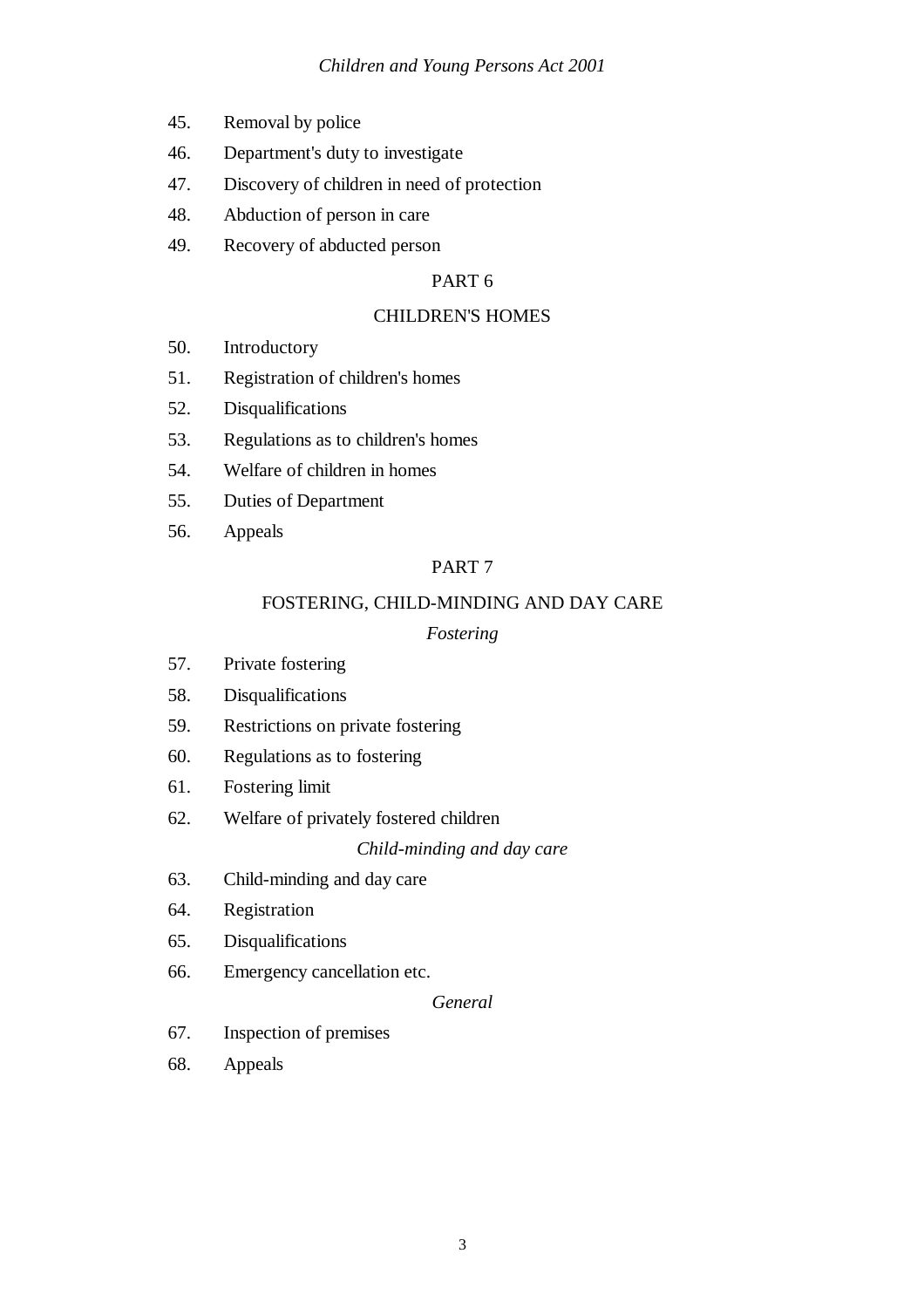# PROCEEDINGS INVOLVING CHILDREN AND YOUNG PERSONS

# *Proceedings involving children and young persons*

- 69. General considerations
- 70. Age of criminal responsibility
- 71. Separation of children and young persons from adults in courts etc.
- 72. Bail or detention of children and young persons arrested
- 73. Detention of child or young person
- 74. Children in court during trials
- 75. Clearing court while child or young person is giving evidence
- 76. Remand or committal of child or young person
- 77. Evidence by minors
- 78. Admissibility of hearsay evidence
- 79. Powers in relation to certain offences
- 80. Identification of child or young person in media
- 81. Findings of guilt etc.
- 82. Power to impose penalty etc. on parent of child or young person *Supervision orders in criminal proceedings*
- 83. Power to make supervision order in criminal proceedings

# PART 9

#### FERTILISATION, SURROGACY ETC.

#### *Human fertilisation and embryology*

- 84. Prohibition on activities connected with embryos etc.
- 85. Provision for licensing of certain activities
- 86. Meaning of "mother"
- 87. Meaning of "father"
- 88. Effect of sections 86 & 87
- 89. Parental orders in favour of donors

#### *Surrogacy arrangements*

- 90. Surrogacy arrangements unenforceable
- 91. Negotiating surrogacy arrangements
- 92. Bodies negotiating surrogacy arrangements etc.
- 93. Advertisements about surrogacy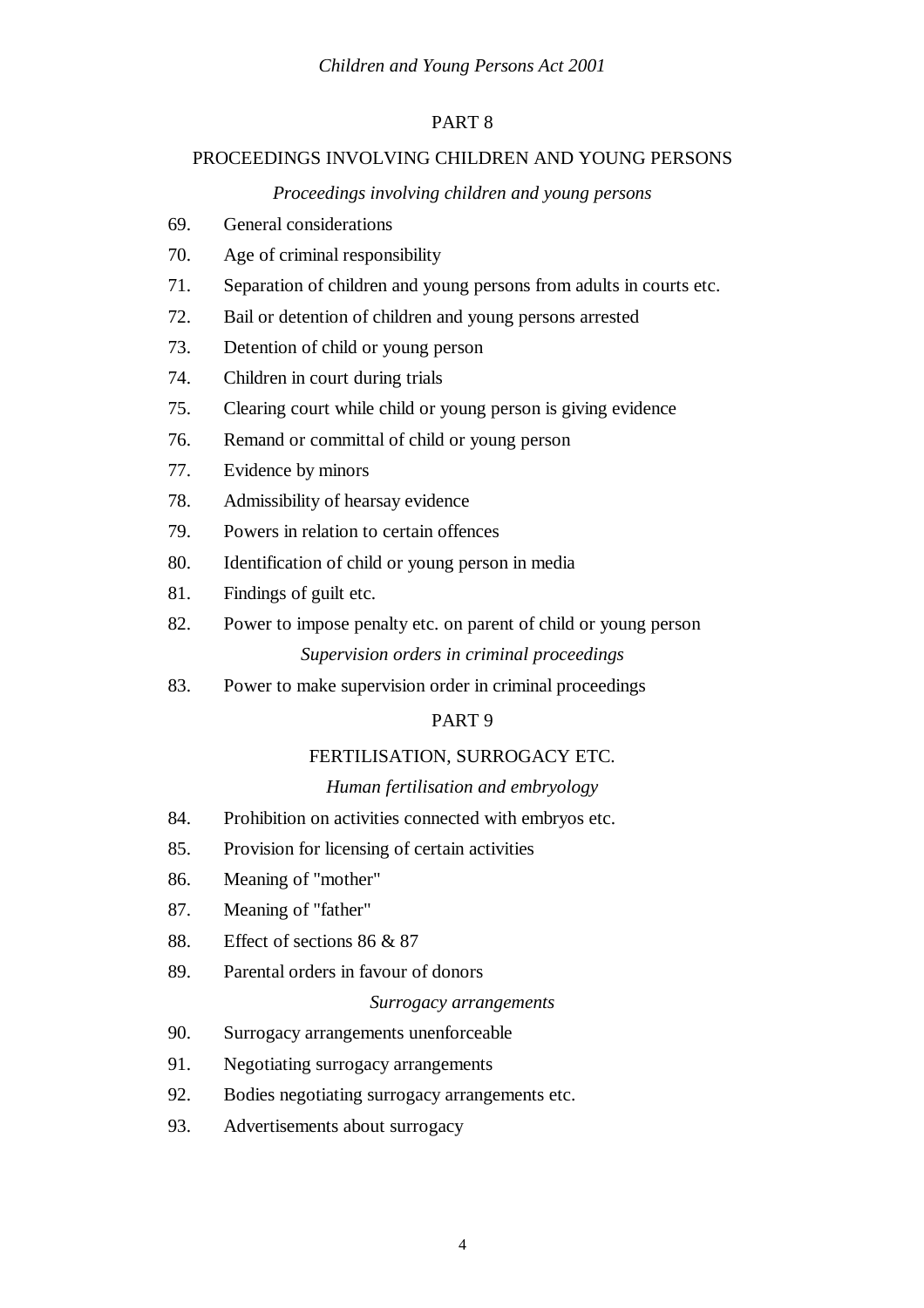#### *Supplemental*

- 94. Offences under Part 9
- 95. Interpretation of Part 9

# PART 10

# MISCELLANEOUS AND SUPPLEMENTAL

- 96. Representation of child in family proceedings
- 97. Appeals to High Court
- 98. Inspection of premises
- 99. Search warrants
- 100. Education supervision orders
- 101. Welfare of children accommodated in independent schools
- 102. Interpretation general
- 103. Reciprocal effect of orders
- 104. Subordinate legislation
- 105. Transitional provisions, amendments and repeals
- 106. Short title and commencement

SCHEDULE 1 — FINANCIAL PROVISION FOR CHILDREN

SCHEDULE 2 — CHILDREN LOOKED AFTER BY DEPARTMENT

SCHEDULE 3 — CONTRIBUTIONS TOWARDS MAINTENANCE

SCHEDULE 4 — SUPERVISION ORDERS

SCHEDULE 5 — EXCLUSIO**N** REQUIREMENTS &c

SCHEDULE 6 — REGISTRATION OF CHILDREN'S HOMES

SCHEDULE 7 — REGISTRATION OF CHILD-MINDERS ETC

SCHEDULE 8 — OFFENCES REFERRED TO IN SECTION 79

SCHEDULE 9 — SUPERVISION ORDERS IN CRIMINAL **PROCEEDINGS** 

SCHEDULE 10 — NEW SCHEDULE INSERTED IN 1949 ACT

SCHEDULE 11 — TRANSITIONAL PROVISIONS

SCHEDULE 12 — AMENDMENT OF ENACTMENTS

SCHEDULE 13 — ENACTMENTS REPEALED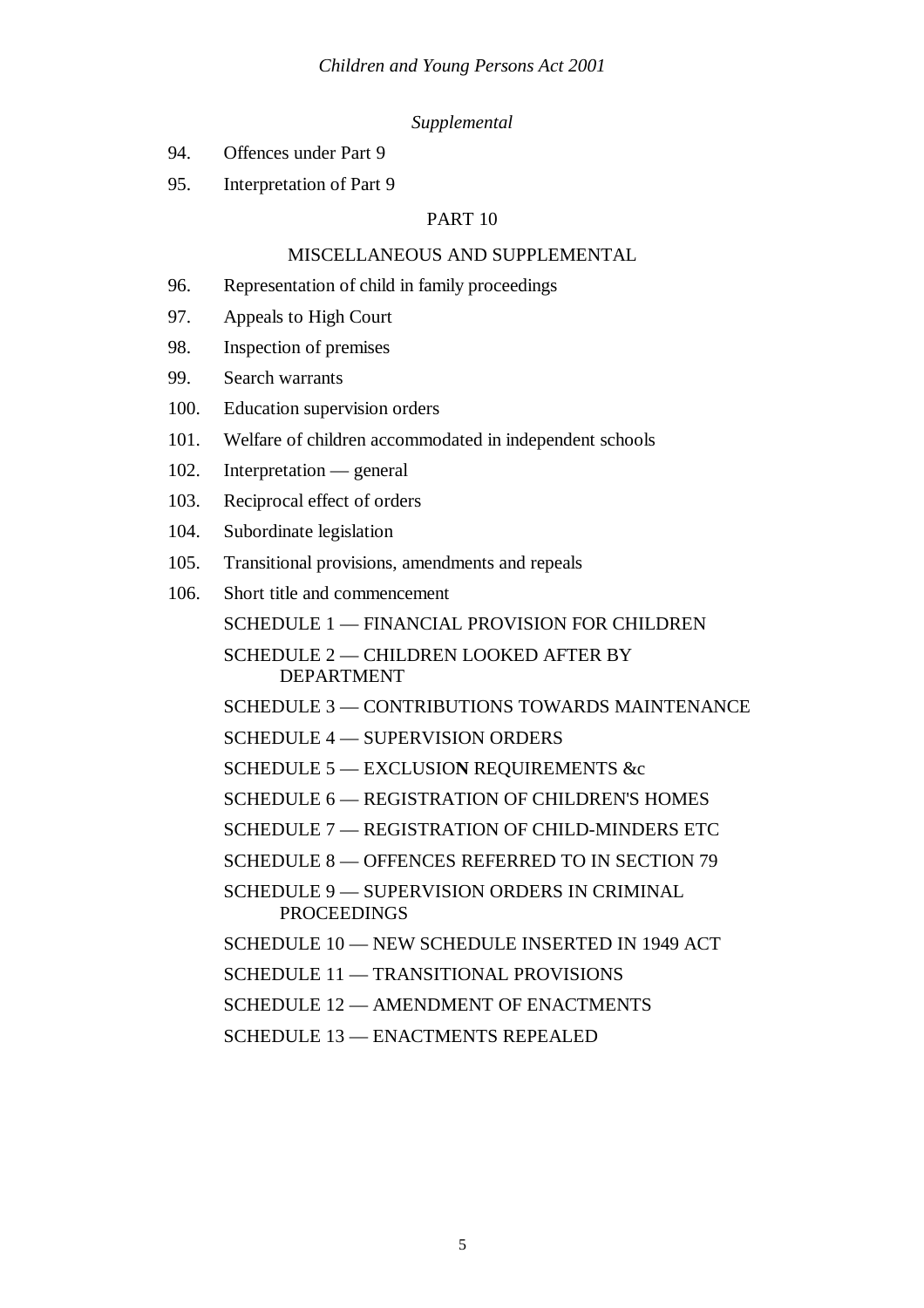

Signed in Tynwald: 10th July 2001 Received Royal Assent: 10th July 2001 Announced to Tynwald: 11th July 2001 Passed: 11th July 2001

# AN ACT

to re-enact Parts I and II of the Family Law Act 1991; to reform the law relating to children; to provide for social services for children in danger and in need; to provide for the regulation of children's homes, fostering, child minding and day care; to make new provision for human fertilisation, embryology and surrogacy; and for connected purposes.

WE, your Majesty's most dutiful and loyal subjects, the Council and Keys of the said Isle, do humbly beseech your Majesty that it may be enacted, of the said Isle, do humbly beseech your Majesty that it may be enacted, and be it enacted, by the Queen's Most Excellent Majesty, by and with the advice and consent of the Council and Keys in Tynwald assembled, and by the authority of the same, as follows (that is to say):—

#### PART 1

#### GENERAL PROVISIONS

#### *General principle*

#### **1. Welfare of the child**

P1989/41/1 & 11, 1991/3/1 & 11

- (1) When a court determines any question with respect to —
- (a) the upbringing of a child, or
- (b) the administration of a child's property or the application of any income arising from it,

the welfare of that child shall be the court's paramount consideration.

(2) In any proceedings in which any question with respect to the upbringing of a child arises, the court shall have regard to the general principle that any delay in determining the question is likely to prejudice the welfare of the child.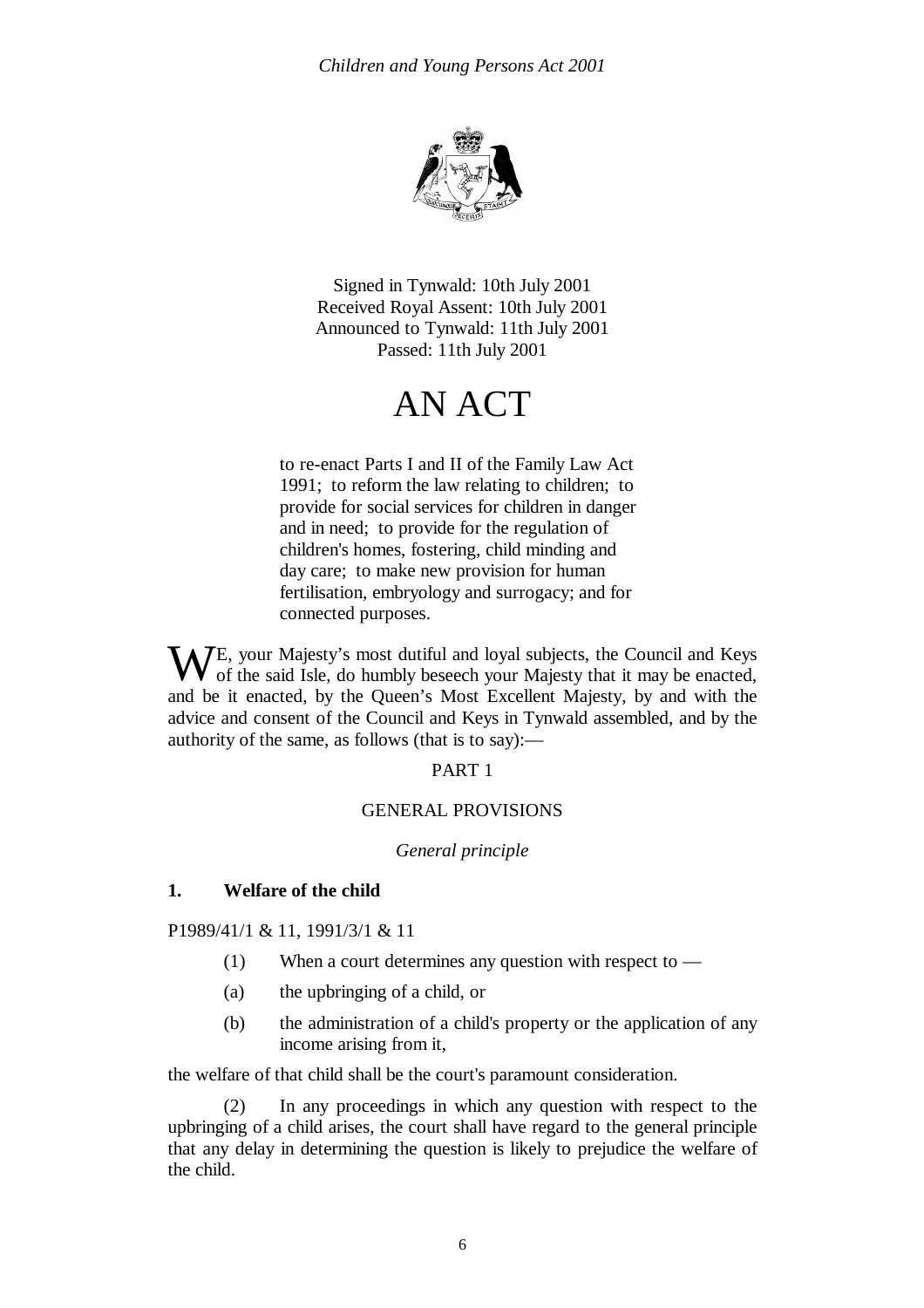(3) Subject to subsections (1) and (2), a court in any proceedings referred to in subsection (2) shall seek, so far as practicable, to promote the upbringing of children by their families; and for this purpose "family", in relation to a child, includes any individual who has parental responsibility for him and any person with whom he has been living.

When determining whether or not to make, vary or revoke an order under section 11, a care order or a supervision order, and if so, in what manner, the court shall have regard to all the circumstances of the case including, in particular —

- (a) the ascertainable wishes and feelings of the child (considered in the light of his age and understanding) and of his parents, any other individual who has parental responsibility for him and any other person whose wishes and feelings the court considers to be relevant;
- (b) his physical, emotional and (where relevant) educational needs;
- (c) the likely effect on him of any change in his circumstances;
- (d) his age, sex, background and any characteristics of his which the court considers relevant;
- (e) any harm which he has suffered or is at risk of suffering;
- (f) how capable each of his parents, and any other person in relation to whom the court considers the question to be relevant, is of meeting his needs.

(5) Where a court is considering whether or not to make one or more orders under this Part or Part 2, 4 or 5 with respect to a child, it shall not make the order or any of the orders unless it considers that doing so would be better for the child than making no order at all.

# *Parental responsibility*

# **2. Meaning of 'parental responsibility'**

P1989/41/2 & 3, 1991/3/1

(1) In this Act, and in any enactment passed or made after the 19th March 1991, "parental responsibility", in relation to a child, —

- (a) means all the rights, duties, powers, responsibilities and authority which by law a parent of a child has in relation to the child and his property; and
- (b) includes the rights, powers and duties which a guardian of the child's estate appointed to act generally would have had in relation to the child and his property, including in particular the right to receive or recover in his own name, for the benefit of the child, property of whatever description and wherever situated which the child is entitled to receive or recover.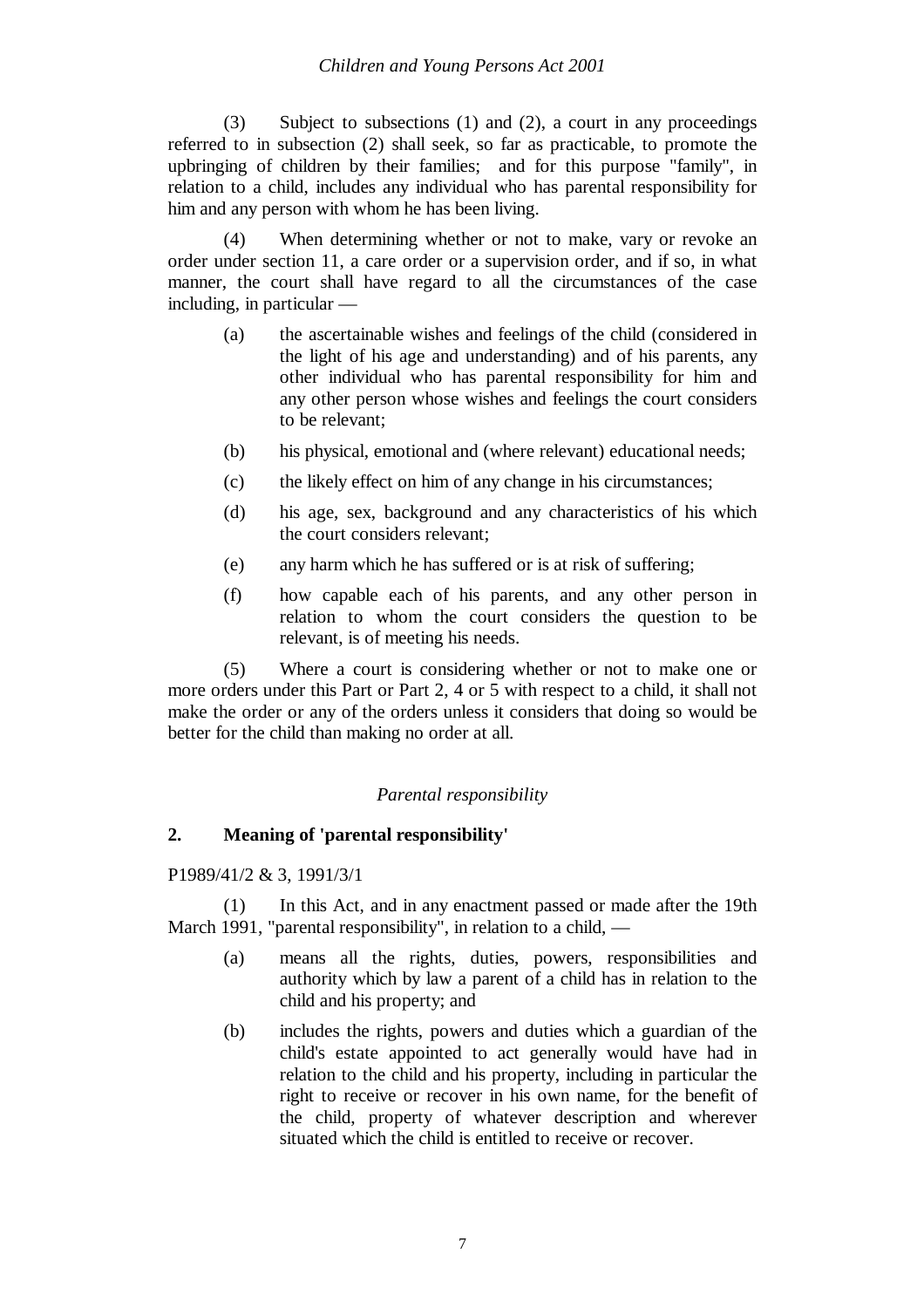(2) More than one person may have parental responsibility for a child at the same time.

(3) A person who has parental responsibility for a child at any time does not cease to have that responsibility solely because some other person subsequently acquires parental responsibility for the child.

(4) The fact that a person has parental responsibility for a child does not entitle him to act in any way which would be incompatible with an order made with respect to the child under this Act or any other enactment.

(5) The fact that a person has, or does not have, parental responsibility for a child does not affect —

- (a) any obligation which he may have in relation to the child (such as a statutory duty to maintain the child); or
- (b) any rights which, in the event of the child's death, he or any other person may have in relation to the child's property.

(6) If a person has care of a child but does not have parental responsibility for him, he may (subject to the provisions of this Act) do what is reasonable in all the circumstances of the case for the purpose of safeguarding or promoting the child's welfare.

# **3. Parental responsibility for children**

P1989/41/2, 1991/3/3

(1) The mother and father of a child who is a marital child each have parental responsibility for the child.

(2) The mother of a child who is not a marital child has parental responsibility for the child, but the father does not have parental responsibility for the child unless he acquires it in accordance with this Act.

(3) Where more than one person has parental responsibility for a child, each of them may act alone and without the other (or others) in meeting that responsibility; but nothing in this Part shall be taken as affecting the operation of any enactment requiring the consent of more than one person in a matter affecting the child.

(4) A person who has parental responsibility for a child may not surrender or transfer any part of that responsibility to another, but may arrange for some or all of it to be met by one or more persons acting on his behalf (who may be a person who already has parental responsibility for the child).

(5) The making of any such arrangement does not affect any liability of the person making it which may arise from any failure to meet any part of his parental responsibility for the child.

#### **4. Acquisition of parental responsibility by natural father**

P1989/41/4, 1991/3/4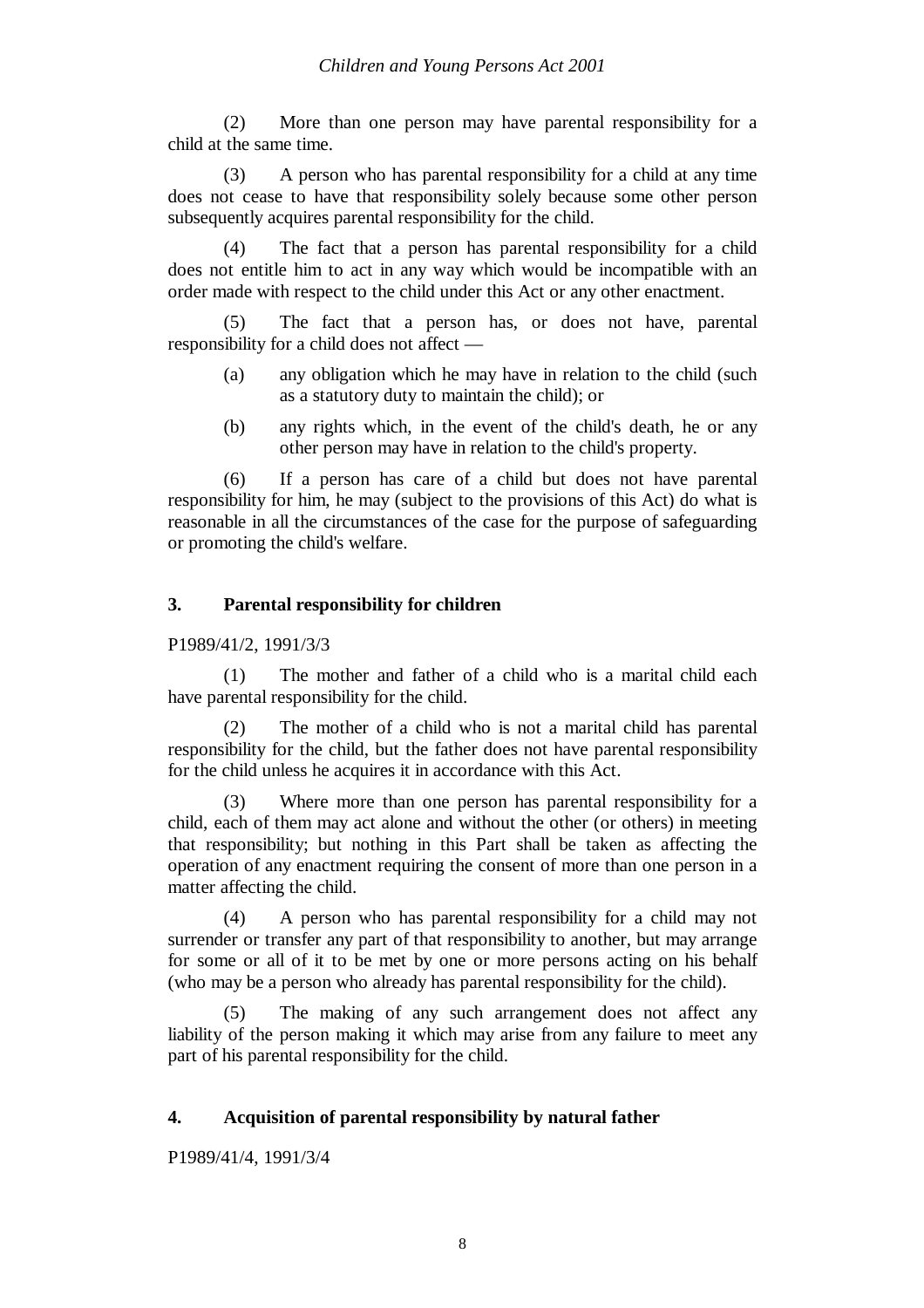(1) The court may, on the application of the father of a child who is not a marital child, order that he shall have parental responsibility for the child.

(2) The father and mother of a child who is not a marital child may by agreement (a "parental responsibility agreement") provide for the father to have parental responsibility for the child, but no such agreement shall have effect for the purposes of this Act unless —

- (a) it is made in the form prescribed by rules of court, and
- (b) where rules of court are made prescribing the manner in which such agreements must be recorded, it is recorded in the prescribed manner.

(3) Subject to section 16(1), an order under subsection (1) may only be revoked, and a parental responsibility agreement may only be terminated, by an order of the court made on the application —

(a) of any person who has parental responsibility for the child, or

(b) with the leave of the court, of the child himself.

(4) The court shall not grant leave under subsection (3)(b) unless it is satisfied that the child has sufficient understanding to make the proposed application.

(5) A parental responsibility agreement continues in force until the child reaches the age of 18, unless it is terminated earlier.

In this section "the court" means the High Court or a court of summary jurisdiction, and any power to vary or revoke an order under this section may be exercised by the court whether the order was made by that or any other court.

# *Marital children*

# **5. Meaning of 'marital child'**

#### P1987/42/1, 1991/3/5

—

(1) In this Act, and in any enactment passed or made after the 19th March 1991, references (however expressed) to any relationship between 2 persons shall, unless the contrary intention appears, be construed without regard to whether either of them, or any person through whom the relationship is deduced, is or was a marital child.

- (2) In this Act, and in any such enactment, "marital child" means
- (a) a person whose parents were married to each other at the time of his birth or (if the marriage has been terminated before his birth) at the time of the act of intercourse resulting in his birth;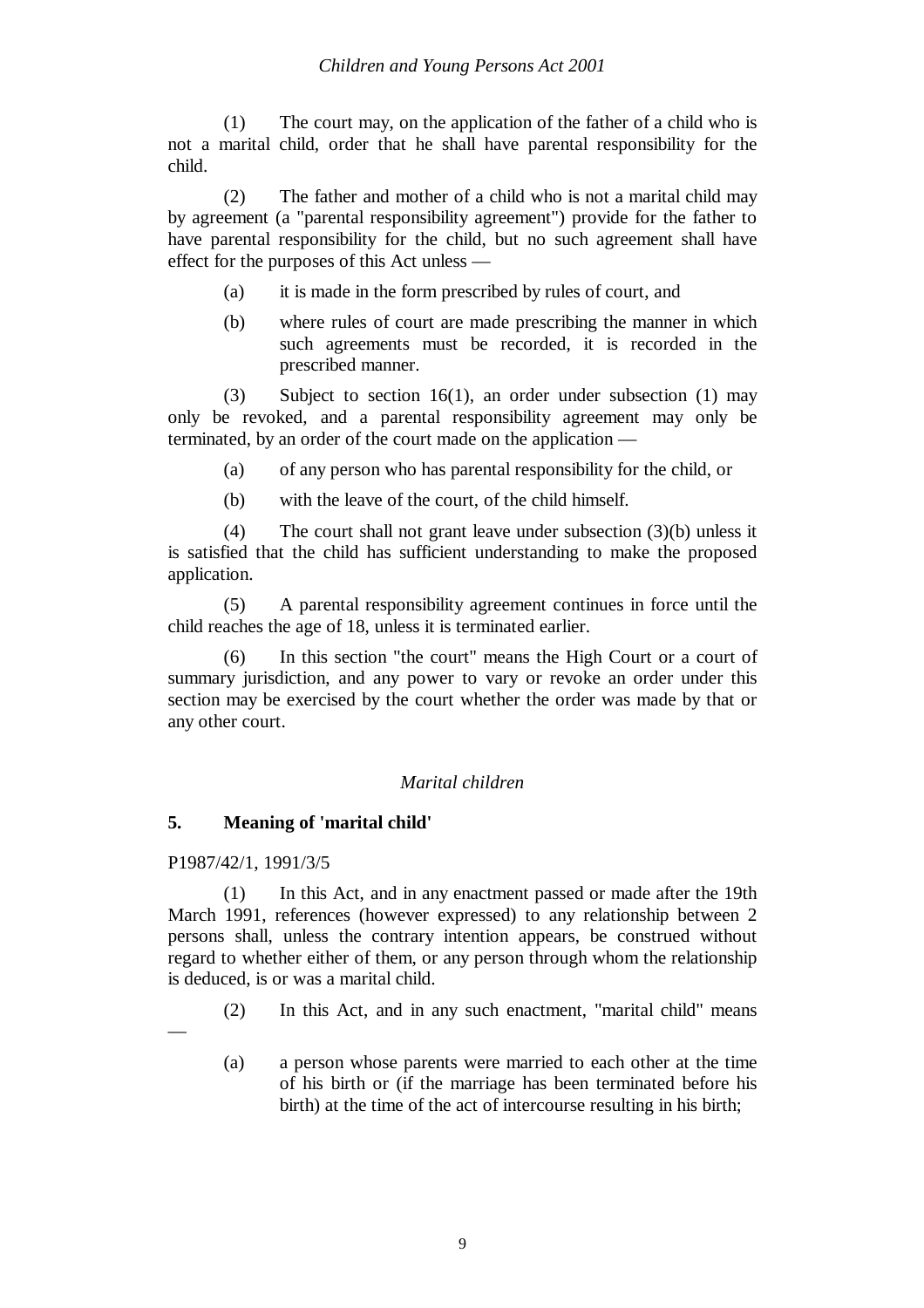- (b) a person who is treated as legitimate by virtue of section 1 of the Legitimacy Act  $1985^1$ ;
- (c) a person legitimated or recognised as legitimated by the customary law of the Island, under section 2 or 3 of the Legitimacy Act 1985, or by a legitimation (whether or not by virtue of the subsequent marriage of his parents) recognised by the law of the Island and effected under the law of any other country;
- (d) an adopted person; or
- (e) any other person who is treated in law as legitimate.

# *Guardianship*

# **6. Appointment of guardian by High Court**

P1989/41/5, 1991/3/6

(1) On an application by any individual the High Court may by order appoint him to be a child's guardian, if the child has no parent with parental responsibility for him.

(2) On an application by any individual the High Court may by order appoint him to be a child's guardian, if a residence order has been made with respect to the child in favour of a parent or guardian of his who has died while the order was in force (unless the residence order was also made in favour of another parent of the child who is still living).

(3) The power conferred by subsection (1) or (2) may also be exercised in any family proceedings in the High Court if the Court considers that the order should be made although no application has been made for it.

(4) A person appointed guardian of a child under this section has parental responsibility for the child.

(5) No guardian of a child may be appointed otherwise than in accordance with this section or section 7.

# **7. Appointment of guardian by parent etc.**

P1989/41/5 & 6, 1991/3/7

(1) A parent who has parental responsibility for a child of his who is under the age of 18 may appoint another person to be the child's guardian in the event of his death.

(2) A guardian of a child may appoint another person to take his place as the child's guardian in the event of his death.

(3) An appointment under this section shall not have effect unless it is made in writing, dated and signed by the person making it or —

 $1$  1985 c.10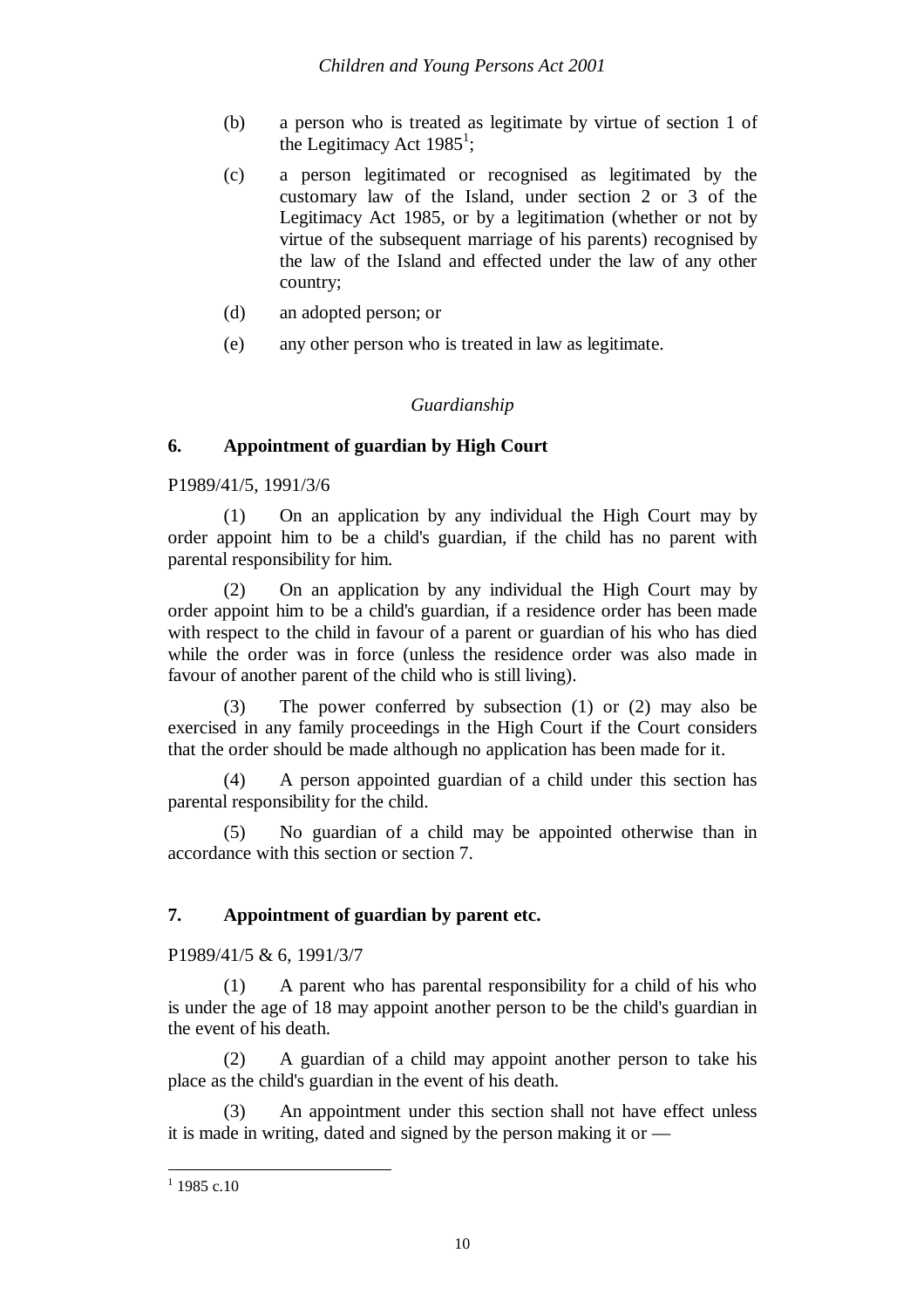- (a) in the case of an appointment made by a will which is not signed by the testator, it is signed at the direction of the testator in accordance with the requirements of section 3 of the Wills Act 1985; or
- (b) in any other case, it is signed at the direction of the person making it, in his presence and in the presence of 2 witnesses who each attest the signature.

(4) A person appointed guardian of a child under this section has parental responsibility for the child.

- $(5)$  Where —
- (a) on the death of a person making an appointment under this section, the child concerned has no parent with parental responsibility for him; or
- (b) immediately before the death a residence order in favour of that person was in force with respect to the child (unless the residence order was also made in favour of a parent of the child who is still living),

the appointment takes effect on the death of that person.

- $(6)$  Where —
- (a) on the death of a person making an appointment under this section, the child concerned has a parent with parental responsibility for him; and
- (b) immediately before the death no residence order in favour of that person was in force with respect to the child,

the appointment takes effect when the child no longer has a parent who has parental responsibility for him.

(7) A person appointed guardian under this section may disclaim his appointment, but no such disclaimer has effect unless —

- (a) it is in writing, signed and made within a reasonable time after his first knowing that the appointment has taken effect, and
- (b) where rules of court prescribe the manner in which such disclaimers are to be recorded, it is recorded in the prescribed manner.

(8) Nothing in this section prevents an appointment under this section being made by 2 or more persons acting jointly.

# **8. Termination of appointment**

P1989/41/6, P1995/41/4, 1991/3/8, 1996/5/4

(1) An appointment of a guardian under section 6 or 7 may be brought to an end at any time by order of the High Court made —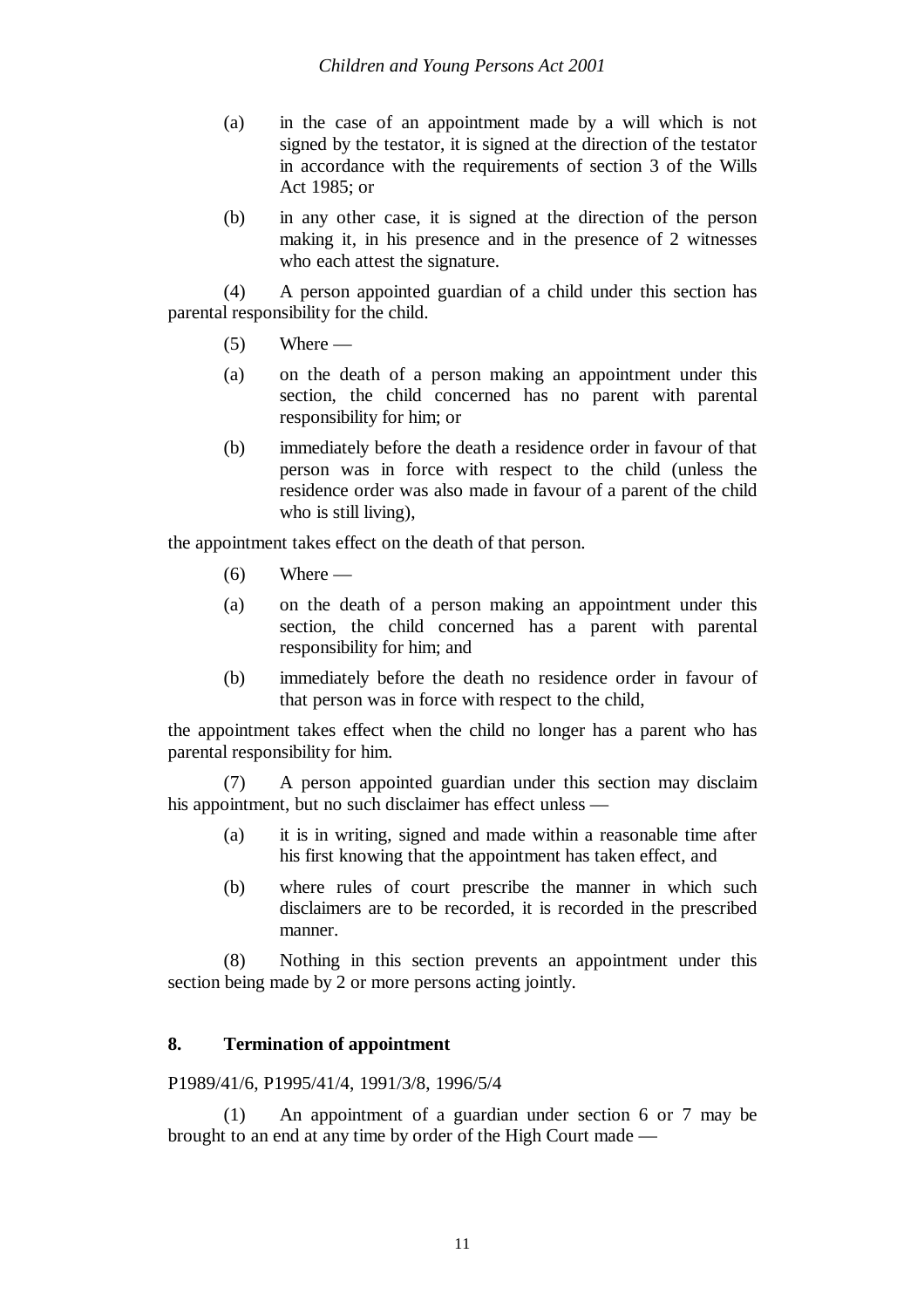- (a) on the application of any person who has parental responsibility for the child, or
- (b) with the leave of the Court, on the application of the child concerned, or
- (c) in any family proceedings, if the Court considers that it should be brought to an end even though no application has been made.

(2) An appointment under section 7 revokes an earlier such appointment (including one made in an unrevoked will or codicil) made by the same person in respect of the same child, unless it is clear (whether by express provision in the later appointment or by any necessary implication) that the purpose of the later appointment is to appoint an additional guardian.

(3) An appointment under section 7 (including one made in an unrevoked will or codicil) is revoked if the person who made the appointment revokes it in writing, dated and signed either —

- (a) by him; or
- (b) at his direction, in his presence and in the presence of 2 witnesses who each attest the signature.

(4) An appointment under section 7 (including one made in an unrevoked will or codicil) is revoked if the person appointed is the spouse of the person who made the appointment and either —

- (a) a decree of the High Court dissolves or annuls the marriage, or
- (b) the marriage is dissolved or annulled and the divorce or annulment is entitled to recognition in the Island by virtue of the Recognition of Divorces etc. Act 1987,

unless a contrary intention appears by the appointment.

(5) An appointment under section 7 (other than one made in a will or codicil) is revoked if the person who made the appointment, with the intention of revoking it, destroys the instrument by which it was made or has some other person destroy it in his presence.

(6) An appointment under section 7 made in a will or codicil is revoked if the will or codicil is revoked.

(7) An appointment under section 6 or 7, unless it is brought to an end earlier, continues in force until the child reaches the age of 18.

# *Supplemental*

# **9. Duration of orders**

#### 1991/3/22

No order under this Part with respect to a child continues in force after the child has reached the age of 18.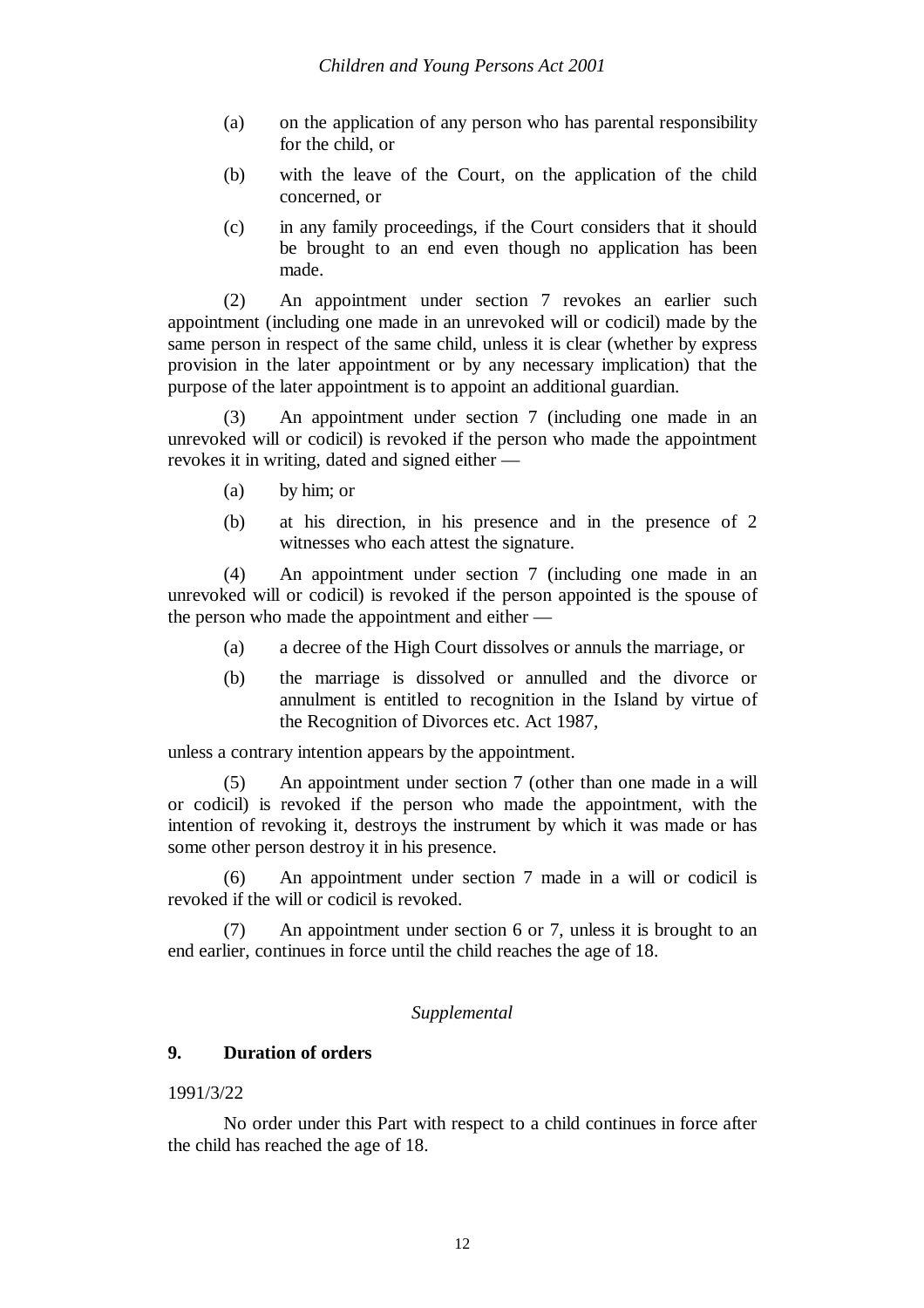#### **10. Restriction on further applications**

#### 1991/3/25

On disposing of any application for an order under this Part, a court may (whether or not it makes any other order in the proceedings) order that no application for an order under this Part of any specified kind may be made with respect to the child concerned by any person named in the order without the leave of the court (that is, the leave of any court having jurisdiction to hear the application in question).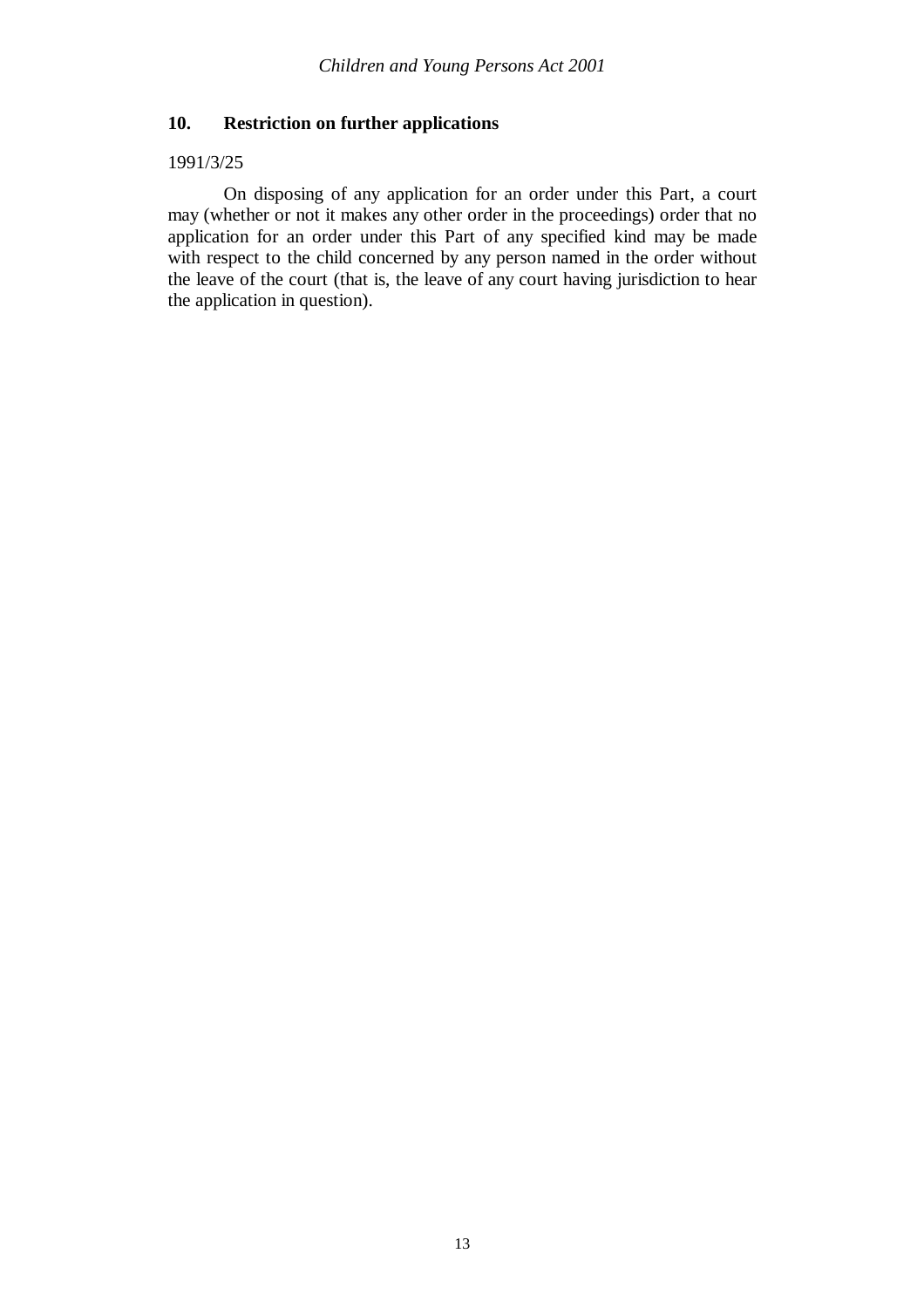#### ORDERS WITH RESPECT TO CHILDREN

#### **11. Orders with respect to children**

P1989/41/8, 1991/3/9

(1) The orders which the court may make with respect to a child under this section are as follows —

- (a) a "residence order", that is, an order settling the arrangements to be made as to the person with whom the child is to live;
- (b) a "contact order", that is, an order requiring the person with whom the child lives or is to live, to allow the child to visit or stay with the person named in the order, or for that person and the child otherwise to have contact with each other;
- (c) an order that, in meeting parental responsibility for the child, no step which could be taken by a parent in meeting his parental responsibility for the child, and which is of a kind specified in the order, shall be taken by any person without the consent of the court;
- (d) an order giving directions for the purpose of determining a specific question which has arisen, or which may arise, in connection with any aspect of parental responsibility for the child;
- (e) an order varying or revoking a previous order under paragraph (a), (b), (c) or (d).

(2) The court may make any order under this section on the application of a person who is entitled to apply for the order, or has obtained the leave of the court to do so.

(3) The court may make any order under this section in any family proceedings in which a question arises with respect to the welfare of a child —

- (a) on the application of a person who is entitled to apply for the order, or has obtained the leave of the court to do so; or
- (b) if the court considers that the order should be made even though no such application has been made.

#### **12. S.11 orders: further provisions**

P1989/41/9-11 & 105(3), 1991/3/10 & 34(2)

(1) The following persons are entitled to apply for any order under section 11 with respect to a child —

- (a) any parent or guardian of the child;
- (b) any person in whose favour a residence order has been made with respect to the child.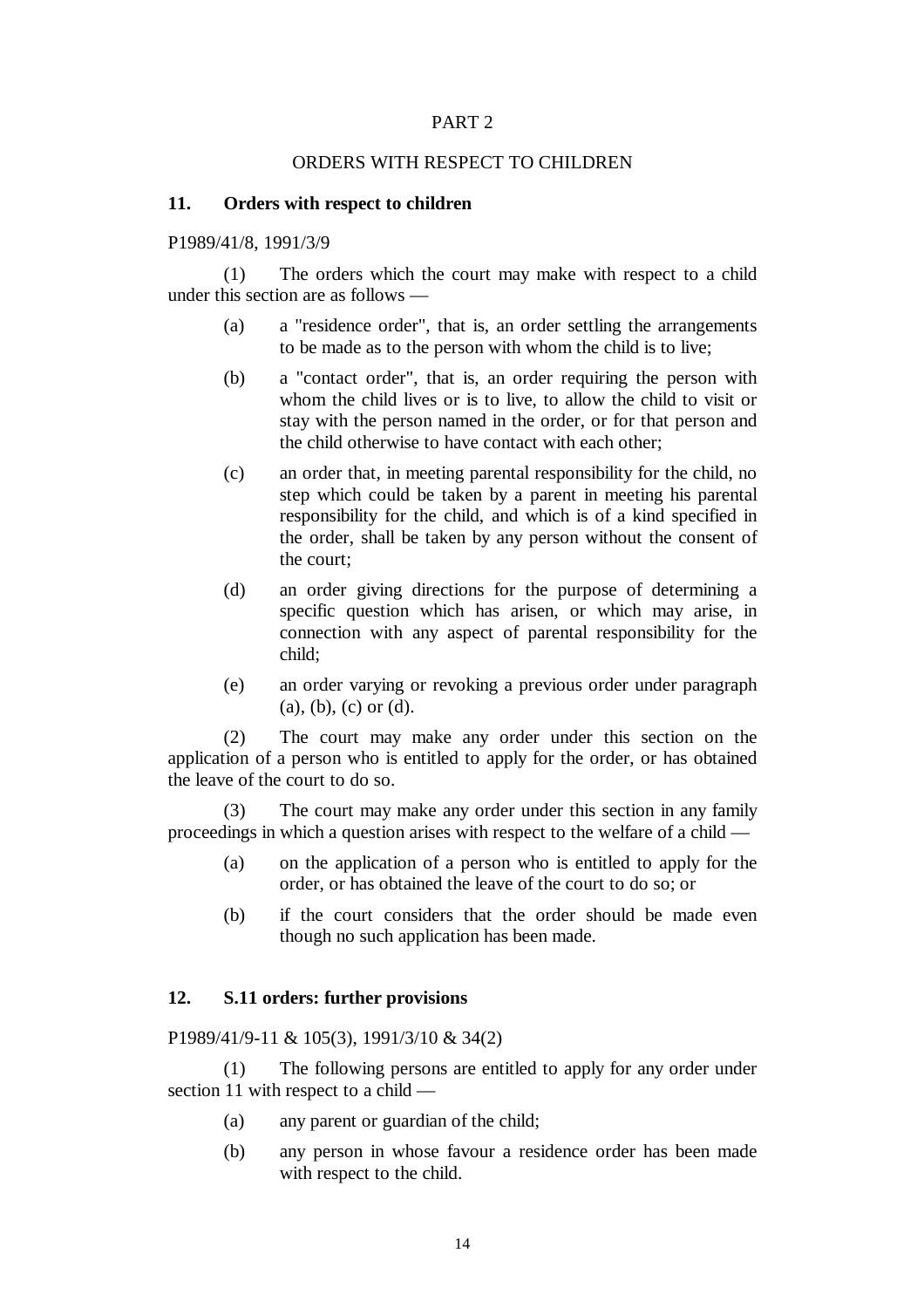(2) The following persons are entitled to apply for a residence order or a contact order with respect to a child —

- (a) any party to a marriage (whether or not subsisting) in relation to whom the child is a child of the family;
- (b) any person with whom the child has lived for a period of at least 3 years (which need not be continuous but must not have begun more than 5 years before, or ended more than 3 months before, the making of the application);
- (c) where a residence order is in force with respect to the child, any person who has the consent of each person in whose favour the order was made;
- (d) where the child is in the care of the Department of Health and Social Security ("the Department"), any person who has the consent of the Department;
- (e) in any case not mentioned in paragraph (c) or (d), any person who has the consent of each person (if any) having parental responsibility for the child;
- (f) any person falling within a category of person prescribed by rules of court in relation to the kind of order in question.

(3) The following persons are entitled to apply for an order under section  $11(1)(e)$  with respect to a child —

- (a) any person on whose application the order to be revoked or varied was made;
- (b) in the case of a contact order, the person named in the order.

(4) No application may be made by the Department for a residence order or a contact order.

(5) Where the court has power to make an order under section 11, it may do so at any time during the course of the proceedings in question even though it is not in a position to dispose finally of those proceedings.

(6) Where a residence order is made in favour of 2 or more persons who do not themselves all live together, the order may specify the periods during which the child is to live in the different households concerned.

- (7) An order under section 11 may —
- (a) contain directions about how it is to be carried into effect;
- (b) impose conditions to be complied with by any person
	- (i) in whose favour the order is made, or
	- (ii) who is a parent of the child concerned, or
	- (iii) who is not a parent of his but has parental responsibility for him, or
	- (iv) with whom the child is living,

and to whom the conditions are expressed to apply;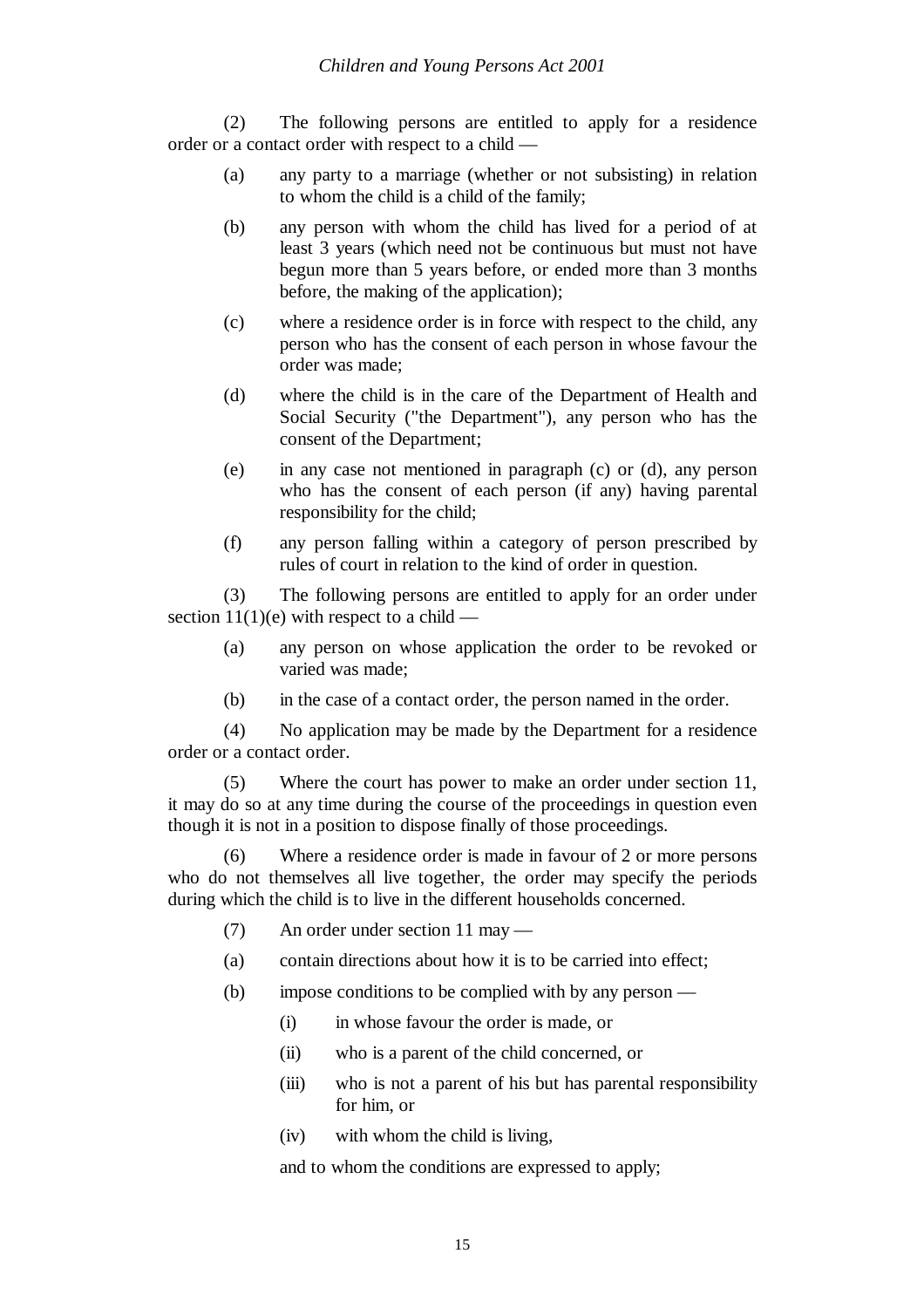- (c) be made to have effect for a specified period, or contain provisions which are to have effect for a specified period;
- (d) make such incidental, supplemental or consequential provision as the court thinks fit.

(8) References in this Act to the person in whose favour a residence order is made shall be construed as references to the person named in the order as the person with whom the child concerned is to live.

# **13. Leave to apply for s.11 order**

P1989/41/11, 1991/3/11

(1) Where the person applying for leave to make an application for an order under section 11 is not the child concerned, the court shall, in deciding whether or not to grant such leave, have particular regard to —

- (a) the nature of the proposed application;
- (b) the applicant's connection with the child;
- (c) any risk there might be of the proposed application disrupting the child's life to such an extent that he would be harmed by it; and
- (d) where the child is placed with the applicant as a foster parent by the Department, the Department's plans for the child's future and the wishes and feelings of his parents.

(2) Where the person applying for leave to make an application for an order under section 11 is the child concerned, the court shall not grant such leave unless it is satisfied that he has sufficient understanding to make the proposed application.

#### **14. Restrictions on making s.11 orders**

P1989/41/9, 1991/3/12

(1) No court shall make any order under section 11, other than a residence order, with respect to a child who is in the care of the Department.

(2) No court shall make a residence order or a contact order in favour of the Department.

(3) No court shall make an order referred to in section  $11(1)(c)$  or  $(d)$  —

- (a) with a view to achieving a result which could be achieved by a residence order or a contact order; or
- (b) so as to require a child to be placed in the care of the Department, or put under the supervision of the Department or a probation officer; or
- (c) so as to require a child to be accommodated by or on behalf of the Department.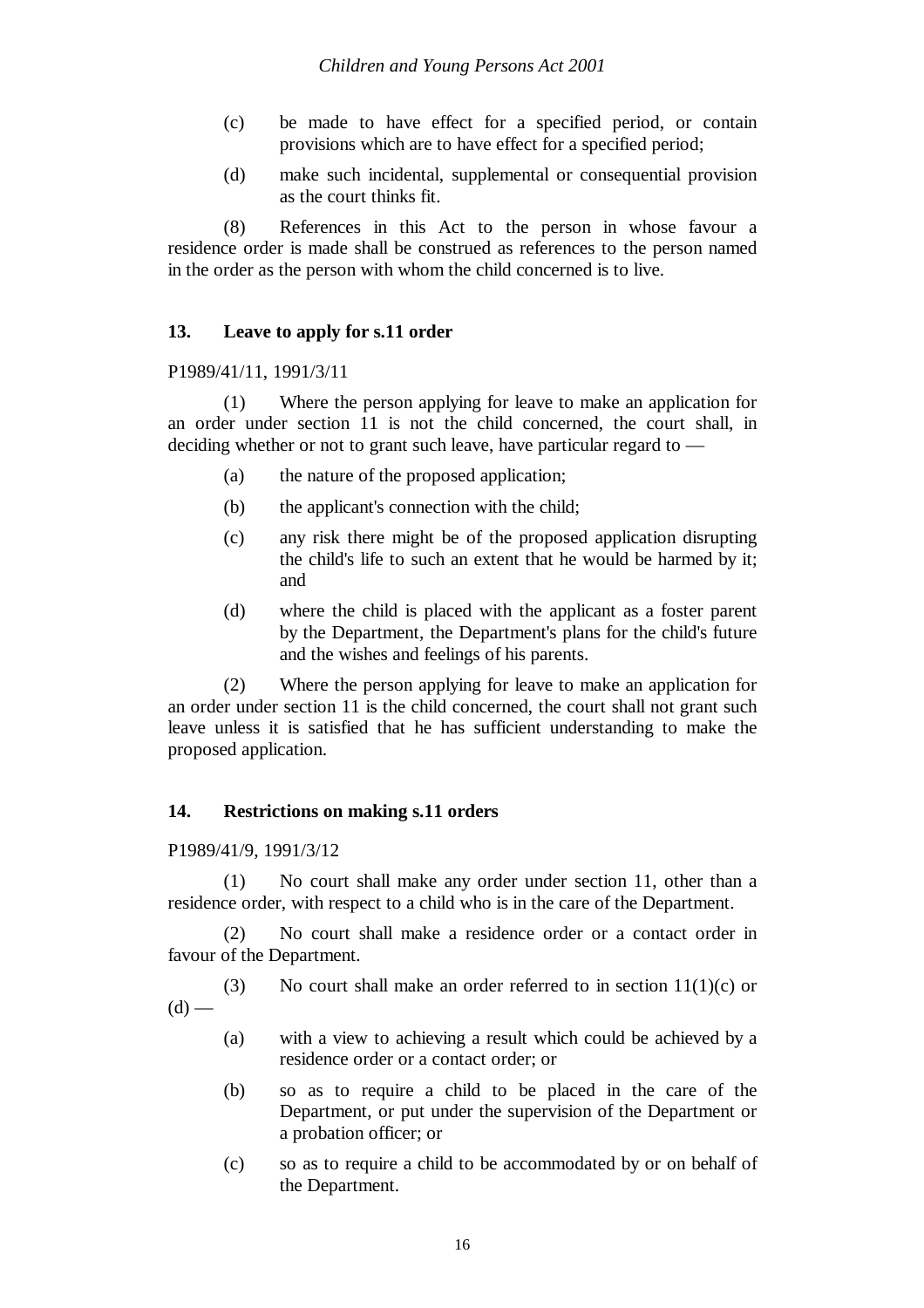- $(4)$  No court shall —
- (a) make any order under section 11, other than one varying or revoking such an order, with respect to a child who has reached the age of 16, or
- (b) make any order under section 11 which is to have effect for a period ending after he has reached that age,

unless it is satisfied that the circumstances of the case are exceptional.

# **15. Duration of orders**

P1989/41/11 & 91, 1991/3/13 & 22

(1) Except as provided by Schedule 1, no order under this Part with respect to a child continues in force after the child has reached the age of 18.

(2) Any order under section 11 with respect to a child ceases to have effect on the making of a care order with respect to him.

Any order under section 11 with respect to a child remains in force until he reaches the age of 16, unless —

- (a) it is made at a time when he has reached that age (in which case it remains in force until he reaches the age of 18), or
- (b) it is to have effect beyond that age by virtue of section  $14(4)(b)$ .
- $(4)$  Where —
- (a) a residence order has been made with respect to a child; and
- (b) as a result of the order the child lives, or is to live, with one of 2 parents who each have parental responsibility for him,

the residence order shall cease to have effect if the parents live together for a continuous period of more than 6 months.

(5) A contact order which requires the parent with whom a child lives to allow the child to visit, or otherwise have contact with, his other parent shall cease to have effect if the parents live together for a continuous period of more than 6 months.

#### **16. Effect of residence order**

#### P1989/41/12 & 13, 1991/3/14

(1) Where a court makes a residence order in favour of the father of a child it shall, if he would not otherwise have parental responsibility for the child, also make an order under section 4 giving him that responsibility; and the order shall not be revoked while the residence order remains in force.

Where a court makes a residence order in favour of any person who is not a parent or guardian of the child concerned, he shall have parental responsibility for the child while the residence order remains in force.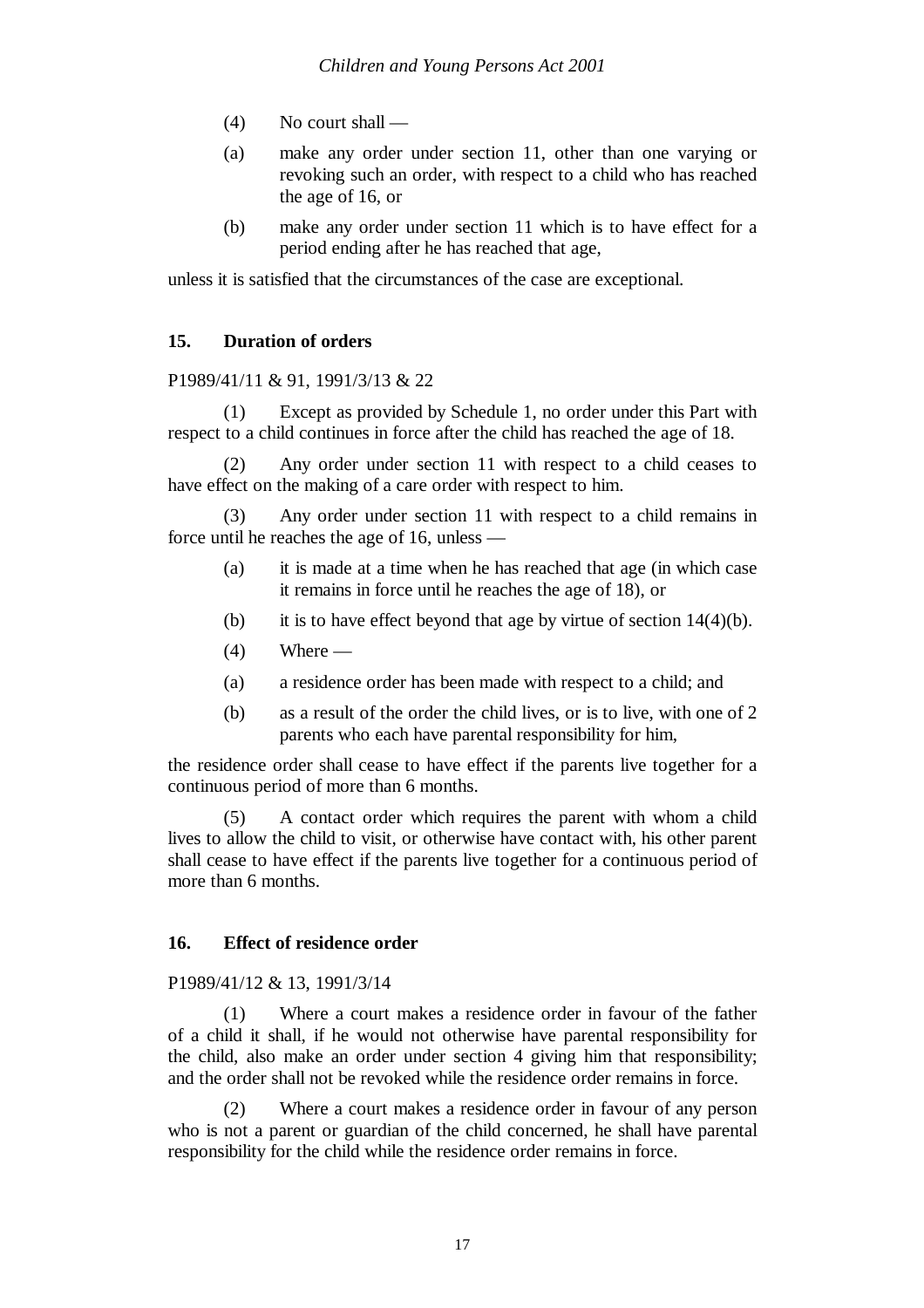(3) Where a person has parental responsibility for a child by virtue of subsection  $(2)$ , he shall not have the right —

- (a) to agree, or refuse to agree, to the making of an adoption order, or an order under section 43 of the Adoption Act  $1984^2$ , with respect to the child; or
- (b) to appoint a guardian for the child.

(4) Where a residence order is in force with respect to a child, no person may —

- (a) cause the child to be known by a new surname, or
- (b) remove the child from the Island,

without either the written consent of every person who has parental responsibility for the child or the leave of the court; but this subsection does not prevent the person in whose favour the order is made removing the child from the Island for a period of less than one month.

(5) When making a residence order with respect to a child, the court may grant the leave required by subsection  $(4)(b)$ , either generally or for specified purposes.

# **17. Enforcement of certain residence orders**

P1989/41/14, 1991/3/26

Where —

- (a) a residence order made by a court of summary jurisdiction in favour of any person is in force with respect to a child, and
- (b) any other person is in breach of the arrangements settled by the order, and
- (c) a copy of the order has been served on that other person,

the order may, without prejudice to any other remedy which may be available, be enforced under section 102 of the Summary Jurisdiction Act 1989 as if it were an order of a court of summary jurisdiction requiring that other person to give up the child to the person in favour of whom the residence order is made.

#### **18. Financial provision orders**

#### 1991/3/15

Schedule 1 shall have effect for the purpose of enabling the court to make financial provision for children in certain family proceedings.

 $^{2}$  1984 c.14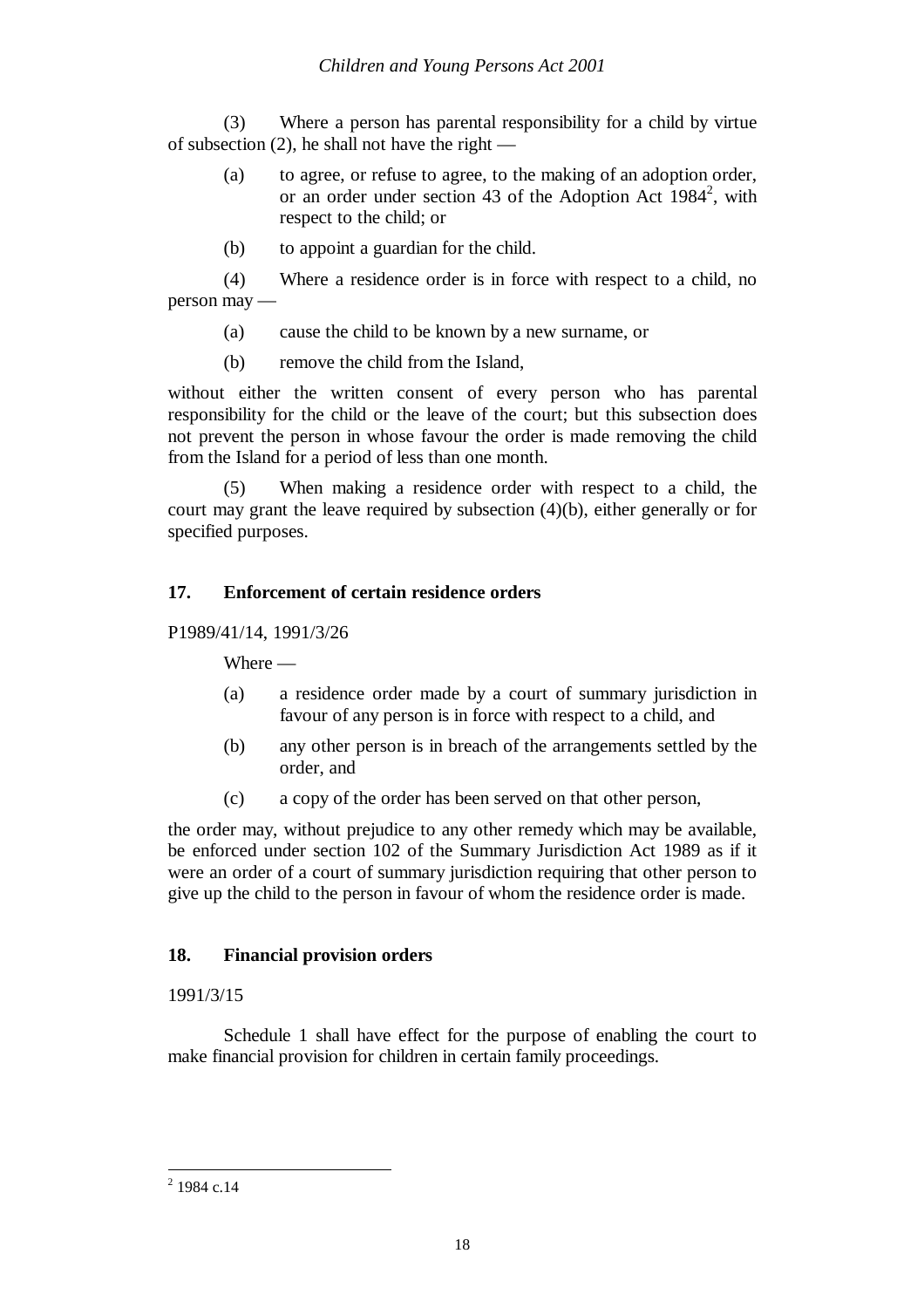# **19. Jurisdiction**

# 1991/3/24

(1) Subject to the following provisions of this section and to section 49(2) of the Summary Jurisdiction Act 1989, in this Part "the court" means the High Court or a court of summary jurisdiction, and any power to vary, revoke or revive an order may be exercised by the court as respects an order made by that or any other court.

(2) Any powers of a court of summary jurisdiction under this Part are exercisable even though any party to the proceedings is residing outside the Island, except that it shall not entertain an application under paragraph 9 of Schedule 1 unless both the parties to the agreement in question are resident in the Island.

(3) A court of summary jurisdiction may not entertain any application involving the administration or application of any property belonging to or held in trust for a child or the income thereof.

(4) A court of summary jurisdiction may not make any order under paragraph 1 of Schedule 1 other than —

- (a) an order under paragraph  $1(1)(a)$  or (c), or
- (b) an order varying, revoking or reviving an order under paragraph 1(1)(a).

(5) The amount of any lump sum to be paid by a lump sum order made by a court of summary jurisdiction shall not exceed £1,000 or such larger amount as may for the time being be fixed for the purposes of section  $2(3)$  of the Domestic Proceedings Act 1983<sup>3</sup>; but a court of summary jurisdiction may make a lump sum order not exceeding that amount even though the parent was required to pay a lump sum by a previous order under this Part.

(6) A court of summary jurisdiction may not make any order under paragraph 9 of Schedule 1 except —

- (a) in a case where the agreement contains no provision for periodical payments by either of the parties, an order inserting provision for the making by one of the parties of periodical payments for the maintenance of the child;
- (b) in a case where the agreement includes provision for the making by one of the parties of periodical payments, an order increasing or reducing the rate of, or terminating, any of those payments;

and may not in any case make an order on an application under paragraph 10 of that Schedule.

(7) Where an application is made to a court of summary jurisdiction for an order under this Part, and the court considers that the matter is one which would be more conveniently dealt with by the High Court, the

<sup>&</sup>lt;sup>3</sup> 1983 c.13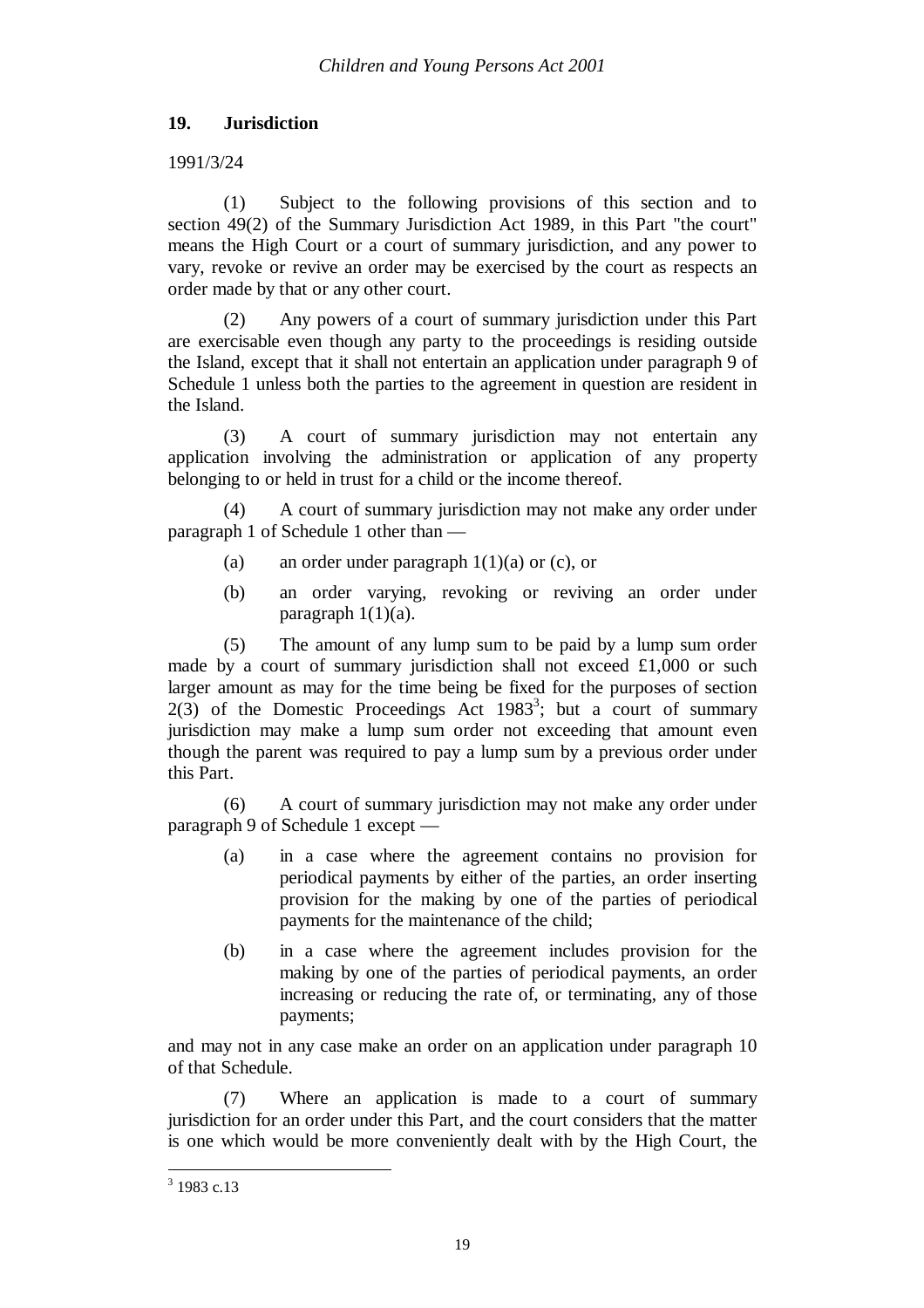court shall refuse to make the order, and no appeal shall lie from that refusal; but the court may exercise its powers under paragraph 8 of Schedule 1 to make interim orders.

(8) In any proceedings in the High Court relating to or comprising the same subject matter as an application which is refused under subsection (7), the application shall, if the High Court so orders, be reheard and determined by a court of summary jurisdiction.

# **20. Wardship**

P1989/41/100, 1991/3/20

(1) Subject to subsection (2), no child shall be made a ward of court except by virtue of an order to that effect made by the High Court.

(2) Where application is made for an order under subsection (1) in respect of a child, the child shall become a ward of court on the making of the application, but shall cease to be a ward of court at the expiration of such period as may be prescribed by rules of court, unless within that period an order has been made in accordance with that application.

(3) The High Court may, on an application in that behalf or of its own motion, order that a child who is a ward of court shall cease to be a ward of court.

(4) The High Court shall not exercise its inherent jurisdiction with respect to children —

- (a) so as to require a child to be placed in the care, or put under the supervision, of the Department;
- (b) so as to require a child to be accommodated by or on behalf of the Department;
- (c) so as to make a child who is the subject of a care order a ward of court; or
- (d) for the purpose of conferring on the Department power to determine any question which has arisen, or which may arise, in connection with any aspect of parental responsibility for a child.

(5) No application for any exercise of that jurisdiction may be made by the Department unless the Department has obtained the leave of the High Court, which may not be granted unless the Court is satisfied that —

- (a) the result which the Department wish to achieve could not be achieved through the making of any order —
	- (i) made otherwise than in the exercise of that jurisdiction, and
	- (ii) for which the Department is entitled to apply (assuming that any requisite leave were granted); and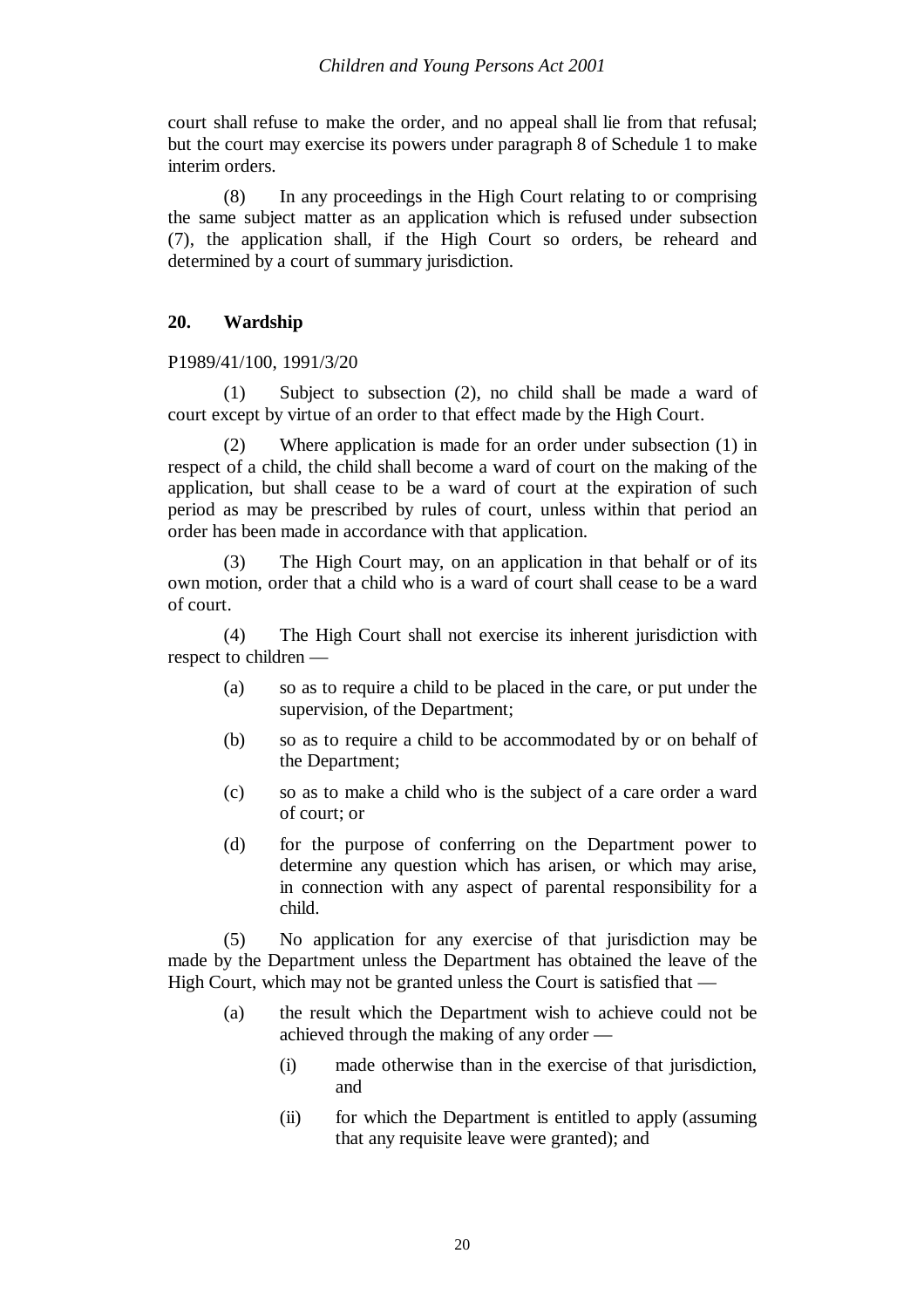(b) there is reasonable cause to believe that, if that jurisdiction is not exercised with respect to the child, he will suffer, or be likely to suffer, significant harm.

(6) The making of a care order with respect to a child who is a ward of court brings the wardship to an end.

#### **21. Restriction on further applications**

On disposing of any application for an order under this Part, a court may (whether or not it makes any other order in the proceedings) order that no application for an order under this Act of any specified kind may be made with respect to the child concerned by any person named in the order without the leave of the court (that is, the leave of any court having jurisdiction to hear the application in question).

#### PART 3

#### GENERAL FUNCTIONS OF DEPARTMENT

#### *General*

#### **22. General duties of Department**

(1) In exercising its functions under this Act, the Department shall seek, so far as practicable, to promote the upbringing of children by their families; and for this purpose "family", in relation to a child, includes any individual who has parental responsibility for him and any person with whom he has been living.

(2) In exercising its functions under this Act with respect to the upbringing of a child, the welfare of that child shall be the Department's paramount consideration.

(3) Without prejudice to subsections (1) and (2), in exercising its functions under this Act, the Department shall take reasonable steps designed to reduce the need to bring —

- (a) proceedings for care and supervision orders with respect to children;
- (b) criminal proceedings against children;
- (c) any family or other proceedings with respect to children which might lead to them being placed in the Department's care; or
- (d) proceedings under the inherent jurisdiction of the High Court with respect to children.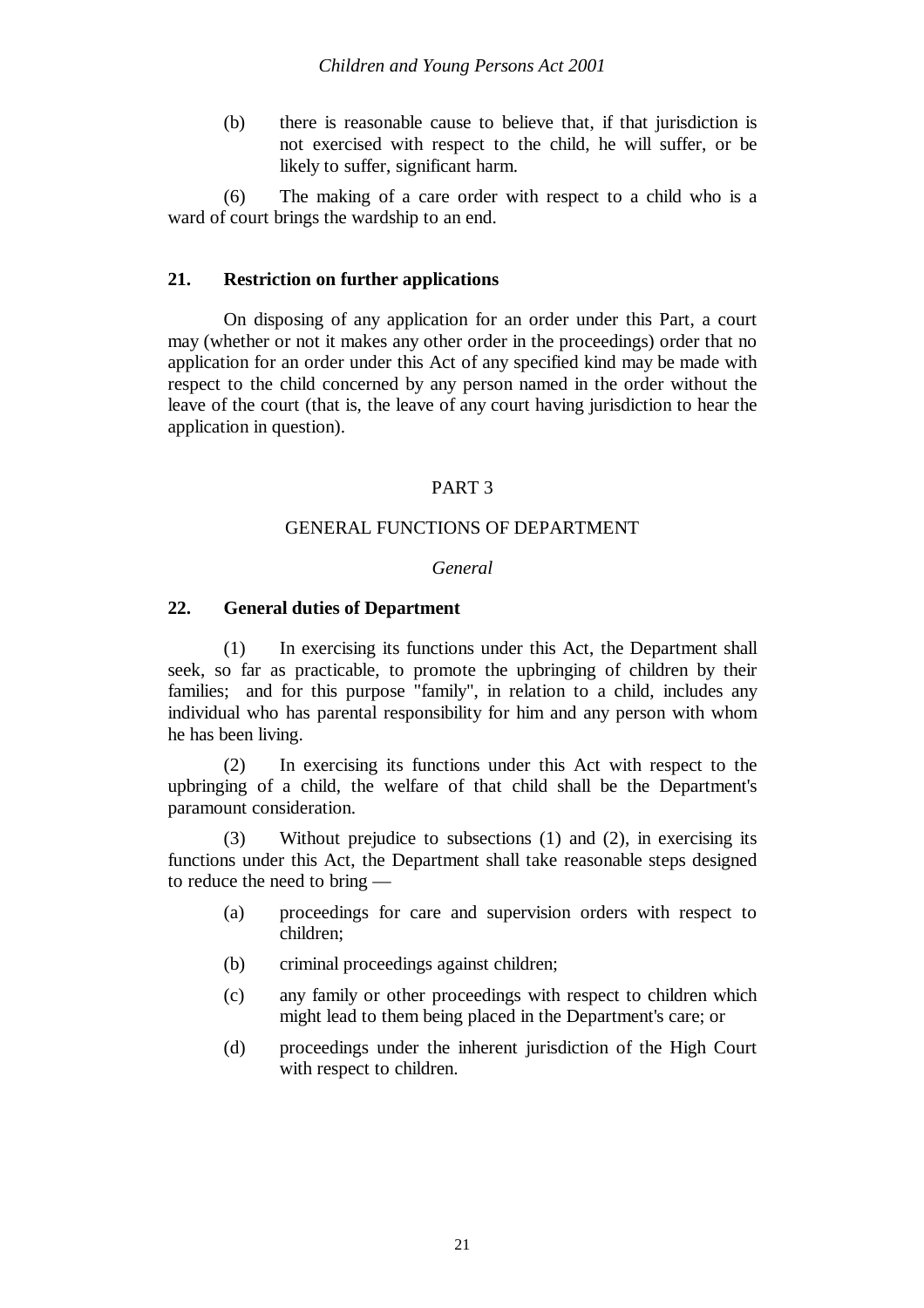# **23. Functions of Department in relation to children in danger or need**

(1) The Department shall, in accordance with the following provisions of this Act, take such steps as appear to it to be appropriate to safeguard and promote the welfare of children who are suffering, or likely to suffer, significant harm.

(2) The Department may provide, or arrange with voluntary organisations or other persons for the provision of, all or any of the services specified in subsection  $(3)$  for the purpose of —

- (a) performing its duty under subsection (1), and
- (b) safeguarding and promoting the welfare of children who are in need.
- (3) The services referred to in subsection (2) are —
- (a) accommodation for children who require it in the circumstances specified in section 25;
- (b) day care;
- (c) advice, guidance and counselling;
- (d) occupational, social, cultural or recreational facilities;
- (e) home help;
- (f) assistance with travelling to and from home for the purpose of taking advantage of any service provided under subsection (2) or any similar service;
- (g) publishing information about any service provided under subsection (2) or any similar service.

(4) Any public authority other than the Department may, in the exercise of its statutory functions, co-operate with the Department in the provision by the Department of any of the services specified in subsection (3).

- (5) For the purposes of this Act a child is in need if —
- (a) he is unlikely to achieve or maintain, or to have the opportunity of achieving or maintaining, a reasonable standard of health or development without the provision for him of services under this Part; or
- (b) his health or development is likely to be significantly impaired, or further impaired, without the provision for him of such services; or
- (c) he is disabled.
- (6) For the purposes of this Act —

"development" means physical, intellectual, emotional, social and behavioural development;

"disabled" means blind, deaf, dumb, suffering from mental disorder of any kind, or substantially and permanently handicapped by illness,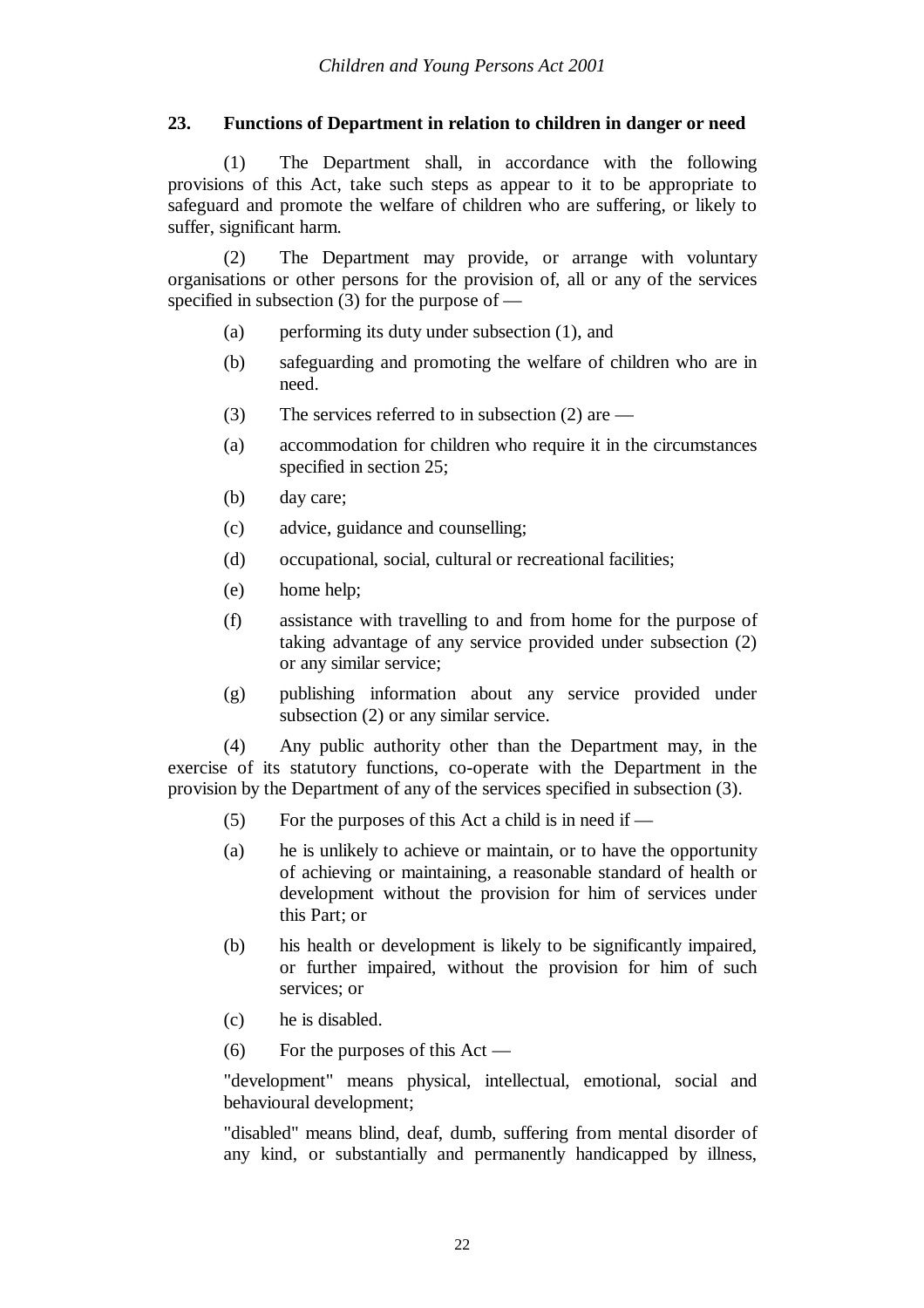injury or congenital deformity or such other disability as may be prescribed;

"harm" means ill-treatment or the impairment of health or development; and where the question of whether harm suffered by a child is significant turns on his health or development, his health or development shall be compared with that which could reasonably be expected of a similar child;

"health" means physical or mental health;

"ill-treatment" includes sexual abuse and forms of ill-treatment which are not physical.

#### **24. Duties of Department where it looks after children**

P1989/41/22

(1) For the purposes of this Act the Department is looking after a child where —

- (a) he is in the care of the Department, or
- (b) the Department provides accommodation (other than accommodation in a health service hospital) for him under this Act or any other enactment for a continuous period of more than 24 hours.

(2) Without prejudice to its duty to provide accommodation under section 25(1), where the Department is looking after a child it shall —

- (a) safeguard and promote his welfare;
- (b) maintain him (apart from providing accommodation for him);
- (c) advise, assist and befriend him with a view to promoting his welfare after he ceases to be looked after by the Department; and
- (d) make use of such services available for children cared for by their own parents as appear to the Department reasonable in his case.

(3) Where the Department is looking after or proposing to look after a child, it shall —

- (a) before making any decision with respect to him, so far as reasonably practicable, ascertain the wishes and feelings regarding the matter to be decided of —
	- (i) the child,
	- (ii) his parents,
	- (iii) any other individual who has parental responsibility for him, and
	- (iv) any other person whose wishes and feelings the Department considers to be relevant; and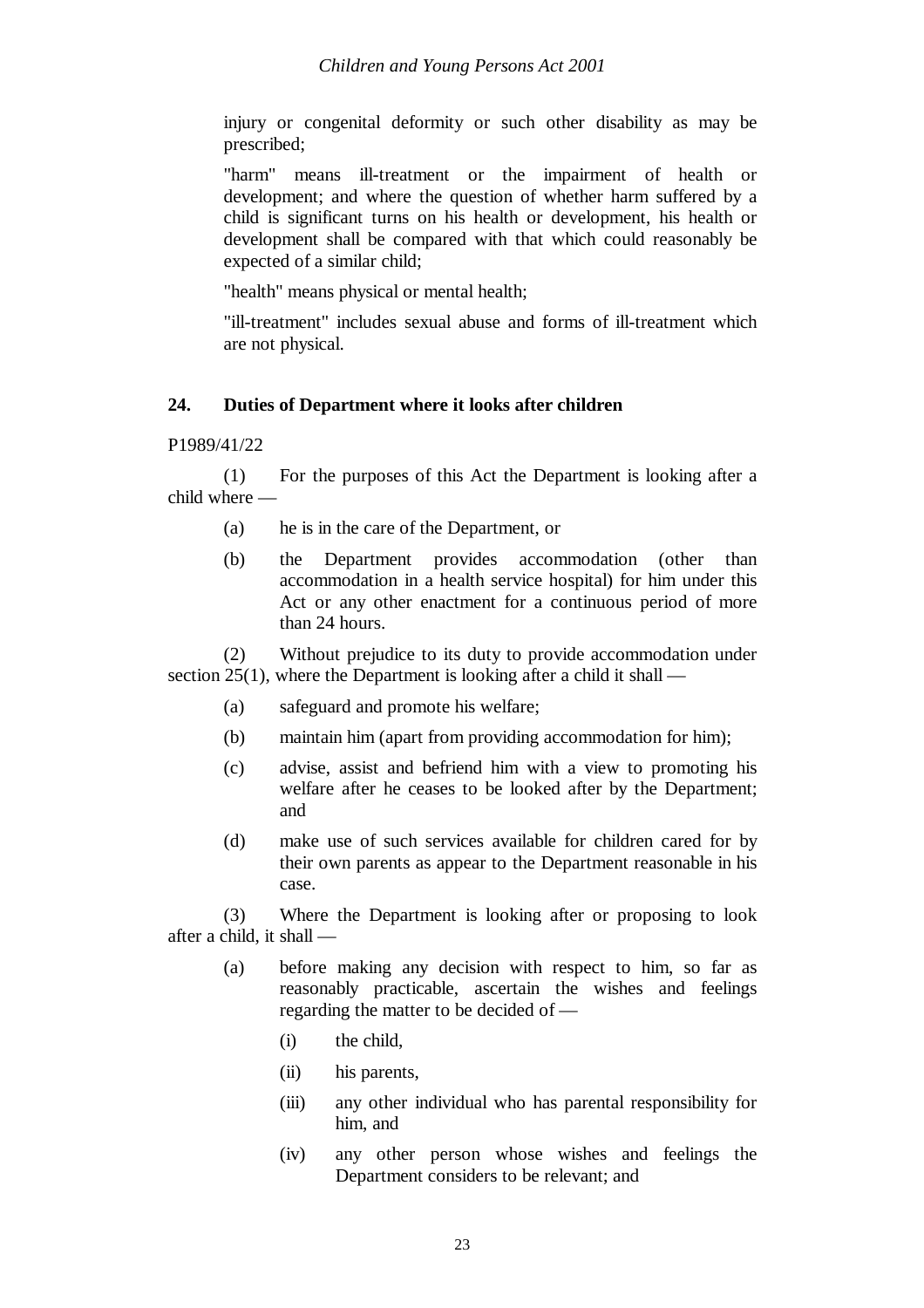- (b) in making any such decision, give due consideration
	- (i) (having regard to his age and understanding) to such wishes and feelings of his as it has been able to ascertain,
	- (ii) to such wishes and feelings of any person mentioned in paragraph  $(a)(ii)$ ,  $(iii)$  or  $(iv)$  as it has been able to ascertain,
	- (iii) to the child's religious persuasion.

(4) The Department may disregard any requirement of subsection (2) or (3) with respect to any child whom it is looking after, if it is satisfied that it is necessary to do so in order to protect the public from serious injury.

(5) Schedule 2 makes further provision for children looked after by the Department.

(6) Schedule 3 makes provision in connection with contributions towards the maintenance of children who are being looked after by the Department.

#### *Provision of accommodation for children*

#### **25. Provision of accommodation**

(1) The Department shall provide accommodation for a child in the following circumstances —

- (a) where he is in the care of the Department;
- (b) where he is in need because
	- (i) no person has parental responsibility for him, or
	- (ii) he is lost or has been abandoned,
	- (iii) a person who has been caring for him is prevented from providing him with suitable accommodation or care;
- $(c)$  where
	- (i) he is removed or kept away from home under Part 5, or
	- (ii) the Department is requested to receive him under section 45 or under section 41(6) of the Police Powers and Procedures Act 1998<sup>4</sup>, or
	- (iii) he is remanded under section 76 to accommodation provided by the Department;
- (d) he is the subject of a supervision order imposing a residence requirement under paragraph 5 of Schedule 9.

(2) The Department may provide accommodation for a child if it considers that to do so would safeguard or promote his welfare.

 $4$  1998 c.9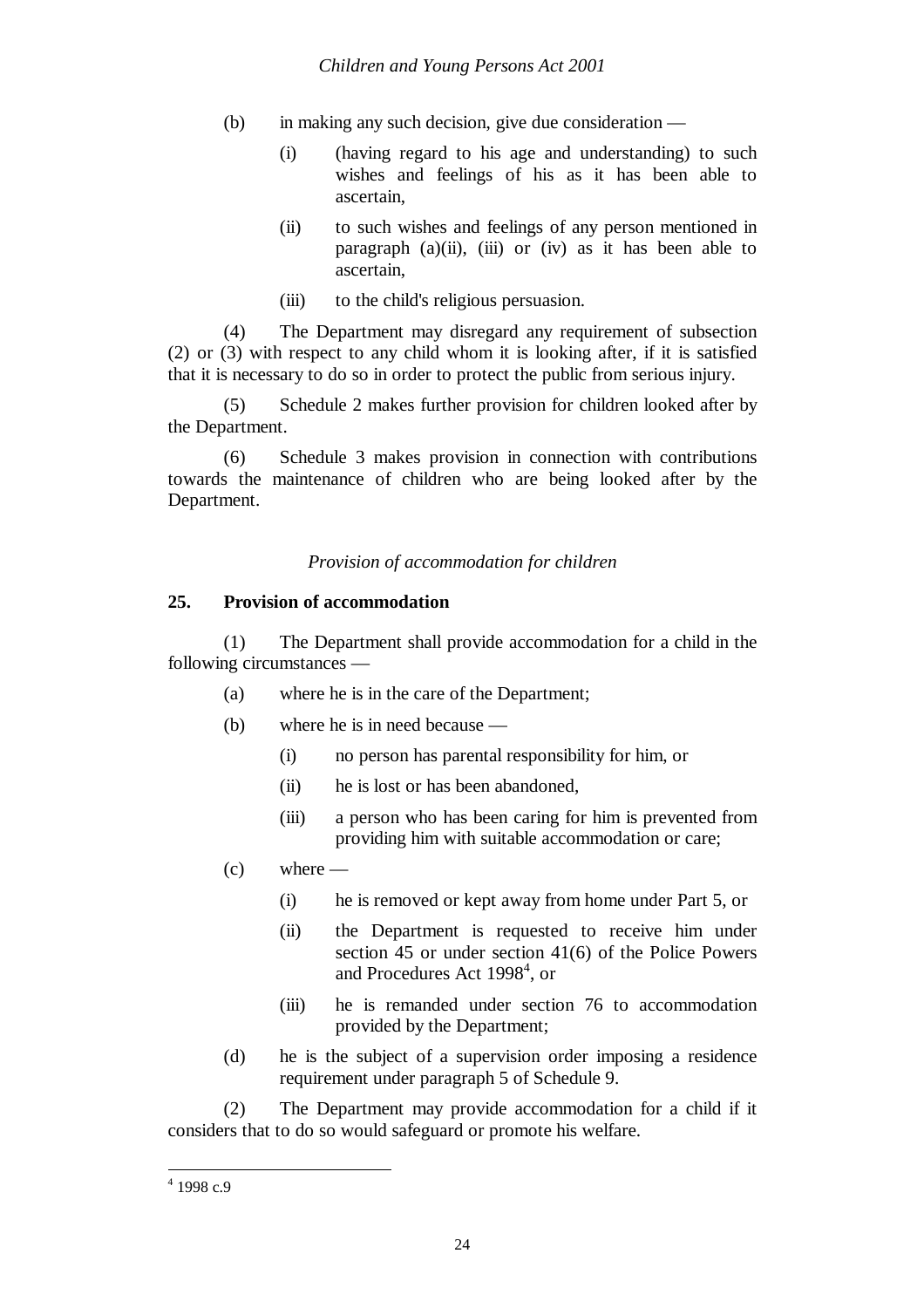(3) Subject to subsections (5) and (6), the Department may not provide accommodation for a child under subsection (1)(b) or (2) if any person objects who —

- (a) has parental responsibility for him, and
- (b) is willing and able to provide accommodation for him, or to arrange for accommodation to be provided for him.

(4) Subject to subsections (5) and (6), any person who has parental responsibility for a child may at any time remove him from accommodation provided by or on behalf of the Department under subsection (1)(b) or (2).

- (5) Subsections (3) and (4) do not apply while any person —
- (a) in whose favour a residence order is in force with respect to the child, or
- (b) who has care of the child by virtue of an order made in the exercise of the High Court's inherent jurisdiction with respect to children,

agrees to the child being looked after in accommodation provided by or on behalf of the Department; and where there is more than one such person, all of them must agree.

(6) Subsections (3) and (4) do not apply where a child who has reached the age of 16 agrees to being provided with accommodation under this section.

(7) The powers of the Department to provide accommodation under this Act are without prejudice to any functions of the Department under any other enactment.

#### **26. Manner in which accommodation may be provided**

P1989/41/23

- (1) The Department may provide accommodation for a child by —
- $(a)$  placing him with
	- (i) a family,
	- (ii) a relative of his, or
	- (iii) any other suitable person,

on such terms as to payment by the Department and otherwise as the Department may determine;

- (b) maintaining him in a home provided and managed by the Department;
- (c) maintaining him in a registered children's home; or
- (c) making such other arrangements as seem appropriate to the Department.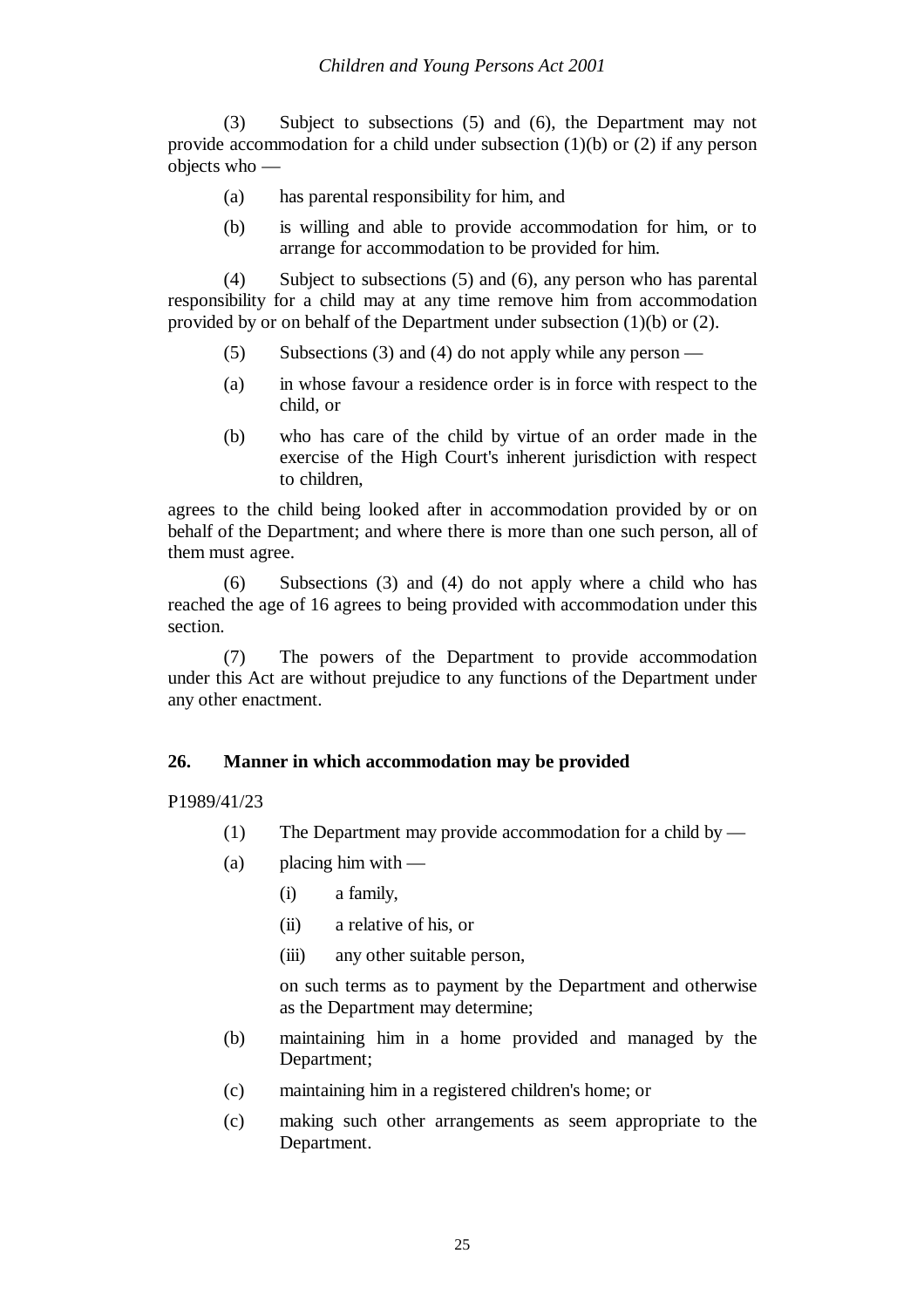(2) Unless it would not be reasonably practicable or consistent with his welfare, the Department shall make arrangements so that any child whom it is looking after can live with —

- (a) a parent of his, or
- (b) another individual who has parental responsibility for him, or
- (c) where he is in the care of the Department and a residence order was in force with respect to him immediately before the care order was made, a person with whom he was to live under the residence order, or
- (d) a relative, friend or other person connected with him.

(3) Unless it would not be reasonably practicable or consistent with his welfare, the Department shall secure that —

- (a) any accommodation provided by it for a child is near his home,
- (b) where the Department are also providing accommodation for a brother or sister of his, they are accommodated together,
- (c) where the child is disabled, the accommodation is not unsuitable for his needs.

#### **27. Secure accommodation**

XX p.89/93A, 1993/18/8

(1) Subject to the provisions of this section and section 76(4), a child who is being looked after by the Department may not be placed, and, if placed, may not be kept, in accommodation provided for the purpose of restricting liberty ("secure accommodation") unless it appears—

- $(a)$  that
	- (i) he has a history of absconding and is likely to abscond from any other description of accommodation; and
	- (ii) if he absconds, he will suffer, or be likely to suffer, significant harm; or
- (b) that if he is kept in any other kind of accommodation he is likely to injure himself or other persons.

(2) A child may not be kept in secure accommodation after the end of such period as may be prescribed, unless a juvenile court has by an order made on the application of the Department authorised him to be kept there.

(3) Subject to subsection (5), on an application under subsection  $(2)$  the court —

- (a) shall make the order applied for if (and only if) it is satisfied that —
	- (i) the condition specified in subsection  $(1)(a)$  or (b), and
	- (ii) such further conditions as may be prescribed,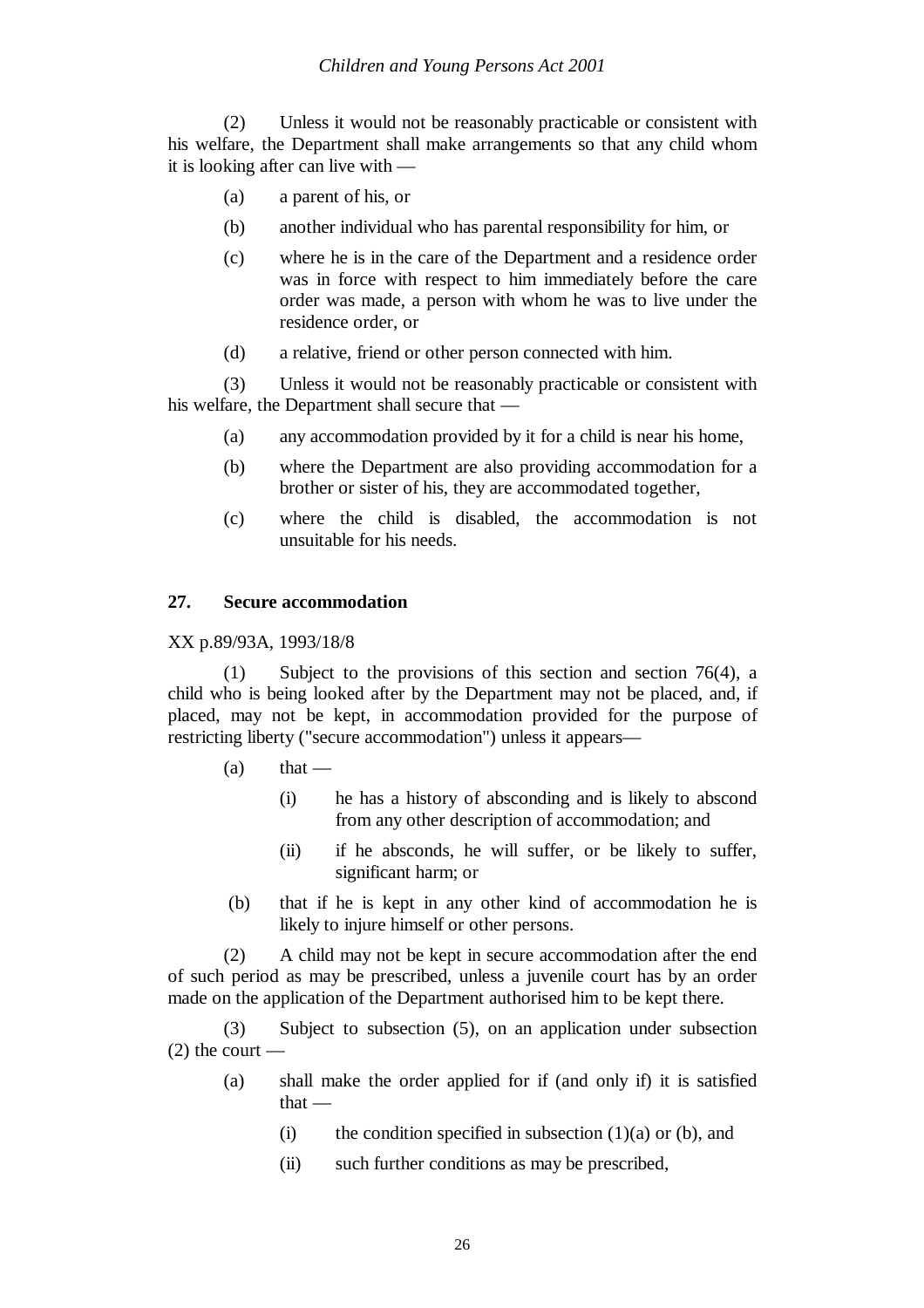are fulfilled; and

(b) shall in the order specify the maximum period (which shall not exceed such period as may be prescribed) for which he may be kept in secure accommodation without a further order under subsection  $(2)$ .

(4) If the court adjourns the hearing of an application under subsection (2), it may make an interim order permitting the child to be kept during the period of the adjournment in secure accommodation.

- (5) The court shall not make an order under subsection (2) unless
	- (a) it is satisfied that the Department has taken all such steps as are reasonable and practicable to notify any person who has parental responsibility for the child of the Department's intention to make the application; and
	- (b) where the child is not legally represented in that court, he has been informed of his right to apply for legal aid and given an opportunity to do so, and has refused or failed to apply.
	- $(6)$  This section —

—

- (a) does not apply to a child remanded under section 76 to accommodation provided by the Department;
- (b) does not apply to any prescribed description of children; and
- (b) has effect in relation to children of a prescribed description subject to such modifications as may be prescribed.

(7) The making of an order under this section does not prejudice any power of any court to make any other order or to give directions relating to the child to whom the order relates.

# *Supplemental*

# **28. Regulations**

- (1) The Department may make regulations with respect to —
- (a) the exercise of its functions under this Act; and
- (b) the activities of voluntary organisations, official foster parents and others under arrangements made by the Department with them for the provision of services specified in section 23(3).
- (2) Regulations under this section may in particular prescribe —
- (a) the notice to be given to any child and to other persons of action taken or intended to be taken by the Department or any body or person referred to in subsection (1)(b) with respect to the child;
- (b) the procedure to be followed in connection with any such action;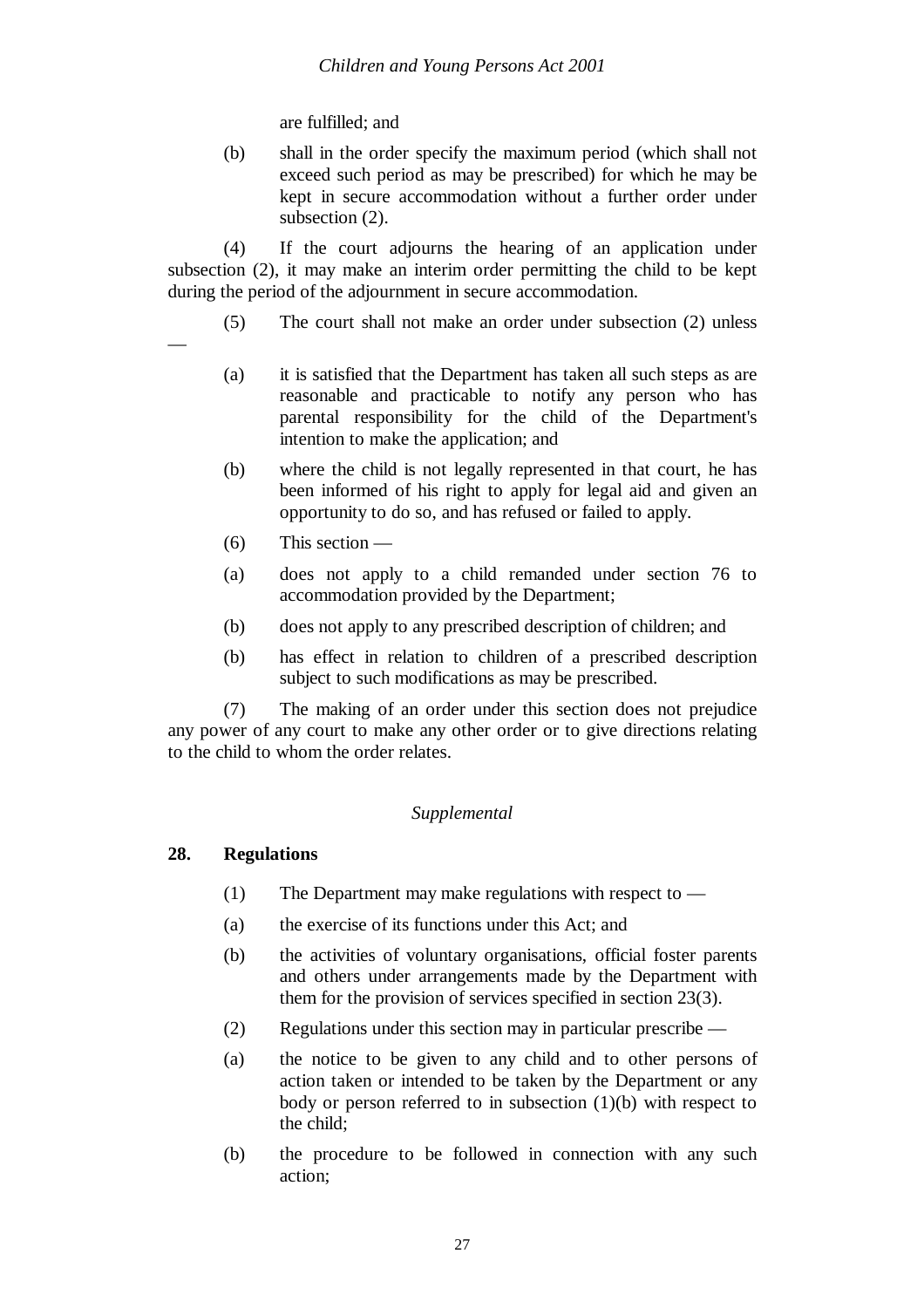(c) the records of any such action to be maintained by the Department or such a body or person.

# **29. Investigations**

P1989/41/37

(1) Where, in any family proceedings in which a question arises with respect to the welfare of any child, it appears to the court that it may be appropriate for a care order or a supervision order to be made with respect to him, the court may direct the Department to undertake the investigation of his circumstances.

(2) Where the court gives a direction under this section the Department shall, when undertaking the investigation, consider whether it should —

- (a) apply for a care order or a supervision order with respect to the child, or
- (b) take any other action with respect to him.

(3) Where the Department undertakes an investigation under this section and decides not to apply for a care order or a supervision order with respect to the child concerned, it shall inform the court of —

- (a) its reasons for so deciding, and
- (b) any other action which it has taken, or proposes to take, with respect to the child;

and shall so inform the court before the end of the period of 8 weeks beginning with the date of the direction, or such shorter period as the court may direct.

#### **30. Reports**

P1989/41/7, 1991/3/23

(1) When considering any question with respect to a child under this Act the court may ask the Department to arrange for an officer of the Department, or ask a probation officer, to make to the court a report, orally or in writing, with respect to any specified matter appearing to the court to be relevant to the application, and the Department or the probation officer, as the case may be, shall comply with the request.

(2) A report made in pursuance of subsection (1) shall be made to the court at a hearing of the application unless it is in writing, in which case —

(a) a copy of the report shall be given to each party to the proceedings or to his advocate either before or during a hearing of the application; and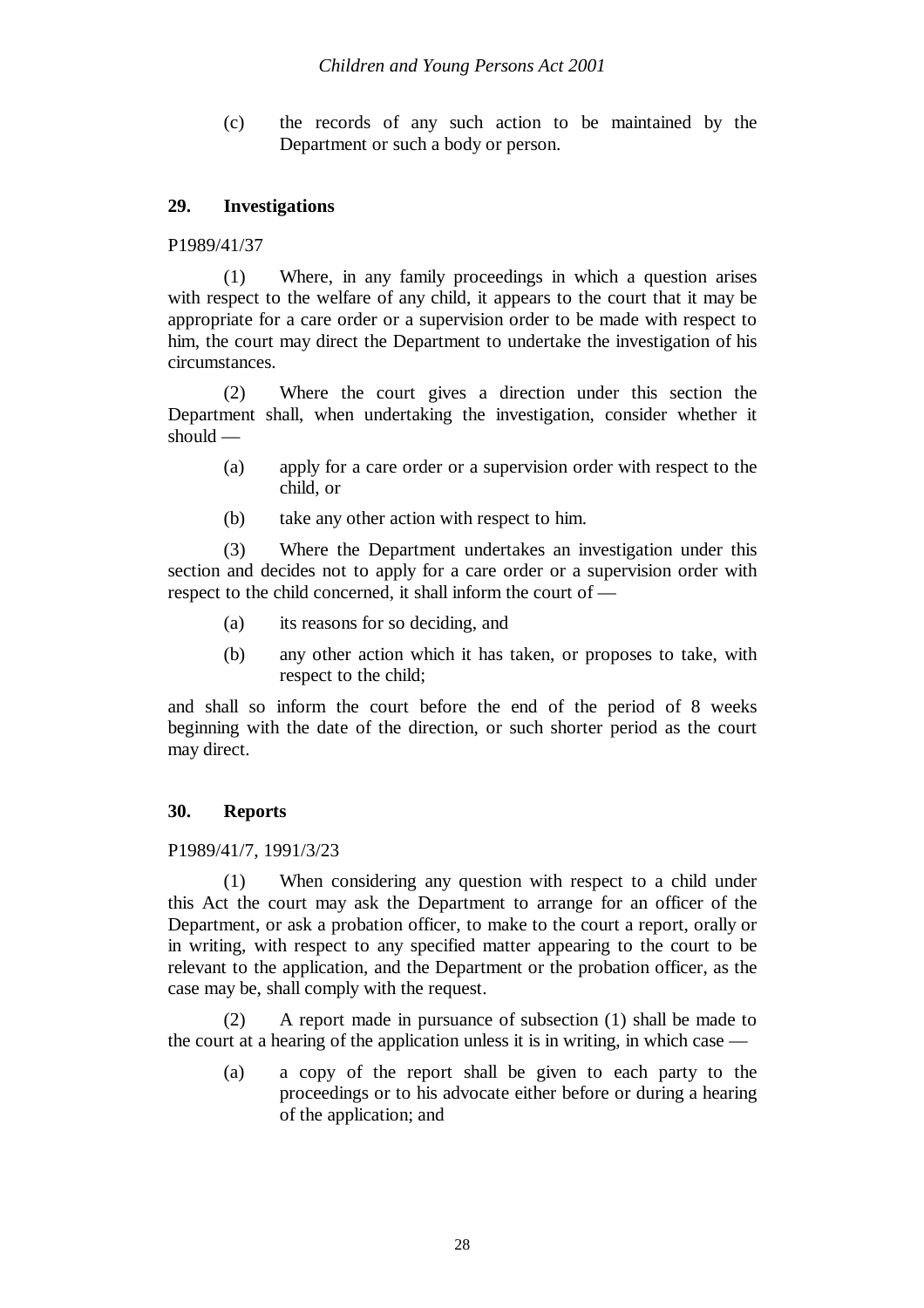(b) if the court thinks fit, the report, or such part of the report as the court requires, shall be read aloud at a hearing of the application.

(3) The court may and, if requested to do so at the hearing by a party to the proceedings or his advocate, shall require the officer by whom the report was made to give evidence of or with respect to the matters referred to in the report and, if the officer gives such evidence, any party to the proceedings may give or call evidence with respect to any such matter or any matter referred to in the officer's evidence.

- (4) The court may take account of —
- (a) any statement contained in a report made at a hearing of an application or of which copies have been given to the parties or their advocates in accordance with subsection  $(2)(a)$ ; and
- (b) any evidence given by the officer under subsection (3),

in so far as the statement or evidence is, in the opinion of the court, relevant to the application, notwithstanding any enactment or rule of law to the contrary.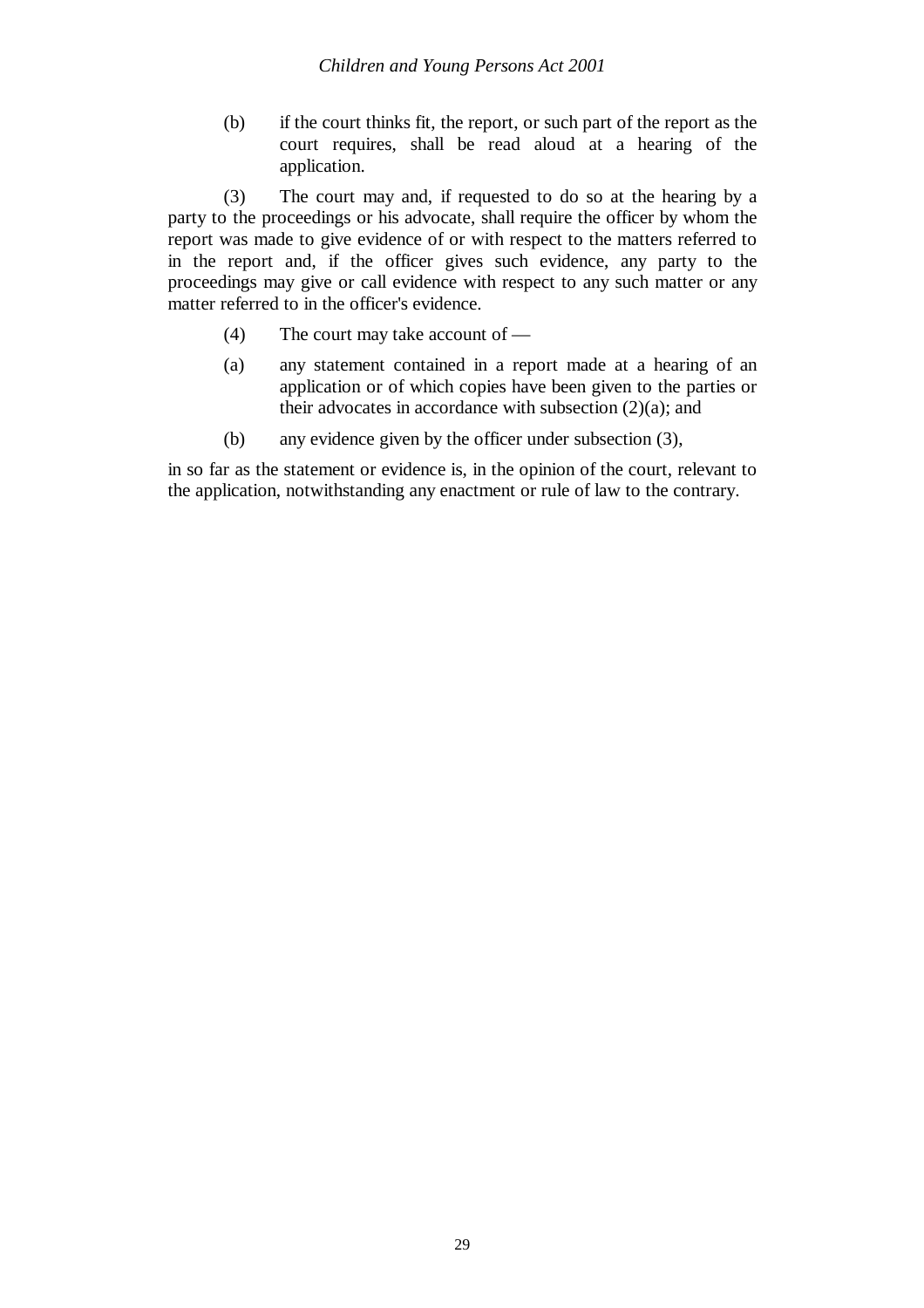#### CARE AND SUPERVISION

#### **31. Care and supervision orders**

P1989/41/31

(1) On the application of the Department with respect to a child a court may make an order —

- (a) placing the child in the care of the Department (a "care order"); or
- (b) putting him under the supervision of the Department or, with the consent of the Department, of a probation officer (a "supervision order").

(2) A court may not make a care order or a supervision order unless it is satisfied —

- (a) that the child is suffering, or likely to suffer, significant harm; and
- (b) that the harm is or will be attributable to  $-$ 
	- (i) the care given to the child, or likely to be given to him if the order were not made, not being what it would be reasonable to expect a parent to give to him; or
	- (ii) the child's being beyond parental control.

(3) No care order or supervision order may be made with respect to a child who has reached the age of 17 (or 16, in the case of a child who is married).

(4) An application under this section may be made on its own or in any family proceedings.

- $(5)$  The court may —
- (a) on an application for a care order, make a supervision order; or
- (b) on an application for a supervision order, make a care order.
- (6) In this section "court" means —
- (a) in relation to an application made in family proceedings, the court in which those proceedings are taking place;
- (b) otherwise, a juvenile court.

#### **32. Effect of care order**

#### P1989/41/33

(1) Where a care order is made with respect to a child, it is the duty of the Department to receive the child into its care and to keep him in its care while the order remains in force.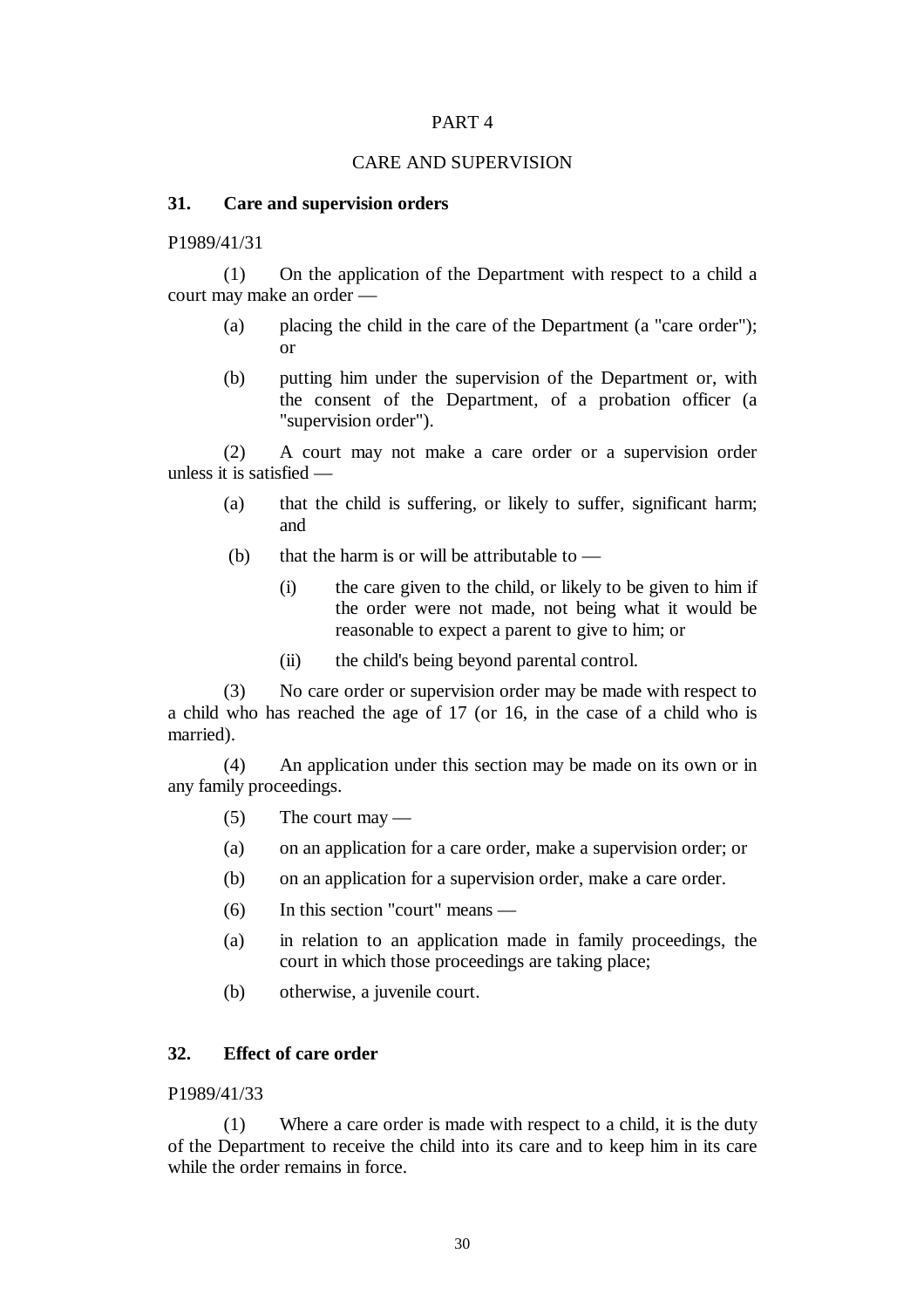(2) While a care order is in force with respect to a child, the Department shall —

- (a) have parental responsibility for him, and
- (b) have the power to determine the extent to which a parent or guardian of the child may meet his parental responsibility for him, subject to —
	- (i) the following provisions of this section, and
	- (ii) any right, duty, power, responsibility or authority which a parent or guardian has in relation to him and his property by virtue of an enactment other than this section.

(3) The Department may not exercise its power under subsection (2)(b) unless it is satisfied that it is necessary to do so in order to safeguard or promote the welfare of the child.

(4) Nothing in subsection (2)(b) prevents a parent or guardian of the child who has care of him from doing what is reasonable in all the circumstances of the case for the purpose of safeguarding or promoting his welfare.

(5) While a care order is in force with respect to a child, the Department shall not —

- (a) cause him to be brought up in any religious persuasion other than that in which he would have been brought up if the order had not been made; or
- (b) have the right  $-$ 
	- (i) to agree or refuse to agree to the making of an adoption order, or an order under section 43 of the Adoption Act 1984, with respect to him; or
	- (ii) to appoint a guardian for him.

(6) While a care order is in force with respect to a child, no person  $may -$ 

- (a) cause him to be known by a new surname; or
- (b) remove him from the Island,

without either the written consent of every person who has parental responsibility for him or the leave of a juvenile court.

- (7) Subsection  $(6)(b)$  does not —
- (a) prevent the removal of such a child by the Department for a period of less than one month, or
- (b) apply to arrangements for such a child to live outside the Island (which are governed by paragraph 6 of Schedule 2).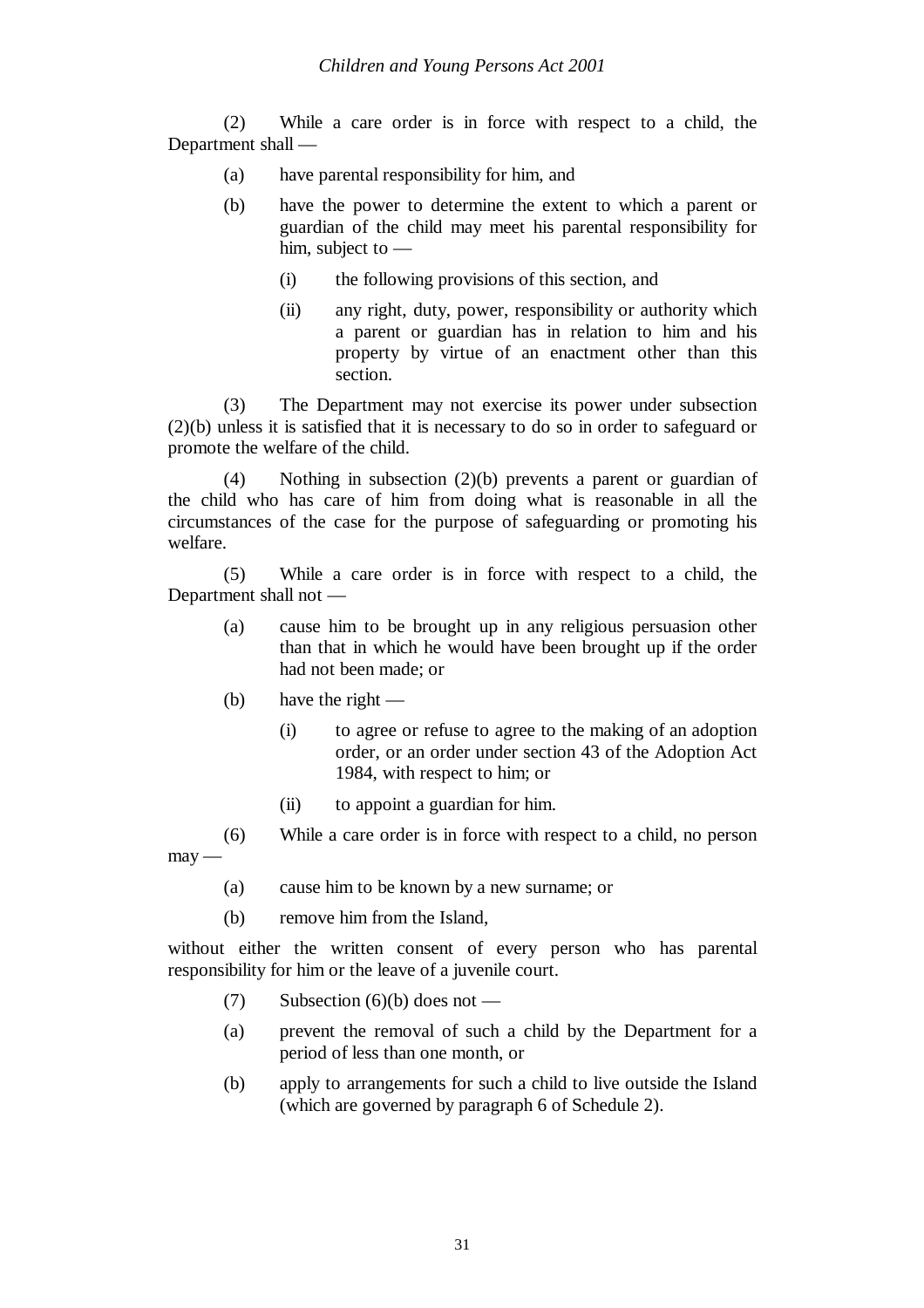# **33. Parental contact etc. with children in care**

P1989/41/34

(1) Where a child is in the care of the Department, the Department shall, subject to the provisions of this section, allow the child reasonable contact with —

- (a) his parents;
- (b) any guardian of his;
- (c) where there was a residence order in force with respect to him immediately before the care order came into force, the person in favour of whom the order was made; and
- (d) where, immediately before the care order was made, an individual had care of the child by virtue of an order made in the exercise of the High Court's inherent jurisdiction with respect to children, that individual.

(2) On an application made by the Department or the child, the court may make such order as it considers appropriate with respect to the contact which is to be allowed between the child and any named person.

- (3) On an application made by  $-$
- (a) any person mentioned in subsection  $(1)(a)$  to  $(d)$ , or
- (b) any person who has obtained the leave of the court to make the application,

the court may make such order as it considers appropriate with respect to the contact which is to be allowed between the child and that person.

(4) On an application made by the Department or the child, the court may make an order authorising the Department to refuse to allow contact between the child and any person mentioned in subsection  $(1)(a)$  to  $(d)$  and named in the order.

(5) When making a care order with respect to a child, or in any family proceedings in connection with a child who is in the care of the Department, the court may make an order under this section, even though no application for such an order has been made with respect to him, if it considers that the order should be made.

(6) The Department may refuse to allow the contact that would otherwise be required by virtue of subsection (1) or an order under this section  $if -$ 

- (a) it is satisfied that it is necessary to do so in order to safeguard or promote the welfare of the child, and
- (b) the refusal is decided upon as a matter of urgency and does not last for more than 7 days.

(7) An order under this section may impose such conditions as the court considers appropriate.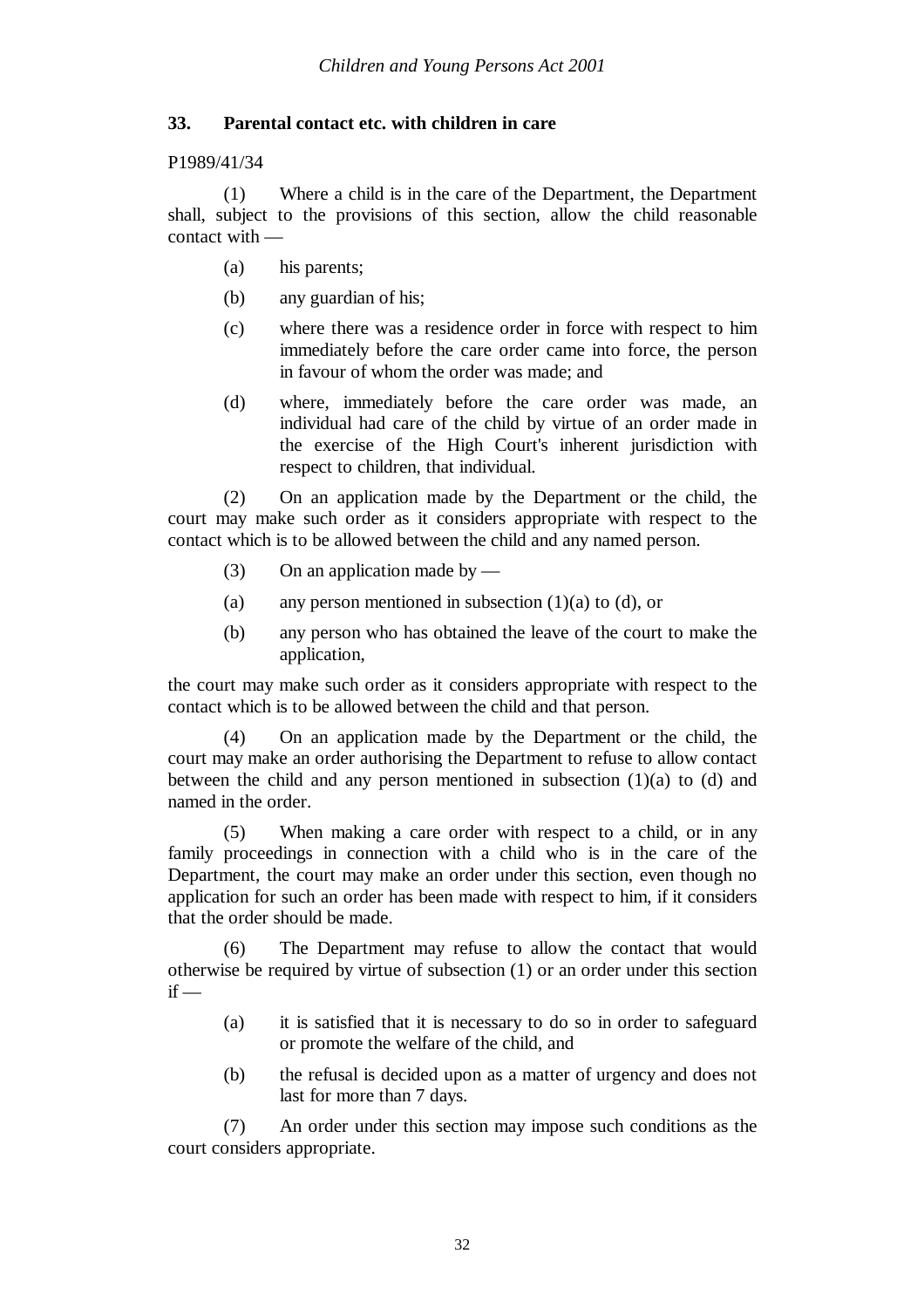(8) The court may vary or revoke any order made under this section on the application of the Department, the child concerned or the person named in the order.

(9) An order under this section may be made either at the same time as the care order itself or later.

(10) Before making a care order with respect to any child the court shall —

- (a) consider the arrangements which the Department has made, or proposes to make, for affording any person contact with him, and
- (b) invite the parties to the proceedings to comment on those arrangements.
- (11) In this section "the court" means —
- (a) where the care order in question was made by a court other than a juvenile court, that court or a juvenile court;
- (b) in any other case, a juvenile court;

but where the care order was made by a court on the determination of an appeal from another court, it shall be treated for the purpose of this subsection as made by the latter court.

#### **34. Supervision orders**

P1989/41/35

(1) While a supervision order is in force with respect to a child it is the duty of the supervisor —

- (a) to advise, assist and befriend him;
- (b) to take such steps as are reasonably necessary to give effect to the order; and
- (c) where the order is not wholly complied with, or the supervisor considers that the order may no longer be necessary, to consider whether or not to apply to the court for its variation or revocation.

(2) Schedule 4 makes further provision with respect to supervision orders.

#### **35. Interim orders**

P1989/41/38

(1) A court may by virtue of this section make a care order or a supervision order (an "interim order") —

(a) where any proceedings in the court on an application for a care order or a supervision order are adjourned, or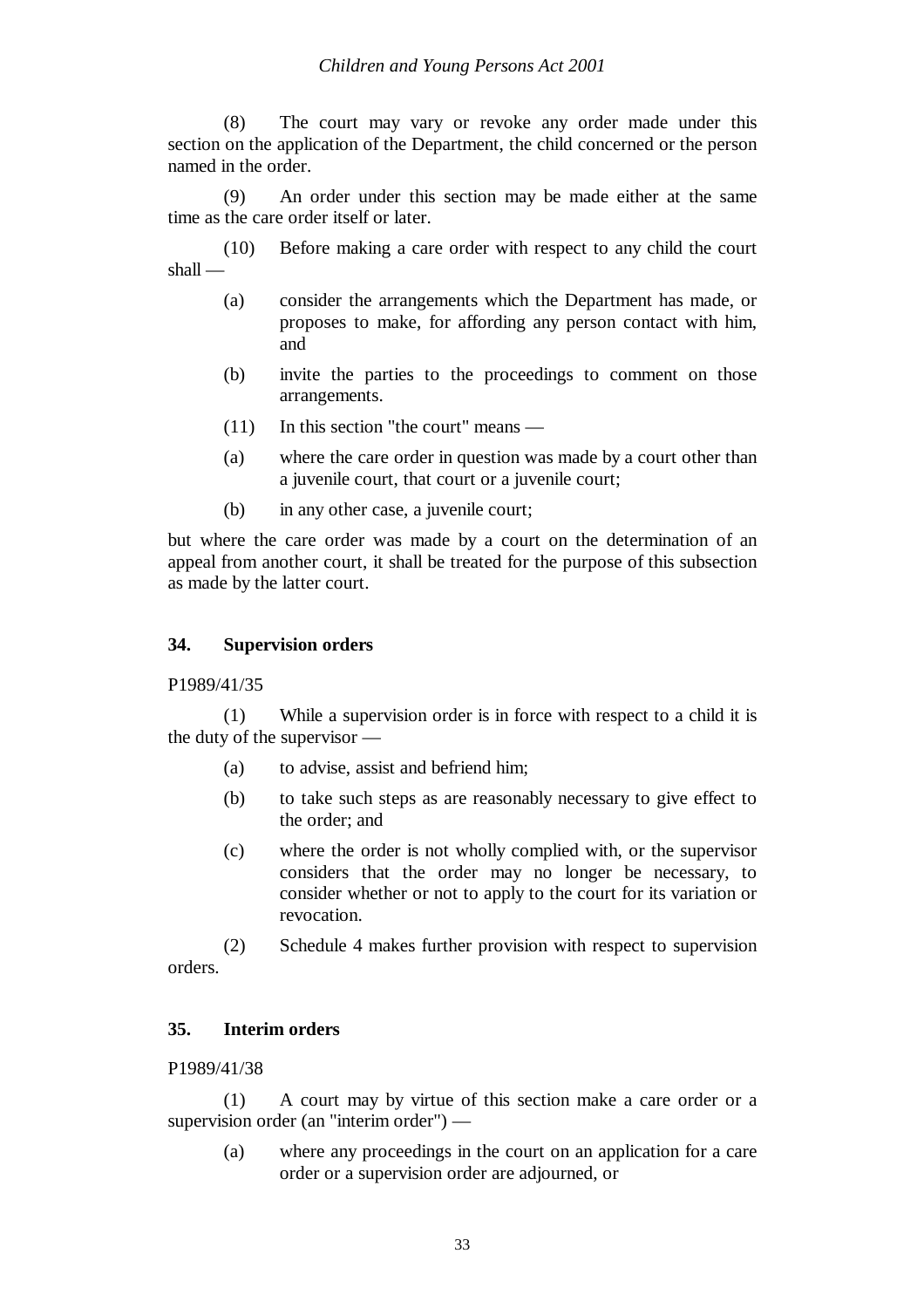(b) where in any family proceedings the court gives a direction under section 29(1).

(2) A court shall not make an interim order unless it is satisfied that there are reasonable grounds for believing that the circumstances with respect to the child are as mentioned in section 31(2).

(3) Where, in any proceedings on an application for a care order or a supervision order, a court makes a residence order with respect to the child concerned, it shall also make a supervision order, being an interim order, with respect to him unless it is satisfied that his welfare will be satisfactorily safeguarded without an interim order being made.

(4) An interim order shall have effect for such period as may be specified in the order, but shall in any event cease to have effect on whichever of the following happens first —

- (a) the expiry of 8 weeks beginning with the date on which the order is made;
- (b) if the order is the second or subsequent such order made with respect to the same child in the same proceedings, the expiry of 4 weeks beginning the date on which the order is made, or (if later) the expiry of 8 weeks beginning with the date on which the first order was made;
- (c) in a case within subsection  $(1)(a)$ , the disposal of the application;
- (d) in a case within subsection  $(1)(b)$ , the disposal of an application for a care order or supervision order made by the Department with respect to the child or, if no such application is made, the expiry of the period referred to in section 29(3).

(5) In determining the period for which an interim order is to be in force, the court shall consider whether any party who was, or might have been, opposed to the making of the order was in a position to argue his case against the order in full.

(6) Where the court makes an interim order, it may give such directions (if any) as it considers appropriate with regard to the medical or psychiatric examination or other assessment of the child; but if the child is of sufficient understanding to make an informed decision he may refuse to submit to the examination or other assessment.

(7) A direction under subsection (6) may be to the effect that there is to be no such examination or assessment, or no such examination or assessment unless the court directs otherwise; and such a direction may -

- (a) be given when the interim order is made or at any time while it is in force, and
- (b) be varied at any time on the application of the Department, the child or any person with parental responsibility for him.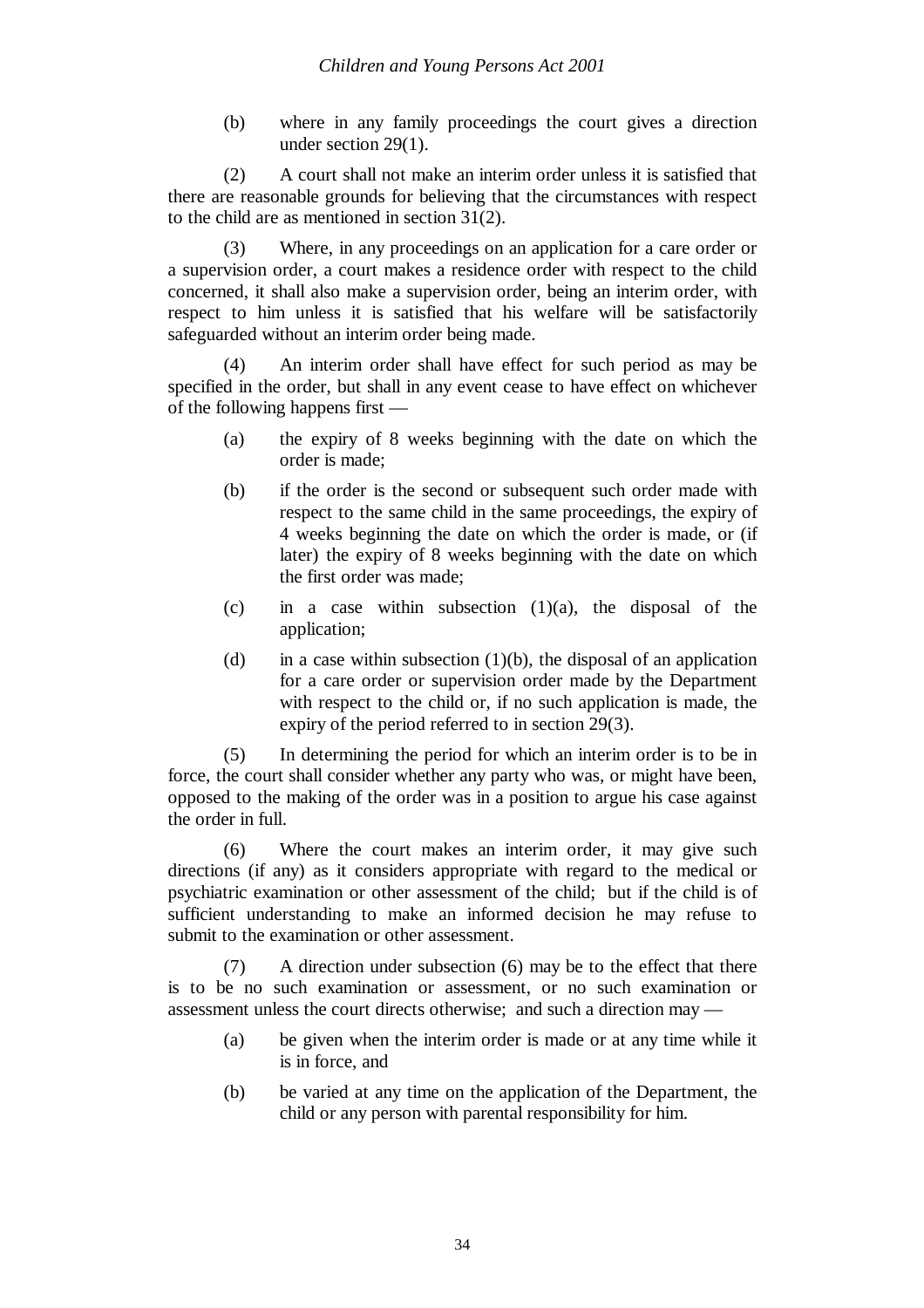### **36. Power to include exclusion requirement in interim care order**

P1989/41/38A, P1996/27/Sch.6

(1) Where the court makes an interim care order with respect to a child and the conditions specified in subsection (2) are satisfied, the court may include an exclusion requirement in the interim care order.

- (2) The conditions referred to in subsection (1) are that —
- (a) the court is satisfied that there are reasonable grounds for believing that the circumstances with respect to the child are as mentioned in section  $31(2)(a)$  and  $(b)(i)$ ;
- (b) there is reasonable cause to believe that, if a person ("the relevant person") is excluded from a dwelling-house in which the child lives, the child will cease to suffer, or be likely to suffer, significant harm, and
- (b) that another person living in the dwelling-house (whether a parent of the child or some other person) —
	- (i) is able and willing to give to the child the care which it would be reasonable to expect a parent to give him, and
	- (ii) consents to the inclusion of the exclusion requirement.

(3) Schedule 5 has effect with respect to exclusion requirements under this section and undertakings to the like effect.

# **37. Revocation etc. of care orders**

#### P1989/41/39

- (1) A care order may be revoked by the court on the application  $of$  —
	- (a) any person who has parental responsibility for the child;
	- (b) the child himself; or
	- (c) the Department.

(2) A supervision order may be substituted by the court for a care order on the application of any person entitled to apply for the care order to be revoked; and section 31(2) need not be satisfied at that time.

- (3) In this section "the court" means —
- (a) where the care order was made by a court other than a juvenile court, that court or a juvenile court; or
- (b) in any other case, a juvenile court;

but where the care order was made by a court on the determination of an appeal from another court, it shall be treated for the purpose of this subsection as made by the latter court.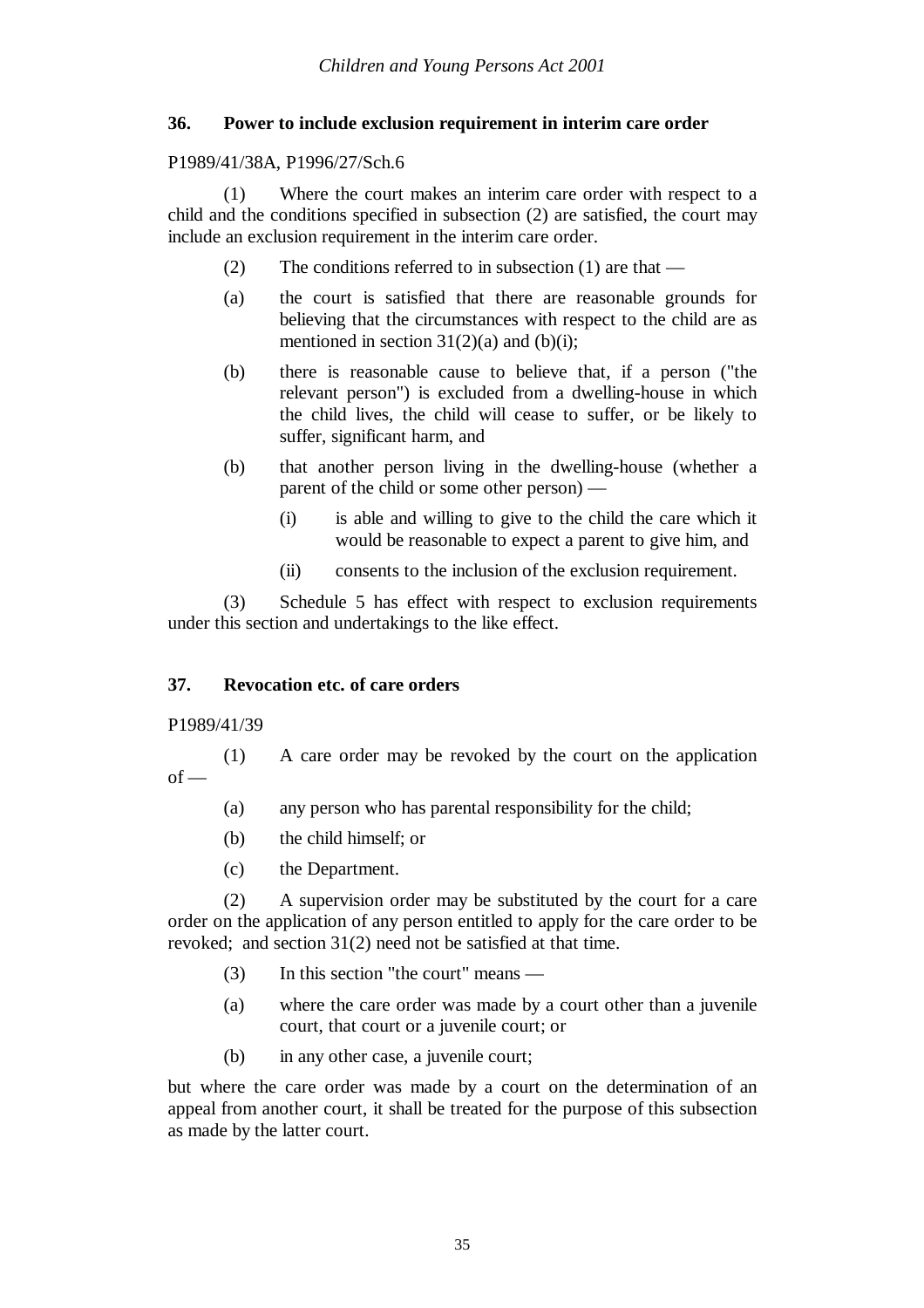#### **38. Duration of care orders**

#### P1989/41/91

(1) Unless previously revoked, and subject to subsections (2) and (3), a care order (other than an interim order) continues in force until the child concerned reaches the age of 18.

- (2) A care order with respect to a child ceases to have effect —
- (a) if he is adopted;
- (b) on the making of any of the following orders with respect to  $him -$ 
	- (i) a residence order;
	- (ii) an order under section 6;
	- (iii) an order under section 43 of the Adoption Act 1984.

(3) Where a child who is in the care of the Department is lawfully taken to live in any part of the United Kingdom or any of the Channel Islands, the care order in question shall cease to have effect if the conditions prescribed in an order made by the Council of Ministers are satisfied.

(4) This section is without prejudice to section 48 (termination of custody orders etc.) of the Child Custody Act 1987<sup>5</sup>.

### **39. Orders etc. pending appeal**

P1989/41/40

- $(1)$  Where —
- (a) a court dismisses an application for a care order or a supervision order, and
- (b) at the time when the court dismisses the application, an interim care order is in force with respect to the child,

the court may make an order pending appeal, that is, a supervision order or (if the application was for a care order) a care order with respect to the child to have effect for such period, not exceeding the appeal period, as may be specified in the order.

(2) Where a court revokes a care order or a supervision order, it may direct that the order shall continue to have effect for such period, not exceeding the appeal period, as may be specified in the order.

(3) An order or direction under subsection (1) or (2) may be made subject to such directions or further directions (if any) as the court may see fit to include in the order or direction.

(4) On an appeal against any decision of a court on which an order or direction under subsection (1) or (2) is made, or on an application in connection with a proposed appeal against such a decision, the appellate court

<sup>5</sup> 1987 c.11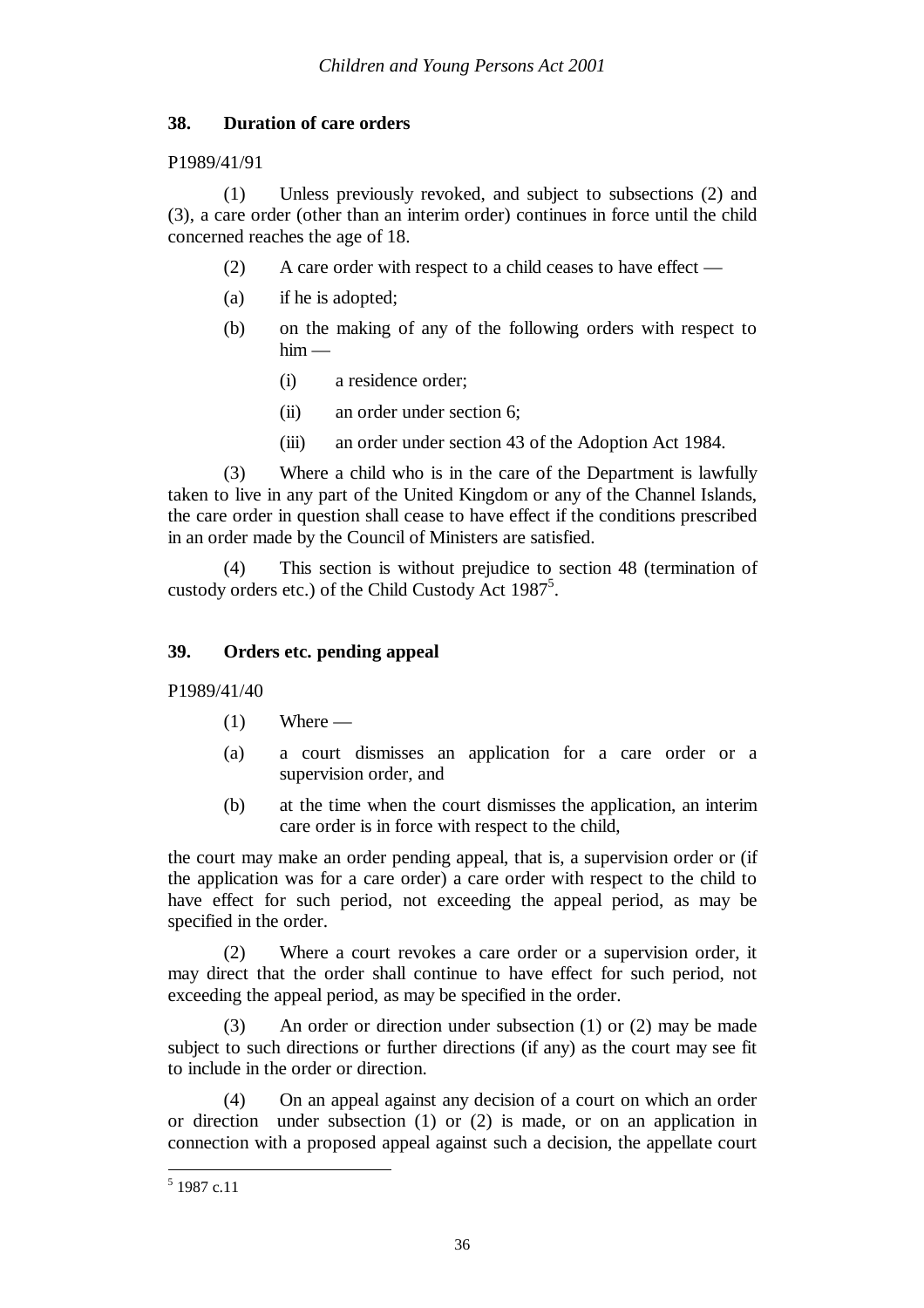may extend the period for which the order or direction is to have effect, but not so as to extend it beyond the end of the appeal period.

- (5) In this section "the appeal period" means —
- (a) where an appeal is made against the decision in question, the period between the making of the decision and the determination of the appeal;
- (b) otherwise, the period during which an appeal may be made against the decision.

#### **40. Restrictions on applications**

P1989/41/91(14)-(17)

- (1) Where an application has been made for —
- (a) the revocation of a care order;
- (b) the revocation of a supervision order; or
- (c) the substitution of a supervision order for a care order;

no further application of any of those kinds (except in relation to an interim order) may be made with respect to the child concerned without the leave of the court, unless the period between the disposal of the previous application and the making of the further application exceeds 6 months.

(2) Where an application for an order under section 33 has been refused, the applicant may not make a further application for such an order without the leave of the court, unless the period between the disposal of the previous application and the making of the further application exceeds 6 months.

(3) On disposing of any application for an order under this Part, the court may (whether or not it makes any other order in response to the application) order that no application for an order under this Act of a specified kind may be made with respect to the child concerned by any person named in the order without the leave of the court.

(4) References in this section to the leave of the court are to the leave of any court having jurisdiction to hear the application in question.

#### PART 5

#### PROTECTION OF CHILDREN

#### **41. Assessment orders**

#### P1989/41/43

(1) On the application of the Department for an order under this section (an "assessment order") with respect to a child, a court of summary jurisdiction may make the order if (and only if) it is satisfied that —

(a) the Department has reasonable cause to suspect that the child is suffering, or likely to suffer, significant harm;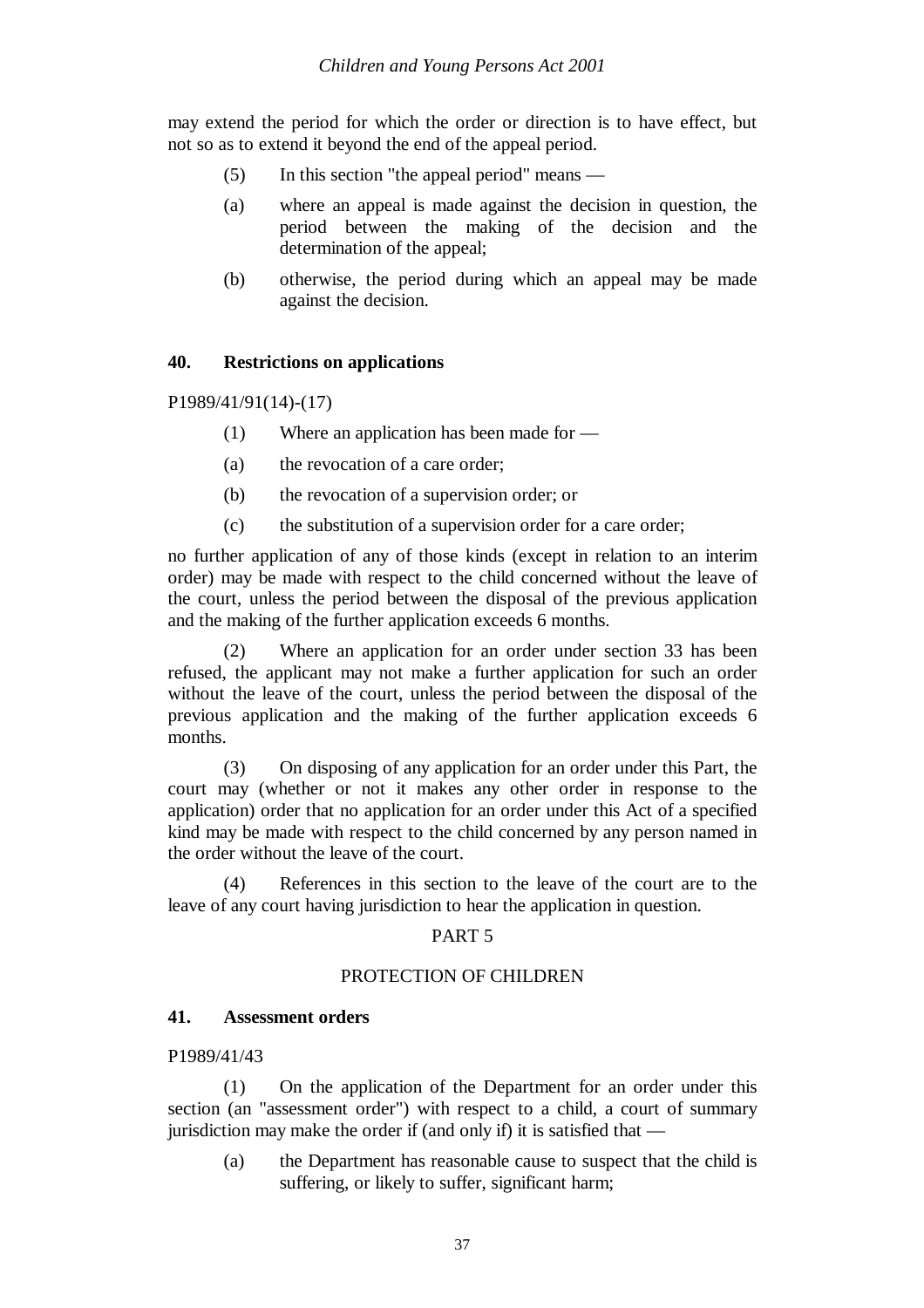- (b) an assessment of the state of the child's health or development, or of the way in which he has been treated, is required to enable the Department to determine whether or not the child is suffering, or likely to suffer, significant harm; and
- (c) it is unlikely that such an assessment will be made, or be satisfactory, in the absence of an assessment order.

(2) The court may treat an application under this section as an application for an emergency protection order.

- (3) The court may not make an assessment order if is it satisfied —
- (a) that there are grounds for making an emergency protection order with respect to the child; and
- (b) that it ought to make such an order rather than an assessment order.

(4) An assessment order shall specify the date by which the assessment is to begin, and shall have effect for such period, not exceeding 7 days beginning with that date, as may be specified in the order.

(5) Where an assessment order is in force with respect to a child, any person who is in a position to produce the child shall —

- (a) produce him to such person as may be named in the order, and
- (b) comply with such directions relating to the assessment of the child as the court thinks fit to specify in the order.

(6) An assessment order authorises any person carrying out the assessment, or any part of it, to do so in accordance with the terms of the order; but if the child is of sufficient understanding to make an informed decision, he may refuse to submit to a medical or psychiatric examination or other assessment.

- (7) The child may only be kept away from home —
- (a) in accordance with directions specified in the order;
- (b) if it is necessary for the purposes of the assessment; and
- (c) for such period or periods as may be specified in the order;

and where the child is to be kept away from home, the order shall contain such directions as the court thinks fit with regard to the contact that he must be allowed to have with other persons while away from home.

(8) The Department shall take such steps as are reasonably practicable to ensure that notice of an application for an assessment order is given, before the hearing of the application, to  $-$ 

- (a) the parents of the child;
- (b) any individual who is not a parent of the child but has parental responsibility for him;
- (c) any other person caring for the child;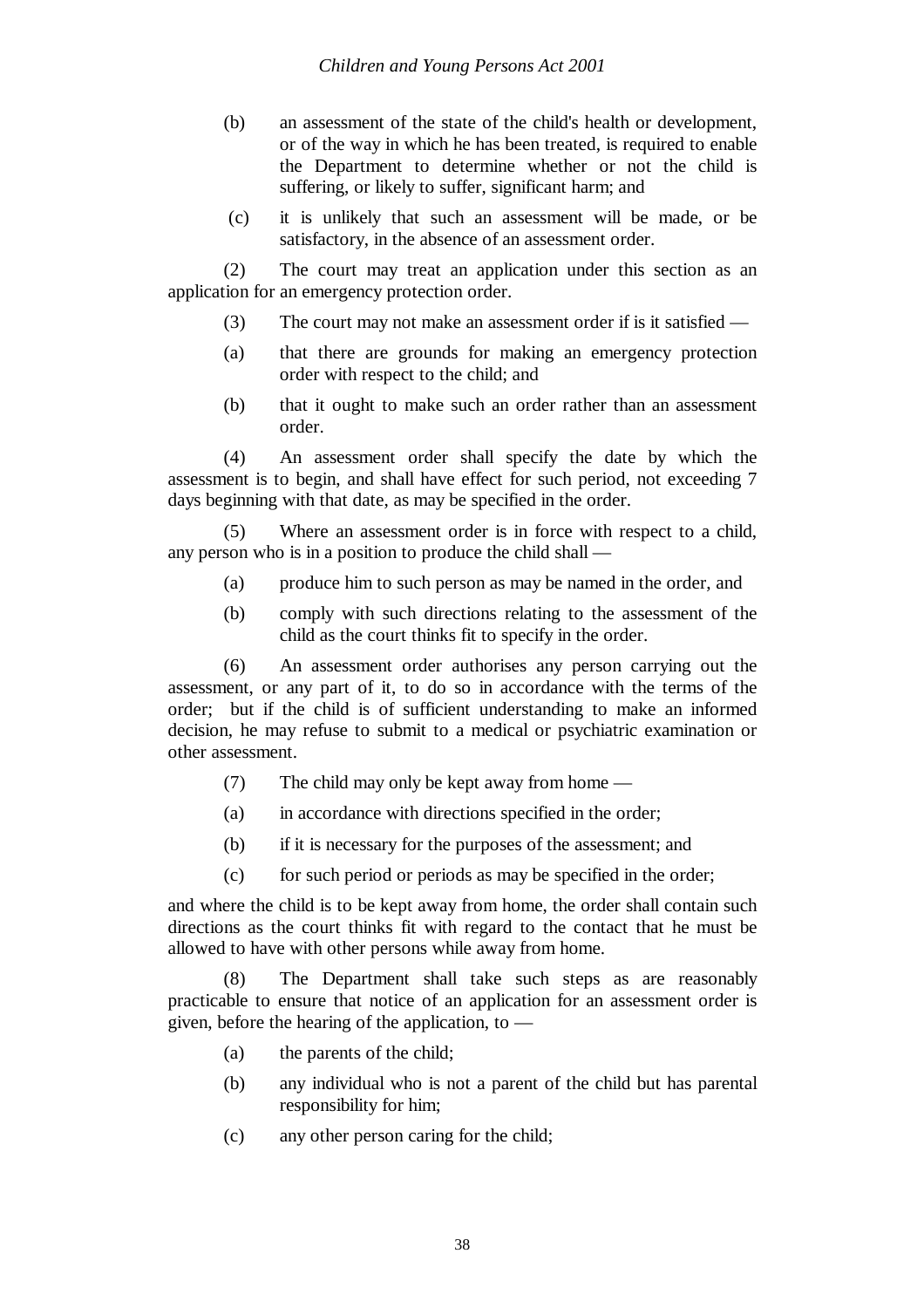- (e) any person in whose favour a contact order is in force with respect to the child;
- (f) any person who is allowed to have contact with the child by virtue of an order under section 33;
- (g) the child.

(9) Any person mentioned in subsection (8), and any other person specified for the purpose in rules of court, may apply to a court of summary jurisdiction for an assessment order to be varied or revoked.

## **42. Emergency protection orders**

#### P1989/41/44

(1) On the application of the Department for an order under this section (an "emergency protection order") with respect to a child, a court of summary jurisdiction may make the order if (and only if) it is satisfied that —

- (a) there is reasonable cause to believe that the child will suffer, or be likely to suffer, significant harm if —
	- (i) he is not removed to accommodation provided by or on behalf of the Department; or
	- (ii) he does not remain in the place in which he is then being accommodated; or
- (b) enquiries are being made with respect to the child under section  $46(1)(b)$ , and —
	- (i) such enquiries are being frustrated by access to the child being unreasonably refused to a person authorised by the Department to seek access in connection with the enquiries, and
	- (ii) the Department has reasonable cause to believe that such access is required as a matter of urgency.

(2) Where an emergency protection order is in force with respect to a child, any person who is in a position to produce the child shall comply with any request to produce him to the Department.

- (3) An emergency protection order authorises —
- (a) the removal of the child at any time to accommodation provided by or on behalf of the Department and his detention there; and
- (b) the prevention of the child's removal from any hospital or other place in which he was being accommodated immediately before the making of the order;

but the Department shall only exercise the power given by paragraph (a) or (b) in order to safeguard the welfare of the child.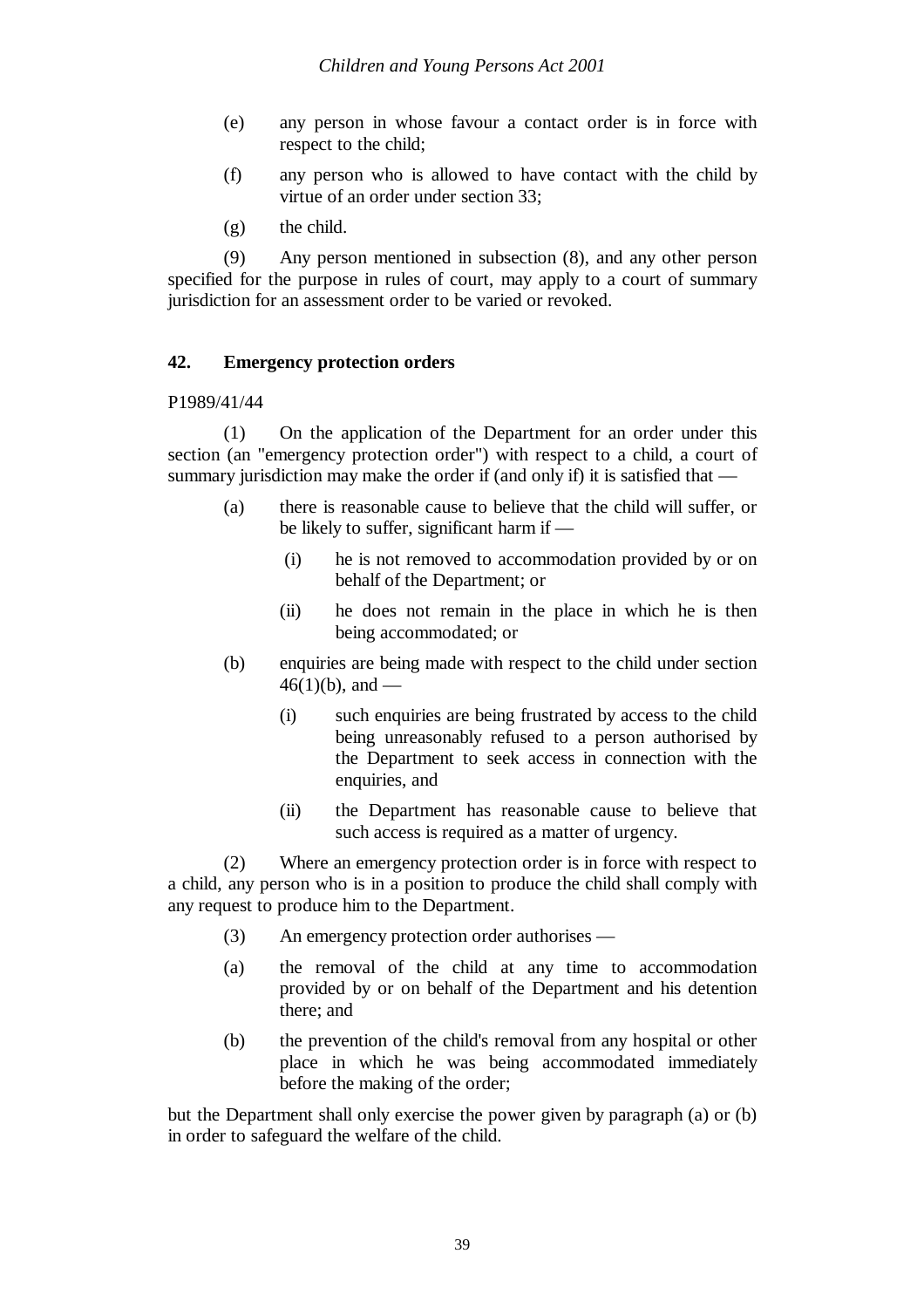(4) An emergency protection order gives the Department parental responsibility for the child; and the Department shall take, and shall only take, such action in meeting its parental responsibility for the child as is reasonably required to safeguard or promote his welfare (having regard in particular to the duration of the order).

(5) Where a court makes an emergency protection order, it may give such directions (if any) as may be appropriate with respect to  $-$ 

- (a) the contact which is, or is not, to be allowed between the child and any named person;
- (b) imposing conditions on such contact.

(6) Where a court makes an emergency protection order, it may give such directions (if any) as may be appropriate with respect to the medical or psychiatric examination or other assessment of the child; and a direction under this subsection may be to the effect that there is to be —

- (a) no such examination or assessment, or
- (b) no such examination or assessment unless the court directs otherwise;

but if the child is of sufficient understanding to make an informed decision, he may refuse to submit to any such examination or assessment.

(7) A direction under subsection (5) or (6) may be given when the emergency protection order is made or at any other time, and may be varied at any time on the application of —

- (a) any person having parental responsibility for the child; or
- (b) any other person specified for the purpose in rules of court.
- $(8)$  Where —
- (a) an emergency protection order is in force with respect to a child, and
- (b) the Department has exercised the power given by subsection  $(3)(a)$  or  $(b)$ , but
- (c) it appears to the Department that it is safe for the child to be returned, or to be allowed to be removed from the place in question, as the case may be,

it shall return him or allow him to be removed.

(9) Where the Department is required by subsection (8) to return the child it shall —

- (a) return him to the care of the person from whose care he was removed, or
- (b) if that is not reasonably practicable, return him to the care of  $-$ 
	- (i) a parent of his;
	- (ii) any individual who is not a parent of his but has parental responsibility for him; or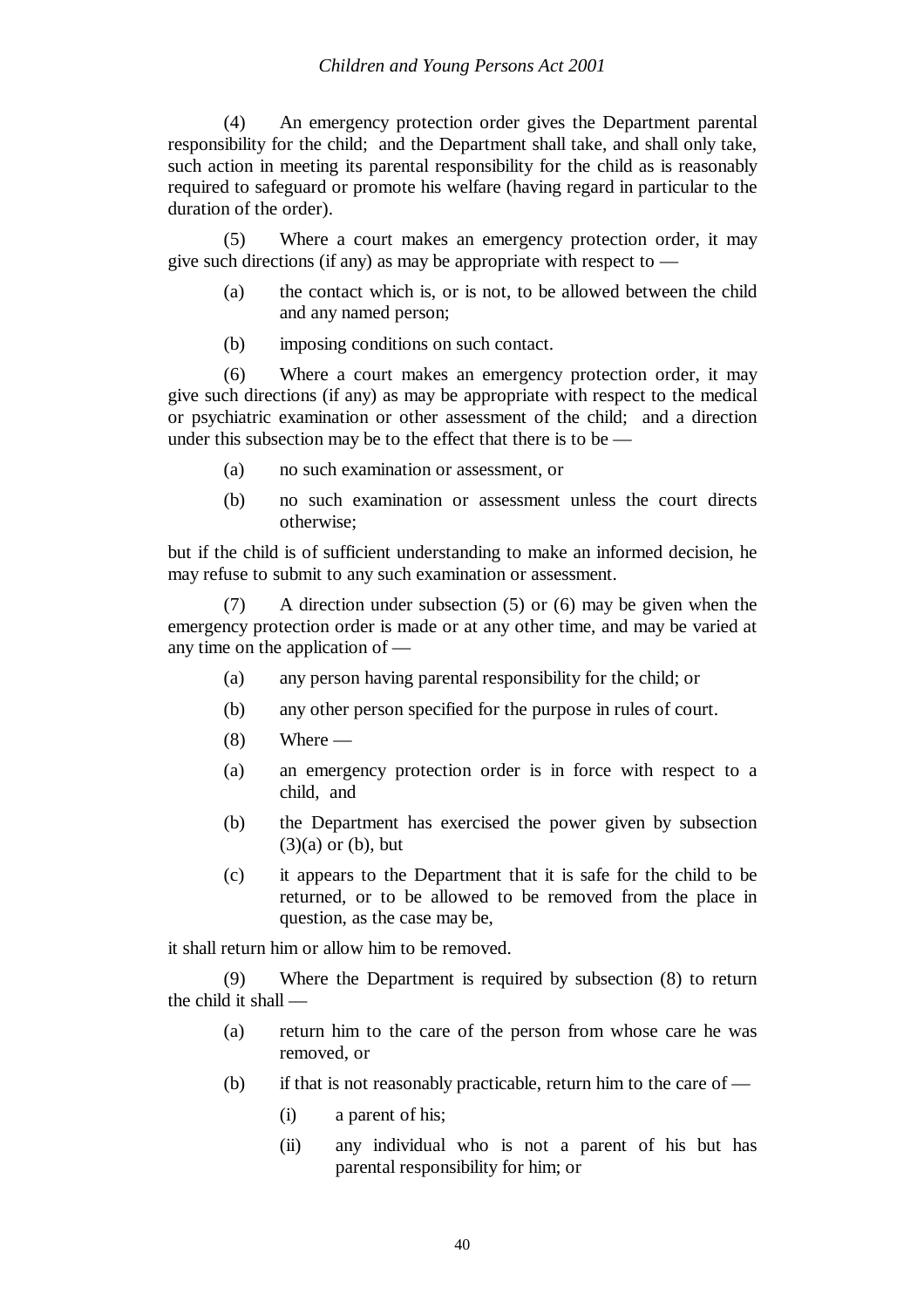(iii) such other person as the Department (with the agreement of the court) considers appropriate.

(10) Where the Department has been required by subsection (8) to return the child or allow him to be removed, it may again exercise its powers with respect to the child (at any time while the emergency protection order remains in force) if it appears to it that a change in the circumstances of the case makes it necessary to do so.

(11) Where an emergency protection order has been made with respect to a child, the Department shall, subject to any directions under subsection (5), allow the child reasonable contact with —

- (a) his parents;
- (b) any individual who is not a parent of his but has parental responsibility for him;
- (c) any person with whom he was living immediately before the making of the order;
- (d) any person in whose favour a contact order is in force with respect to the child;
- (e) any person who is allowed to have contact with the child by virtue of an order under section 33;
- (f) any person acting on behalf of any of those persons.

(12) Wherever it is reasonably practicable to do so, an emergency protection order shall name the child; and where it does not name him, it shall describe him as clearly as possible.

(13) Any person who intentionally obstructs any person exercising the power under subsection (3) to remove, or prevent the removal of, the child is guilty of an offence and liable on summary conviction to a fine not exceeding £1,000.

## **43. Power to include exclusion requirement in emergency protection order**

## P1989/43/44A, P1996/27/Sch.6

(1) Where the court makes an emergency protection order with respect to a child and the conditions specified in subsection (2) are satisfied, the court may include an exclusion requirement in the emergency protection order.

- (2) The conditions referred to in subsection (1) are  $-$
- (a) that there is reasonable cause to believe that, if a person ("the relevant person") is excluded from a dwelling-house in which the child lives, then —
	- (i) in the case of an order made on the ground mentioned in paragraph (a) of section 42(1), the child will not suffer, or be likely to suffer, significant harm, even though he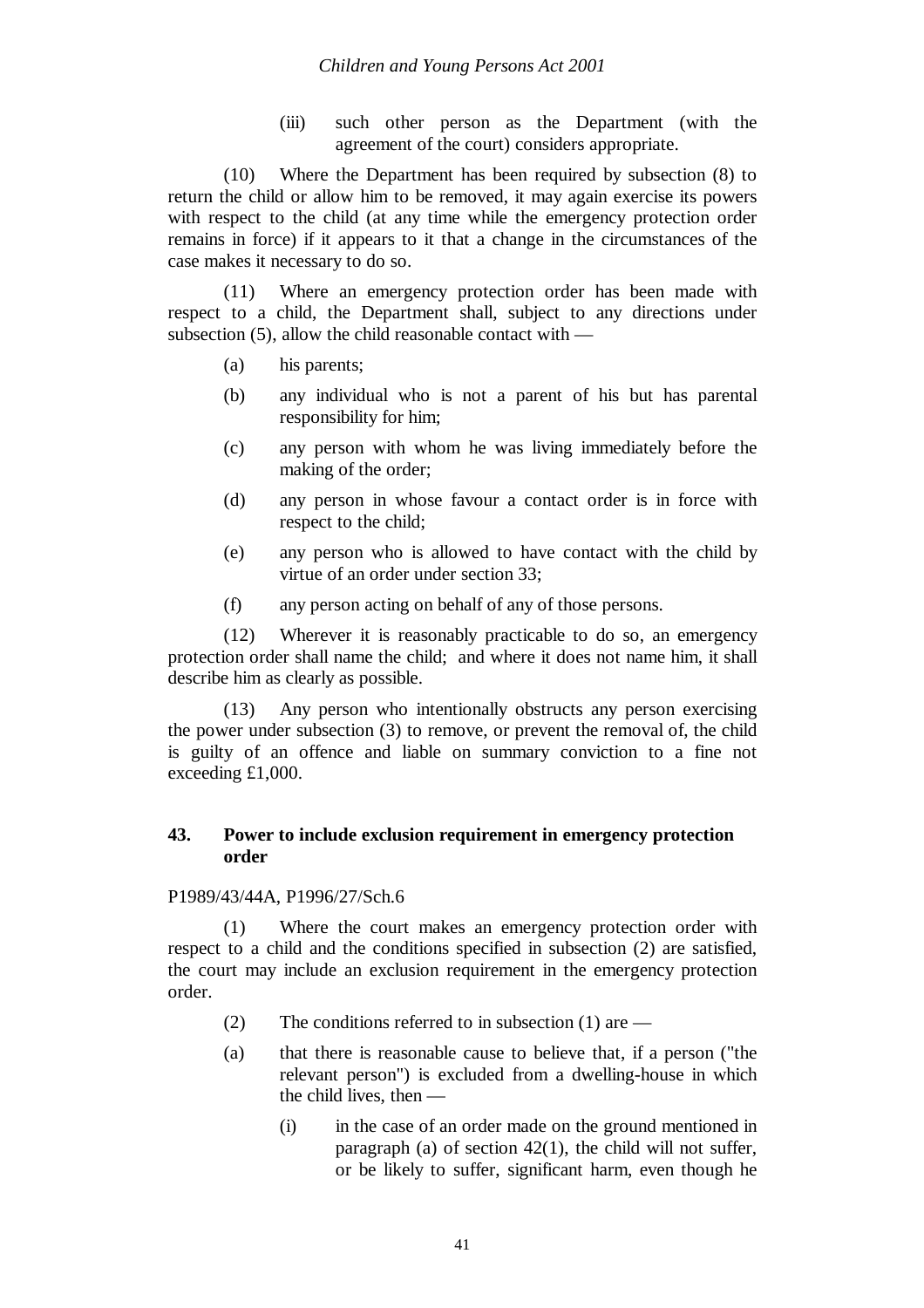is not removed or does not remain as mentioned in subparagraph (i) or (ii) of that paragraph, or

- (ii) in the case of an order made on the ground mentioned in paragraph (b) of section  $42(1)$ , the enquiries referred to in that paragraph will cease to be frustrated, and
- (b) that another person living in the dwelling-house (whether a parent of the child or some other person) —
	- (i) is able and willing to give to the child the care which it would be reasonable to expect a parent to give him, and
	- (ii) consents to the inclusion of the exclusion requirement.

(3) Schedule 5 has effect with respect to exclusion requirements under this section and undertakings to the like effect.

# **44. Duration of emergency protection orders etc.**

#### P1989/41/45

(1) An emergency protection order shall have effect for such period not exceeding 8 days as may be specified in the order.

- $(2)$  Where —
- (a) the court making an emergency protection order would, but for this subsection, specify a period of 8 days as the period for which the order is to have effect; but
- (b) the last of those 8 days is Christmas Day, Good Friday, a bank holiday or a Sunday,

the court may specify a period which ends at noon on the first later day which is not such a day.

(3) Where an emergency protection order is made on an application under section 45(6), the period of 8 days mentioned in subsection (1) shall begin with the first day on which the child was taken into police protection under section 45.

(4) The Department may, while an emergency protection order has effect, apply to the court for the period during which the order is to have effect to be extended; and on such an application the court may extend that period for such period, not exceeding 7 days, as it thinks fit, but —

- (a) the court may do so only if it has reasonable cause to believe that the child concerned will suffer, or be likely to suffer, significant harm if the order is not extended; and
- (b) an emergency protection order may not be extended more than once.

(5) Regardless of any enactment or rule of law which would otherwise prevent it from doing so, a court hearing an application for or with respect an emergency protection order may take account of —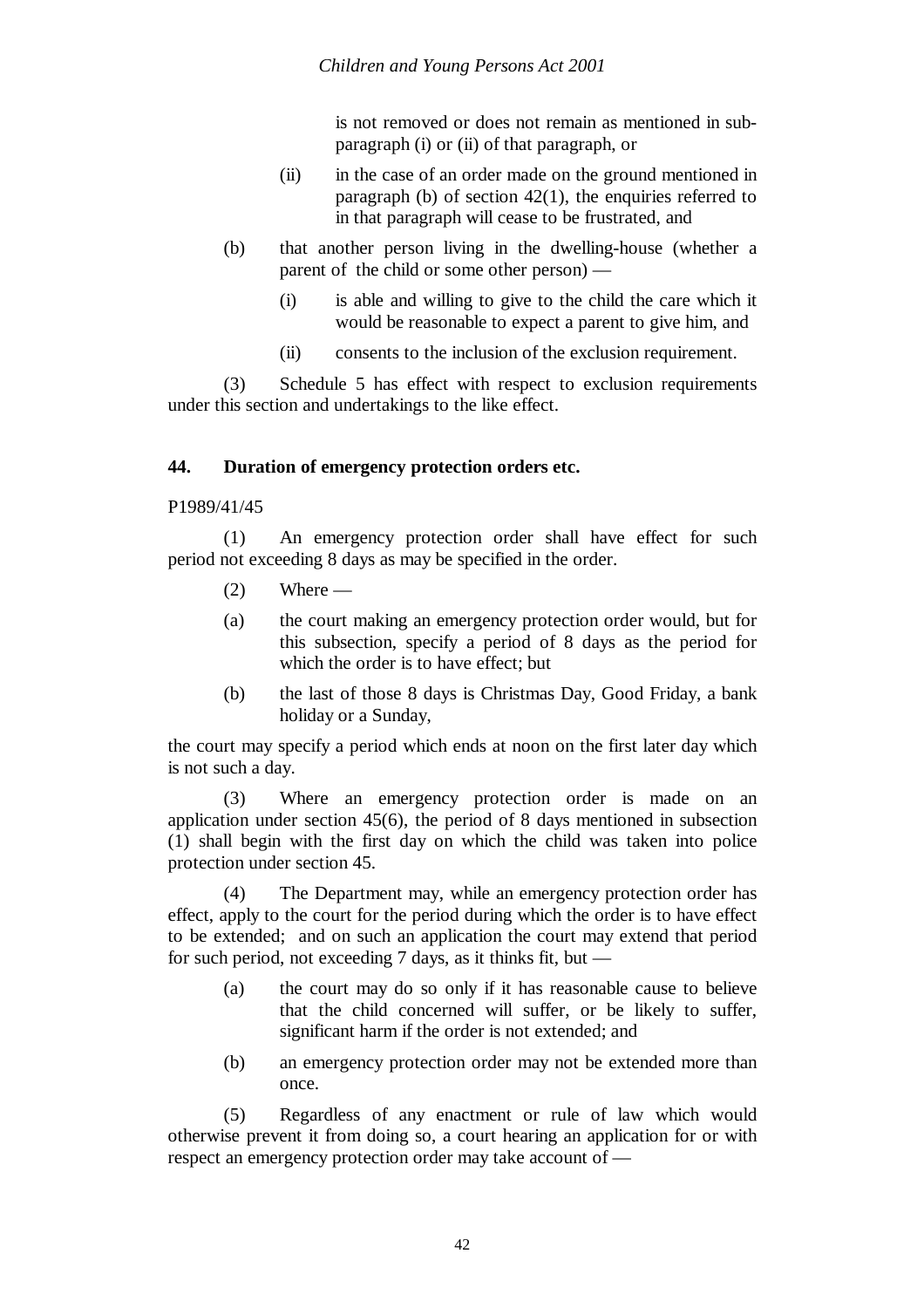- (a) any statement contained in any report made to the court in the course of, or in connection with, the hearing, or
- (b) any evidence given during the hearing,

which is, in the opinion of the court, relevant to the application.

Any of the following may apply to a court of summary jurisdiction for an emergency protection order to be revoked —

- (a) the child concerned;
- (b) any parent of his;
- (c) any person who is not a parent of his but who has parental responsibility for him; or
- (d) any person with whom he was living immediately before the making of the order;

but no such application shall be heard by the court before the expiry of the period of 72 hours beginning with the making of the order.

(7) No appeal may be made against the making of, or refusal to make, an emergency protection order or against any direction given by the court in connection with such an order, except —

- (a) where the person who would otherwise be entitled to apply for the order to be revoked was given notice (in accordance with rules of court) of the hearing at which the order was made, and was present at that hearing, or
- (b) in the case of an order the effective period of which has been extended under subsection (4).

(8) A court making an emergency protection order may direct that an officer of the Department, in exercising any powers by virtue of the order, be accompanied by a registered medical practitioner or registered nurse, if he chooses.

### **45. Removal by police**

#### P1989/41/46

(1) Where a constable has reasonable cause to believe that a child would otherwise suffer, or be likely to suffer, significant harm, he may —

- (a) remove the child to suitable accommodation and keep him there, or
- (b) take such steps as are reasonable to ensure that the child's removal from any hospital, or other place, in which he is then being accommodated is prevented;

and such a child is referred to in this Act as having been taken into police protection.

(2) As soon as is reasonably practicable after taking a child into police protection, the constable concerned shall —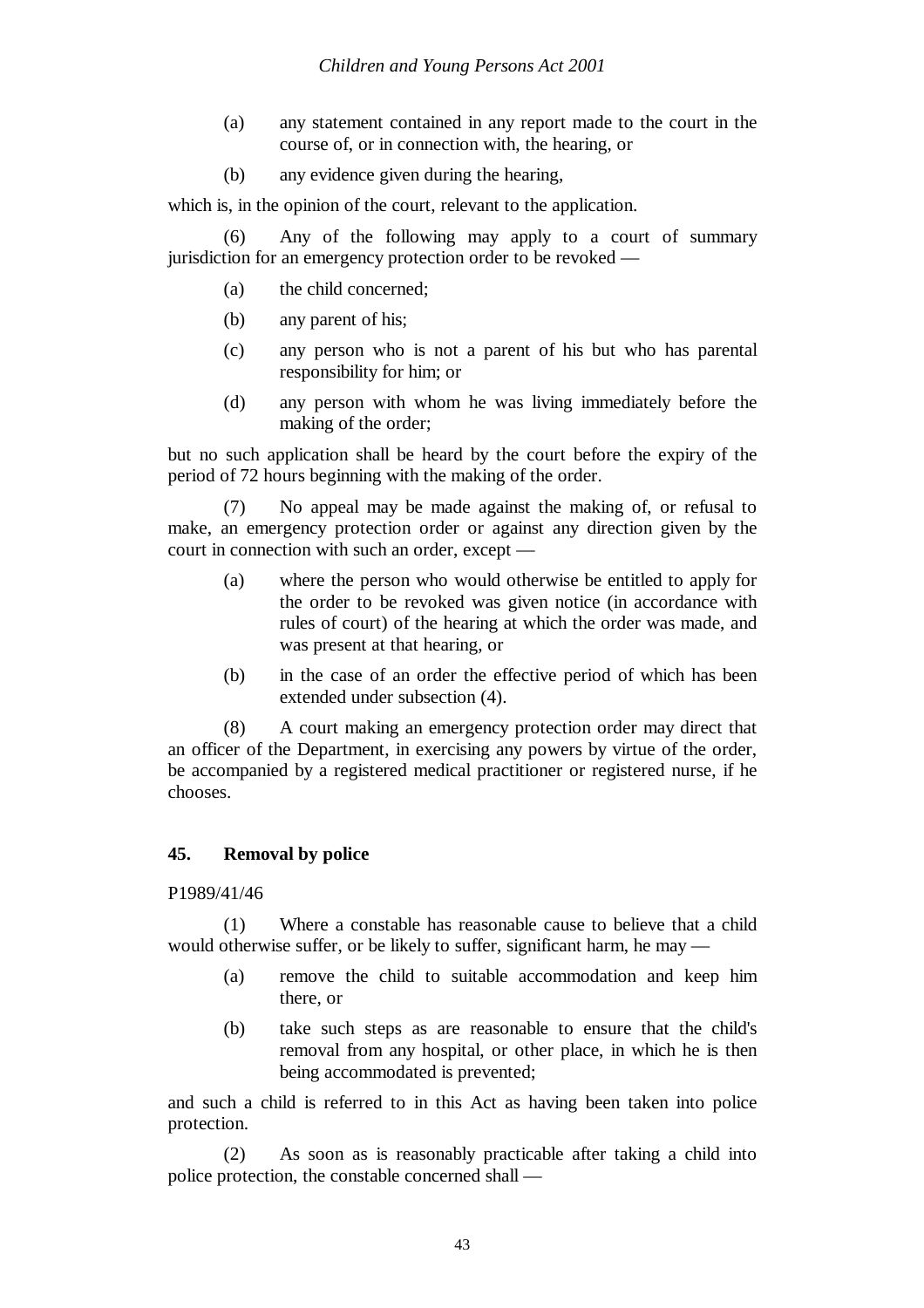- (a) inform the Department of the steps that have been, and are proposed to be, taken with respect to the child under this section, the reasons for taking them and the place at which he is being accommodated;
- (b) inform the child (if he appears capable of understanding) of the steps that have been taken with respect to him under this section and the reasons for taking them, and of the further steps that may be taken with respect to him under this section;
- (c) take such steps as are reasonably practicable to discover the wishes and feelings of the child;
- (d) secure that the case is inquired into by an officer designated for the purposes of this section by the Chief Constable (a "designated officer"); and
- (e) where the child was taken into police protection by being removed to accommodation which is not provided by or on behalf of the Department, secure that he is moved to accommodation which is so provided.

(3) As soon as is reasonably practicable after taking a child into police protection, the constable concerned shall take such steps as are reasonably practicable to inform —

- (a) the parents of the child;
- (b) every individual who is not a parent of his but who has parental responsibility for him; and
- (c) any other person with whom he was living immediately before he was taken into police protection,

of the steps that have been taken with respect to the child under this section and the reasons for taking them, and of the further steps that may be taken with respect to him under this section.

(4) On completing any inquiry under subsection (2)(d), the designated officer shall release the child from police protection unless he considers that there is still reasonable cause for believing that the child would suffer, or be likely to suffer, significant harm if released.

(5) No child may be kept in police protection for more than 72 hours.

(6) While a child is being kept in police protection, the designated officer may, after consultation with the Department, apply on behalf of the Department for an emergency protection order to be made under section 42 with respect to the child.

- (7) While a child is being kept in police protection —
- (a) neither the constable concerned nor the designated officer shall have parental responsibility for him; but
- (b) the designated officer shall do what is reasonable in all the circumstances of the case for the purpose of safeguarding or promoting the welfare of the child (having regard in particular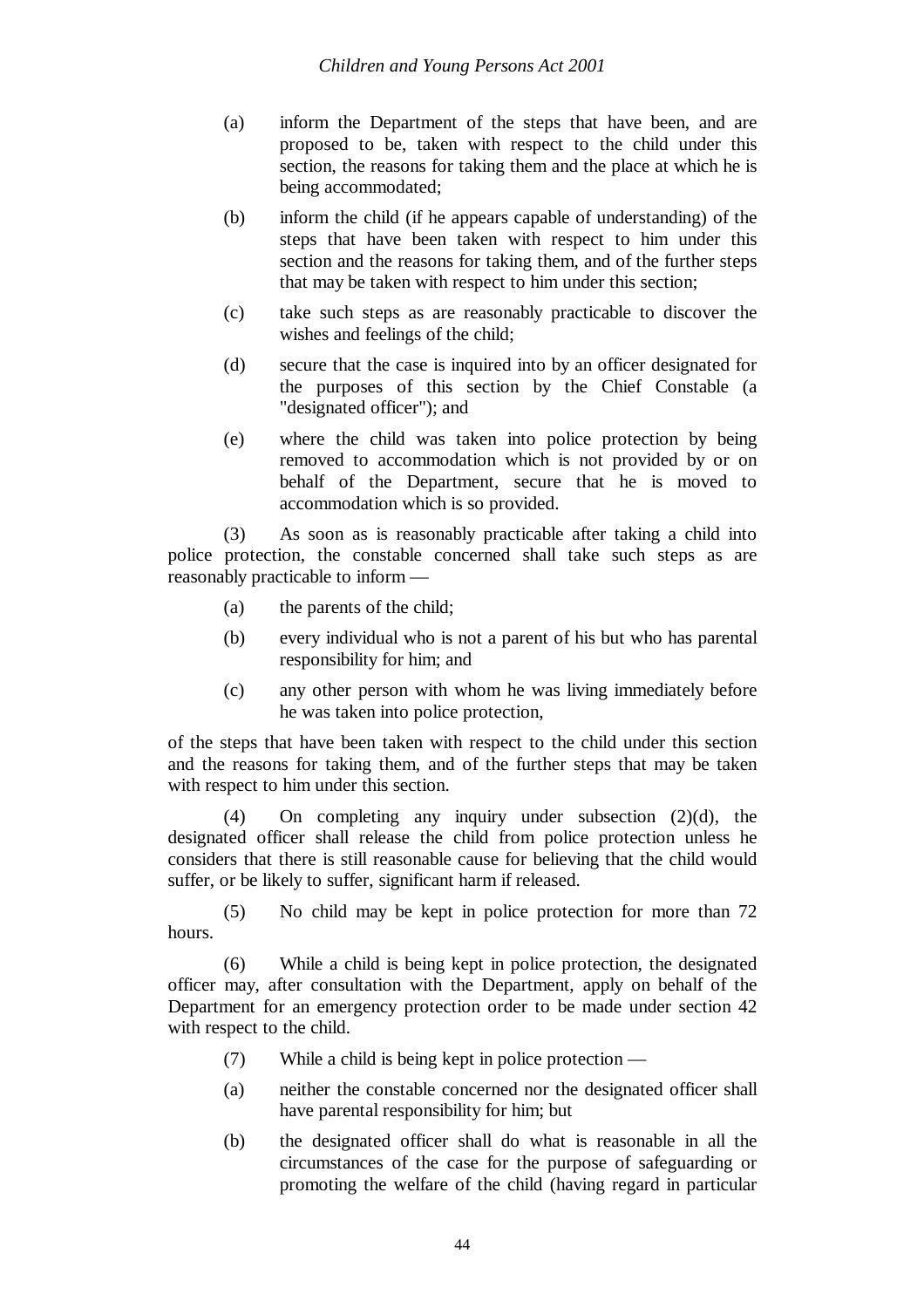to the length of the period during which the child will be so protected).

(8) Where a child has been taken into police protection, the designated officer or, where the child is in accommodation provided by or on behalf of the Department, the Department shall allow —

- (a) the parents of the child;
- (b) any individual who is not a parent of his but who has parental responsibility for him; or
- (c) any person with whom he was living immediately before he was taken into police protection;
- (d) any person in whose favour a contact order is in force with respect to him;
- (e) any person who is allowed to have contact with the child by virtue of an order under section 33;
- (f) any person acting on behalf of any of those persons;

to have such contact (if any) with the child as, in the opinion of the designated officer or the Department, as the case may be, is both reasonable and in the best interests of the child.

(9) A police station shall not be taken to be suitable accommodation for the purpose of subsection (1)(a).

# **46. Department's duty to investigate**

P1989/41/47

- (1) Where the Department —
- (a) is informed that a child is in police protection, or
- (b) has reasonable cause to believe that a child is suffering, or likely to suffer, significant harm.

the Department shall make or cause to be made such enquiries as it considers necessary to enable it to decide whether it should take any action to safeguard or promote the welfare of the child.

(2) Where the Department has obtained an emergency protection order with respect to a child, it shall make or cause to be made such enquiries as it considers necessary to enable it to decide what action it should take to safeguard or promote the welfare of the child.

(3) The enquiries shall in particular be directed towards establishing —

- (a) whether the Department should make any application to the court, or exercise any of its other powers under this Act, with respect to the child;
- (b) whether, in the case of a child with respect to whom an emergency protection order has been made, or who is not in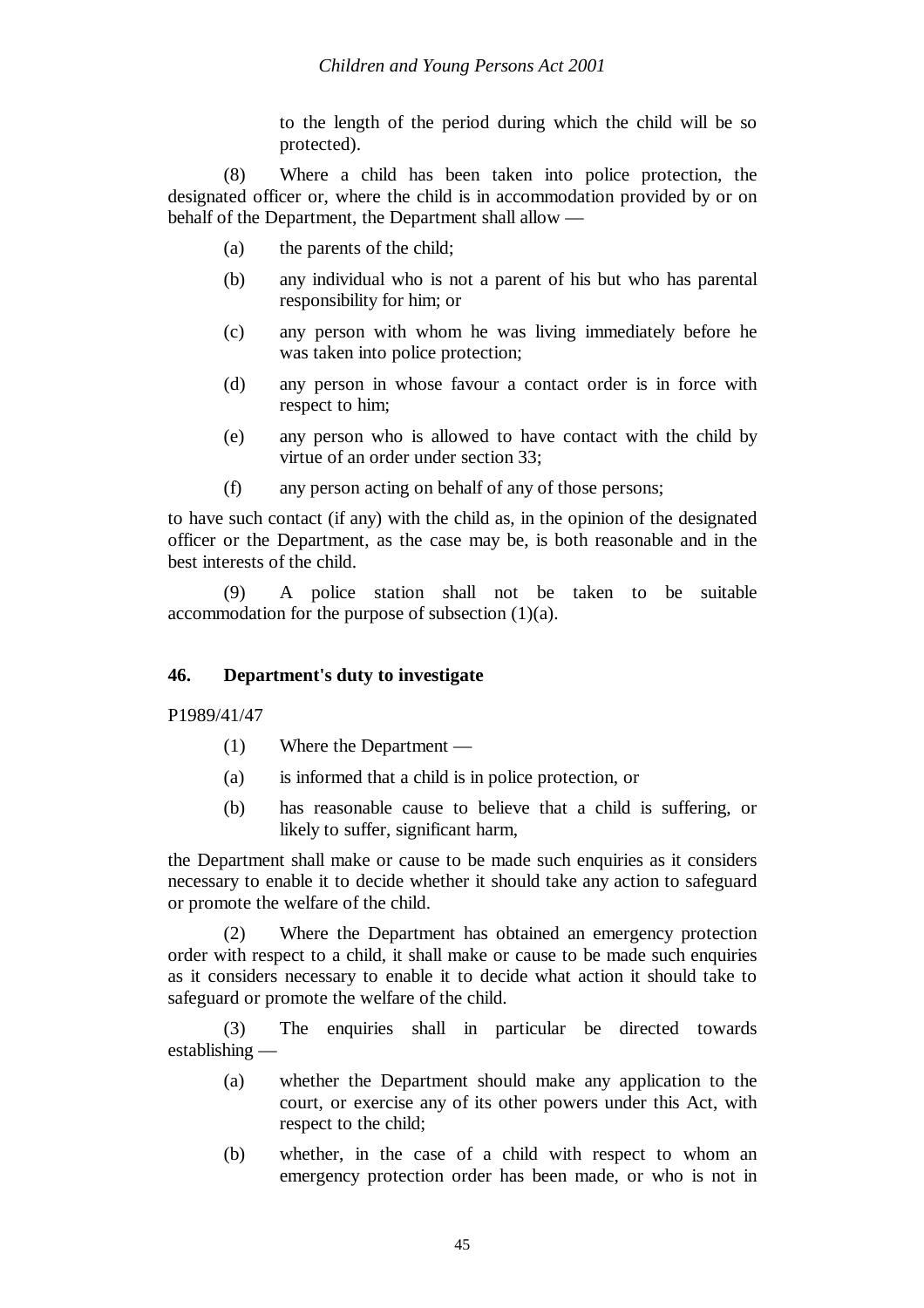accommodation provided by or on behalf of the Department, it would be in the best interests of the child (while an emergency protection order remains in force) for him to be in such accommodation; and

(c) whether, in the case of a child who has been taken into police protection, it would be in his best interests to ask for an application to be made under section 45(6).

(4) Where enquiries are being made under subsection (1) with respect to a child, the Department shall (with a view to enable it to determine what action, if any, to take with respect to him) take such steps as are reasonably practicable —

- (a) to obtain access to him; or
- (b) to ensure that access to him is obtained, on its behalf, by a person authorised by it for the purpose,

unless the Department is satisfied that it already has sufficient information with respect to him.

(5) Where, as a result of any enquiries made under this section, it appears to the Department that there are matters connected with the education of the child which should be investigated, it shall consult the Department of **Education** 

(6) Where, in the course of enquiries made under this section any officer of the Department, or any person authorised by the Department to act on its behalf in connection with those enquiries, is refused access to the child concerned, or is denied information as to his whereabouts, the Department shall apply for an emergency protection order, an assessment order, a care order or a supervision order unless it is satisfied that his welfare can be satisfactorily safeguarded without its doing so.

(7) If, on the conclusion of any enquiries or review made under this section, the Department decides not to apply for an order mentioned in subsection  $(6)$ , it shall —

- (a) consider whether it would be appropriate to review the case at a later date, and
- (b) if it decides that it would be, determine the date on which that review is to begin.

(8) Where, as a result of complying with this section, the Department concludes that it should take action to safeguard or promote the child's welfare, it shall take that action (so far as it is both within its power and reasonably practicable for it to do so).

### **47. Discovery of children in need of protection**

## P1989/41/48

(1) Where it appears to a court making an emergency protection order that adequate information as to the child's whereabouts is not available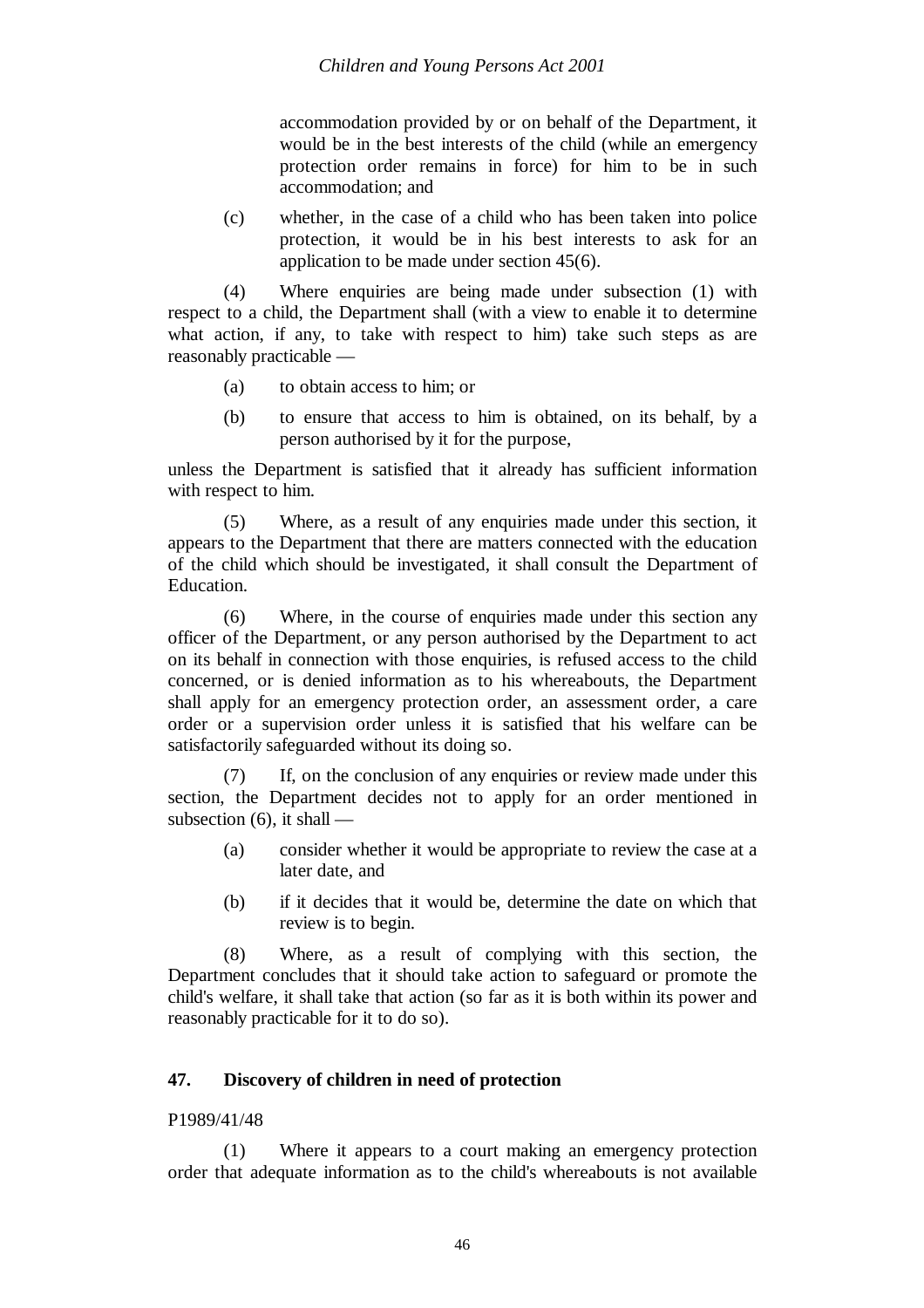to the Department but is available to another person, it may include in the order a provision requiring that person to disclose, if asked to do so by the Department, any information that he may have as to the child's whereabouts.

(2) No person shall be excused from complying with such a requirement on the ground that complying might incriminate him or his spouse of an offence; but a statement or admission made in complying shall not be admissible in evidence against either of them in proceedings for any offence other than perjury.

(3) An emergency protection order may authorise a person authorised by the Department to enter premises specified in the order and search for the child with respect to whom the order is made.

(4) Where the court is satisfied that there is reasonable cause to believe that there may be another child on those premises with respect to whom an emergency protection order ought to be made, it may make an order authorising the Department to search for that other child on those premises.

(5) Wherever it is reasonably practicable to do so, an order under subsection (4) shall name the child; and where it does not name him it shall describe him as clearly as possible.

- $(6)$  Where —
- (a) an order made been made under subsection (4);
- (b) the child concerned has been found on the premises; and
- (c) the Department is satisfied that the grounds for making an emergency protection order exist with respect to him,

the order shall have effect as if it were an emergency protection order.

(7) Where an order has been made under subsection (4), the Department shall notify the Chief Registrar of its effect; and the Chief Registrar shall make a note thereof against the entry relating to the order in the order book of the court.

(8) A person who intentionally obstructs any person exercising any power conferred by subsection (3) or (4) is guilty of an offence and liable on summary conviction to a fine not exceeding £1,000.

### **48. Abduction of person in care**

P1989/41/49

- (1) This section applies to a child who is —
- (a) in the care of the Department,
- (b) the subject of an emergency protection order, or
- (c) in police protection,

and in this section "the responsible person" means any person who for the time being has care of him by virtue of the care order, the emergency protection order or section 45, as the case may be.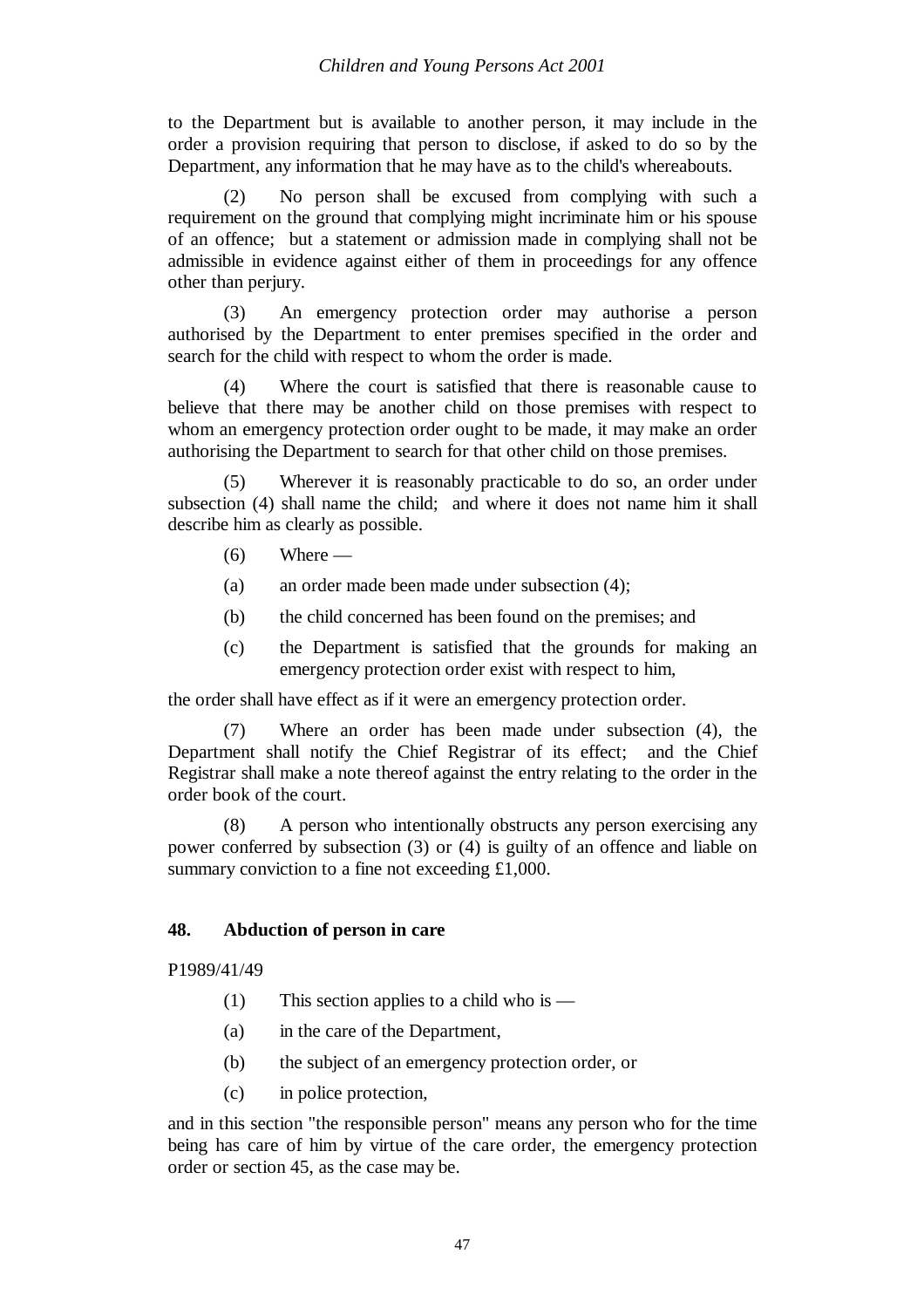(2) A person who knowingly and without lawful authority or reasonable excuse —

- (a) takes a child to whom this section applies away from the responsible person;
- (b) keeps such a child away from the responsible person; or
- (c) induces, assists or incites such a child to run away or stay away from the responsible person;

is guilty of an offence and liable on summary conviction to custody for a term not exceeding 6 months, or to a fine not exceeding £5,000, or both.

#### **49. Recovery of abducted person**

P1989/41/50

(1) Where it appears to a court that there is reason to believe that a child to whom section 48 applies —

- (a) has been unlawfully taken away or is being unlawfully kept away from the responsible person; or
- (b) has run away or is staying away from the responsible person; or
- (c) is missing,

the court may make an order under this section (a "recovery order").

- (2) A recovery order —
- (a) operates as a direction to any person who is in a position to do so to produce the child on request to any authorised person;
- (b) authorises the removal of the child by any authorised person;
- (c) requires any person who has information as to the child's whereabouts to disclose that information, if asked to do so, to any authorised person; and
- (d) authorises a constable to enter any premises specified in the order and search for the child.
- (3) A court may make a recovery order on the application of —
- (a) the Department, or
- (b) the designated officer, in the case of a child in police protection,

and may do so in separate proceedings or in any proceedings under this Act.

(4) A recovery order shall name the child and the person who is the responsible person, and shall not specify any premises under subsection (2)(d) unless it appears to the court that there are reasonable grounds for believing the child to be in them.

(5) A person who intentionally obstructs an authorised person exercising a power under subsection (2)(b) to remove a child shall be guilty of an offence and liable on summary conviction to a fine not exceeding £1,000.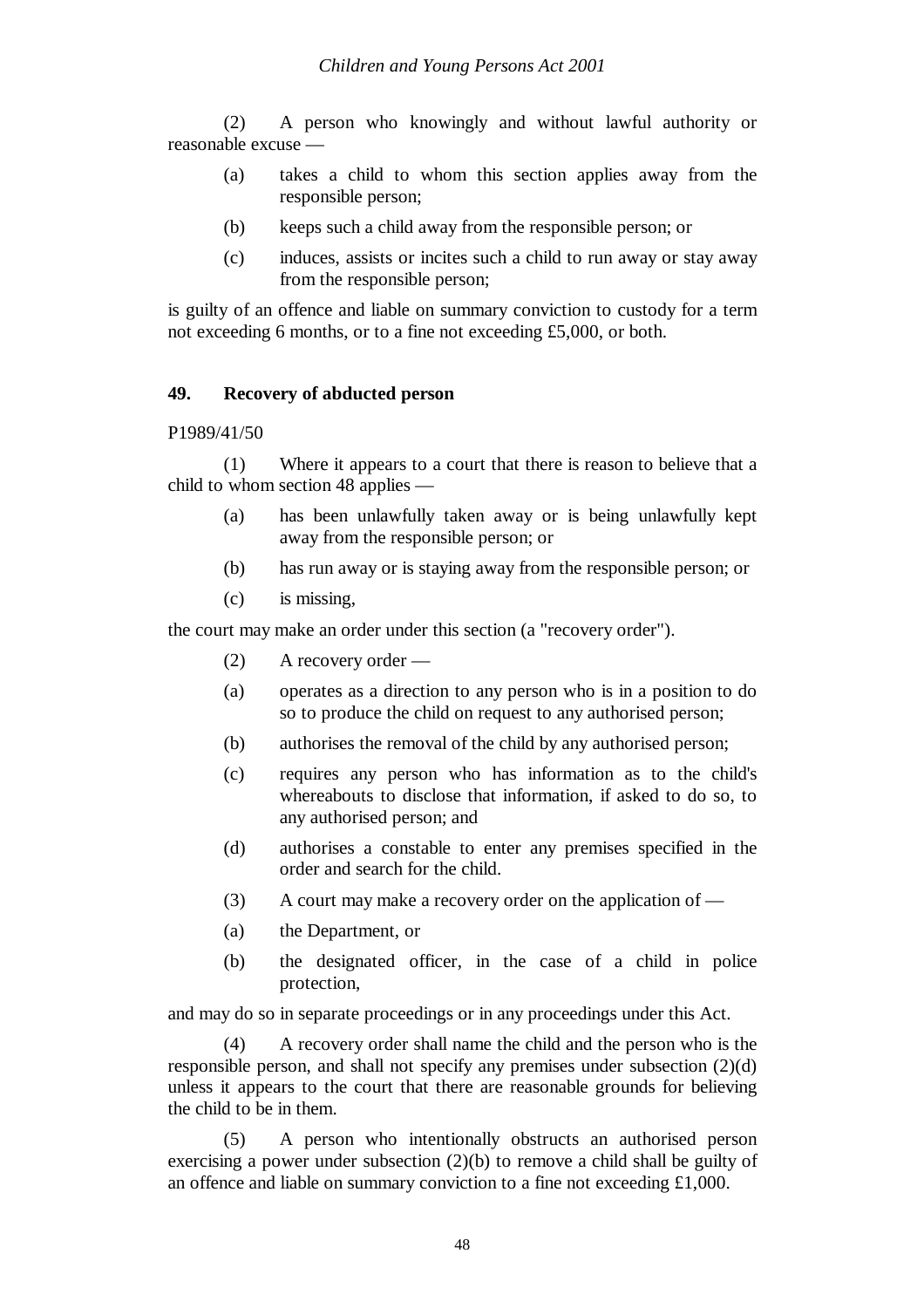(6) No person shall be excused from complying with a request under subsection  $(2)(c)$  on the ground that complying might incriminate him or his spouse of an offence; but a statement or admission made in complying shall not be admissible in evidence against either of them in proceedings for any offence other than perjury.

(7) In this section —

"authorised person" means —

- (a) any person specified by the court;
- (b) any constable; and
- (c) any person who is authorised by the Department, after the recovery order is made, to exercise any power under the order;

"court" means —

- (a) in relation to a recovery order made in proceedings in the High Court, that court;
- (b) otherwise, any court of summary jurisdiction;

"the designated officer" has the same meaning as in section 45;

"the responsible person" has the same meaning as in section 48.

(8) Where a person is authorised as mentioned in paragraph (c) of the definition of "authorised person" in subsection (7)—

- (a) the authorisation shall identify the recovery order, and
- (b) a person claiming to be so authorised shall, if asked to do so, produce some duly authenticated document showing that he is so authorised.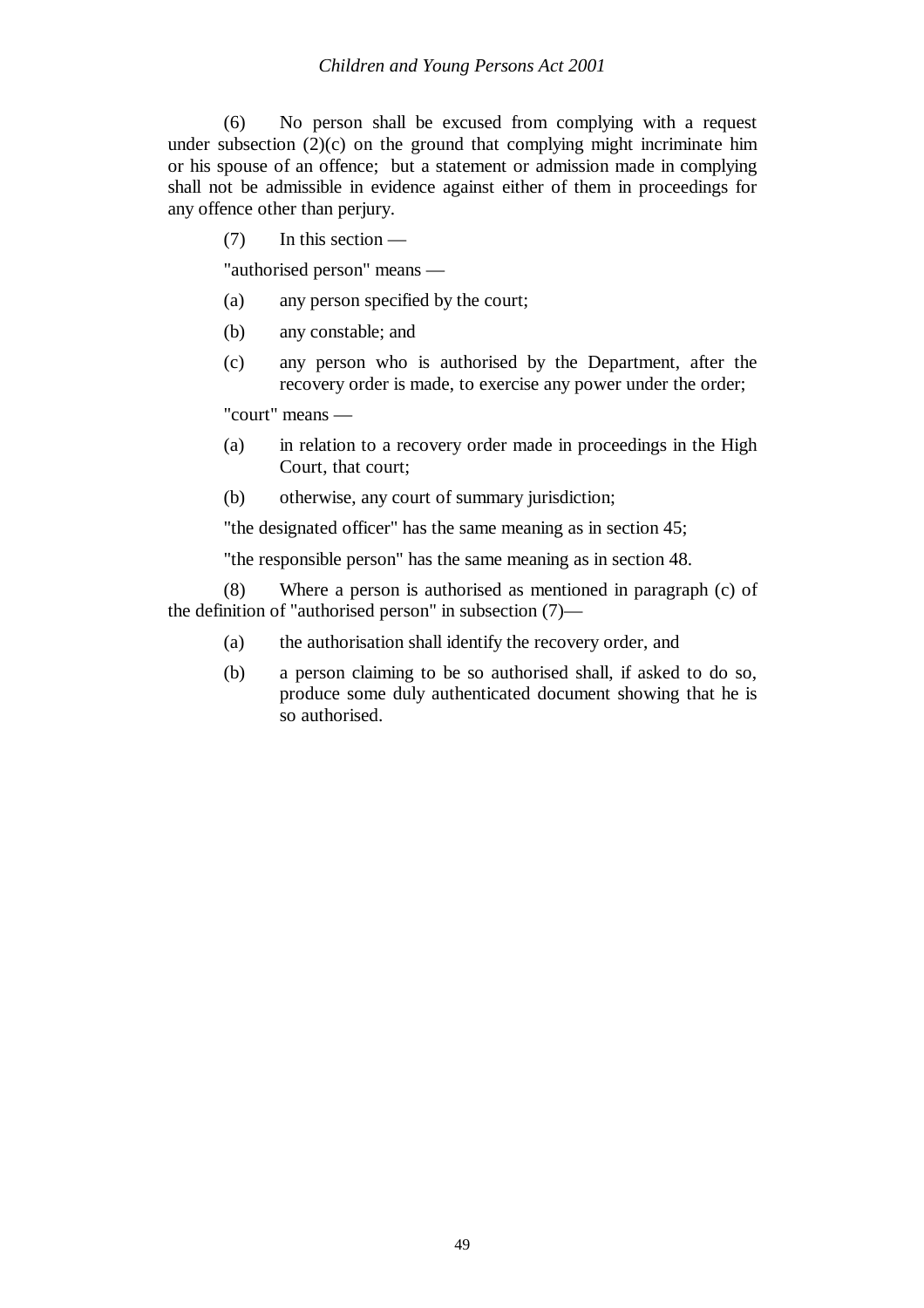# PART 6

### CHILDREN'S HOMES

## **50. Introductory**

(1) For the purposes of this Act "children's home" means (subject to the following provisions of this section) a home which provides, or usually provides or is intended to provide, care and accommodation wholly or mainly for more than 3 children at any one time.

(2) A child is not cared for and accommodated in a children's home when he is cared for and accommodated by —

- (a) a parent of his;
- (b) a person who is not a parent of his but who has parental responsibility for him; or
- (c) a relative of his.

(3) A child shall not be treated as cared for and accommodated in a children's home when —

- (a) any person mentioned in subsection  $(2)(a)$  or (b) is living at the home, or
- (b) the person caring for him is doing so in his personal capacity and not in the course of carrying out his duties in relation to the home.

(4) A home is not a children's home if it is a home provided and managed by the Department.

(5) A home is not a children's home by reason only that the person by whom it is carried on is exceeding the usual fostering limit to the extent that he is permitted to do so by section  $61(3)$  or  $(4)$ .

# **51. Registration of children's homes**

(1) The Department shall maintain a register of children's homes.

(2) Where a child is at any time cared for and accommodated in a children's home which is not a registered children's home, the person carrying on the home is, unless he has a reasonable excuse, guilty of an offence and liable on summary conviction to a fine not exceeding £5,000.

(3) Schedule 6 shall have effect with respect to the registration of children's homes.

# **52. Disqualifications**

(1) A person who is disqualified by regulations under section 58(1) from fostering a child privately shall not carry on, or be otherwise concerned in the management of or have any financial interest in, a children's home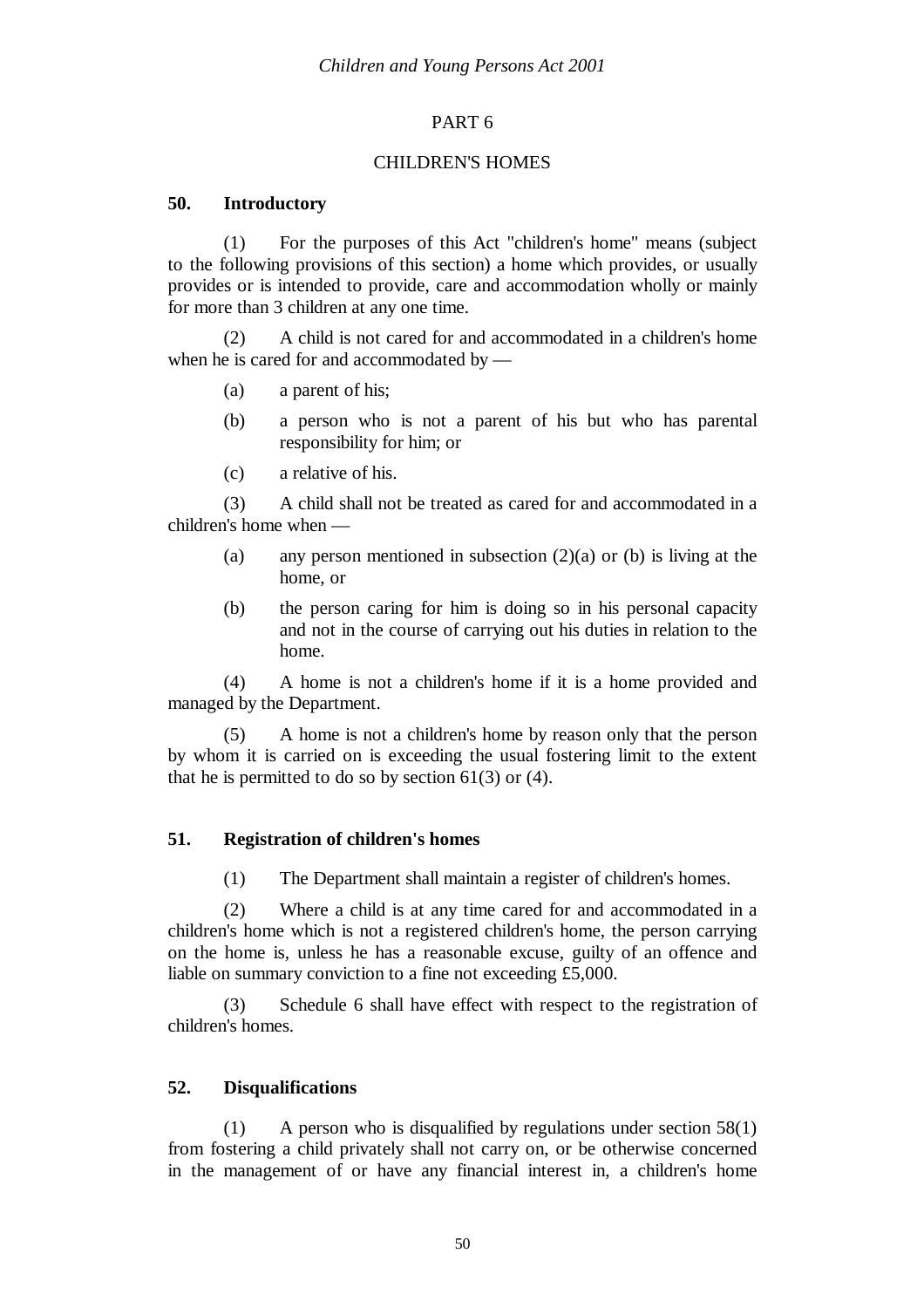unless he has disclosed to the Department the fact that he is so disqualified and has obtained its written consent.

(2) No person shall employ a person who is so disqualified in a children's home unless he has disclosed to the Department the fact that that person is so disqualified and has obtained its written consent.

(3) Subject to subsection (4), a person who contravenes subsection (1) or (2) is guilty of an offence and liable on summary conviction to a fine not exceeding £5,000.

(4) In proceedings for an offence under subsection (2) it is a defence for the person accused to prove that he did not know, and had no reasonable grounds for believing, that the person whom he was employing was disqualified by regulations under section 58(1).

(5) Where the Department refuses to give its consent under this section, it shall inform the applicant in writing of —

- (a) the reason for its refusal;
- (b) his right of appeal under section 56, and
- (c) the time within which the appeal may be made.

#### **53. Regulations as to children's homes**

- (1) The Department may make regulations —
- (a) as to the placing of children in children's homes;
- (b) as to the conduct of such homes; and
- (c) for securing the welfare of children in such homes.
- (2) Regulations under this section may in particular —
- (a) prescribe standards to which the premises used for children's homes are to conform;
- (b) impose requirements as to the accommodation, staff and equipment to be provided in such homes, and as to the arrangements to be made for protecting the health of children in such homes;
- (c) provide for the control and discipline of children in such homes;
- (d) require the furnishing to the Department of information as to the facilities provided for —
	- (i) the parents of children in the homes;
	- (ii) individuals who are not parents of such children but who have parental responsibility for them; and
	- (iii) other persons connected with such children,

to visit and communicate with the children;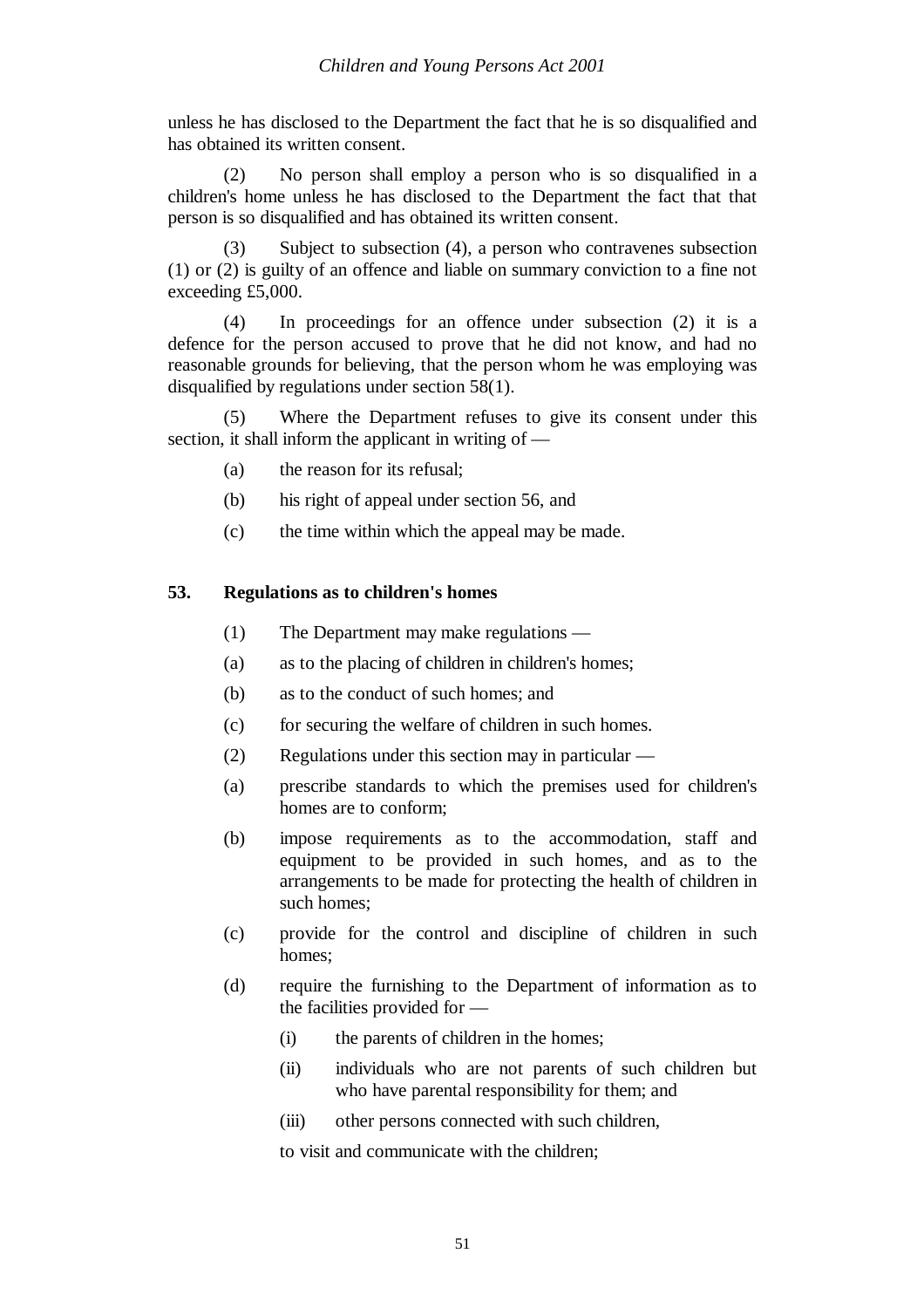- (e) prohibit (except in accordance with section 27) the use of accommodation for the purpose of restricting the liberty of children in such homes;
- (f) impose requirements as to the keeping of records and giving of notice with respect to children in such homes;
- (g) impose requirements as to the facilities which are to be provided for giving religious instruction to children in such homes;
- (h) require notice to be given to the Department of any change of the person in charge of a children's home.

(3) Regulations under this section may provide that a contravention of, or failure to comply with, any specified provision of the regulations without reasonable excuse shall be an offence, punishable on summary conviction by a fine not exceeding such amount (which shall not exceed £2,500) as may be prescribed.

# **54. Welfare of children in homes**

(1) Where a child is accommodated in a children's home, it is the duty of the person carrying on the home —

- (a) to safeguard and promote the child's welfare;
- (b) to make such use of the services and facilities available for children cared for by their own parents as appears to that person reasonable in the case of the child; and
- (c) advise, assist and befriend him with a view to promoting his welfare when he ceases to be so accommodated.

(2) Before making any decision with respect to any such child, the person carrying on the home shall, so far as reasonably practicable, ascertain the wishes and feelings regarding the matter to be decided of —

- (a) the child;
- (b) his parents;
- (c) any other individual who is not a parent of his but who has parental responsibility for him; and
- (d) any other person whose wishes and feelings the person carrying on the home considers to be relevant.

(3) In making any such decision the person concerned shall give due consideration —

- (a) having regard to the child's age and understanding, to such wishes and feelings of his as he has been able to ascertain;
- (b) to such other wishes and feelings mentioned in subsection (2) as he has been able to ascertain; and
- (c) to the child's religious persuasion.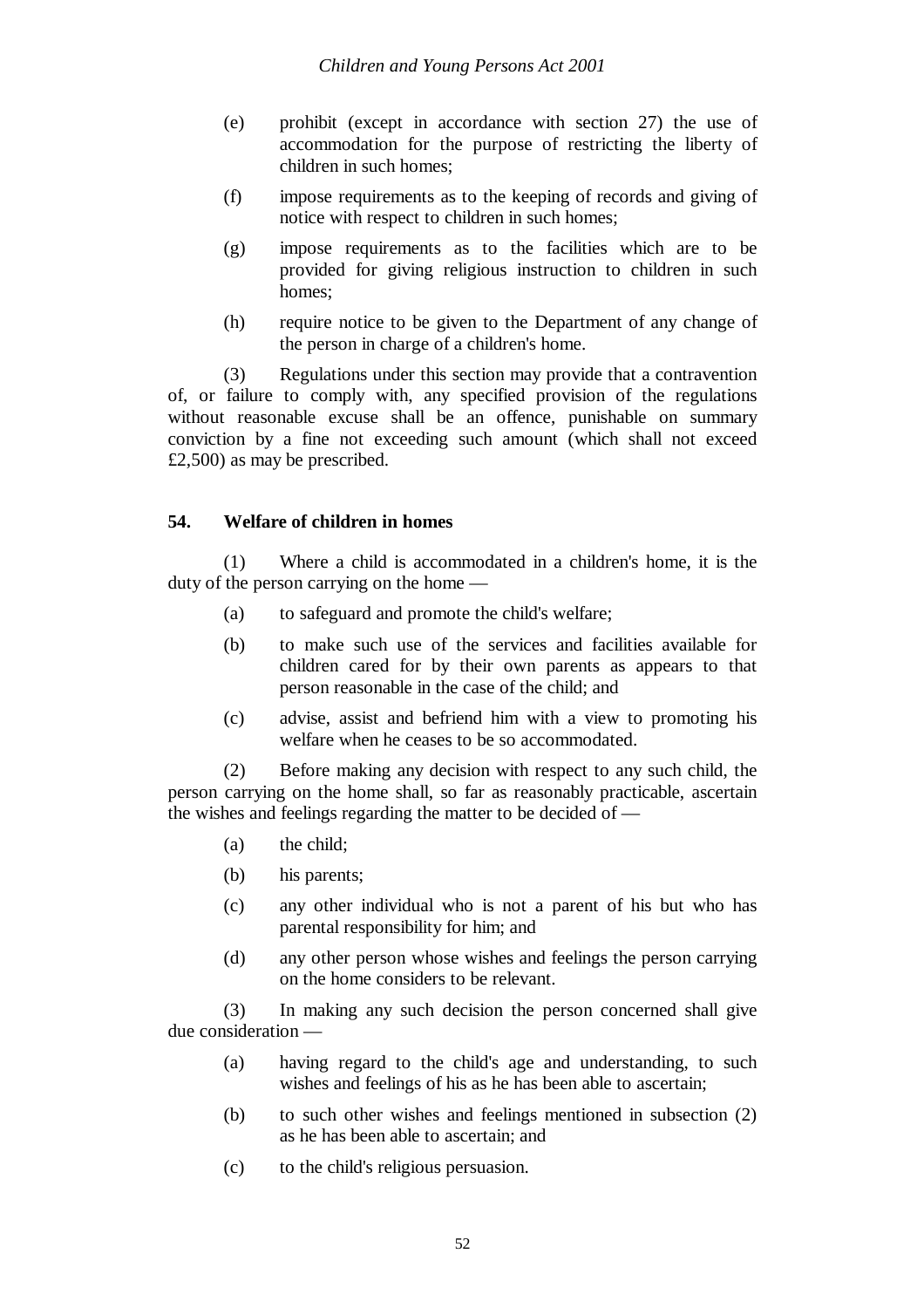# **55. Duties of Department**

(1) The Department shall satisfy itself that any person carrying on a children's home is satisfactorily safeguarding and promoting the welfare of children accommodated in the home.

- (2) The Department shall arrange —
- (a) for every children's home to be inspected from time to time, and
- (b) for children who are accommodated in children's homes to be visited from time to time in the interests of their welfare.

# **56. Appeals**

(1) An appeal shall lie to the High Bailiff under any of the following decisions of the Department under this Part —

- (a) the refusal of an application for registration under section 51;
- (b) the conditions subject to which such an application is granted;
- (c) the cancellation of such registration, the variation of the conditions of registration or the imposition of an additional condition;
- (d) the refusal of consent under section  $52(1)$  or (2).

(2) No such appeal may be brought by a person more than 28 days after notice of the decision is given to him.

(3) On an appeal against a decision of the Department the High Bailiff may —

- (a) affirm the decision;
- (b) direct that the decision shall not have effect;
- (c) vary any condition imposed under paragraph 3 of Schedule 5;
- (d) direct that any such condition (except a condition imposed by paragraph 3(1) of Schedule 5) shall cease to have effect; or
- (e) direct that any conditions he thinks fit shall have effect in respect of the home.

(4) The Department shall comply with any directions of the High Bailiff given under this section.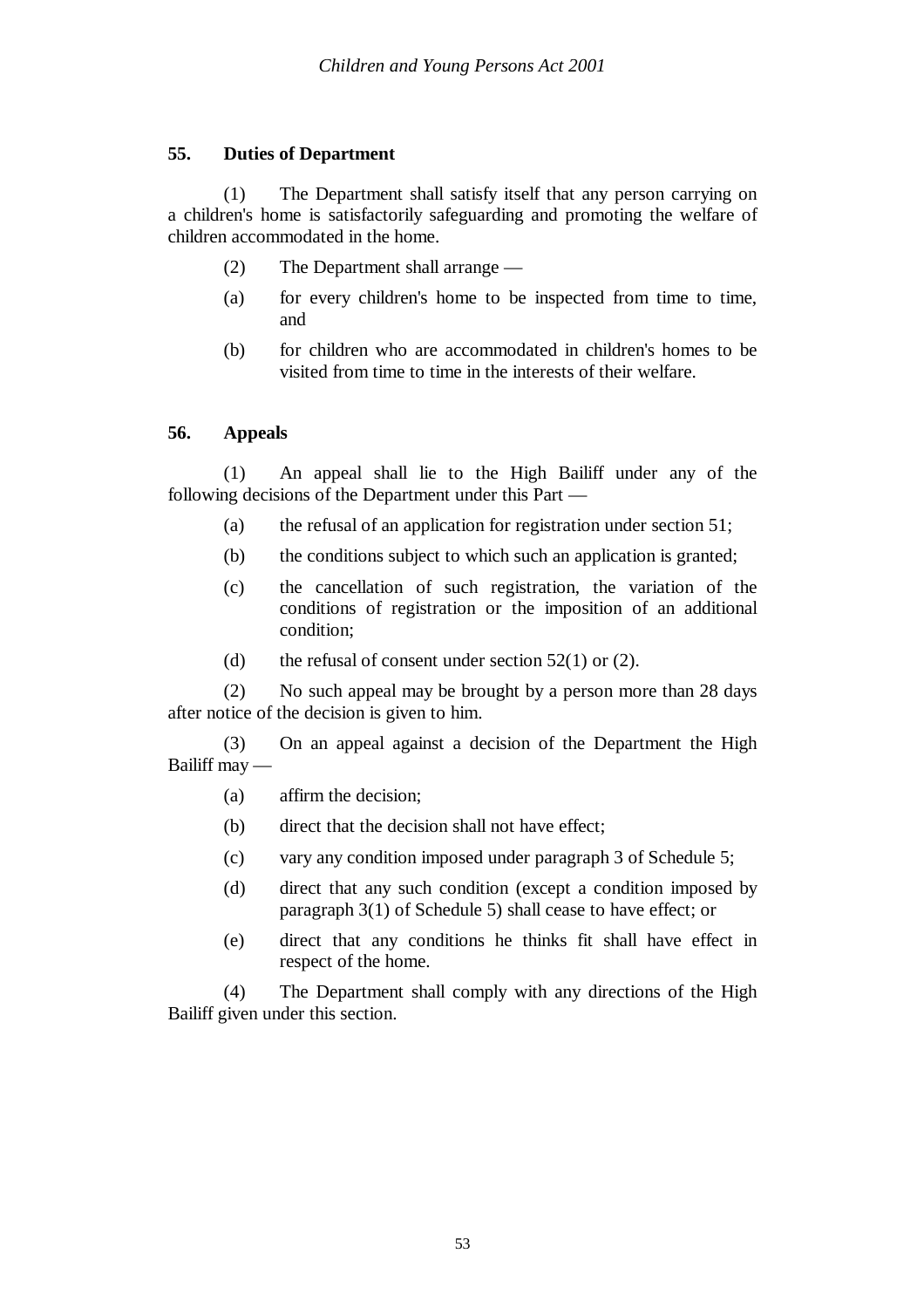#### PART 7

#### FOSTERING, CHILD-MINDING AND DAY CARE

#### *Fostering*

#### **57. Private fostering**

P1989/41/66

(1) For the purposes of this Part a child is "privately fostered" if (subject to the following provisions of this Part) —

- (a) he is either under the age of 16 or disabled, and
- (b) he is cared for and provided with accommodation by someone other than —
	- (i) a parent of his,
	- (ii) an individual who is not a parent of his but who has parental responsibility for him; or
	- (iii) a relative of his;

and "to foster a child privately" means to look after the child in circumstances in which he is privately fostered.

(2) A child is not privately fostered if the person caring for and accommodating him —

- (a) has done so for a period of less than 28 days, and
- (b) does not intend to do so for any longer period.

(3) A child is not privately fostered while he is being looked after by the Department.

(4) A child is not privately fostered while he is in the care of any person in premises in which —

- (a) a parent of his;
- (b) a person who is not a parent of his but who has parental responsibility for him; or
- (c) a relative of his who has assumed responsibility for his care,

is for the time being living.

(5) A child is not privately fostered while he is in the care of any person in —

- (a) a children's home;
- (b) a residential care home, nursing home or mental nursing home;
- (c) a health service hospital;
- (d) a school in which he is receiving full-time education; or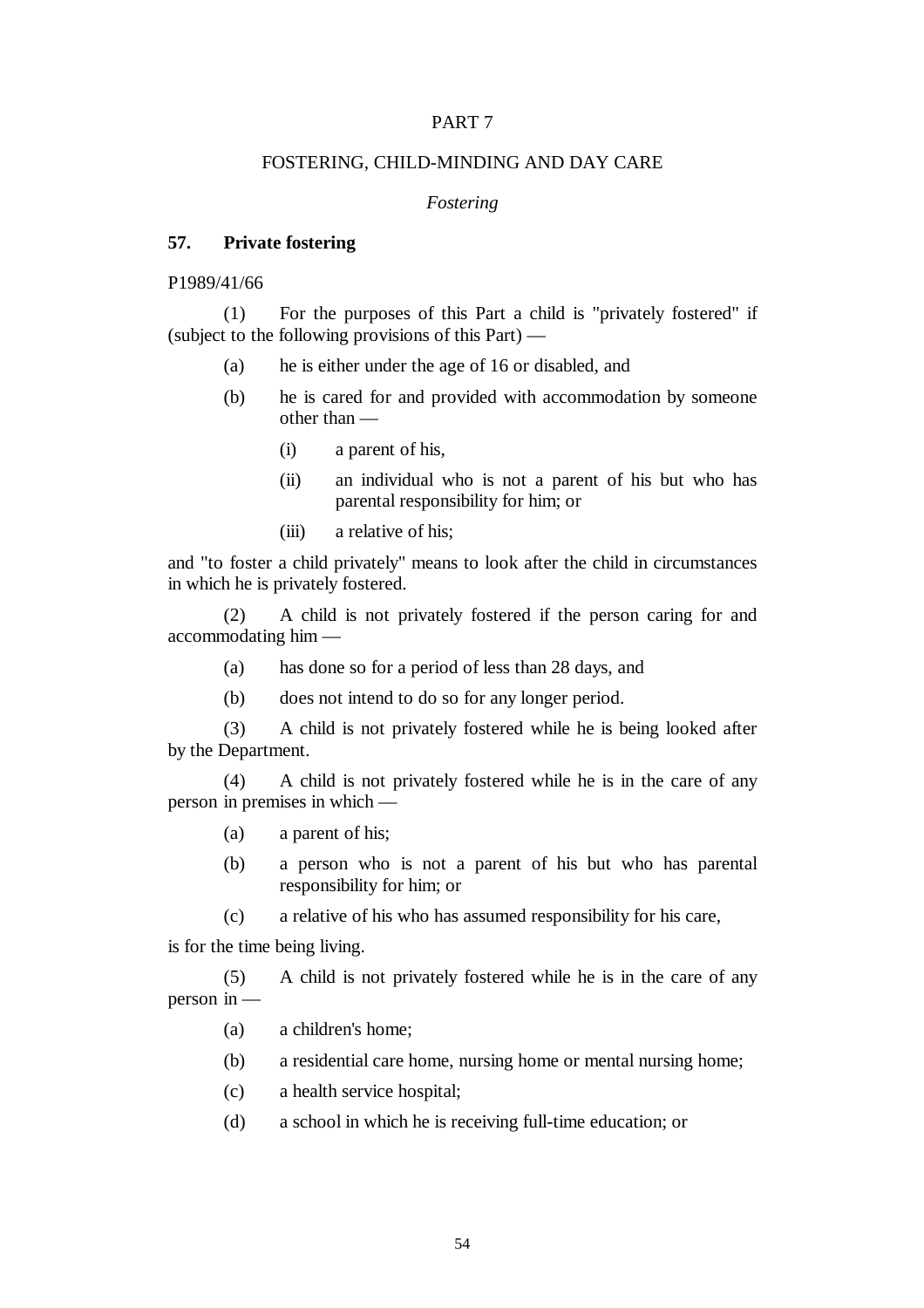(e) an institution within the meaning of the Custody Act  $1995<sup>6</sup>$ .

unless that person is caring for the child in his personal capacity and not in the course of carrying out his duties in relation to the establishment in question.

- (6) A child is not privately fostered while he is —
- (a) in the care of any person in compliance with a requirement under paragraph 5 of Schedule 9 (supervision order: residence requirement);
- (b) liable to be detained, or subject to guardianship, under the Mental Health Act 1998;
- (c) placed in the care of a person who proposes to adopt him under arrangements made by an adoption agency (within the meaning of the Adoption Act 1984); or
- (d) a protected child for the purposes of Part II of that Act.

## **58. Disqualifications**

P1989/41/68

(1) The Department shall by regulations provide for the disqualification of persons from fostering a child privately.

(2) Regulations under subsection (1) may in particular provide for a person to be so disqualified where —

- (a) an order of a prescribed kind has been made at any time with respect to him;
- (b) an order of a prescribed kind has been made at any time with respect to any child who has been in his care;
- (c) a requirement of a prescribed kind has been imposed at any time with respect to any such child, under or by virtue of any legislative provision;
- (d) he has been convicted of any offence of a prescribed kind, or has been placed on probation or discharged absolutely or conditionally for any such offence;
- (e) a prohibition has been imposed on him at any time under section 59 or under any other prescribed provision;
- (f) his rights and powers with respect to a child have at any time been vested in a prescribed authority under a prescribed provision.

(3) A provision of regulations made by virtue of subsection (2) may be made with respect to an order made, a requirement or prohibition imposed or other thing done in any part of the United Kingdom, any of the Channel Islands or the Republic of Ireland as well as in the Island.

 $6$  1995 c.1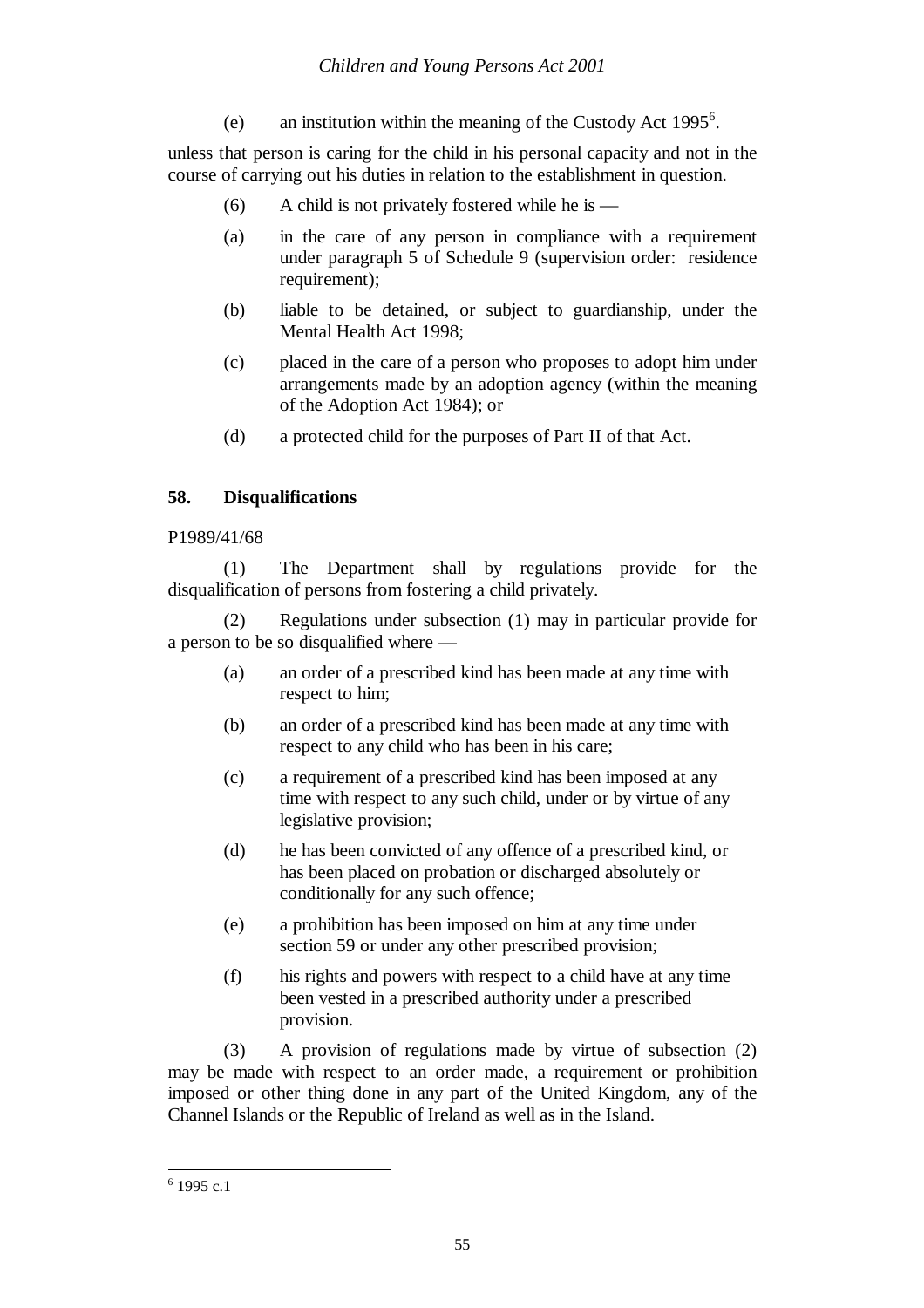(4) A person shall not foster a child privately if he is disqualified by regulations under subsection (1) from doing so, unless he has disclosed to the Department the fact that he is so disqualified and has obtained its written consent.

- (5) A person shall not foster a child privately if —
- (a) he lives in the same household as a person who is disqualified from registration by virtue of regulations under this section; or
- (b) he lives in a household at which any such person is employed,

unless he has disclosed to the Department the fact that that person is so disqualified and has obtained its written consent.

(6) Subject to subsection (7), a person who contravenes subsection (4) or (5) is guilty of an offence and liable on summary conviction to custody for a term not exceeding 6 months or a fine not exceeding £5,000, or both.

(7) A person who contravenes subsection (5) is not guilty of an offence if he proves that he did not know, and had no reasonable grounds for believing, that any person living or employed in the household was disqualified by regulations under subsection (1).

(8) Where the Department refuses to give its consent under this section, it shall inform the applicant in writing of —

- (a) the reason for its refusal;
- (b) his right of appeal under section 68, and
- (c) the time within which the appeal may be made.

#### **59. Restrictions on private fostering**

P1989/41/69, 8/6

(1) This section applies to a person who proposes to foster a child privately, or is fostering a child privately.

- (2) Where the Department is of the opinion that —
- (a) a person to whom this section applies is not a suitable person to foster a child; or
- (b) the premises in which the child will be or is being accommodated are not suitable; or
- (c) it would be prejudicial to the welfare of the child for him to be, or continue to be, accommodated by that person in those premises,

the Department may by notice in writing impose a prohibition on him under subsection (3).

(3) A prohibition imposed on any person under this subsection may prohibit him from fostering privately —

(a) any child in any premises;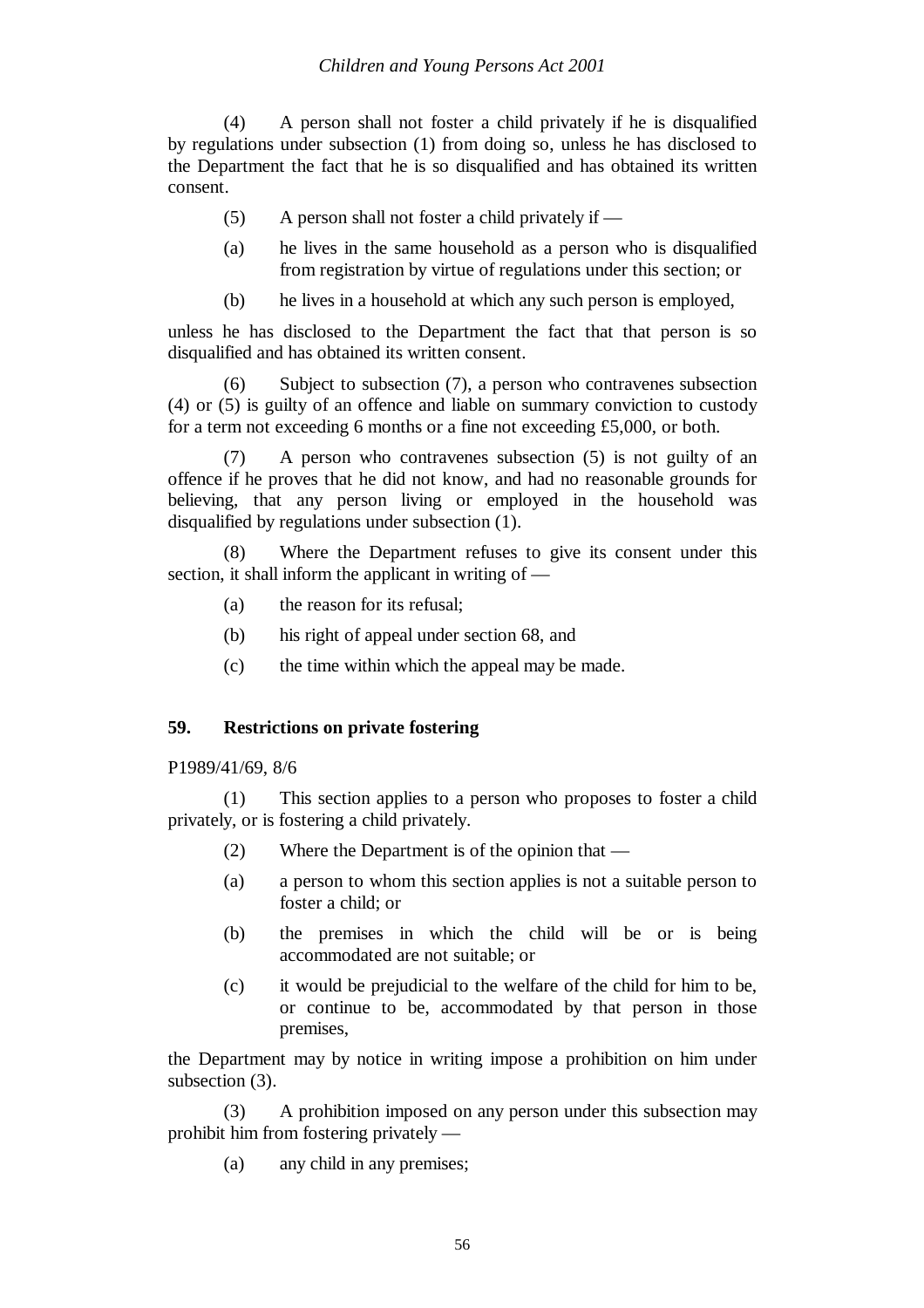- (b) any child in premises specified in the notice; or
- (c) a child identified in the notice in premises so specified.

(4) The Department may by notice in writing impose on a person to whom this section applies requirements (including a requirement varying a previous requirement) as to —

- (a) the number, age and sex of the children who may be privately fostered by him;
- (b) the standard of the accommodation and equipment to be provided for them;
- (c) the arrangements to be made with respect to their health and safety; and
- (d) particular arrangements which must be made with respect to the provision of care for them.
- (5) A requirement under subsection  $(4)$  —
- (a) may be limited to a particular child or class of children; and
- (b) except in the case of one under subsection  $(4)(a)$ , may be limited by the Department so as to apply only when the number of children fostered by the person exceeds a specified number.

(6) The Department may, on the application of the person concerned or without any application —

- (a) if it is satisfied that a prohibition or requirement under this section is no longer justified, cancel it; or
- (b) vary or remove a requirement under this section or impose an additional requirement.

(7) Where the Department imposes a prohibition or requirement on a person under this section, the notice shall state —

- (a) the reason for the prohibition or requirement;
- (b) his right of appeal under section 68, and
- (c) the time within which the appeal may be made.

(8) A person who fosters a child privately in contravention of a prohibition under subsection (3) is guilty of an offence and liable on summary conviction to custody for a term not exceeding 6 months, or to a fine not exceeding £5,000, or to both.

(9) A person who fails without reasonable excuse to comply with a requirement under subsection (4) is guilty of an offence and liable on summary conviction to a fine not exceeding £2,500.

#### **60. Regulations as to fostering**

P1989/41/8/7

(1) The Department may by regulations make provision as to —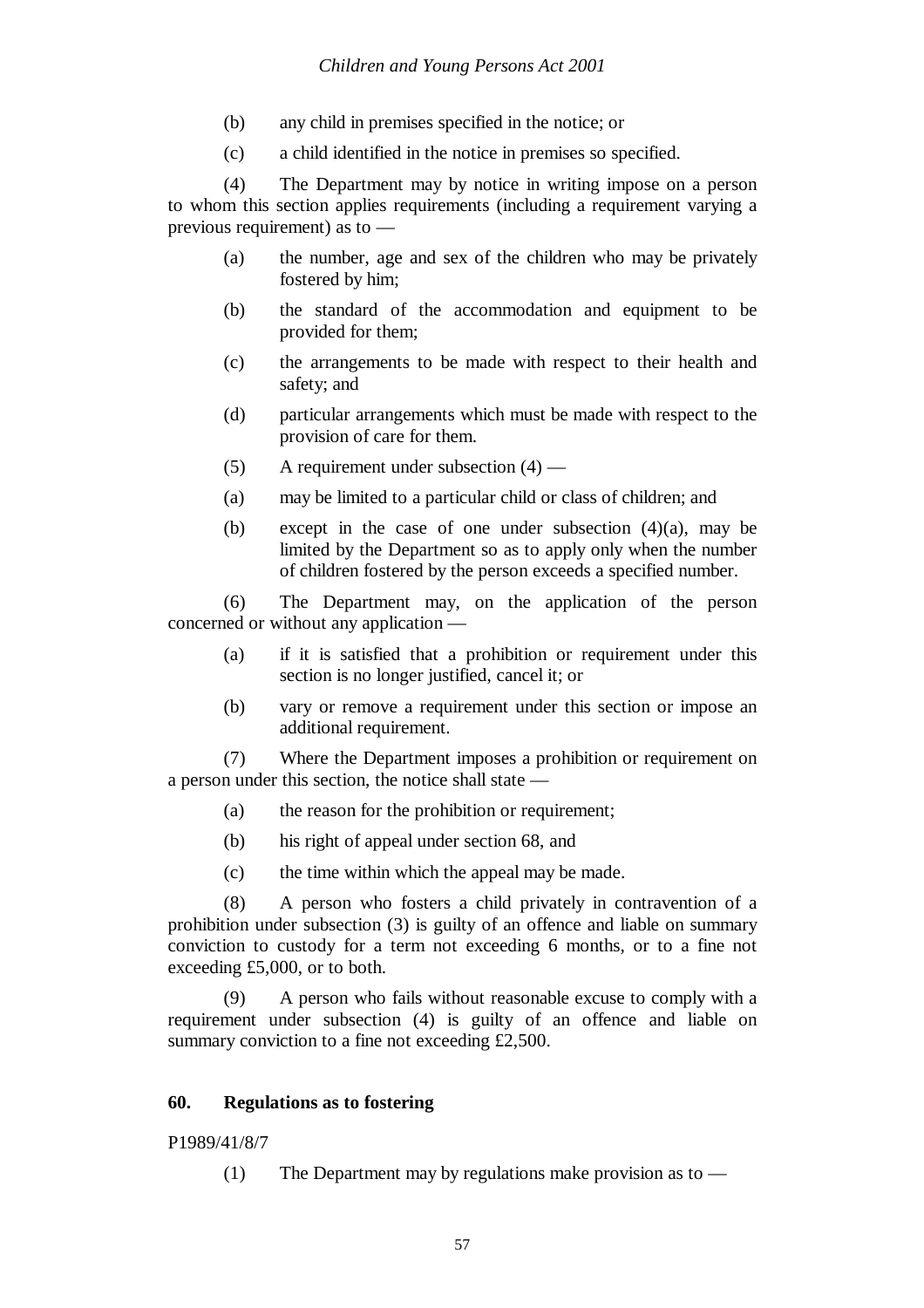- (a) the circumstances in which notification is required to be given in connection with children who are, have been or are proposed to be fostered privately; and
- (b) the manner and form in which such notification is to be given.
- (2) Regulations under this section may in particular —
- (a) require any person who is, or proposes to be, involved (whether or not directly) in arranging for a child to be fostered privately to notify the Department;
- (b) require any parent of a child, and any person who is not a parent of his but has parental responsibility for him, who knows that it is proposed that the child should be fostered privately, to notify the Department;
- (c) require any parent of a child who is privately fostered, and any person who is not a parent of his but has parental responsibility for him, to notify the Department of any change in his address;
- (d) require any person who proposes to foster a child privately to notify the Department of his proposal;
- (e) require any person who is fostering a child privately, or proposes to do so, to notify the Department of any offence of which he has been convicted in the Island or elsewhere;
- (f) require any person who is fostering a child privately to notify the Department of any change in his address;
- (g) require any person who is fostering a child privately to notify the Department of any person who begins, or ceases, to be a member of his household;
- (h) require any person who has been fostering a child privately, but has ceased to do so, to notify the Department (indicating, where the child has died, that that is the reason).
- $(3)$  A person who —
- (a) fails without reasonable excuse to give a notification required by regulations under this section —
	- (i) within the prescribed time, or
	- (ii) within a reasonable time,
- (b) makes, or causes or procures another person to make, any statement in any such notification which he knows to be false or misleading in a material particular,

is guilty of an offence and liable on summary conviction to a fine not exceeding £5,000.

(4) Proceedings for an offence under subsection (3) may be brought at any time within 6 months from the date when evidence of the offence came to the knowledge of the Department.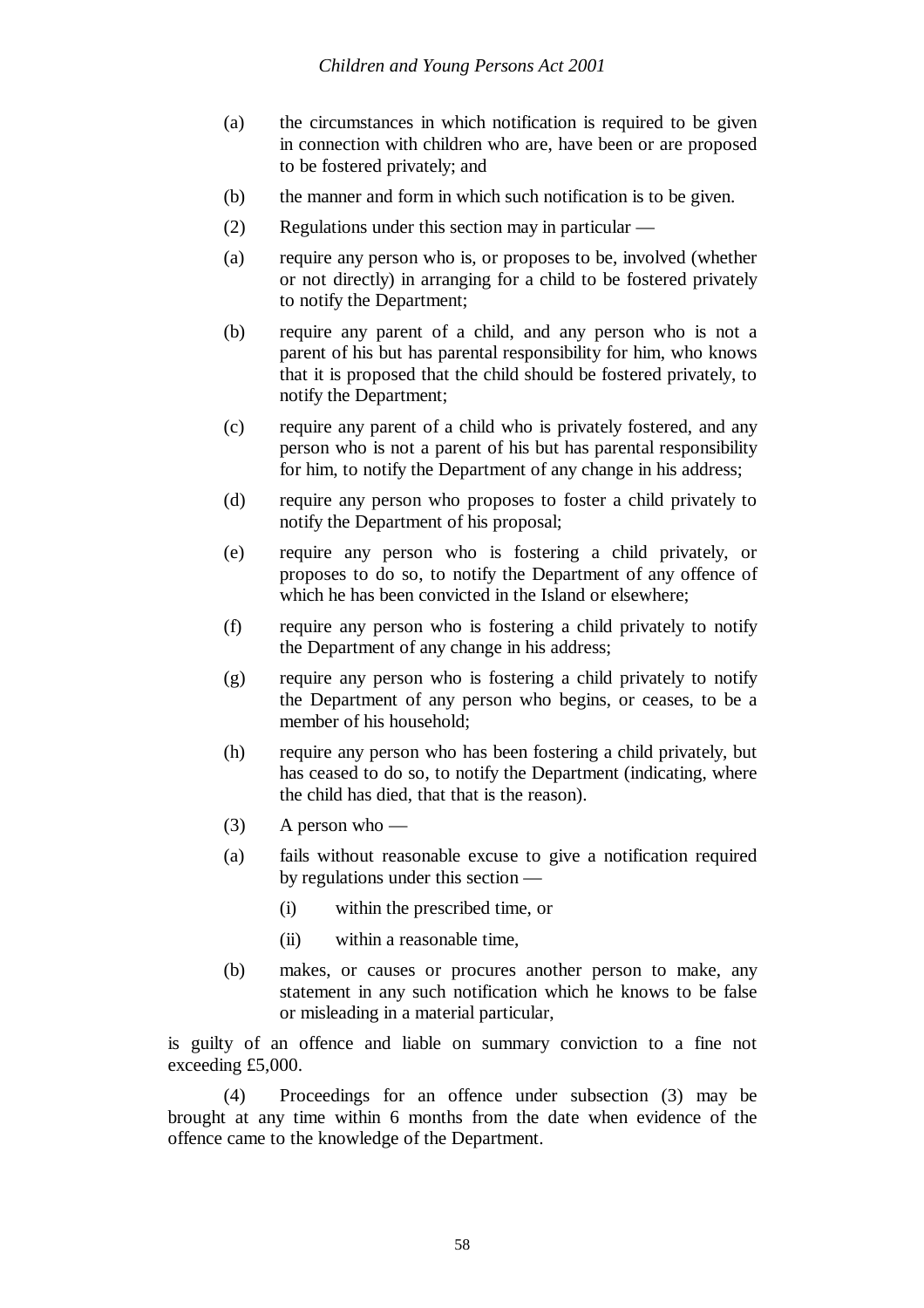# **61. Fostering limit**

P1989/41/Sch.7

- (1) For the purposes of this section, a person fosters a child if  $-$
- (a) he is an official foster parent in relation to the child; or
- (b) he fosters the child privately.

(2) Subject to the following provisions of this section a person may not foster more than 3 children ("the usual fostering limit").

(3) A person may exceed the usual fostering limit if the children concerned are all brothers or sisters (or brothers and sisters) of one another.

(4) A person may exceed the usual fostering limit if he is exempted from it by the Department.

(5) Where the Department exempts a person under subsection (4), it shall inform him by notice in writing —

- (a) that he is so exempted;
- (b) of the children (described by name) whom he may foster; and
- (c) of any condition to which the exemption is subject.
- (6) The Department may at any time by notice in writing —
- (a) vary or cancel an exemption under subsection (4), or
- (b) impose, vary or cancel a condition to which the exemption is subject.

(7) In exercising its functions under subsections (4) to (6) the Department shall have regard in particular to —

- (a) the number of children whom the person proposes to foster;
- (b) the arrangements which he proposes for their care and accommodation;
- (c) the intended and likely relationship between him and them;
- (d) the period of time for which he proposes to foster them; and
- (e) whether their welfare (and that of any other children who are or will be living in the accommodation) will be safeguarded and promoted.

(8) A person shall cease to be treated as fostering, and shall be treated as carrying on a children's home, if —

- (a) he exceeds the usual fostering limit; or
- (b) where he is exempted under subsection (4), he fosters a child not named in the exemption and in so doing he exceeds the usual fostering limit;

except where the children concerned are all brothers or sisters (or brothers and sisters) of one another.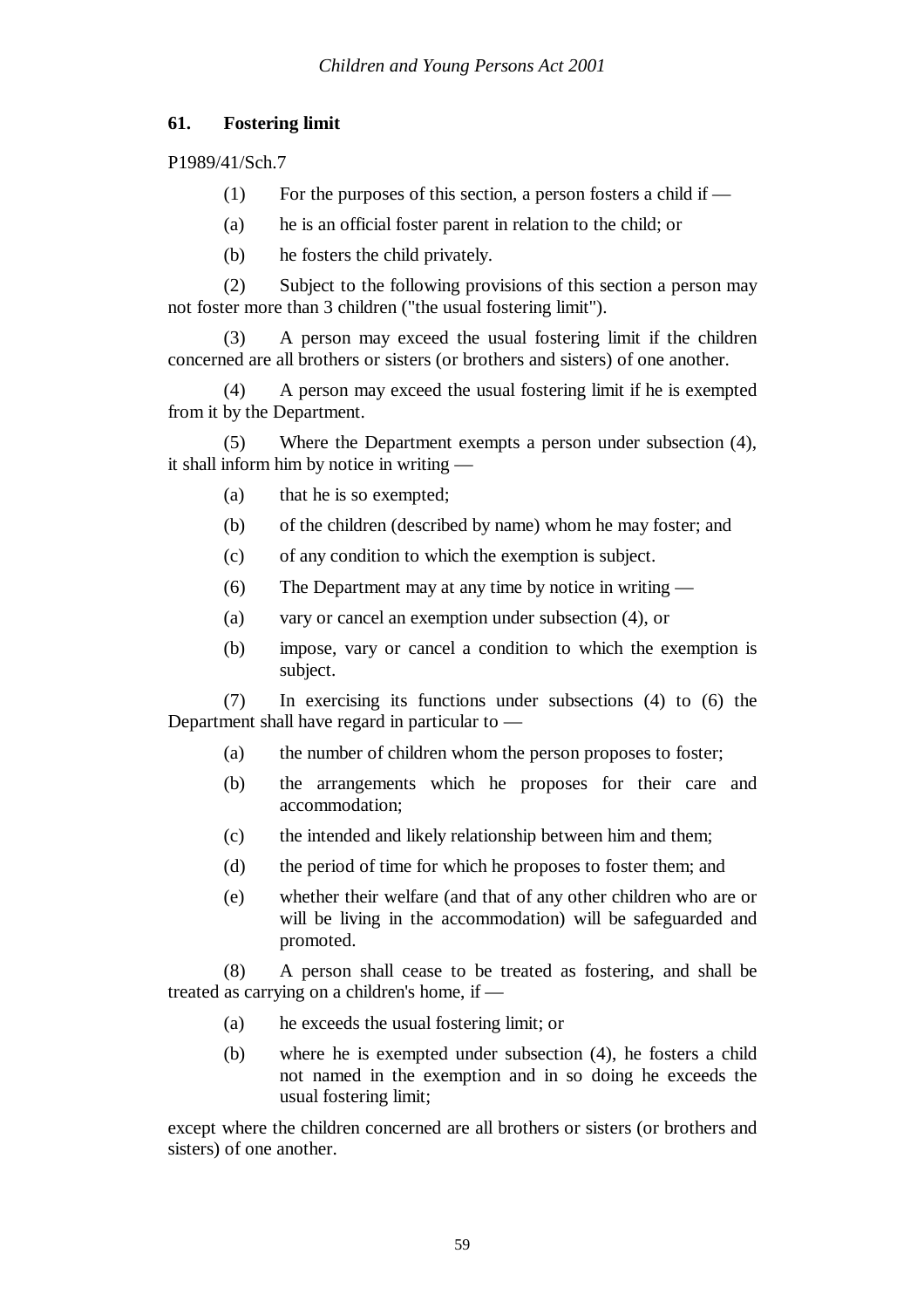## **62. Welfare of privately fostered children**

- (1) The Department shall —
- (a) satisfy itself that the welfare of children who are privately fostered is being satisfactorily safeguarded and promoted, and
- (b) secure that such advice is given to those caring for them as appears to the Department to be needed.

(2) Where the Department is not satisfied as mentioned in subsection  $(1)(a)$  as respects a child, it shall —

- (a) unless it considers that it would not be in his best interests, take such steps as are reasonably practicable to secure that the care and accommodation of the child are undertaken by —
	- (i) a parent of his,
	- (ii) an individual who is not a parent of his but who has parental responsibility for him, or
	- (iii) a relative of his; and
- (b) consider the extent to which (if at all) it should exercise any of its functions under this Act with respect to him.

### *Child-minding and day care*

#### **63. Child-minding and day care**

#### P1989/41/71

(1) For the purposes of this section and the following provisions of this Part —

- (a) a person acts as a child-minder if
	- (i) he looks after one or more children under the age of 8 for reward; and
	- (ii) the period, or the total of the periods, which he spends so looking after children in any day exceeds 2 hours;
- (b) a person does not provide day care for children unless the period, or the total of the periods, during which children are looked after exceeds 2 hours in any day.
- $(2)$  A person who —
- (a) is the parent or a relative of a child;
- (b) has parental responsibility for a child; or
- (c) is an official foster parent of a child or is fostering a child privately,

does not act as a child-minder when looking after that child.

(3) A person who is employed to look after a child by —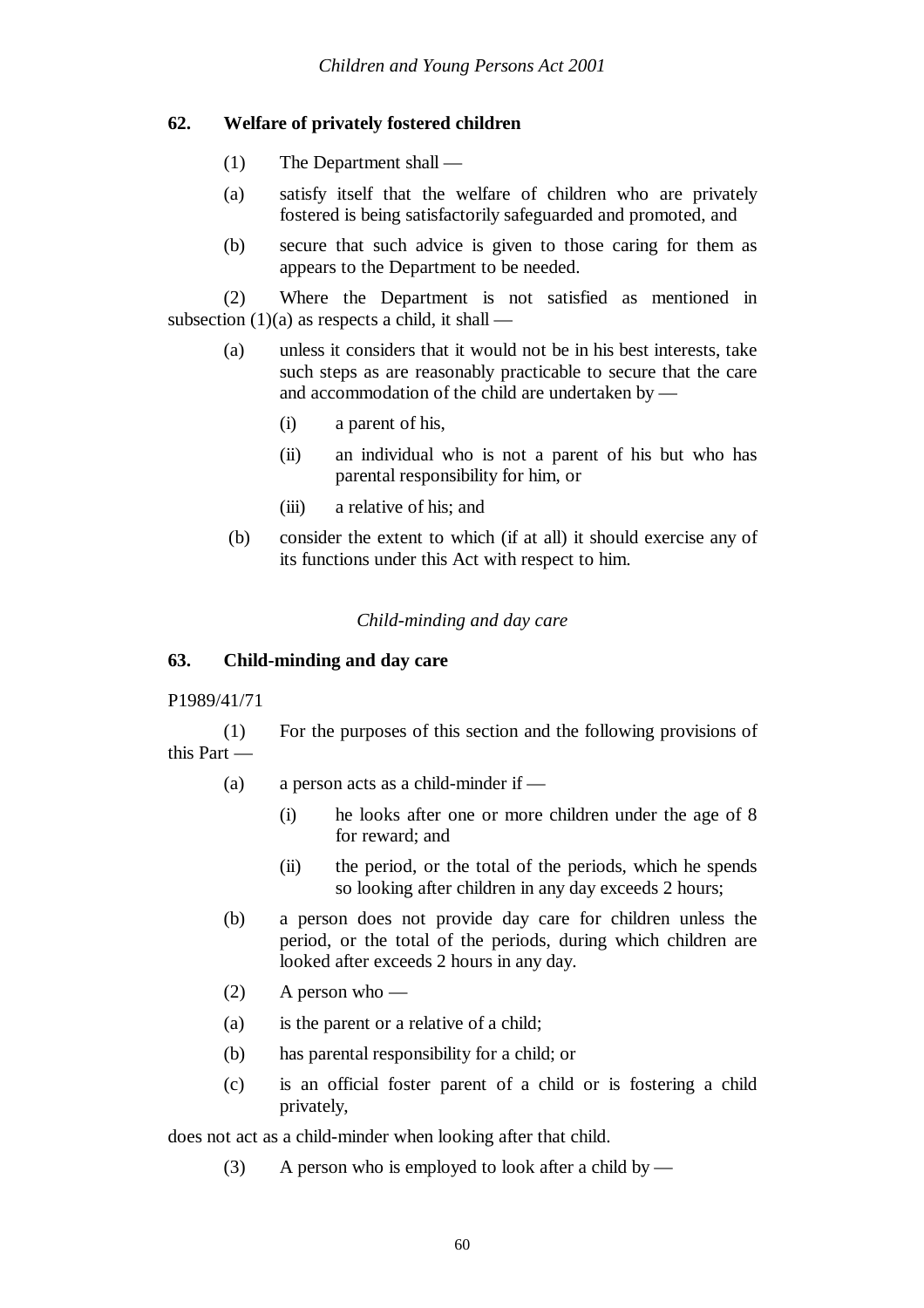- (a) a parent of the child;
- (b) a person who is not a parent of the child but has parental responsibility for him; or
- (c) a relative of the child who has assumed responsibility for his care,

does not act as a child-minder when looking after that child wholly or mainly in the home of the person so employing her.

(4) A person who is so employed by 2 different employers does not act as a child-minder when looking after any of the children concerned wholly or mainly in the home of either of her employers.

(5) A person does not act as a child-minder or provide day care in relation to a child while he is being looked after in a school.

(6) A person does not provide day care in relation to a child while he is being looked after in —

- (a) a children's home;
- (b) a residential care home, nursing home or mental nursing home;
- (c) a health service hospital.

(7) The exception in subsection (5) or (6) only applies where the child concerned is being looked after in accordance with provision for day care made by —

- (a) the person carrying on the establishment in question; or
- (b) a person employed to work at that establishment and authorised to make that provision,

as part of the establishment's activities.

(8) Where day care for children under the age of 8 is provided in particular premises on less than 6 days in any year, that provision shall be disregarded if the person making it has notified the Department in writing before the first occasion on which the premises are so used in that year; and in this subsection "year" means the year beginning with the day on which the day care is first provided in the premises, and any subsequent year.

(9) In this section and the following provisions of this Part —

"domestic premises" means any premises which are wholly or mainly used as a private dwelling;

"premises" includes a vehicle.

### **64. Registration**

P1989/41/71

- (1) The Department shall keep—
- (a) a register of persons who act as child-minders on domestic premises; and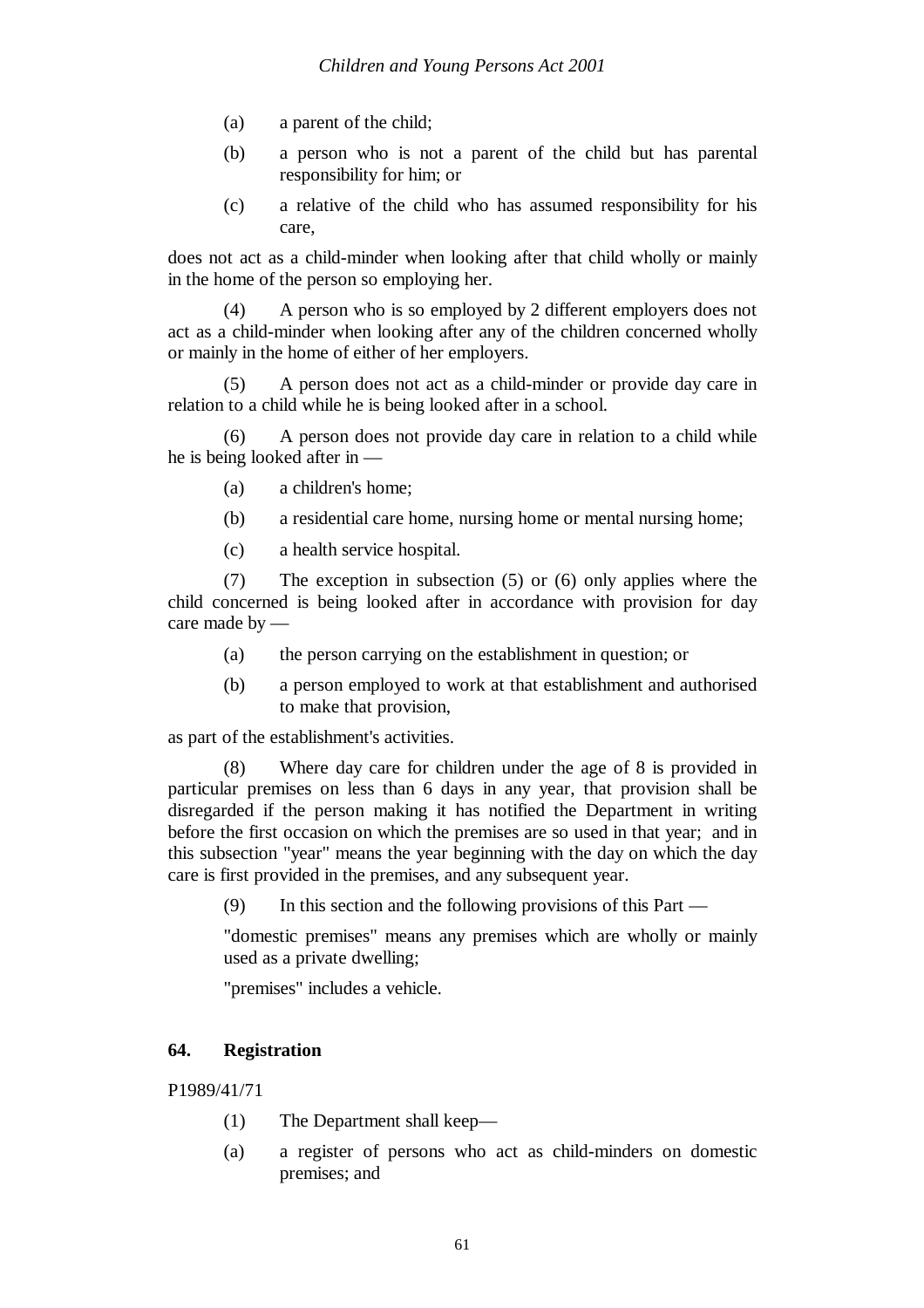(b) a register of persons who provide day care for children under the age of 8 on premises other than domestic premises.

(2) Where a person provides day care for children under the age of 8 on different premises, he shall be separately registered with respect to each of those premises.

- $(3)$  A person who —
- (a) acts as a child-minder on domestic premises, or
- (b) provides day care for children under the age of 8 on any premises (other than domestic premises),

without being registered by the Department under subsection  $(1)(a)$  or  $(b)$ , as the case may be, is guilty of an offence and liable on summary conviction to a fine not exceeding £5,000.

(4) Schedule 7 shall have effect with respect to registration under subsection  $(1)$ .

### **65. Disqualifications**

#### P1989/41/9/2

(1) The Department shall by regulations provide for the disqualification of persons from registration under section 64.

(2) Regulations under subsection (1) may in particular provide for a person to be so disqualified where —

- (a) an order of a prescribed kind has been made at any time with respect to him;
- (b) an order of a prescribed kind has been made at any time with respect to any child who has been in his care;
- (c) a requirement of a prescribed kind has been imposed at any time with respect to any such child, under or by virtue of any legislative provision;
- (d) he has been convicted of any offence of a prescribed kind, or has been placed on probation or discharged absolutely or conditionally for any such offence;
- (e) a prohibition has been imposed on him at any time under section 59 or under any other prescribed provision;
- (f) his rights and powers with respect to a child have at any time been vested in a prescribed authority under a prescribed provision.

(3) A provision of regulations made by virtue of subsection (2) may be made with respect to an order made, a requirement or prohibition imposed or other thing done in any part of the United Kingdom, any of the Channel Islands or the Republic of Ireland as well as in the Island.

(4) A person is disqualified from registration under section 64 if —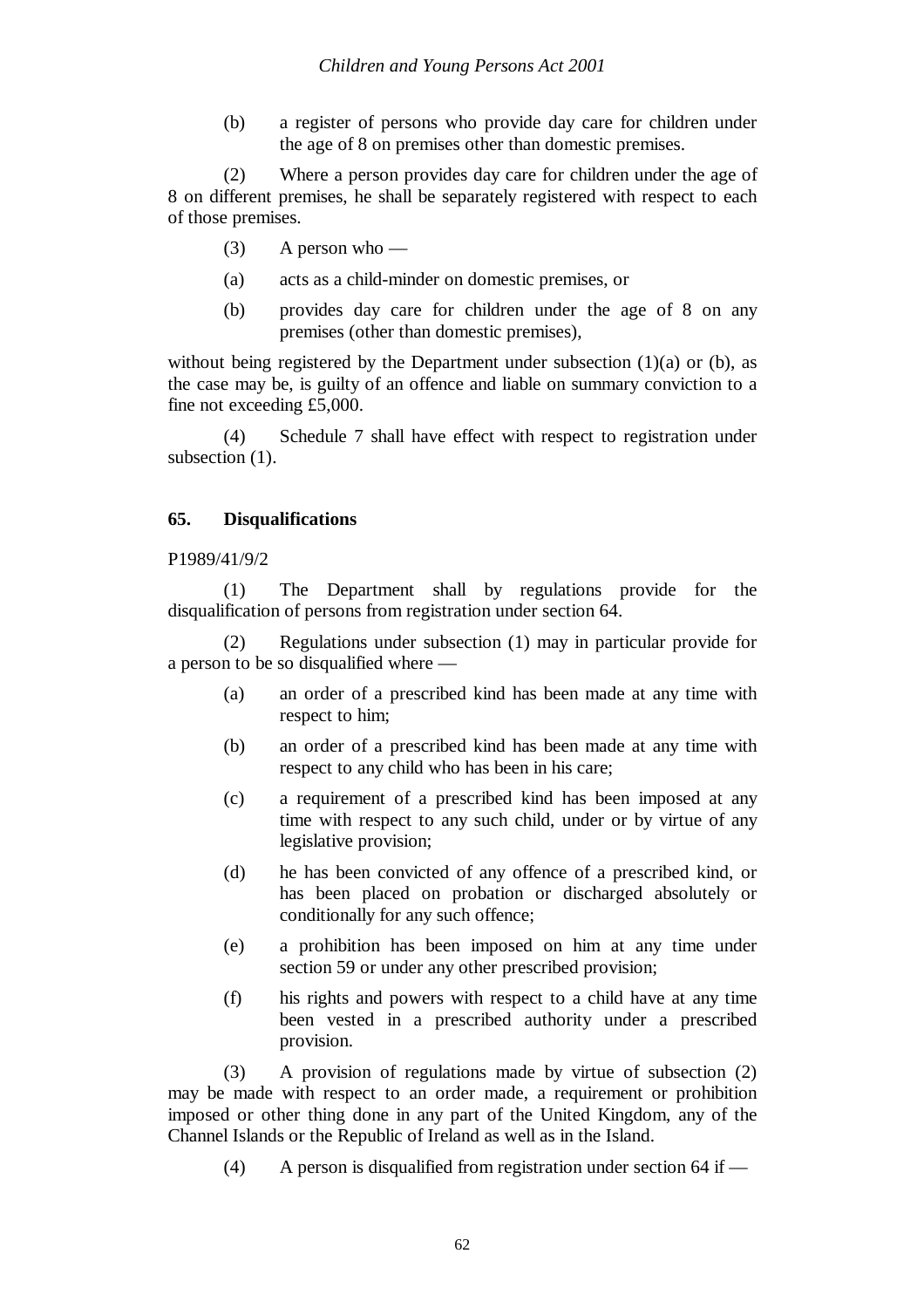- (a) he lives in the same household as a person who is so disqualified by virtue of regulations under this section; or
- (b) he lives in a household at which any such person is employed,

unless he has disclosed to the Department the fact that that person is so disqualified and has obtained its written consent.

(5) A person who is disqualified from registration under section 64 shall not act as a child-minder on domestic premises.

(6) A person who is disqualified from registration under section 64 shall not —

- (a) provide day care for children under the age of 8, or
- (b) be concerned in the management of or have any financial interest in the provision of such day care,

unless he has disclosed to the Department the fact that he is so disqualified and has obtained its written consent.

(7) No person shall employ, in connection with the provision of day care for children under the age of 8, a person who is disqualified from registration under section 64 unless he has disclosed to the Department the fact that that person is so disqualified and has obtained its written consent.

(8) Subject to subsection (9), a person who contravenes subsection (5), (6) or (7) is guilty of an offence and liable on summary conviction to custody for a term not exceeding 6 months or a fine not exceeding £5,000, or both.

- (9) A person who contravenes —
- (a) subsection (5) by virtue of subsection (4), or
- (b) subsection (7),

is not guilty of an offence if he proves that he did not know, and had no reasonable grounds for believing, that the person referred to in subsection (4) or the person whom he was employing, as the case may be, was disqualified.

(10) Where the Department refuses to give its consent under this section, it shall inform the applicant in writing of —

- (a) the reason for its refusal;
- (b) his right of appeal under section 68, and
- (c) the time within which the appeal may be made.

#### **66. Emergency cancellation etc.**

#### P1989/41/75

(1) A court of summary jurisdiction may, on the application of the Department, make an order —

(a) cancelling the registration of a person who is registered under section 64.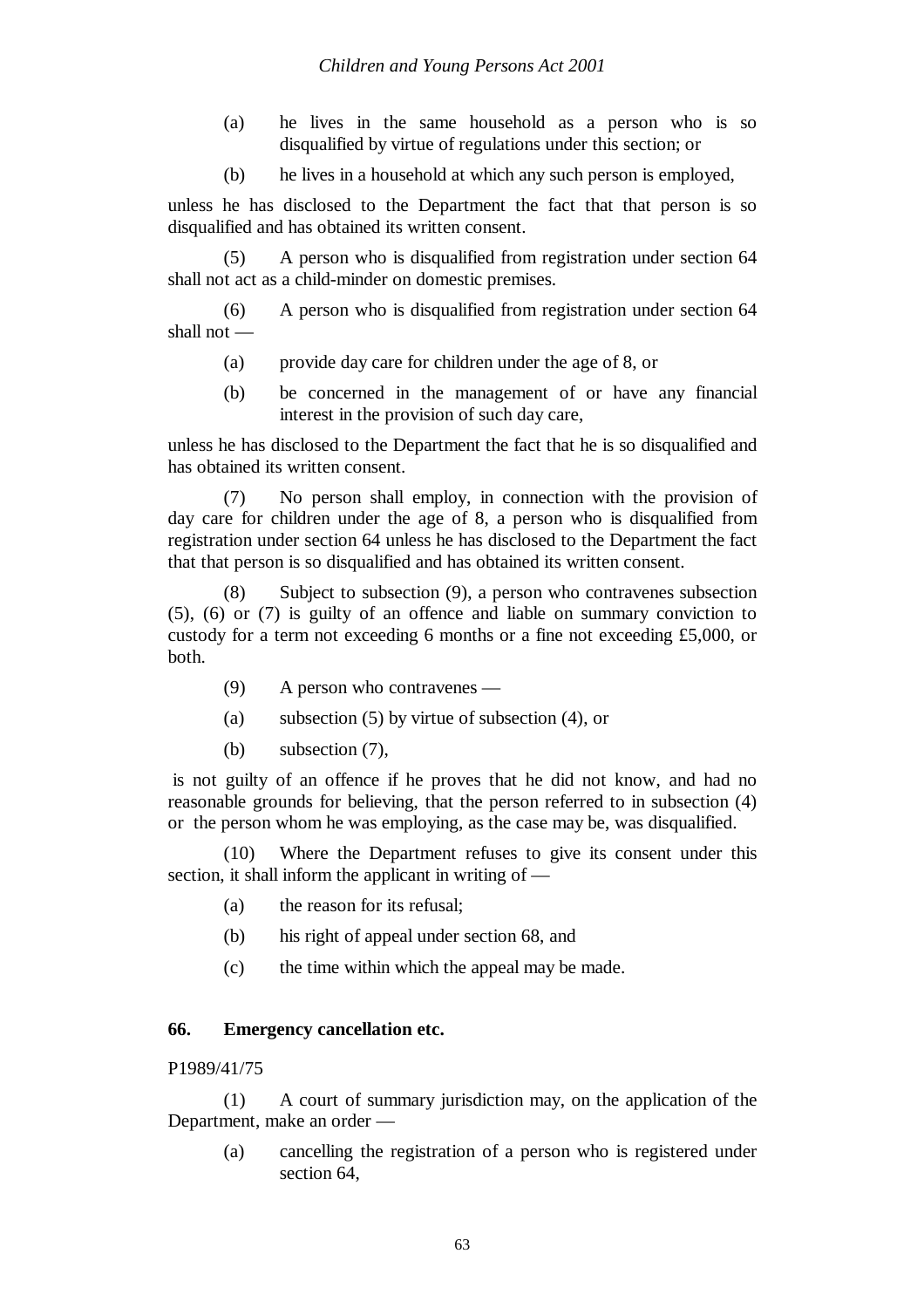- (b) varying any condition imposed under paragraph 3 of Schedule 7, or
- (c) removing such a condition or imposing an additional condition on that person,

if the court is satisfied that a child who is being, or may be, looked after by that person is suffering, or likely to suffer, significant harm, or that in the course of the provision of day care by that person a child is suffering, or likely to suffer, significant harm, as the case may be.

(2) An application under subsection (1) may be made *ex parte* and shall be supported by a written statement of the Department's reasons for making it.

(3) A cancellation, variation, removal or imposition under subsection (1) shall have effect from the date on which the order is made, and the Department shall as soon as practicable serve a copy of the order and a copy of the statement referred to in subsection (2) on the registered person.

(4) Where the court imposes or varies a condition under this section. the condition, or the condition as varied, shall be treated for all purposes (except those of section 68) as if it had been imposed by the Department.

#### *General*

### **67. Inspection of premises**

#### P1989/41/76

The Department shall arrange for the inspection at least once every year of —

- (b) any domestic premises on which child-minding is at any time carried on; or
- (c) any premises on which day care for children under the age of 8 is at any time provided.

### **68. Appeals**

(1) An appeal shall lie to the High Bailiff against any of the following decisions of the Department under this Part —

- (a) the refusal of consent under section  $58(4)$  or (5);
- (b) the imposition of a prohibition or requirement, or the refusal to remove a prohibition or requirement, under section 59;
- (c) the refusal of an application for registration under section 64;
- (d) the conditions subject to which such an application is granted;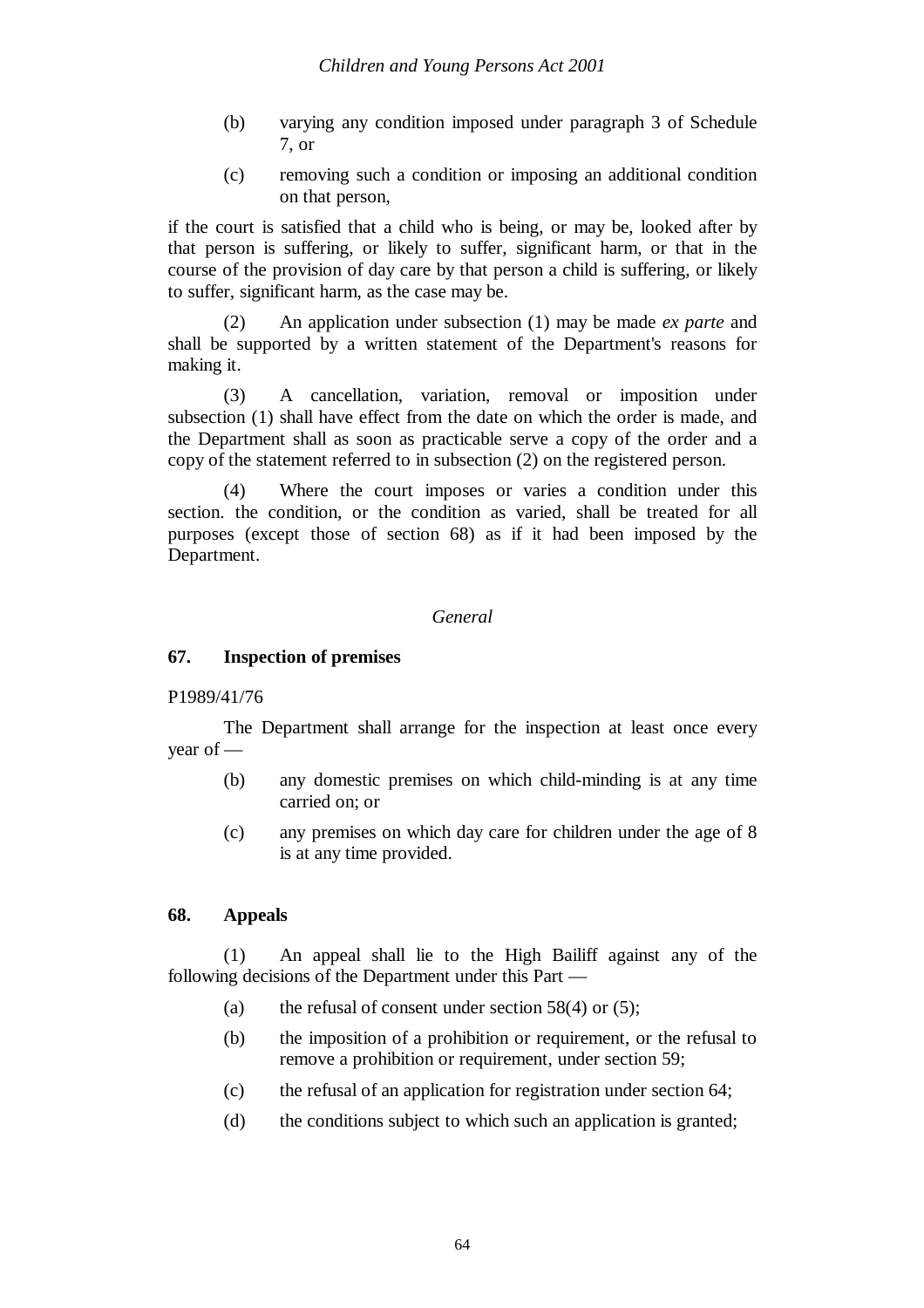- (e) the cancellation of such registration, the variation of the conditions of registration or the imposition of an additional condition;
- (f) the refusal of consent under section  $65(6)$  or (7).

(2) No such appeal may be brought by a person more than 28 days after notice of the decision is given to him.

(3) On an appeal against a decision of the Department the High Bailiff may —

- (a) confirm the decision;
- (b) direct that the decision shall not have effect;
- (c) vary any requirement under section 59 or any condition imposed under paragraph 3 of Schedule 7;
- (d) direct that any such condition (except a condition imposed under paragraph 3(1) of Schedule 7) shall cease to have effect; or
- (e) direct that any conditions he thinks fit shall have effect in respect of the registration.

(4) The Department shall comply with any directions of the High Bailiff given under this section.

### PART 8

### PROCEEDINGS INVOLVING CHILDREN AND YOUNG PERSONS

*Proceedings involving children and young persons*

### **69. General considerations**

### XX p.89/39

Every court in dealing with a child or young person who is brought before it, either as an offender or otherwise, shall have regard to the welfare of the child or young person.

### **70. Age of criminal responsibility**

### XX p.89 p.45, XXI p.44/12, P1998/37/27

(1) It shall be conclusively presumed that no child under the age of 10 years can be guilty of an offence.

(2) It shall not be presumed that a child aged 10 or over is incapable of committing an offence.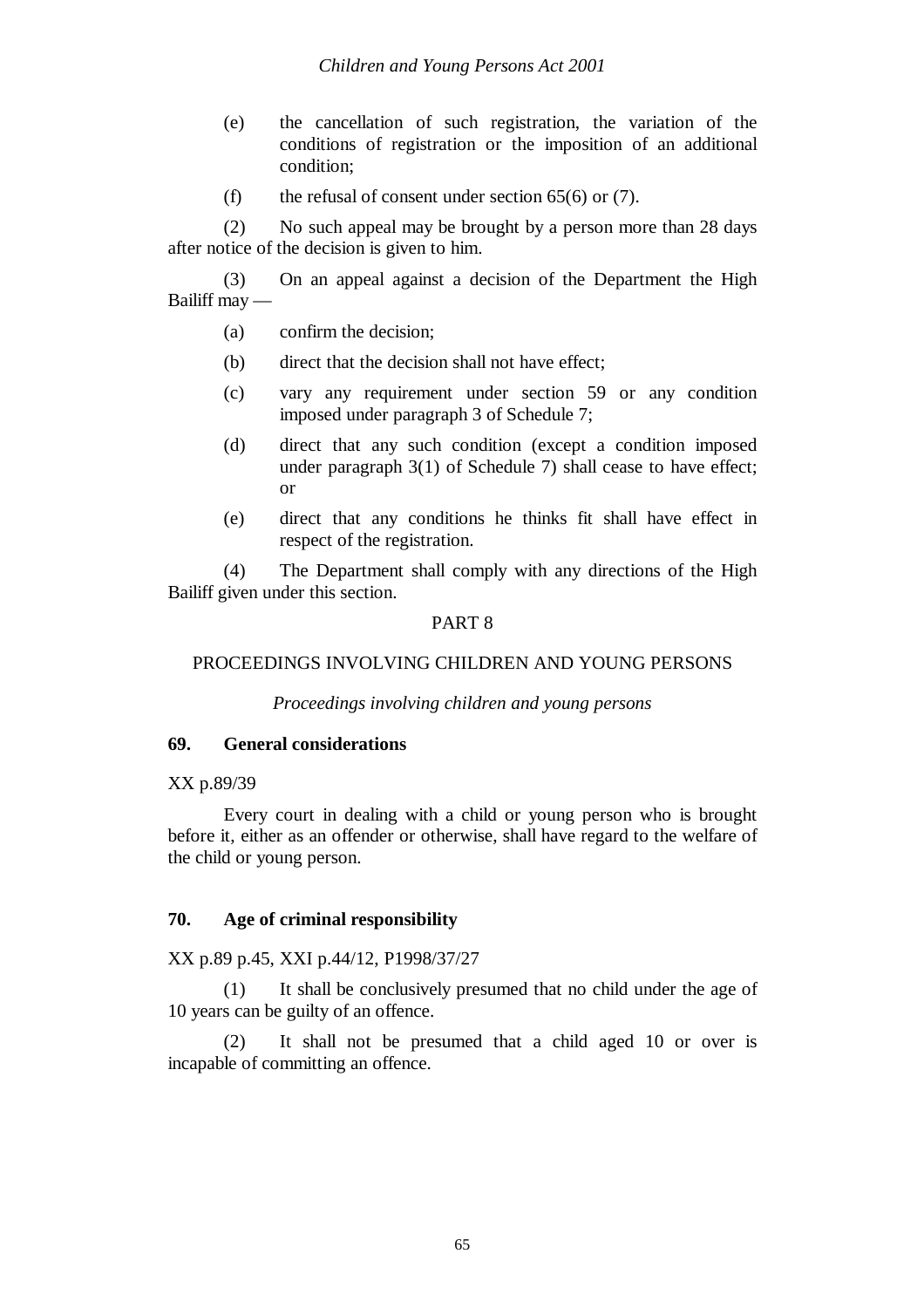# **71. Separation of children and young persons from adults in courts etc.**

## XX p.89/26

- (1) This section applies to a child or young person while he is  $-$
- (a) detained in a police station, or
- (b) being conveyed to or from any criminal court, or
- (c) waiting before or after attendance in any criminal court.
- (2) Arrangements shall be made for —
- (a) preventing such a child or young person from associating with an adult (not being a relative) who is charged with any offence other than an offence with which the child or young person is jointly charged, and
- (b) ensuring that, if the child or young person is a girl, she is under the care of a woman.

# **72. Bail or detention of children and young persons arrested**

XX p.89/27, XXI p.44/18(2), 1993/18/1/2

(1) This section applies to a person apparently under the age of 17 years who —

- (a) is apprehended, with or without warrant, and
- (b) cannot be brought forthwith before a court of summary jurisdiction.

(2) The appropriate officer shall inquire into the case of a person to whom this section applies, and may release him on a recognizance being entered into by him or his parent or guardian (with or without sureties), for such an amount as will, in the opinion of the officer, secure his attendance upon the hearing of the charge.

- (3) The appropriate officer shall so release such a person unless —
- (a) the charge is one of homicide or other grave crime; or
- (b) it is necessary in his interest to remove him from association with any reputed criminal or prostitute; or
- (c) the officer has reason to believe that his release would defeat the ends of justice.

(4) Where a person to whom this section applies is released under this section on his parent or guardian entering into a recognizance to secure his attendance upon the hearing of a charge, the recognizance may be conditioned for the attendance at the hearing of the parent or guardian as well as the person charged.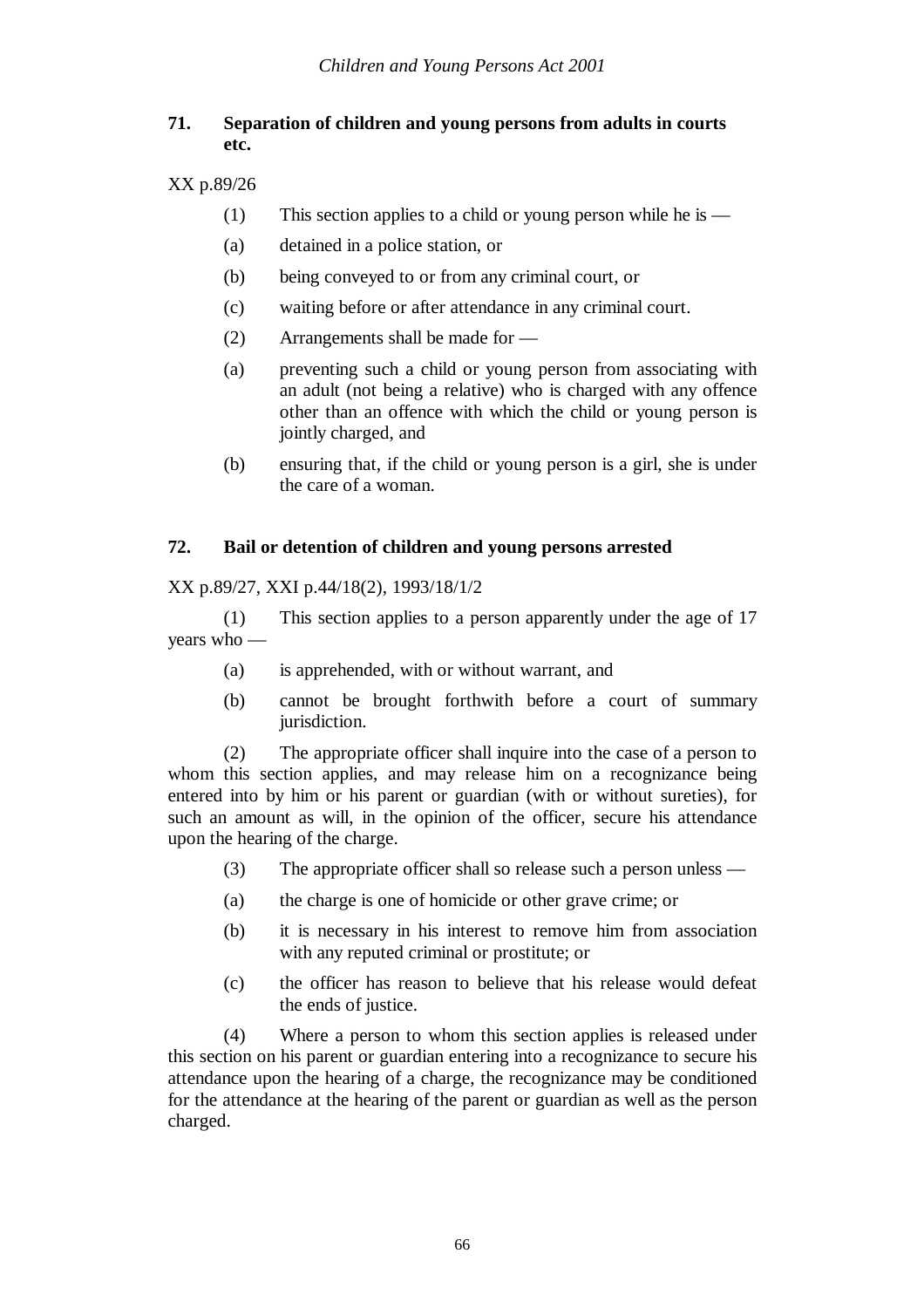(5) Where a person to whom this section applies is not so released as mentioned in subsection (2), the appropriate officer shall cause him to be detained until he can be brought before a court of summary jurisdiction.

 $(6)$  In this section —

"the appropriate officer" means the officer in charge of the police station to which the child or young person in question is brought;

"guardian", in relation to a child or young person, includes any individual who appears to have for the time being the actual care of him.

#### **73. Detention of child or young person**

P1933/12/34, P1984/60/57, XX p.89/29, 1998/9/60

(1) Where a child or young person is in police detention such steps as are practicable shall be taken to ascertain the identity of a person responsible for his welfare.

(2) If it is practicable to ascertain the identity of a person responsible for the welfare of a child or young person, that person shall be informed, unless it is not practicable to do so —

- (a) that the child or young person has been arrested;
- (b) why he has been arrested;
- (c) where he is being detained; and
- (d) where the intimate search of a juvenile has been authorised under section 58(1) of the Police Powers and Procedures Act  $1998 -$ 
	- (i) that an intimate search has been so authorised;
	- (ii) where the intimate search will be carried out;
	- (iii) that the juvenile has the right to consult an advocate:
	- (iv) that the person has a right to be present when the search is carried out; and
	- (v) that if it is not practicable for the person to be present when the search is carried out, or if he refuses to attend, an application may be made to the High Bailiff for authority to carry out the search in the absence of that person.

(3) Where information falls to be given under subsection (2), it shall be given as soon as it is practicable to do so.

(4) For the purposes of this section the persons who may be responsible for the welfare of a child or young person are —

- (a) his parent or guardian;
- (b) any other person who has for the time being assumed responsibility for his welfare;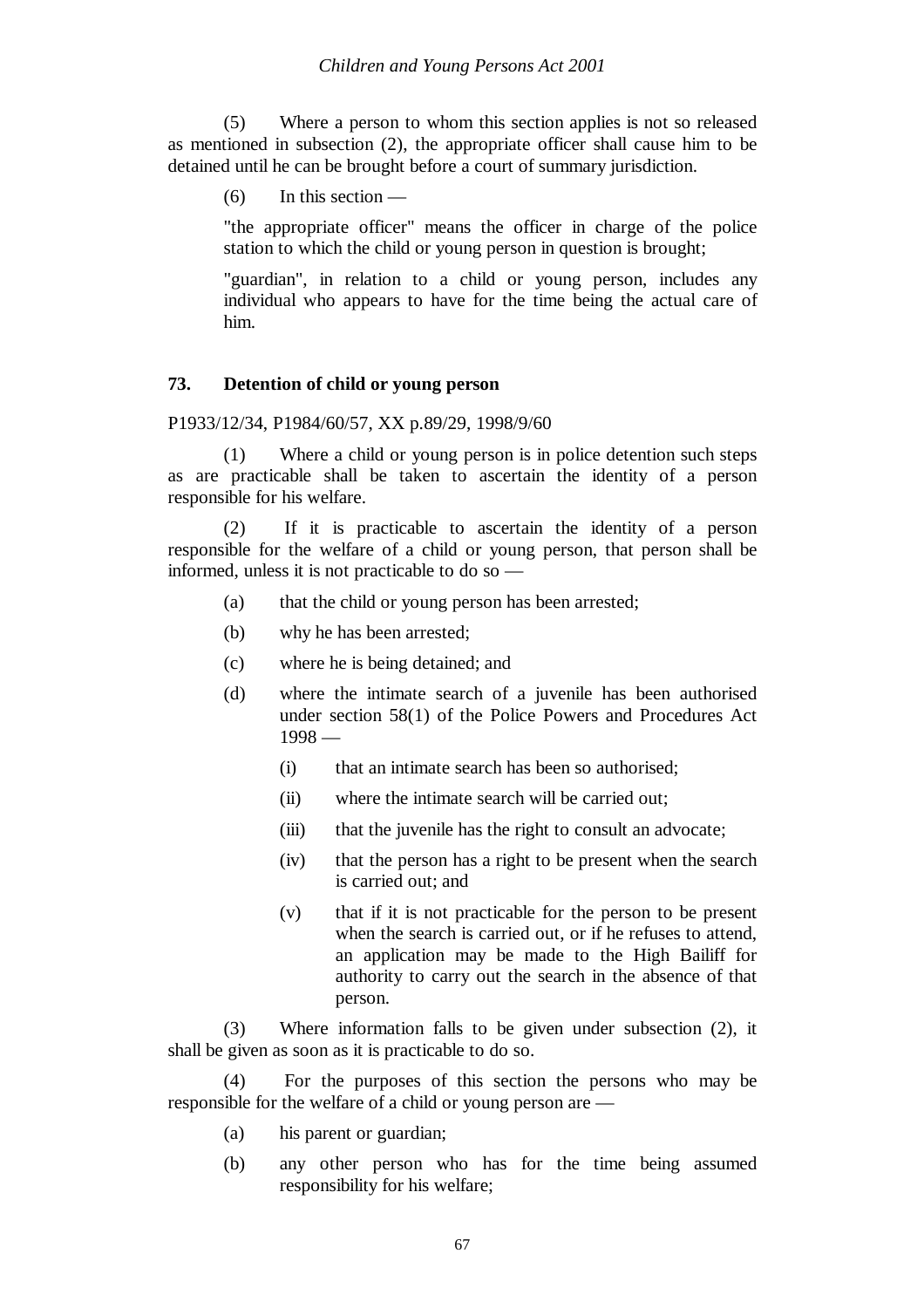(c) where the child or young person is being looked after by the Department, the Department.

(5) If it is practicable to give a person responsible for the welfare of the child or young person the information required by subsection (2) that person shall be given it as soon as it is practicable to do so.

(6) If it appears that at the time of his arrest a supervision order under any provision of this Act is in force in respect of him, the person responsible for his supervision shall also be informed as described in subsection (2) as soon as it is reasonably practicable to do so.

The rights conferred on a child or young person by subsections (2) to (6) are in addition to his rights under section 59 of the Police Powers and Procedures Act 1998.

(8) In this section "police detention" has the meaning given by section 81(2) of the Police Powers and Procedures Act 1998, but also includes detention under the terrorism provisions (as defined in section 69 of that Act); and in subsection (2) "arrest" includes such detention.

## **74. Children in court during trials**

XX p.89/31

(1) No child (other than an infant in arms) shall be permitted to be present in court during —

- (a) the trial of any other person charged with an offence, or
- (b) during any proceedings preliminary thereto,

except during such time as his presence is required as a witness or otherwise for the purposes of justice.

(2) Where any child is present in court when he is not to be permitted to be so under subsection (1), he shall be ordered to be removed:

### **75. Clearing court while child or young person is giving evidence**

XX p.89/32

(1) Where a person who appears to the court to be a child or young person is called as a witness, in any proceedings in relation to an offence against, or any conduct contrary to, decency or morality, the court may direct that any person be excluded from the court during the taking of the evidence of that witness.

- (2) Subsection (1) does not authorise the exclusion of —
- (a) members or officers of the court;
- (b) parties to the case or their advocates;
- (c) persons otherwise directly concerned in the case; or
- (d) *bona fide* representatives of a newspaper or news agency.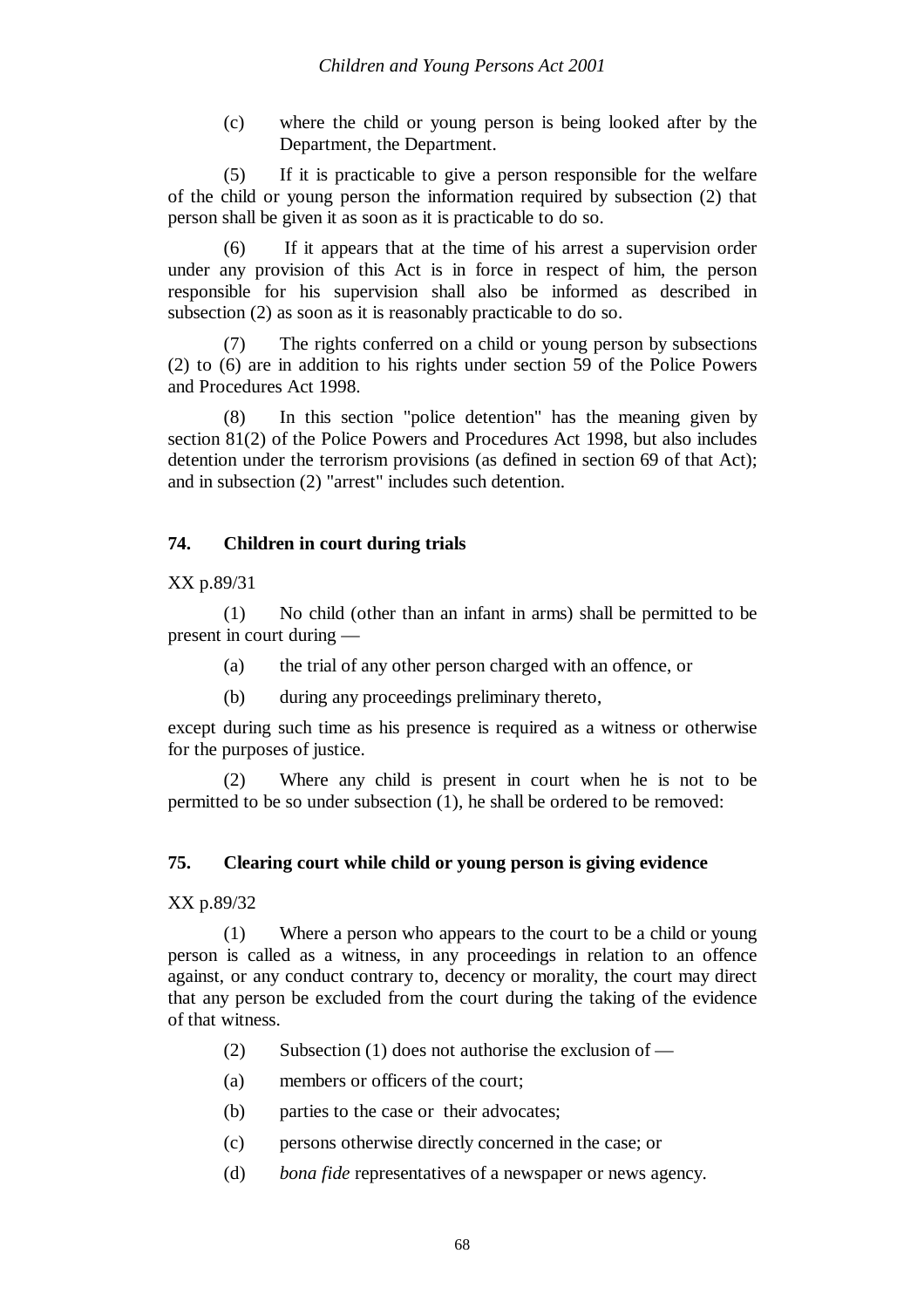(3) The powers conferred on a court by this section are in addition and without prejudice to any other powers of the court to hear proceedings in camera.

## **76. Remand or committal of child or young person**

P1969/54/23, P1991/53/60

(1) Subject to subsection (3), where a court has power or would, apart from subsection (2) or (3), have power  $-$ 

- (a) to remand a child or young person on bail or in custody, or
- (b) to commit him to custody for trial or sentence,

it may instead, after consultation with the Department, remand him to accommodation provided by the Department.

(2) A court may not remand a child or young person in custody unless —

- (a) he is charged with homicide, or
- (b) it is of opinion that only his detention in custody would be adequate to protect members of the public from death or serious personal injury occasioned by offences committed by him.

(3) A court, on remanding or committing for trial a child or young person, shall release him on bail unless —

- (a) either of the conditions in subsection (2) is fulfilled, or
- (b) it is of opinion that either
	- (i) he will suffer, or be likely to suffer, significant harm, or
	- (ii) the public will not be adequately protected from harm from him,

if he is not remanded to accommodation provided by the Department.

(4) Where a person is remanded to accommodation provided by the Department, it shall be lawful for any person acting on behalf of the Department to detain him.

- (5) The Department shall make regulations as to —
- (a) the exercise of the powers conferred by subsection (4);
- (b) the periodical review of any detention pursuant to that subsection; and
- (c) the making of reports to the court concerning any such detention and any such review.

(6) Subject to subsection (7), a court remanding a young person to accommodation provided by the Department may, after consultation with the Department, impose on the Department a requirement that the person in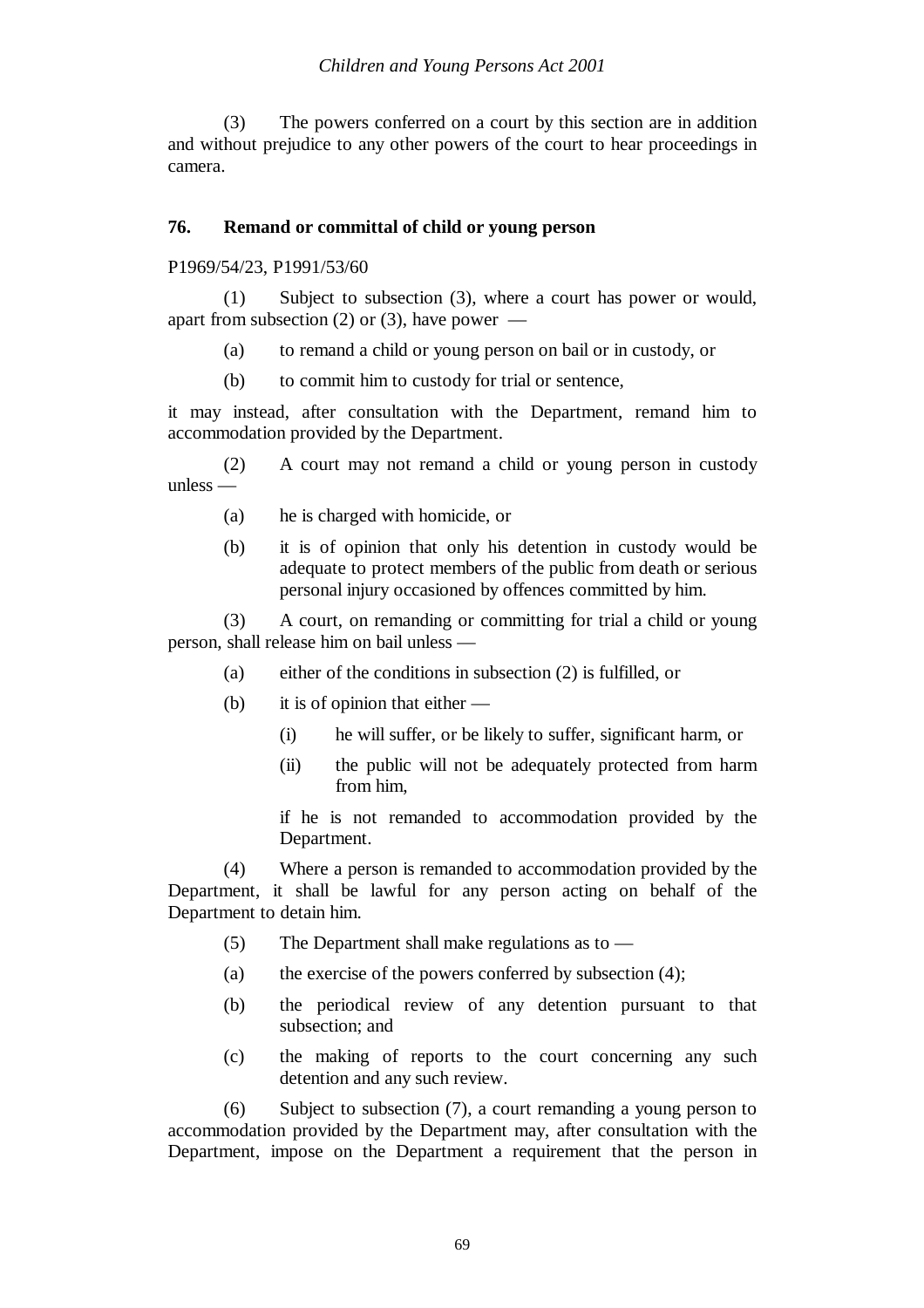question be placed and kept in secure accommodation (a "security requirement").

(7) A court may not impose a security requirement in respect of a young person unless —

- (a) he is charged with or has been found guilty of a violent or sexual offence, or an offence punishable in the case of an adult with custody for a term of 10 years or more; or
- (b) he has a recent history of absconding while being looked after by the Department, and is charged with or has been found guilty of an offence alleged or found to have been committed while he was being looked after by the Department;

and (in either case) the court is of opinion that only such a requirement would be adequate to protect the public from harm from him.

(8) A court remanding a person to accommodation provided by the Department without imposing a security requirement may, with the consent of the Department, require that person to comply with any such conditions as could be imposed if he were then being granted bail.

(9) Where a court states that it is of the opinion specified in subsection  $(2)(b)$ ,  $(3)(b)$  or  $(7)$  with respect to a person, or imposes on a person any such conditions as are mentioned in subsection (8), it shall explain to him in open court and in ordinary language why it is of that opinion or is imposing those conditions; and a court of summary jurisdiction shall cause a reason stated by it under this subsection to be entered in the order book.

(10) Where a person is remanded to accommodation provided by the Department, a court of summary jurisdiction may, on the application of the Department, impose on that person any such conditions as could be imposed under subsection (8) if the court were then remanding him to such accommodation.

(11) Where a person is remanded to accommodation provided by the Department, a court of summary jurisdiction may, on the application of the Department or that person, vary or revoke any conditions or requirements imposed under this section.

(12) The functions of a court of summary jurisdiction under this section may be exercised by a single justice of the peace.

(13) Any reference in this section to consultation with the Department is to such consultation (if any) as is reasonably practicable in all the circumstances of the case.

- (14) In this section "violent or sexual offence" means —
- (a) an offence which leads, or is intended or likely to lead, to a person's death or to physical injury to a person, or an offence which is required to be charged as arson; or
- (b) an offence under the Sexual Offences Act 1992 (except sections 25 to 31).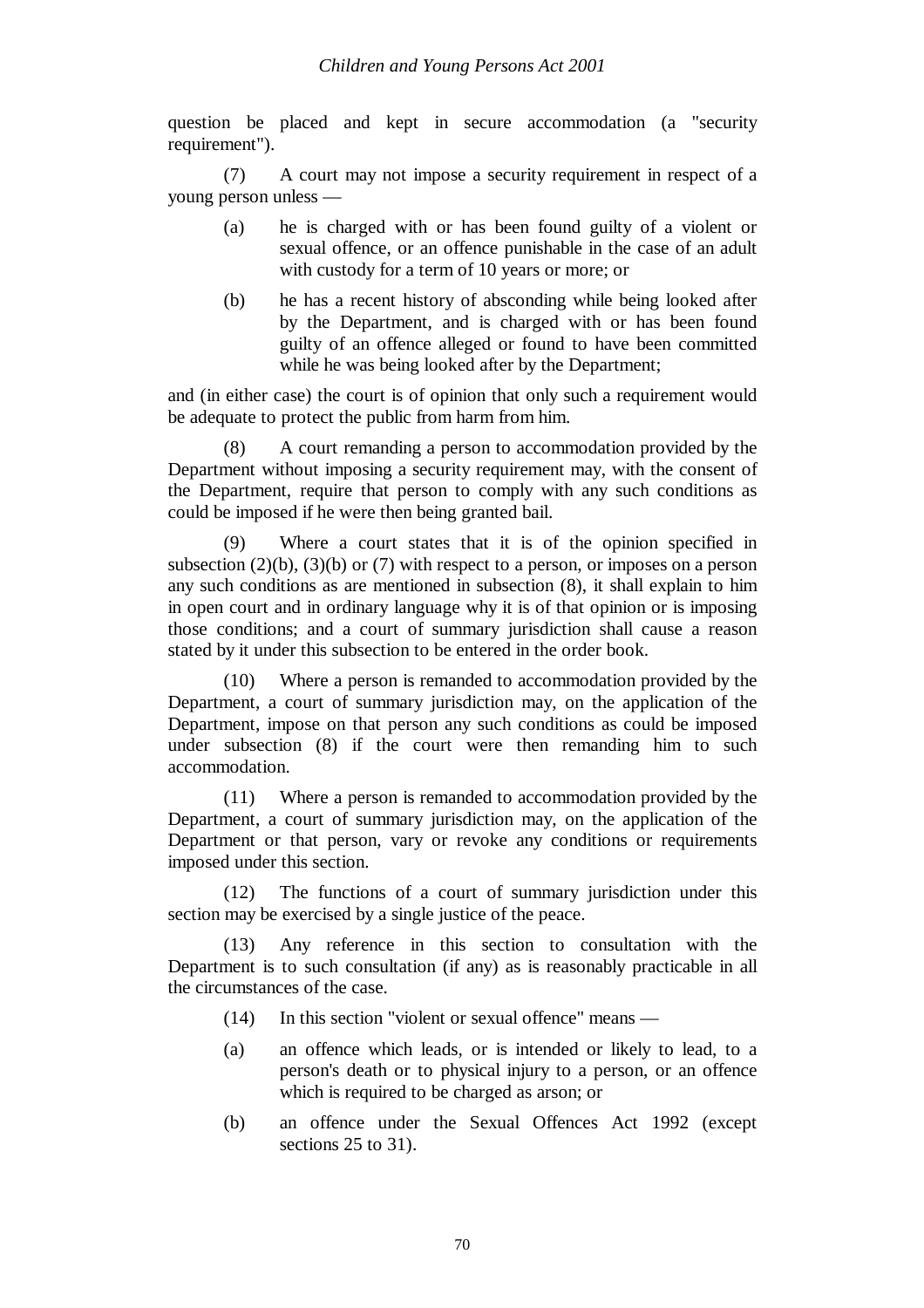# **77. Evidence by minors**

## P1988/33/33A, P1989/41/96, P1994/33/9/33, XX p.89/33(2)

(1) A child's evidence in criminal proceedings shall be given unsworn.

(2) A deposition of a child's unsworn evidence may be taken for the purposes of criminal proceedings as if that evidence had been given on oath.

(3) Unsworn evidence admitted under this section may corroborate evidence (sworn or unsworn) given by another person.

(4) A child's evidence shall be received unless it appears to the court that the child is incapable of giving intelligible testimony.

(5) The power of a court in any criminal proceedings to determine that a particular person is not competent to give evidence applies to children of tender years as it applies to other persons.

(6) Where a minor is called as a witness in any civil proceedings and does not, in the opinion of the court, understand the nature of an oath, his evidence may be heard by the court if, in its opinion, —

- (a) he understands that it is his duty to speak the truth; and
- (b) he has sufficient understanding to justify his evidence being heard.

(7) If a minor giving evidence unsworn intentionally gives false evidence in circumstances in which he would, if it had been given on oath, have been guilty of perjury, he shall be guilty of an offence and liable on summary conviction to a fine not exceeding £2,500; and the court by which he is convicted may exercise in relation to him any of the powers referred to in section 19(3)(b) of the Summary Jurisdiction Act 1989.

# **78. Admissibility of hearsay evidence**

### SI 1991/1115

In any of the following proceedings —

- (a) any civil proceedings before the High Court;
- (b) family proceedings before a court of summary jurisdiction,

evidence given in connection with the upbringing, maintenance or welfare of a minor shall be admissible notwithstanding any rule of law relating to hearsay.

## **79. Powers in relation to certain offences**

### XX p.89/36-38

(1) Where, in any proceedings relating to any offence mentioned in Schedule 8, the court is satisfied that the attendance before it of any child or young person in respect of whom the offence is alleged to have been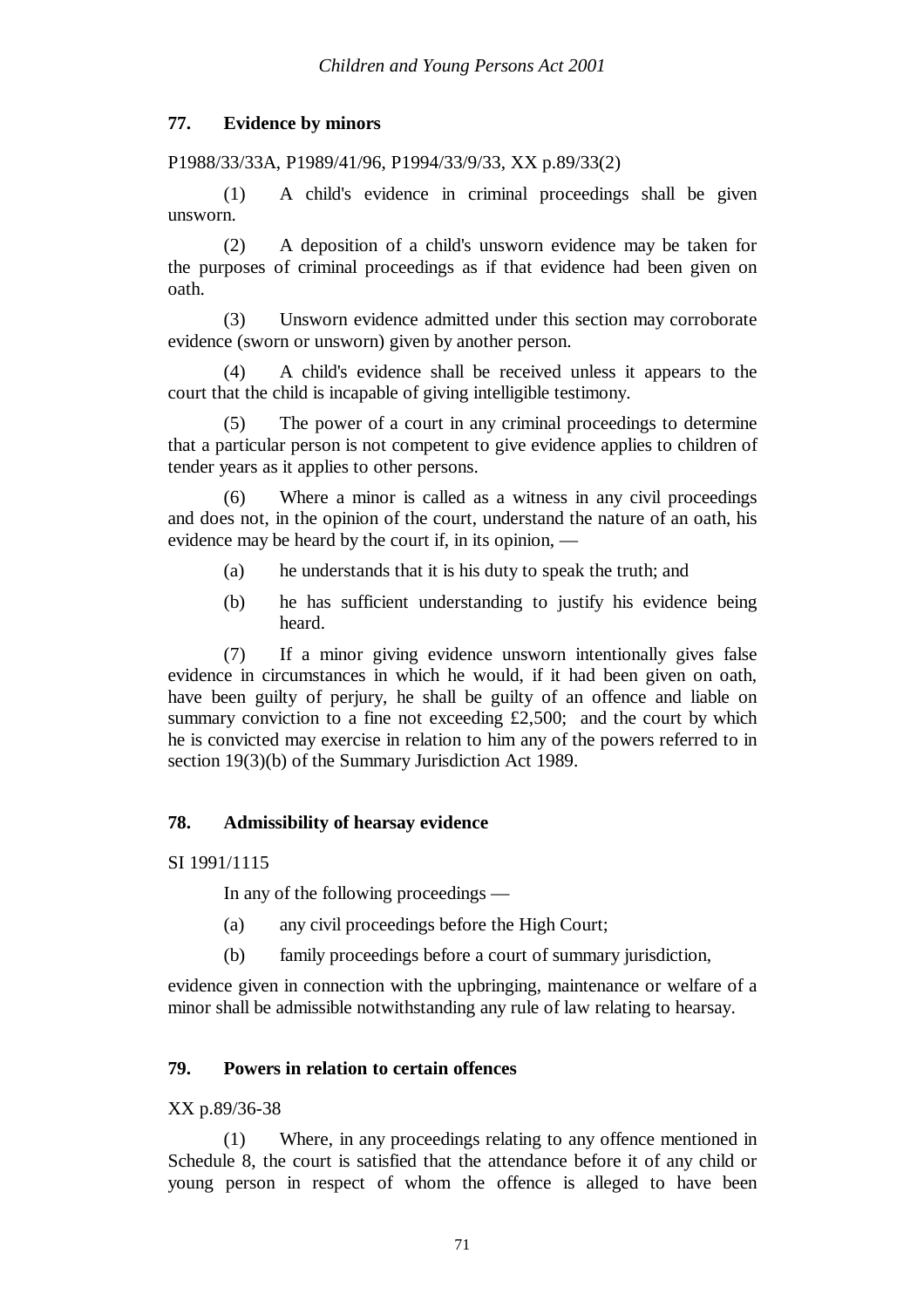committed is not essential to the just hearing of the case, it may proceed with and determine the case in the absence of the child or young person.

(2) Where a justice of the peace is satisfied by the evidence of a duly qualified medical practitioner that the attendance before a court of any child or young person in respect of whom any offence mentioned in Schedule 8 is alleged to have been committed would involve serious danger to his life or health, the justice —

- (a) may in accordance with rules of court take in writing the deposition of the child or young person (on oath, in the case of a young person);
- (b) shall thereupon sign the deposition and add to it a statement  $of -$ 
	- (i) his reason for taking it,
	- (ii) the time when and place where it was taken, and
	- (iii) the names of the persons (if any) present when it was taken; and
- (c) shall transmit the deposition with his statement to the Chief Registrar.

(3) Where, in any proceedings in respect of an offence mentioned in Schedule 8 —

- (a) the court is satisfied by the evidence of a duly qualified medical practitioner that the attendance before the court of any child or young person in respect of whom the offence is alleged to have been committed would involve serious danger to his life or health, and
- (b) any deposition of the child or young person tendered in evidence appears to have been taken in accordance with rules of court and purports to be signed by the justice by or before whom it purports to have been taken,

then, subject to subsection (4), the deposition shall be admissible in evidence either for or against the accused person without further proof thereof.

(4) A deposition shall not be admissible in evidence against the accused person by virtue of subsection (3) unless it is proved —

- (a) that reasonable notice of the intention to take the deposition has been served upon him, and
- (b) that he or his advocate had, or might have had if he had chosen to be present, an opportunity of cross-examining the child or young person making the deposition.

### **80. Identification of child or young person in media**

(1) Subject to subsection (3), no written report of any proceedings in any court shall be published in the Island, and no report of any such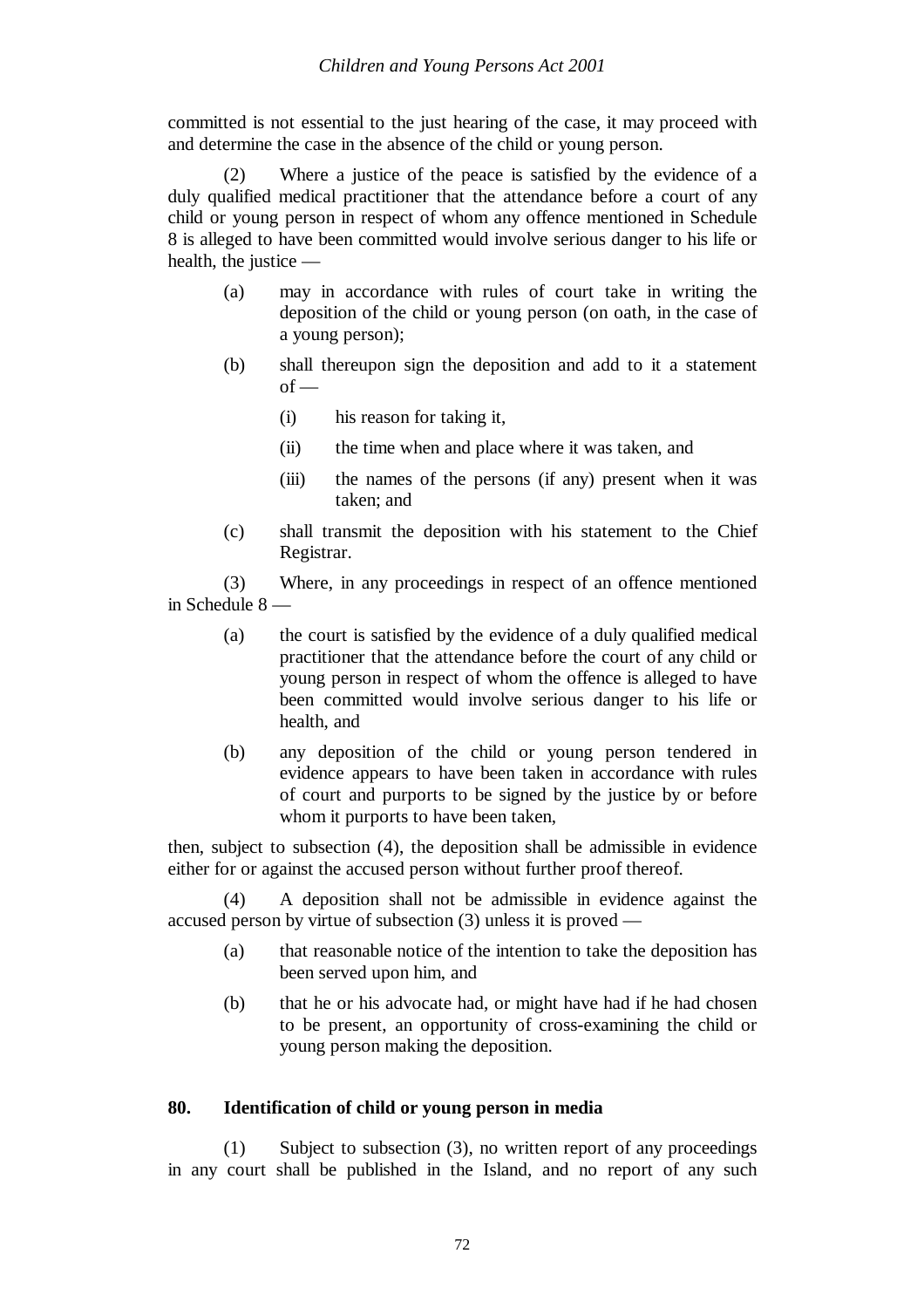proceedings shall be included in a relevant programme for reception in the Island, which —

- (a) reveals the name, address or school, or
- (b) includes any particulars calculated to lead to the identification,

of any child or young person concerned in those proceedings, either as being the person against or in respect of whom the proceedings are taken or as being a witness therein.

(2) Subject to subsection (3), no picture shall be published in any newspaper or periodical or included in a relevant programme as being or including a picture of any child or young person so concerned in any such proceedings.

(3) Subject to subsection (4), a court may in any case by order dispense with the requirements of subsection  $(1)$  or  $(2)$  to such extent as may be specified in the order.

(4) A juvenile court shall not exercise the power conferred by subsection (3) unless it is satisfied that it is in the interests of justice to do so.

(5) If a report or picture is published or included in a relevant programme in contravention of this section, each of the following persons —

- (a) in the case of a publication of a written report as part of, or of a picture in, a newspaper or periodical, any proprietor, editor or publisher of the newspaper or periodical;
- (b) in the case of a publication of a written report otherwise than as part of a newspaper or periodical, the person who published it;
- (c) in the case of the inclusion of a report or picture in a relevant programme, any body corporate which is engaged in providing the service in which the programme is included and any person having functions in relation to the programme corresponding to those of an editor of a newspaper;

is guilty of an offence and liable on summary conviction to a fine not exceeding £2,000.

(6) Proceedings for an offence under this section shall not be instituted otherwise than by or with the consent of the Attorney General.

(7) In this section "'relevant programme" means a programme included in a programme service (within the meaning of Part 1 of the Broadcasting Act  $1993^7$ ).

# **81. Findings of guilt etc.**

XX p.89/46, 51(1), XXI p.89/12(2)

(1) The words 'conviction' and 'sentence' shall not be used in relation to children and young persons dealt with summarily.

 $1993$  c.12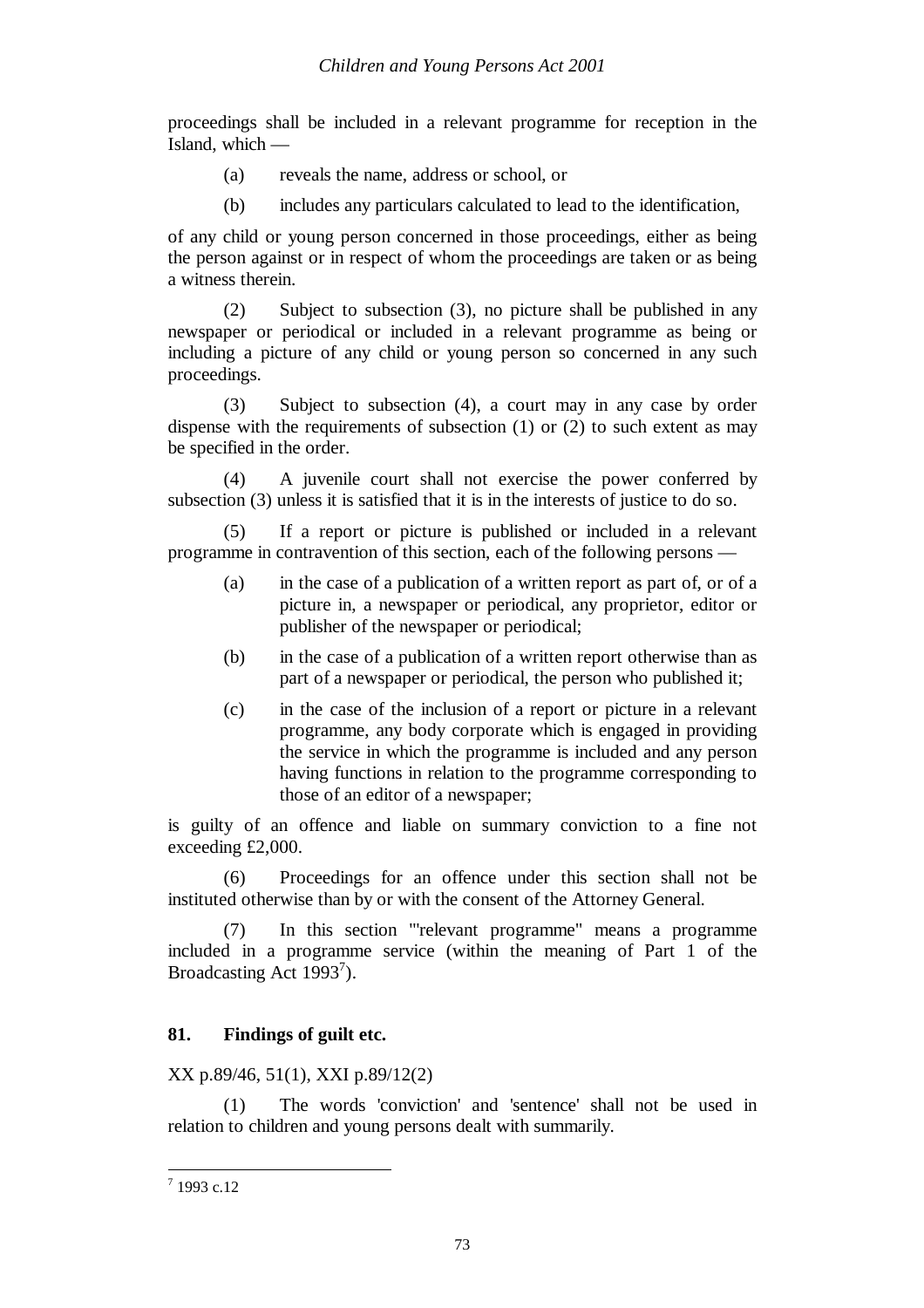(2) Any reference in any enactment (whenever passed) to a person convicted, a conviction or a sentence shall, in the case of a child or young person, be construed as including a reference to a person found guilty of an offence, a finding of guilty or an order made upon such a finding, as the case may be.

(3) No conviction or finding of guilty of a child or young person shall be regarded as a conviction of felony for the purposes of any disqualification attaching to felony.

(4) In any proceedings for an offence committed or alleged to have been committed by a person of or over the age of 21 —

- (a) any offence of which he was found guilty while under the age of 14 shall be disregarded for the purposes of any evidence relating to his previous convictions; and
- (b) he shall not be asked, and if asked shall not be required to answer, any question relating to such an offence, although the question would otherwise be admissible under section 1 of the Criminal Evidence Act  $1946^8$ .

## **82. Power to impose penalty etc. on parent of child or young person**

XX p.89/49, 1985/15/2/6, 1996/17/2/3

- (1) Subject to subsection (2), where —
- (a) a child or young person is convicted or found guilty of any offence for the commission of which a fine or costs may be imposed or a compensation order may be made under Part I of Schedule 6 to the Criminal Law Act 1981<sup>9</sup>; and
- (b) the court is of opinion that the case would best be met by the imposition of a fine or costs or the making of such an order, whether with or without any other punishment,

the court shall order that the fine, compensation or costs awarded be paid by the parent or guardian of the child or young person instead of by the child or young person himself.

(2) The court shall not make an order under subsection (1) if it is satisfied —

- (a) that the parent or guardian cannot be found; or
- (b) that it would be unreasonable to make an order for payment, having regard to the circumstances of the case.

(3) Where a child or young person is convicted or found guilty of any offence, the court by which sentence is imposed on him or any order is made against him in respect of that offence may order his parent or guardian to give security for his good behaviour.

<sup>8</sup> XVI p.335

 $9$  1981 c.20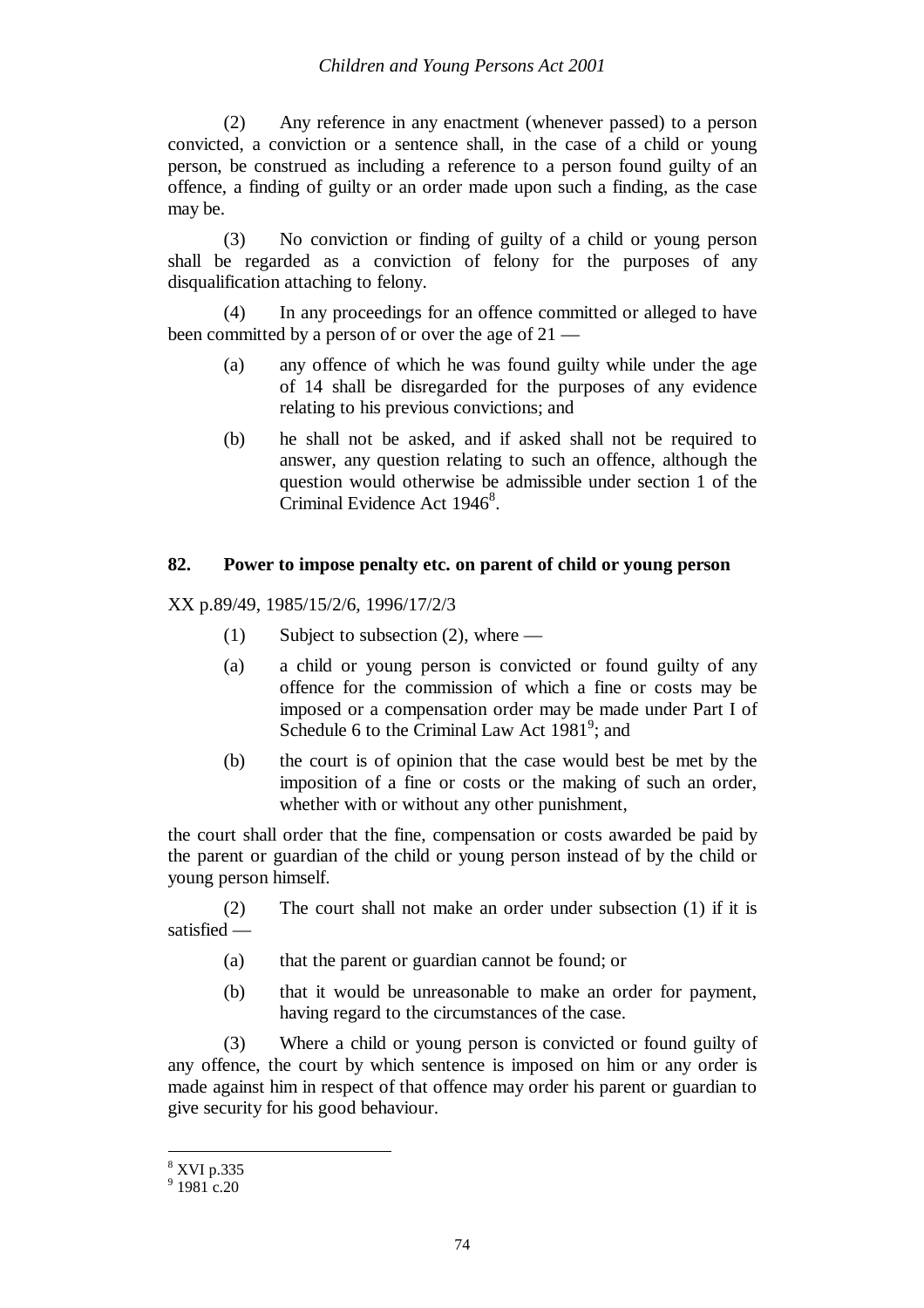(4) An order under this section may not be made against a parent or guardian unless —

- (a) he has been required to attend but has failed to do so, or
- (b) he has been given an opportunity of being heard.

(5) Where an order is made against a parent or guardian under this section —

- (a) he may appeal against it, and
- (b) any sums ordered to be paid by him under subsection (1), or payable by him on forfeiture of any security under subsection (3), may be recovered from him,

as if the order had been made on his conviction of the offence with which the child or young person was found guilty.

(6) In this section "guardian", in relation to a child or young person, includes any individual who in the court's opinion has the actual care of him.

*Supervision orders in criminal proceedings*

### **83. Power to make supervision order in criminal proceedings**

(1) Subject to section 8 of the Custody Act 1995 (detention during Her Majesty's pleasure), where a child or a young person is found guilty of any offence by or before any court, that court or the court to which his case is remitted may make a supervision order in respect of him, that is, an order placing him under the supervision of —

(a) the Department;

.

- (b) an officer of the Department designated for the purpose by the Department; or
- (c) if the Department consents in the particular case, a probation officer.

(2) If a court makes a supervision order under this section while another such order, or a care order or a supervision order under section 31, made by any court is in force in respect of the child or young person, it may also revoke the earlier order.

(3) Schedule 9 has effect with respect to supervision orders under subsection  $(1)$ .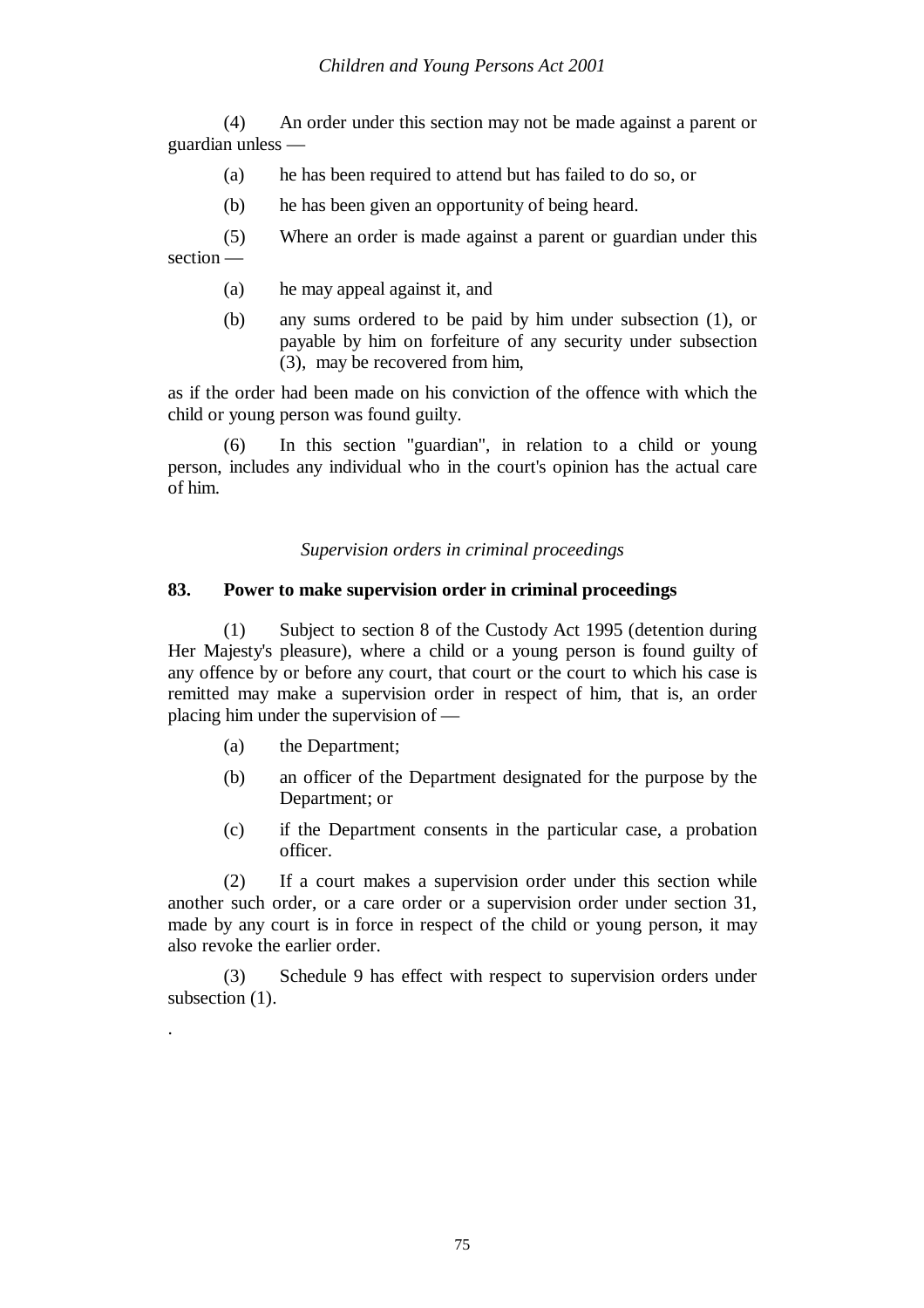# PART 9

# FERTILISATION, SURROGACY ETC.

## *Human fertilisation and embryology*

## **84. Prohibition on activities connected with embryos etc.**

## P1990/37/3-4, P1994/33/156

- (1) Subject to section 85, a person is guilty of an offence if  $-$
- (a) he places in a woman a live embryo other than a human embryo;
- (b) he places in a woman any live gametes other than human gametes;
- (c) he mixes live human gametes with the live gametes of any animal;
- (d) for the purpose of providing fertility services for any woman, he uses female germ cells taken or derived from an embryo or a foetus, or uses embryos created by using such cells.

(2) A person guilty of an offence under subsection (1) is liable on conviction on information to custody for a term not exceeding 10 years or to a fine or to both.

- (3) Subject to section 85, a person is guilty of an offence if he —
- (a) brings about the creation of an embryo outside the human body;
- (b) keeps or uses an embryo outside the human body;
- (c) keeps any live human gametes while preserved (whether by cryopreservation or in any other way);
- (d) in the course of providing fertility services for any woman, uses the live sperm of any man (unless the services are provided for the woman and the man together);
- (e) in the course of providing fertility services for any woman, uses the live eggs of any other woman;
- (f) places sperm and eggs in a woman in any prescribed circumstances.
- (4) A person guilty of an offence under subsection (3) is liable —
- (a) on conviction on information, to custody for a term not exceeding 2 years or to a fine, or to both;
- (b) on summary conviction, to custody for a term not exceeding 6 months or to a fine not exceeding £5,000, or to both.

# **85. Provision for licensing of certain activities**

(1) The Department may by order provide for the licensing of any of the activities specified in section  $84(1)(c)$  or (d) or (3)(a), (b), (c), (d), (e) or (f).

(2) In any proceedings for an offence under section 84(1) or (3) consisting in any of those activities, it is a defence for the person accused to show that the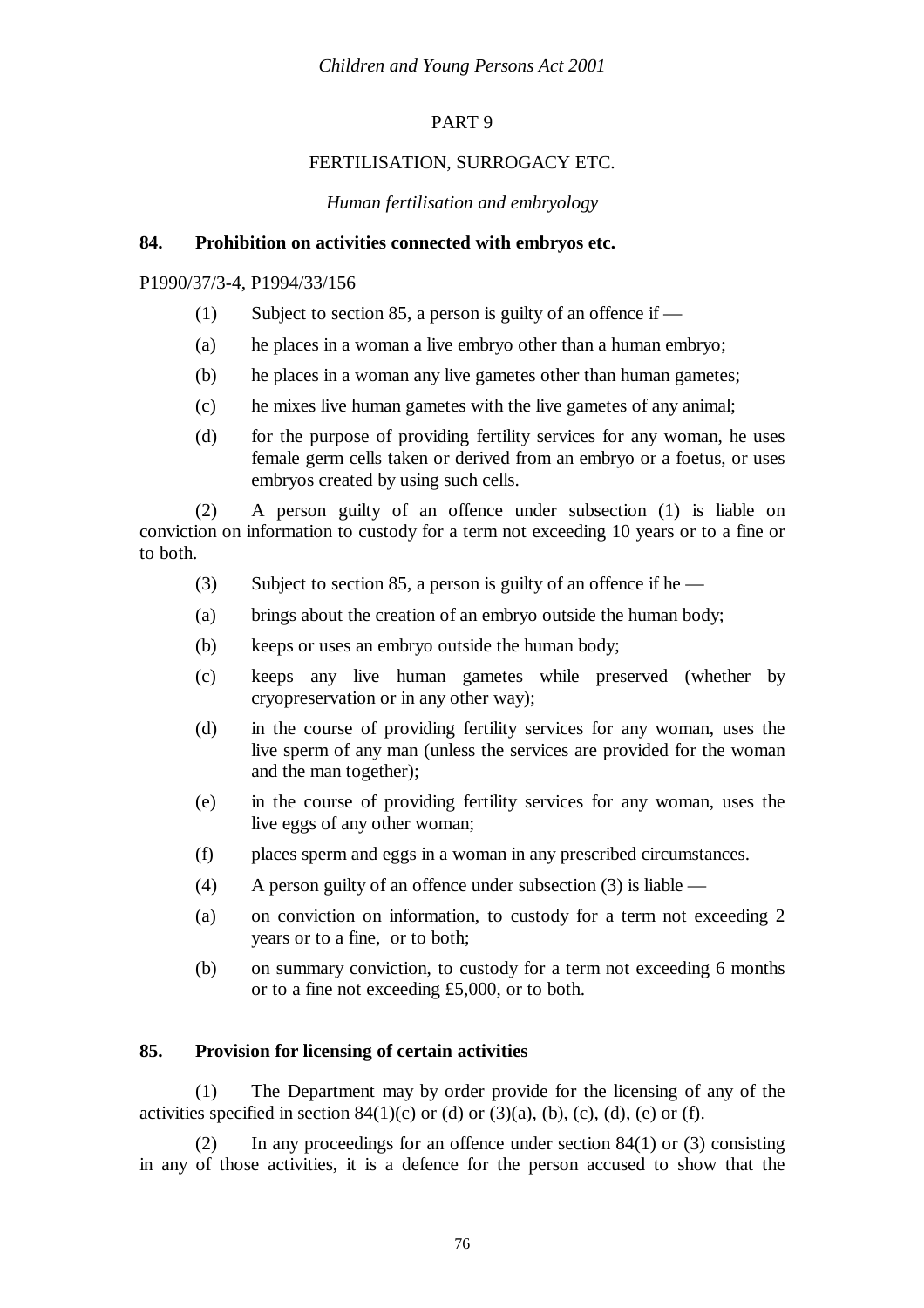activity was carried on in pursuance of a licence granted in accordance with an order under subsection (1).

(3) An order under subsection (1) may provide for the application to the Island, as part of the law of the Island, of any of the following legislation —

- (a) the Human Fertilisation and Embryology Act 1990 (an Act of Parliament), except —
	- (i) sections 1, 2,  $3(1)$  and (2) and 4 to 8, and
	- (ii) sections 27 to 30;
- (b) any provision of an Act of Parliament amending, varying or modifying that Act, directly or indirectly;
- (c) any statutory instrument made or having effect as if made under that Act,

subject to such exceptions, adaptations and modifications as may be specified in the order.

- (4) An order under subsection (1) may either —
- (a) provide for the establishment of a body of persons with the function of licensing any activity mentioned in subsection (1), and with such advisory functions relating to those activities and any other activities mentioned in section 84 as appear to the Department to be appropriate; or
- (b) confer such licensing and advisory functions on a body of persons established otherwise than by the order (including a body established in the United Kingdom).
- (5) An order under subsection  $(1)$  —
- (a) may make such transitional, consequential, incidental and supplemental provision as appears to the Department to be necessary or expedient for the purposes of the order; and
- (b) may repeal or amend any enactment (including an enactment contained in this Part, other than section 84 and this section) appearing to the Department to be inconsistent with, or to have become unnecessary or to require amendment in consequence of, the order.

# **86. Meaning of "mother"**

## P1990/37/27

(1) The woman who is carrying or has carried a child as a result of the placing in her of an embryo or of sperm and eggs, and no other woman, is to be treated as the mother of the child.

(2) Subsection (1) does not apply to any child to the extent that the child is treated by virtue of adoption as not being the child of any person other than the adopter or adopters.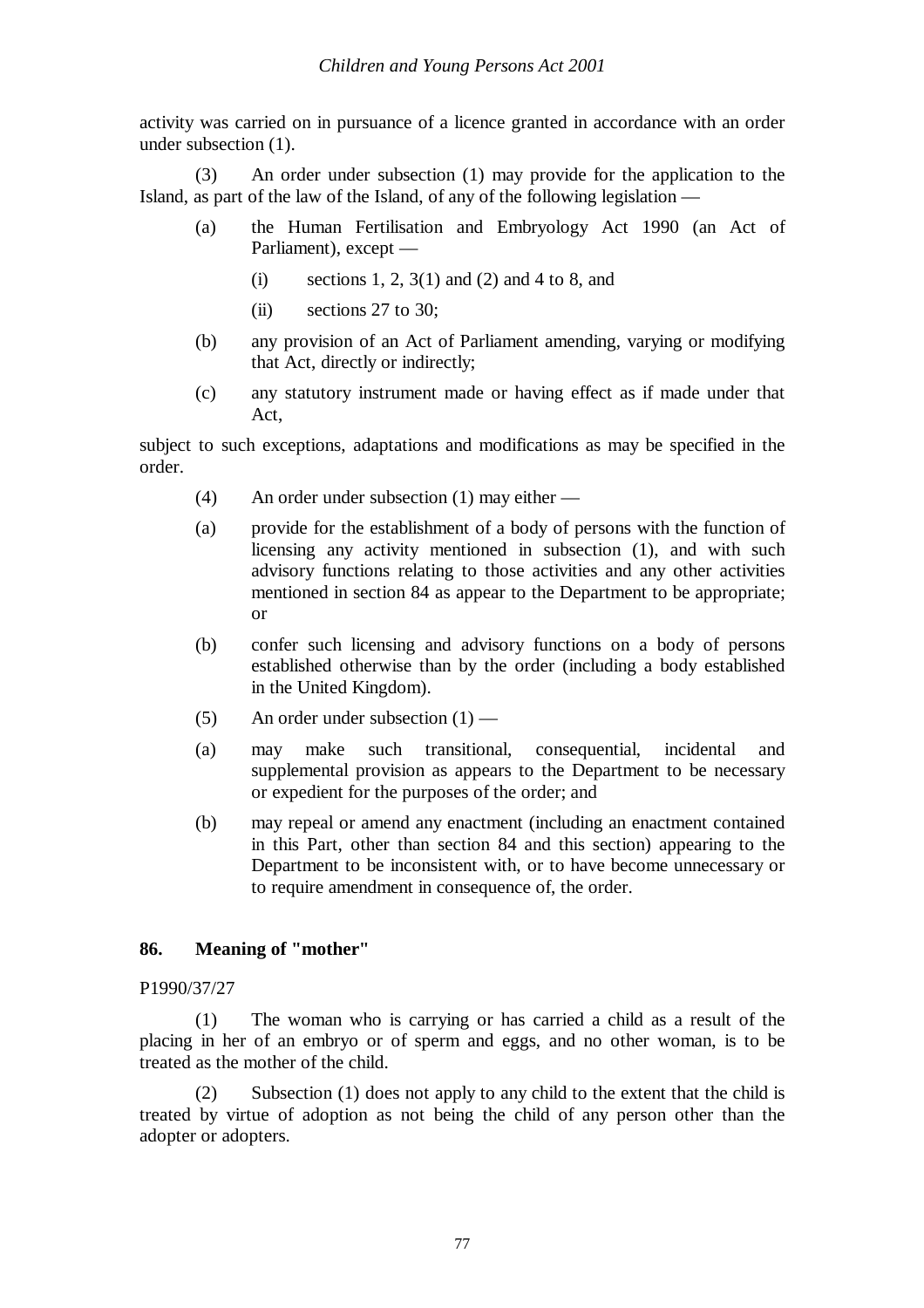(3) For the purposes of this section it is immaterial where the woman was at the time of the placing in her of the embryo or the sperm and eggs.

# **87. Meaning of "father"**

P1990/37/28

(1) This section applies in the case of a child who is being or has been carried by a woman as the result of the placing in her of an embryo or of sperm and eggs or her artificial insemination.

- $(2)$  If —
- (a) at the time of the placing in her of the embryo or the sperm and eggs or of her insemination, the woman was a party to a marriage, and
- (b) the creation of the embryo carried by her was not brought about with the sperm of her husband,

then, subject to subsection (5), her husband shall be treated as the father of the child unless it is shown that he did not consent to the placing in her of the embryo or the sperm and eggs or to her insemination (as the case may be).

(3) If no man is treated, by virtue of subsection (2), as the father of the child but —

- (a) the embryo or the sperm and eggs were placed in the woman, or she was artificially inseminated, in the course of fertility services provided for her and a man together, and
- (b) the creation of the embryo carried by her was not brought about with the sperm of that man,

then, subject to subsection (5), that man shall be treated as the father of the child.

(4) Where a person is treated as the father of the child by virtue of subsection (2) or (3), no other person is to be treated as the father of the child.

- $(5)$  Subsections (2) and (3) do not apply —
- (a) to any child who, by virtue of the rules of common law, is treated as the legitimate child of the parties to a marriage, or
- (b) to any child to the extent that the child is treated by virtue of adoption as not being the child of any person other than the adopter or adopters.

(6) Where the sperm of a man, or any embryo the creation of which was brought about with his sperm, was used after his death, he is not to be treated as the father of the child.

(7) The reference in subsection (2) to the parties to a marriage at the time there referred to —

- (a) is to the parties to a marriage subsisting at that time, unless a judicial separation was then in force, but
- (b) includes the parties to a void marriage if either or both of them reasonably believed at the time that the marriage was valid;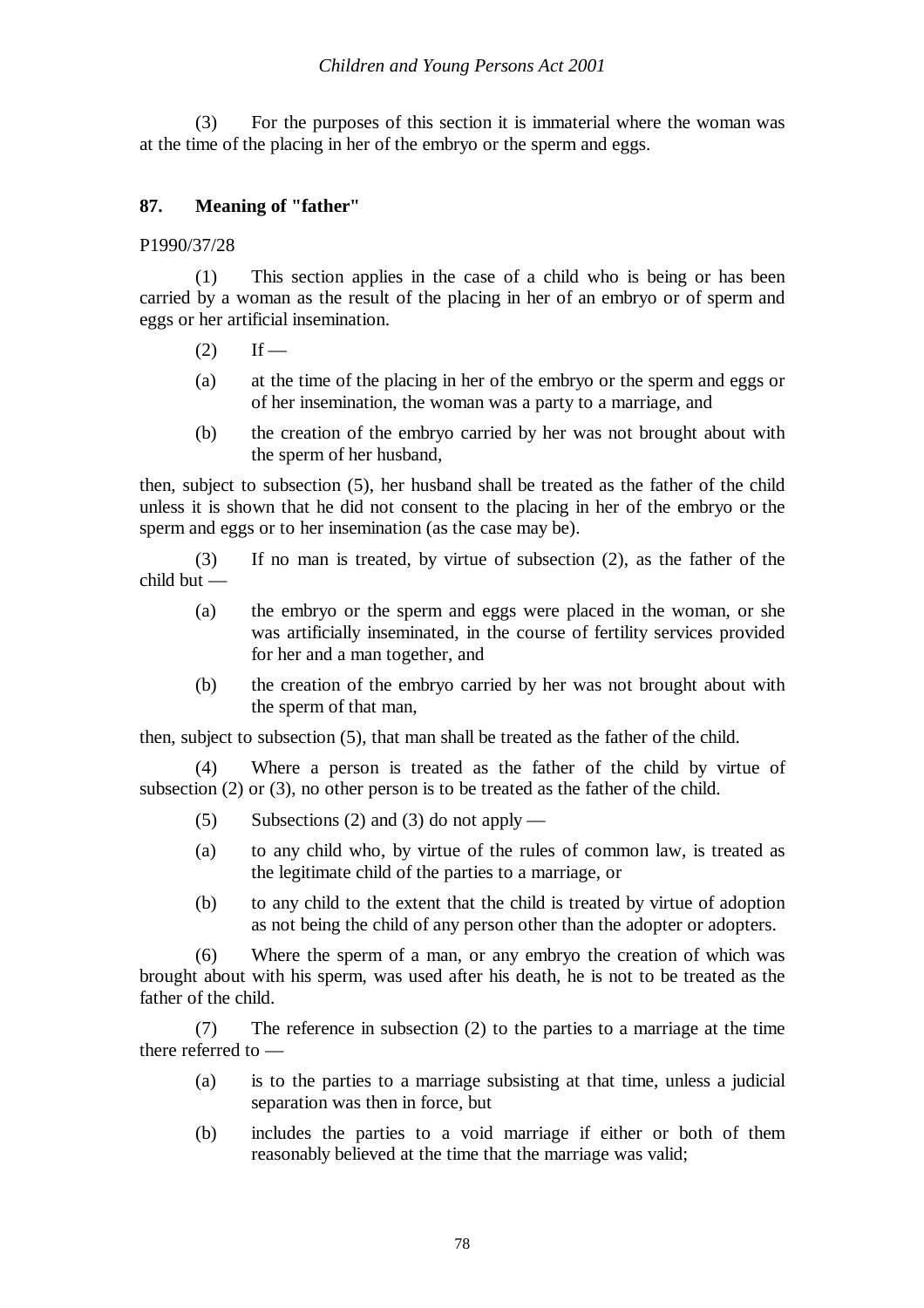and for the purposes of this subsection it shall be presumed, unless the contrary is shown, that one of them reasonably believed at the time that the marriage was valid.

(8) For the purposes of this section it is immaterial where the woman was at the time of the placing in her of the embryo or the sperm and eggs or her artificial insemination.

(9) In subsection (7)(a) "judicial separation" includes a legal separation obtained in a country outside the British Islands and recognised in the Island.

## **88. Effect of sections 86 & 87**

P1990/37/29

(1) Where by virtue of section 86 or 87 a person is to be treated as the mother or father of a child, that person is to be treated in law as the mother or, as the case may be, the father of the child for all purposes.

(2) Where by virtue of section 86 or 87 a person is not to be treated as the mother or father of a child, that person is to be treated in law as not being the mother or, as the case may be, the father of the child for any purpose.

Where subsection  $(1)$  or  $(2)$  has effect, references to any relationship between 2 people in any statutory provision, deed or other instrument or document (whenever made) are to be read accordingly.

- —
- (4) Nothing in section 86(1) or 87(2) to (4), read with this section, affects
- (a) the succession to any dignity or title of honour or renders any person capable of succeeding to or transmitting a right to succeed to any such dignity or title, or
- (b) the devolution of any property limited (expressly or not) to devolve (as nearly as the law permits) along with any dignity or title of honour.

(5) Sections 86 and 87 and this section have effect only in relation to children carried by women as a result of the placing in them of embryos or of sperm or eggs, or of their artificial insemination (as the case may be), after the commencement of this section.

## **89. Parental orders in favour of donors**

#### P1990/37/30

(1) The High Court may make an order providing for a child to be treated in law as the child of the parties to a marriage ("the husband" and "the wife") if —

- (a) the child has been carried by a woman other than the wife as the result of the placing in her of an embryo or sperm and eggs or her artificial insemination;
- (b) the gametes of the husband or the wife, or both, were used to bring about the creation of the embryo, and
- (c) the conditions in subsections  $(2)$  to  $(7)$  are satisfied.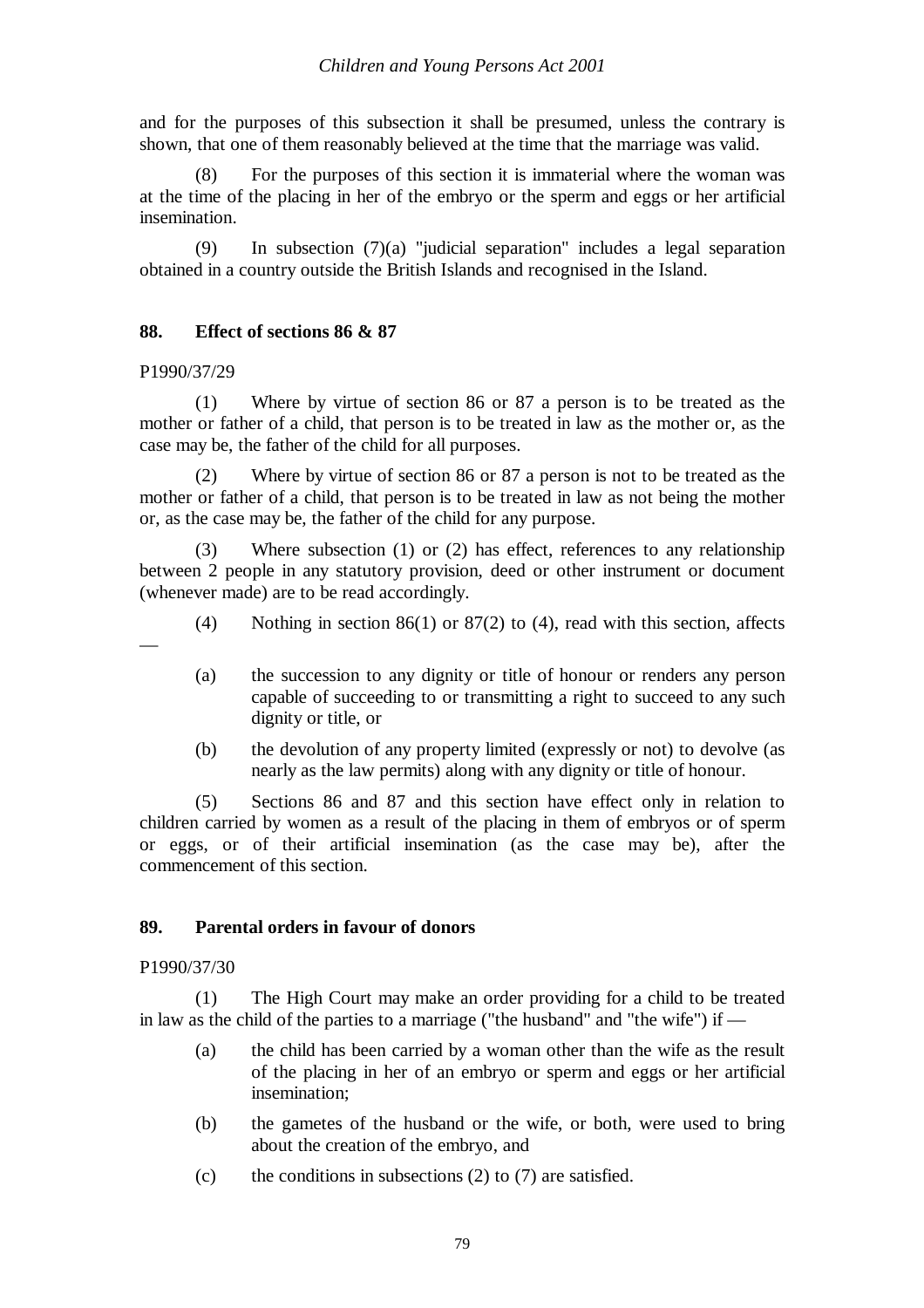For the purposes of this subsection it is immaterial where the woman was at the time of the placing in her of the embryo or the sperm and eggs or her artificial insemination.

(2) The husband and the wife must apply for the order within 6 months of the birth of the child.

- (3) At the time of the application and of the making of the order —
- (a) the child's home must be with the husband and the wife, and
- (b) the husband or the wife, or both of them, must be domiciled in the Island, in a part of the United Kingdom or in one of the Channel Islands.

(4) At the time of the making of the order both the husband and the wife must have attained the age of 18.

(5) The Court must be satisfied that both the father of the child (including a person who is the father by virtue of section 87), where he is not the husband, and the woman who carried the child have freely and with full understanding agreed unconditionally to the making of the order.

(6) Subsection (5) does not require the agreement of a person who cannot be found or is incapable of giving agreement, and the agreement of the woman who carried the child is ineffective for the purposes of that subsection if given by her less than 6 weeks after the child's birth.

(7) The Court must be satisfied that no money or other benefit (other than for expenses reasonably incurred) has been given or received by the husband or the wife for or in consideration of —

- (a) the making of the order,
- (b) any agreement required by subsection (5),
- (c) the handing over of the child to the husband and the wife, or
- (d) the making of any arrangements with a view to the making of the order,

unless authorised by the Court.

- (8) Regulations may provide —
- (a) for any provision of the Adoption Act 1984 to have effect, with prescribed modifications, in relation to orders under this section, and applications for such orders, as it has effect in relation to adoption and applications for adoption orders, and
- (b) for references in any enactment to adoption, an adopted child or an adoptive relationship to be read respectively as references to the effect of an order under this section, a child to whom such an order applies and a relationship arising by virtue of the Adoption Act 1984, as applied by the regulations, and for similar expressions in connection with adoption to be read accordingly.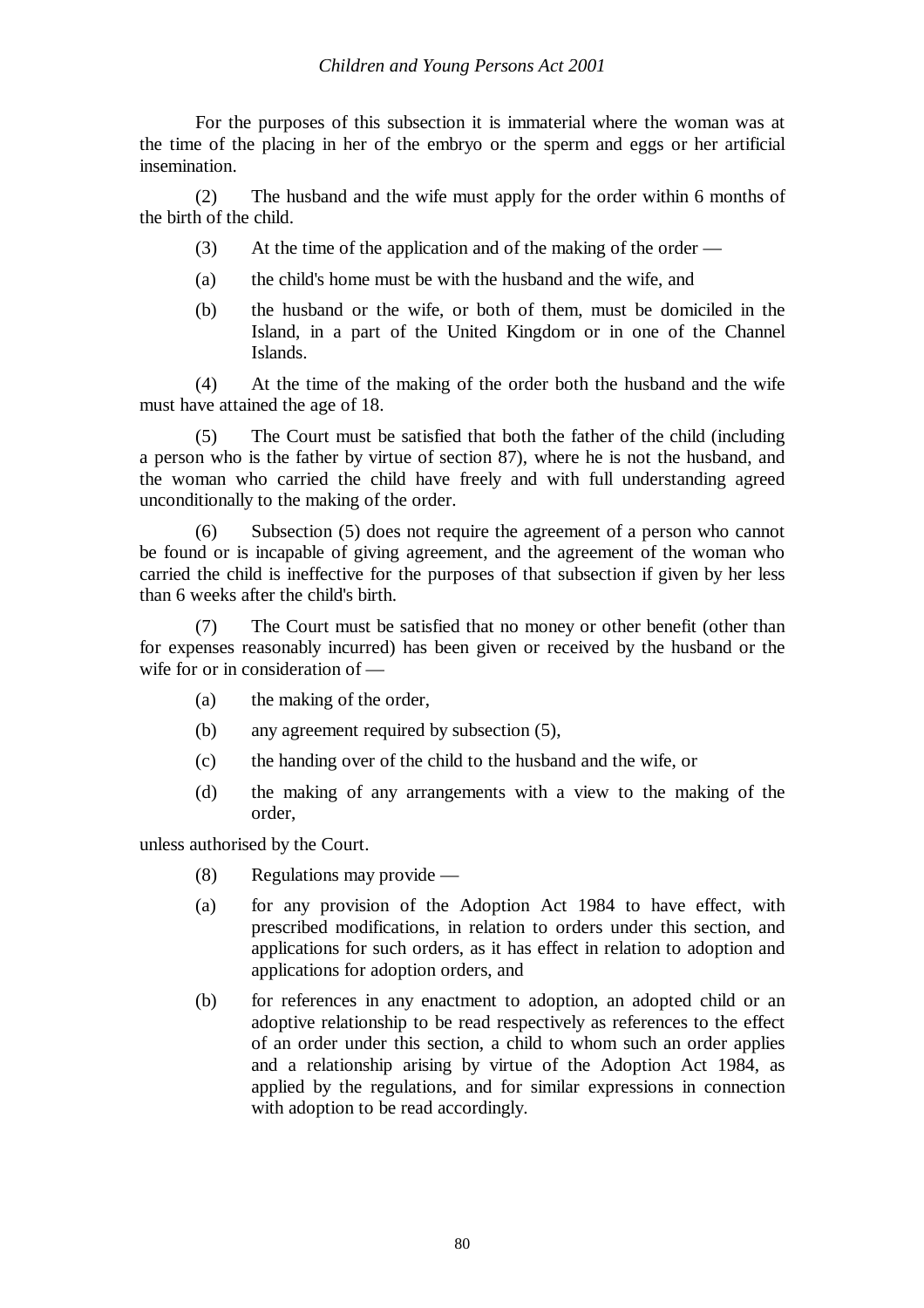## *Surrogacy arrangements*

## **90. Surrogacy arrangements unenforceable**

## P1985/49/1A, P1990/37/36

No surrogacy arrangement is enforceable by or against any of the persons making it.

# **91. Negotiating surrogacy arrangements**

P1985/49/2(1)-(4)

- (1) Any person who on a commercial basis does any of the following acts
- —
- (a) initiates or takes part in any negotiations with a view to the making of a surrogacy arrangement,
- (b) offers or agrees to negotiate the making of a surrogacy arrangement, or
- (c) compiles any information with a view to its use in making, or negotiating the making of, surrogacy arrangements,

is guilty of an offence.

(2) Any person who on a commercial basis knowingly causes another to do any of the acts specified in subsection (1) is guilty of an offence.

A person guilty of an offence under subsection  $(1)$  or  $(2)$  is liable on summary conviction to custody for a term not exceeding 6 months or to a fine not exceeding £5,000, or to both.

- (4) It is not a contravention of subsection (1) or  $(2)$  —
- (a) for a woman, with a view to becoming a surrogate mother herself, to do any act mentioned in subsection (1) or to cause such an act to be done; or
- (b) for any person, with a view to a surrogate mother carrying a child for him, to do such an act or to cause such an act to be done.

(5) In proceedings against a person for an offence under subsection (1) or (2), he is not to be treated as doing an act on a commercial basis by reason of any payment received by another in respect of the act if it is proved that —

- (a) in a case where the payment was received before he did the act, he did not do the act knowing or having reasonable cause to suspect that any payment had been received in respect of the act; and
- (b) in any other case, he did not do the act with a view to any payment being received in respect of it.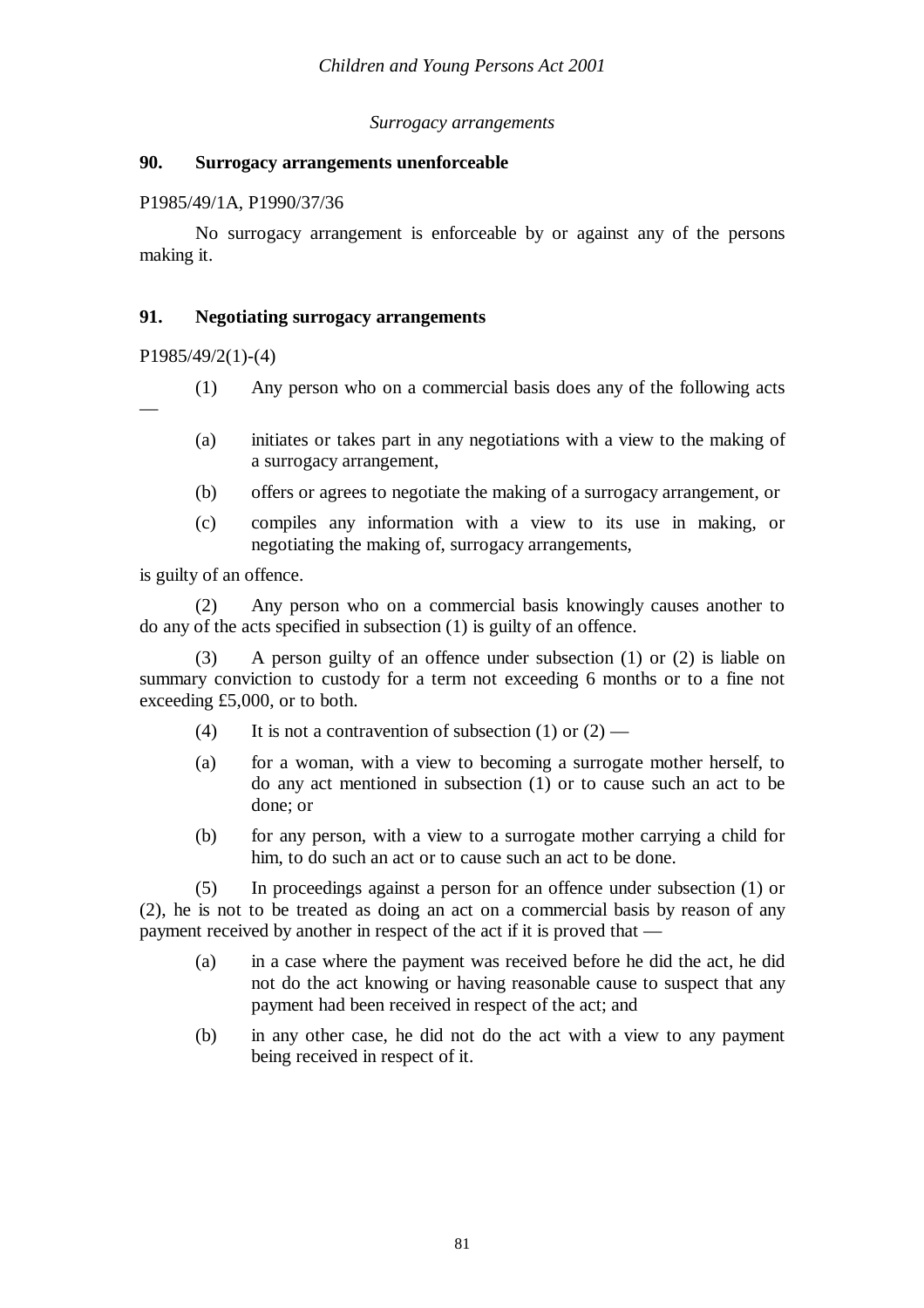## **92. Bodies negotiating surrogacy arrangements etc.**

P1985/49/2(5)-(9)

- $(1)$  Where —
- (a) a person acting on behalf of a body of persons takes part in negotiating or facilitating the making of a surrogacy arrangement in the Island, and
- (b) negotiating or facilitating the making of surrogacy arrangements is an activity of the body, and
- (c) the body at any time receives any payment made by or on behalf of
	- (i) a woman who carries a child in pursuance of the surrogacy arrangement referred to in paragraph (a),
	- (ii) the person or persons for whom she carries it, or
	- (iii) any person connected with the woman or with that person or those persons,

the body is guilty of an offence and liable on summary conviction to a fine not exceeding £5,000.

For the purposes of this subsection a payment received by a person connected with a body is to be treated as received by the body.

(2) In proceedings against a body for an offence under subsection (1) it is a defence to prove that the payment concerned was not made in respect of the arrangement referred to in subsection (1)(a).

- $(3)$  Where —
- (a) negotiating or facilitating the making of surrogacy arrangements is an activity of a body of persons, and
- (b) either
	- (i) the making of the arrangements is negotiated or facilitated on a commercial basis, or
	- (ii) payments are received (or treated for the purposes of subsection (1) as received) by the body in contravention of subsection (1) in the case of the arrangements,

any person who takes part in the management or control of the body in question, or of that activity, is guilty of an offence and liable on summary conviction to custody for a term not exceeding 6 months or to a fine not exceeding £5,000, or to both.

(4) In proceedings against a person for an offence under subsection (3) it is a defence to prove that he neither knew nor had reasonable cause to suspect that the activity referred to in subsection (3) was an activity of the body concerned; and for the purposes of such proceedings any arrangement falling within subsection (3)(b) shall be disregarded if it is proved that the payment concerned was not made in respect of the arrangement.

(5) In any proceedings for an offence under this section, proof of things done or of words written, spoken or published (whether or not in the presence of any party to the proceedings) —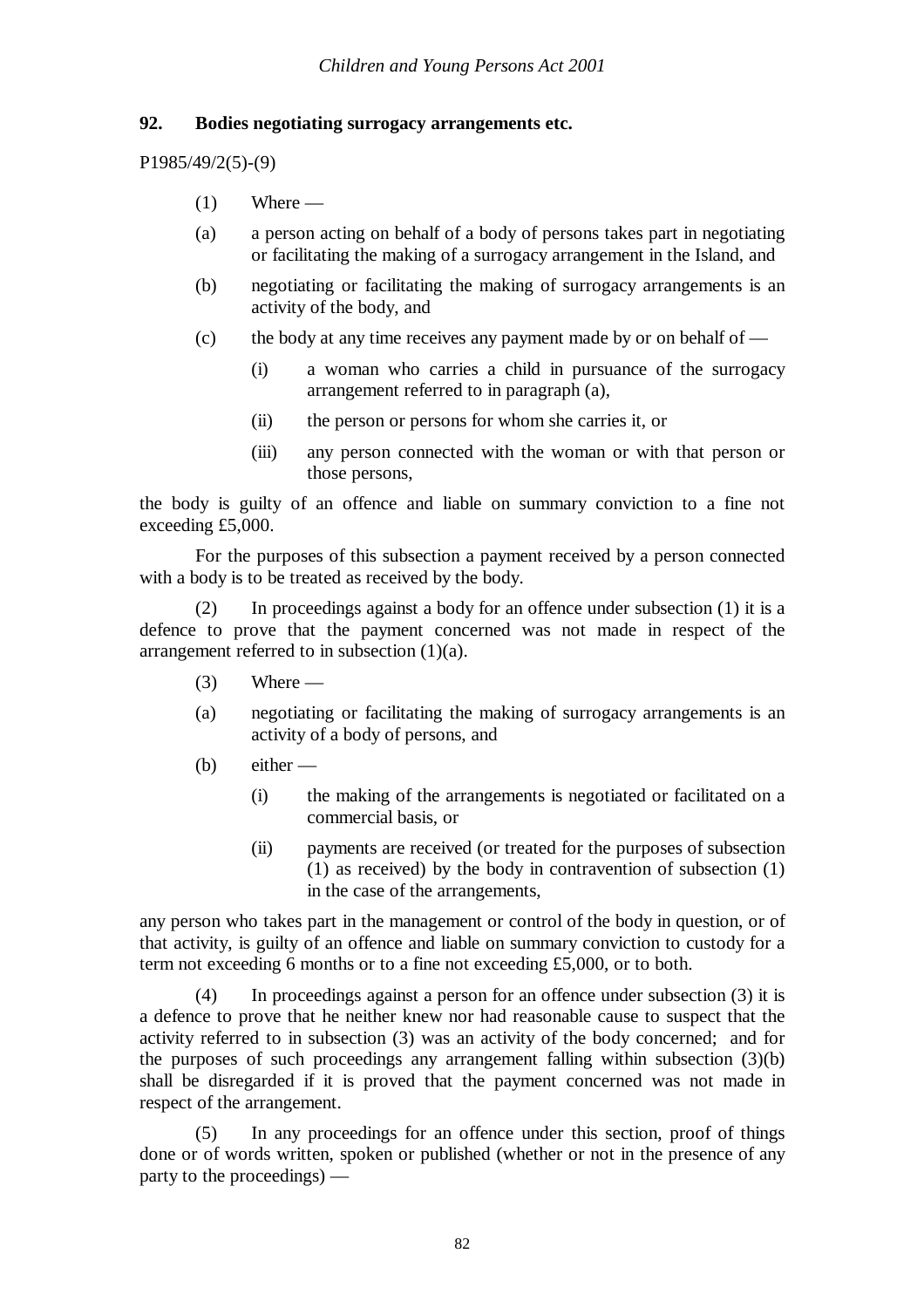- (a) by any person taking part in the management or control of a body of persons or of any of the activities of the body, or
- (b) by any person doing any of the acts mentioned in section  $91(1)(a)$ , (b) or  $(c)$ ,

shall be admissible as evidence of the activities of the body.

## **93. Advertisements about surrogacy**

P1985/49/3

(1) This section applies to any advertisement containing an indication (however expressed) —

- (a) that any person is or may be willing to enter into a surrogacy arrangement or to negotiate or facilitate the making of a surrogacy arrangement, or
- (b) that any person is looking for a woman willing to become a surrogate mother or for persons wanting a woman to carry a child as a surrogate mother.

(2) Where a newspaper or periodical containing an advertisement to which this section applies is published in the Island, any proprietor, editor or publisher of the newspaper or periodical is guilty of an offence.

(3) Where any advertisement to which this section applies is conveyed by means of a telecommunication system so as to be seen or heard in the Island, any person who in the Island causes it to be so conveyed knowing it to contain such an indication is guilty of an offence.

(4) A person who publishes or causes to be published in the Island an advertisement to which this section applies (not being an advertisement contained in a newspaper or periodical or conveyed by means of a telecommunication system) is guilty of an offence.

(5) A person who distributes or causes to be distributed in the Island an advertisement to which this section applies (not being an advertisement contained in a newspaper or periodical published outside the Island or an advertisement conveyed by means of a telecommunication system) knowing it to contain such an indication as is mentioned in subsection (1) is guilty of an offence.

(6) A person guilty of an offence under this section is liable on summary conviction to a fine not exceeding £5,000.

(7) In this section "telecommunication system" has the same meaning as in the Telecommunications Act 1984.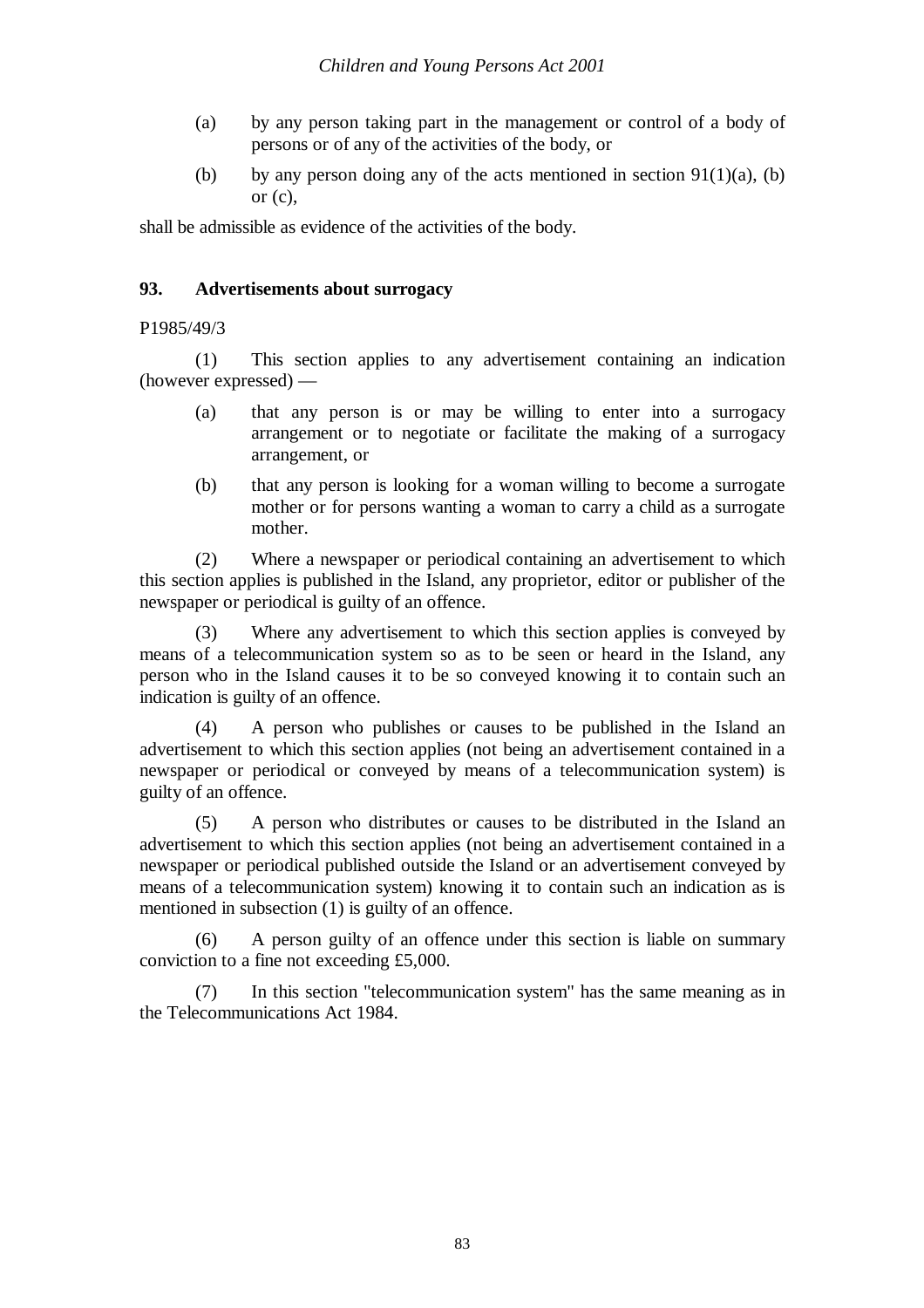## *Supplemental*

## **94. Offences under Part 9**

### P1985/49/4

(1) Proceedings for an offence under this Part shall not be instituted except by or with the consent of the Attorney General.

(2) Where an offence under this Part committed by a body corporate is proved to have been committed with the consent or connivance of, or to have been attributable to any neglect on the part of, any director, manager, secretary or other similar officer of the body corporate or a person who was purporting to act in any such capacity, he as well as the body corporate is guilty of that offence and liable to be proceeded against and punished accordingly.

(3) Where the affairs of a body corporate are managed by its members, subsection (2) applies in relation to the acts and defaults of a member in connection with his functions of management as if he were a director of the body corporate.

(4) In relation to an offence under this Part, section 75(1) of the Summary Jurisdiction Act 1989 (time-limit for summary proceedings) applies with the substitution for "6 months" of "2 years".

## **95. Interpretation of Part 9**

### P1985/49/1, P1989/41/13/56, P1990/37/1-2, 36, P1994/33/156

 $(1)$  In this Part —

"body of persons" means a body of persons corporate or unincorporate;

"embryo" means a live human embryo where fertilisation is complete, and includes an egg in the process of fertilisation;

"female germ cells" means cells of the female germ line and includes such cells at any stage of maturity and accordingly includes eggs;

"fertility services" means medical, surgical or obstetric services provided for the purpose of assisting women to carry children;

"payment" means payment in money or money's worth;

"surrogacy arrangement" shall be construed in accordance with subsection (3);

"surrogate mother" means a woman who carries a child in pursuance of an arrangement —

- (a) made before she began to carry the child, and
- (b) made with a view to any child carried in pursuance of it being handed over to, and parental responsibility being met (so far as practicable) by, another person or other persons;

references to gametes and eggs do not include eggs in process of fertilisation.

- (2) For the purposes of this Part —
- (a) fertilisation is not complete until the appearance of a two-cell zygote;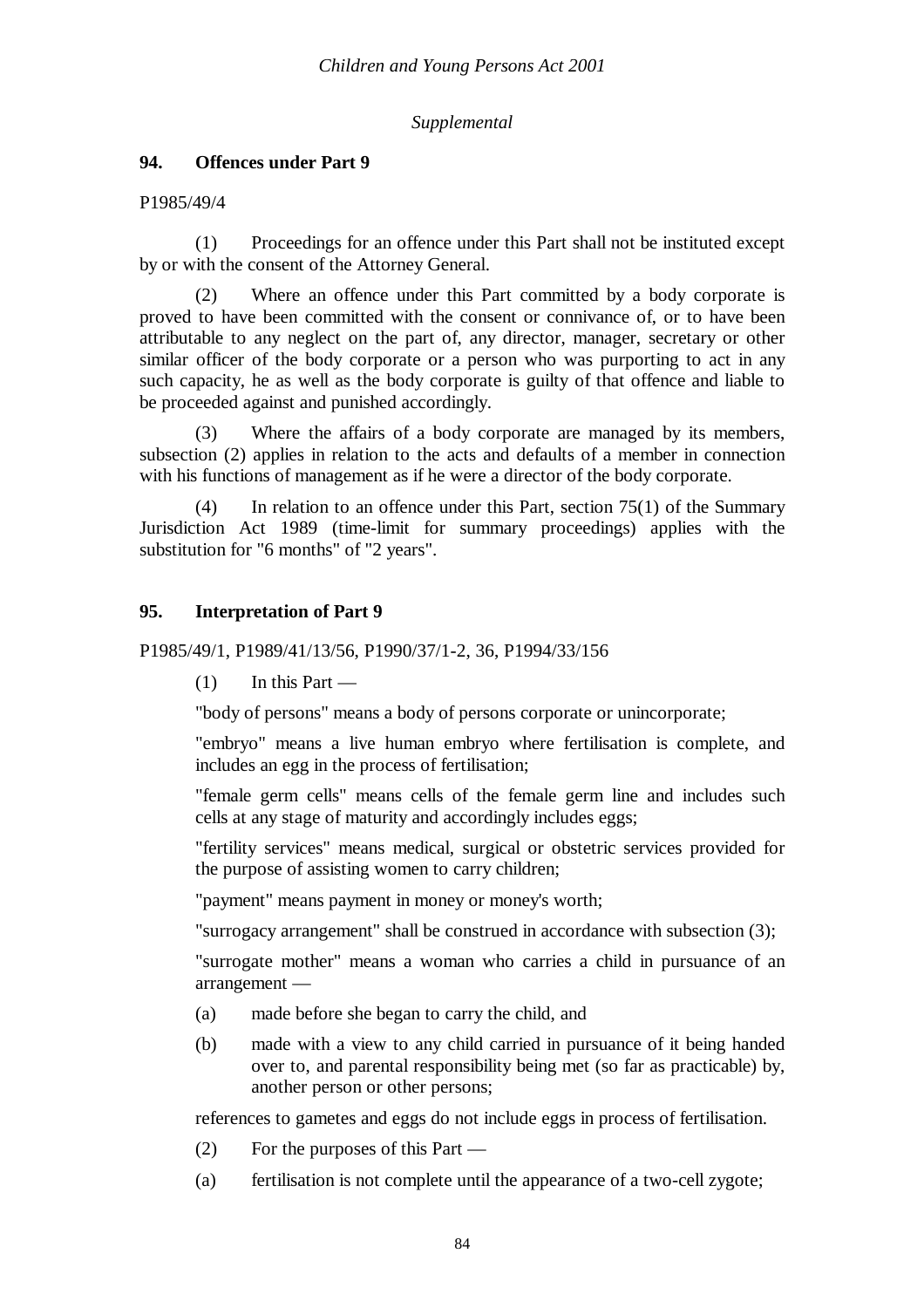- (b) a woman is not to be treated as carrying a child until the embryo has become implanted.
- (3) For the purposes of this Part —
- (a) if a woman were to carry a child in pursuance of an arrangement and thereby became a surrogate mother, the arrangement is a surrogacy arrangement;
- (b) in determining whether an arrangement is made with such a view as is mentioned in paragraph (b) of the definition of "surrogate mother" above, regard may be had to the circumstances as a whole (and, in particular, where there is a promise or understanding that any payment will or may be made to the woman or for her benefit in respect of the carrying of the child in pursuance of the arrangement, to that promise or undertaking);
- (c) an arrangement may be regarded as made with such a view although it is subject to conditions regarding the handing over of the child;
- (d) a woman who carries a child is to be treated for the purposes of the definition of "surrogate mother" above as beginning to carry it at the time of the insemination or of the placing in her of an embryo, of an egg in the process of fertilisation or of sperm and eggs, as the case may be, that results in her carrying the child.

(4) Subject to section 91(5), for the purposes of this Part a person does an act on a commercial basis if —

- (a) any payment is at any time received by himself or another in respect of it, or
- (b) he does it with a view to any payment being received by himself or another in respect of making, or negotiating or facilitating the making of, any surrogacy arrangement.

In this subsection "payment" does not include payment to or for the benefit of a surrogate mother or prospective surrogate mother.

(5) Sections 91 to 93 apply to arrangements whether or not they are lawful.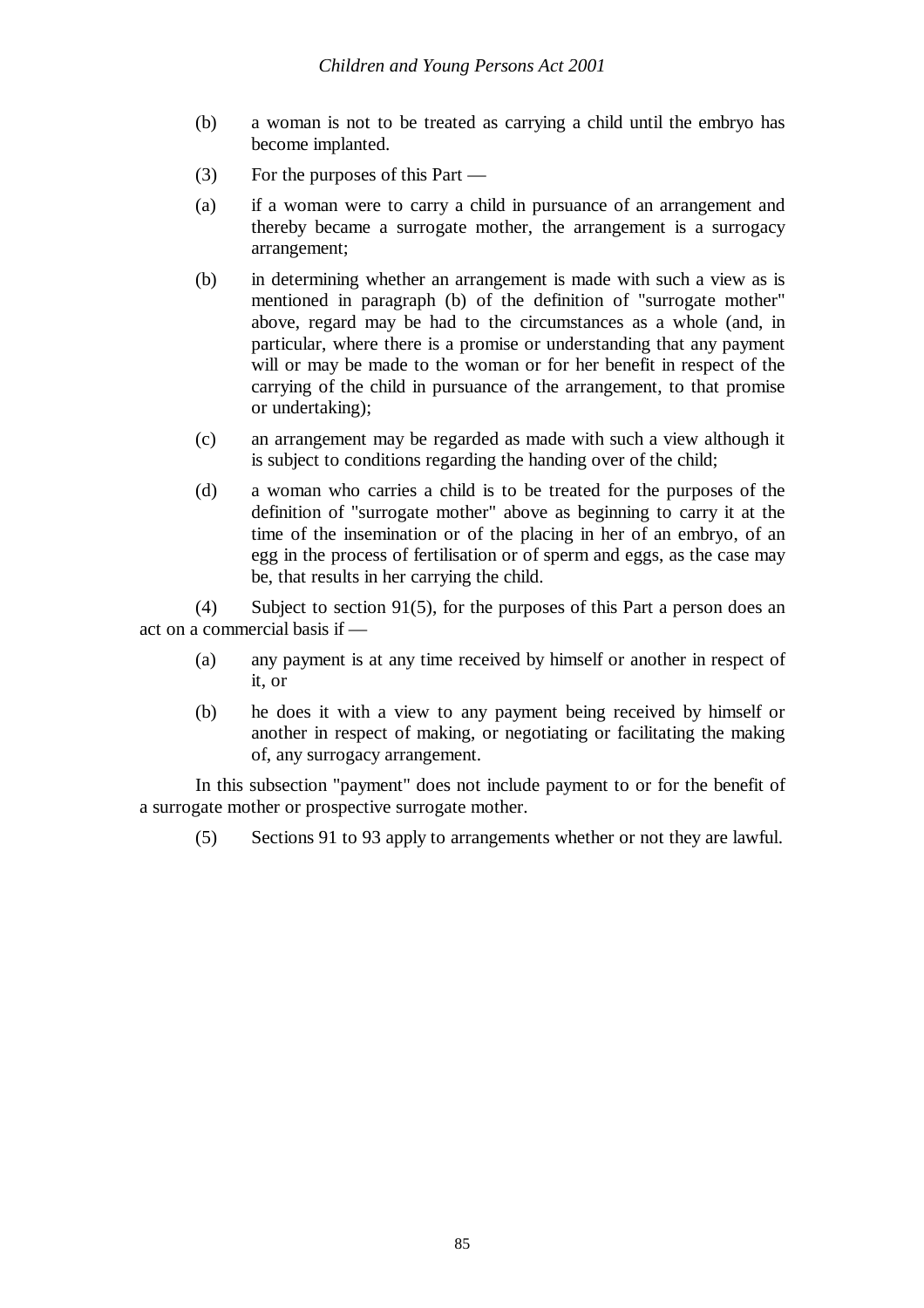## PART 10

## MISCELLANEOUS AND SUPPLEMENTAL

## **96. Representation of child in family proceedings**

(1) If it appears to the Attorney General that a child concerned in any family proceedings is not, but should be, represented in those proceedings, he may instruct an advocate to represent the child in the proceedings.

- (2) Where an advocate is instructed under subsection (1) —
- (a) the child, if not a party, shall be treated as a party to the proceedings; and
- (b) the advocate shall represent the child in the proceedings and, subject to any directions of the Attorney General, shall take such steps in connection with the proceedings as appear to him to be necessary in the interests of the child.

(3) Nothing in this section affects any powers exercisable by the Attorney General apart from this section.

## **97. Appeals to High Court**

(1) Any person who would be entitled to apply for the variation or revocation of an order made under Part 4 or 5 by a court of summary jurisdiction (otherwise than in domestic proceedings) may appeal to the High Court against —

- (a) the making of any such order by a court of summary jurisdiction;
- (b) the refusal by the court to make such an order; or
- (c) the revocation or variation by the court of such an order.

(2) Section 105 (procedure) of the Summary Jurisdiction Act 1989 applies to appeals under subsection (1) with the substitution for "28 days" of "14 days".

(3) On an appeal under subsection (1) the High Court may make such orders as may be necessary to give effect to its determination of the appeal, including such incidental or consequential orders as appear to the Court to be just.

(4) No appeal, except under section 109 (appeal by way of case stated) of that Act, lies against a decision of the High Bailiff under section 56 or 68.

(5) In this section "domestic proceedings" has the same meaning as in the Summary Jurisdiction Act 1989.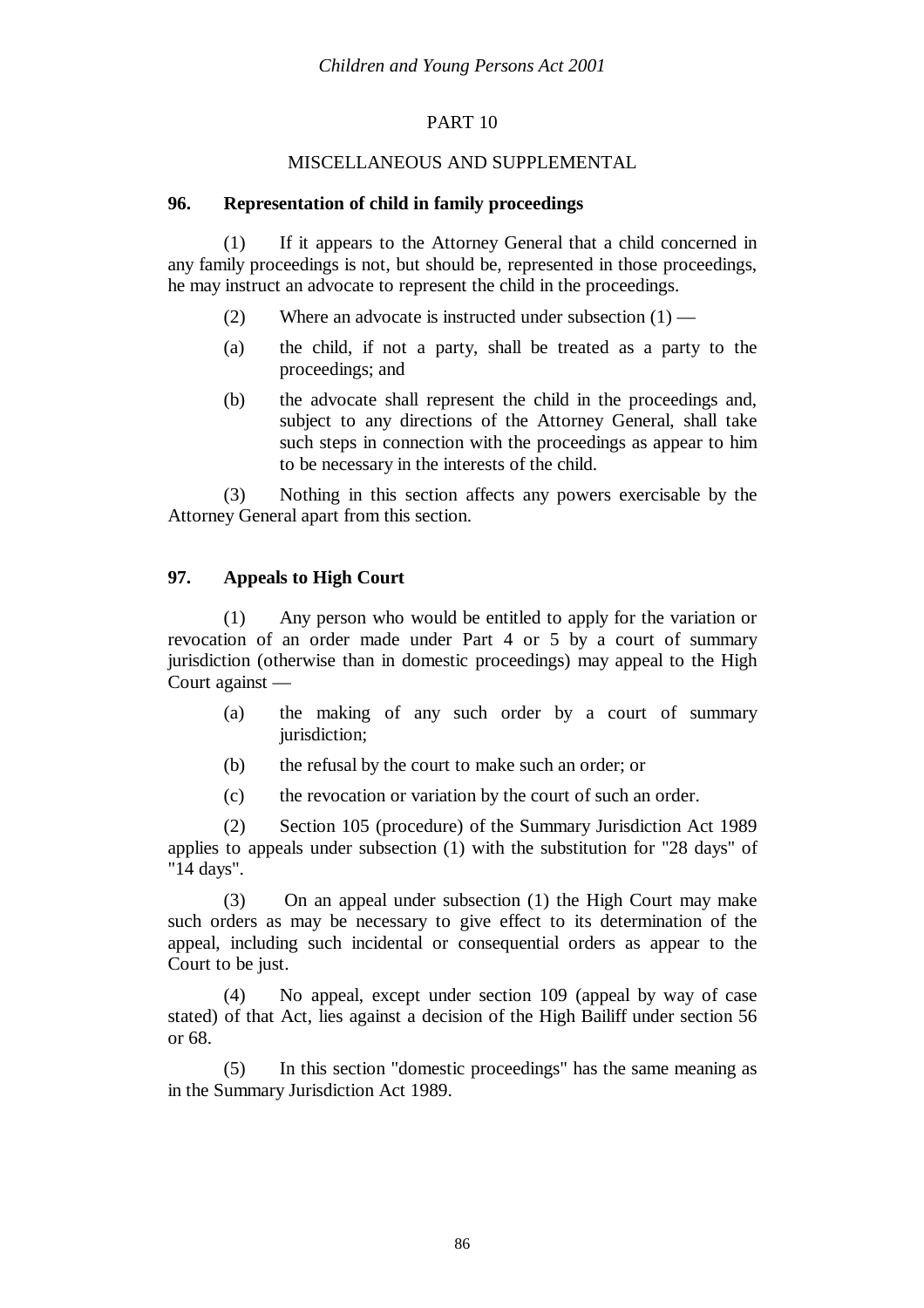## **98. Inspection of premises**

P1989/41/67, 76 & 80

(1) Any person authorised by the Department may at any reasonable time enter —

- (a) any children's home;
- (b) any premises in which he has reasonable cause to believe any of the following is or will be living —
	- (i) a child who is being looked after by the Department;
	- (ii) a privately fostered child;
- (c) any domestic premises on which child-minding is at any time carried on; or
- (d) any premises on which day care for children under the age of 8 is at any time provided.

(2) Where the Department have reasonable cause to believe that a child is being looked after on any premises in contravention of any provision of this Act or of regulations under this Act, any person authorised by the Department may enter those premises at any reasonable time.

- (3) A person entering premises under this section may —
- (a) inspect the premises;
- (b) inspect any children there;
- (c) inspect any arrangements made for their welfare; and
- (d) require any person to furnish him with such records of a kind required to be kept in relation to the premises under this Act (in whatever form they are held) or allow him to inspect such records, as he may at any time direct.

(4) Any person exercising a power conferred by subsection (1), (2) or (3) shall, if asked to do so, produce some duly authenticated document showing his authority to do so.

(5) Any person authorised to exercise the power to inspect records conferred by subsection  $(3)(d)$  —

- (a) is entitled at any reasonable time to have access to, and inspect and check the operation of, any computer and any associated apparatus or material which is or has been in used in connection with the records in question; and
- (b) may require the person by whom or on whose behalf the computer is or has been used, or any person having charge of or otherwise concerned with the operation of the computer, apparatus or material, to afford him such assistance as he may reasonably require.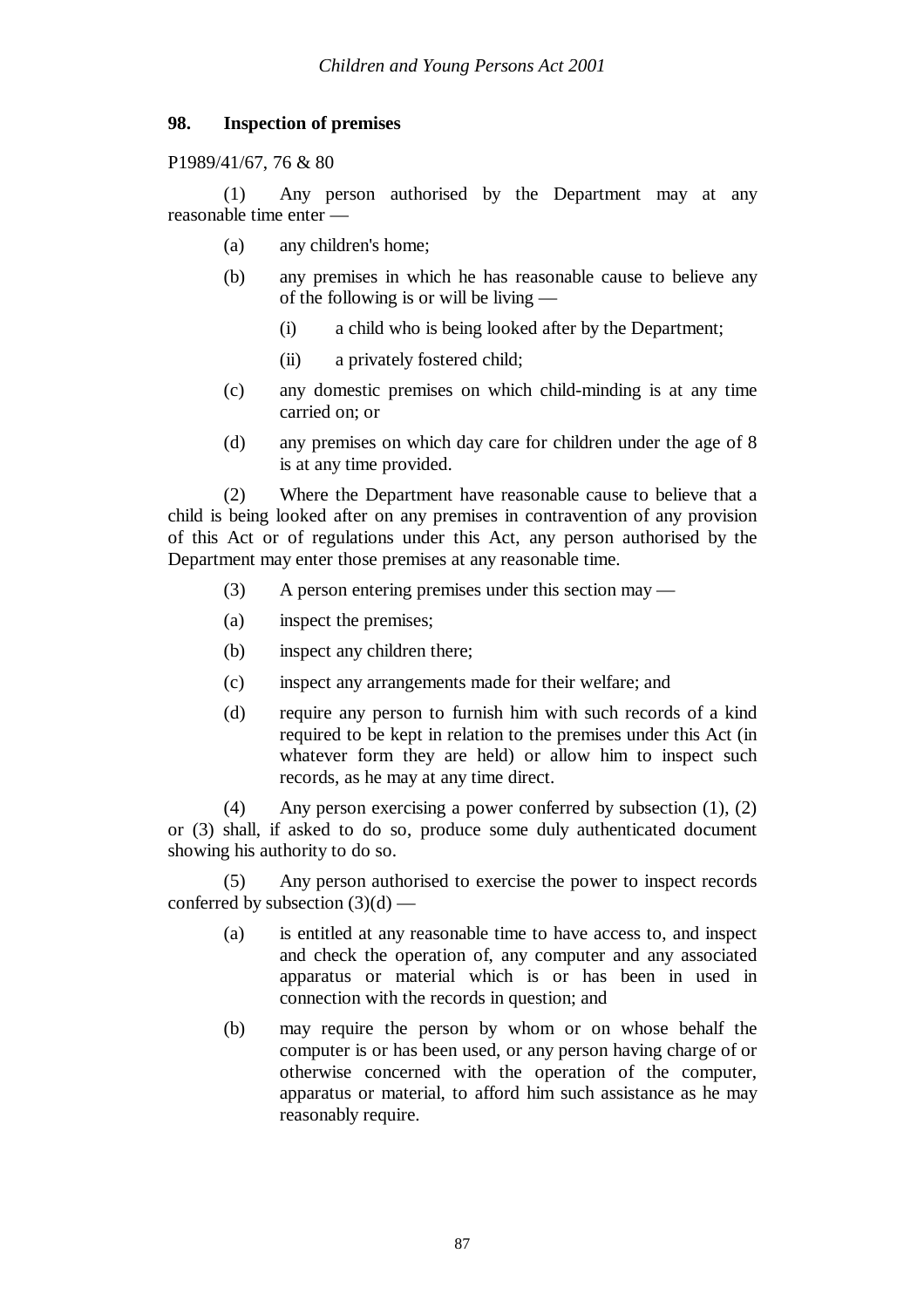(6) Any person who intentionally obstructs another in the exercise of any power conferred by this section is guilty of an offence and liable on summary conviction to a fine not exceeding £1,000.

(7) In relation to day care and child-minding, expressions used in Part 7 have the same meanings in this section as in that Part.

## **99. Search warrants**

### P1989/41/102

(1) Where, on an application made by any person for a warrant under this section, it appears to a court of summary jurisdiction that a person attempting to exercise powers under —

- (a) an emergency protection order, or
- (b) section 98,

has been or is likely to be prevented from doing so by being refused entry to premises or refused access to a child, it may issue a warrant authorising any constable to assist that person in the exercise of those powers, using reasonable force if necessary.

(2) Every warrant under this section shall be addressed to, and executed by, a constable, who shall be accompanied by —

- (a) the person applying for the warrant, if that person so desires and the court issuing the warrant does not otherwise direct; and
- (b) if the court so directs and the constable so desires, a registered medical practitioner or a registered nurse.

(3) Where an application for a warrant under this section relates to a particular child, the application and any warrant granted on the application shall name the child, if it is reasonably practicable to do so, and if they do not do so they shall describe him as clearly as possible.

(4) The powers of the court under this section may be exercised by a single justice of the peace.

## **100. Education supervision orders**

(1) For section 70A of the Isle of Man Education Act  $1949^{10}$  there is substituted the following section —

## "**70A. Education supervision orders**

P1989/41/36

(1) On the application of the Department a juvenile court, if it is satisfied that a child —

(a) is of compulsory school age, and

<sup>10</sup> XVII p.516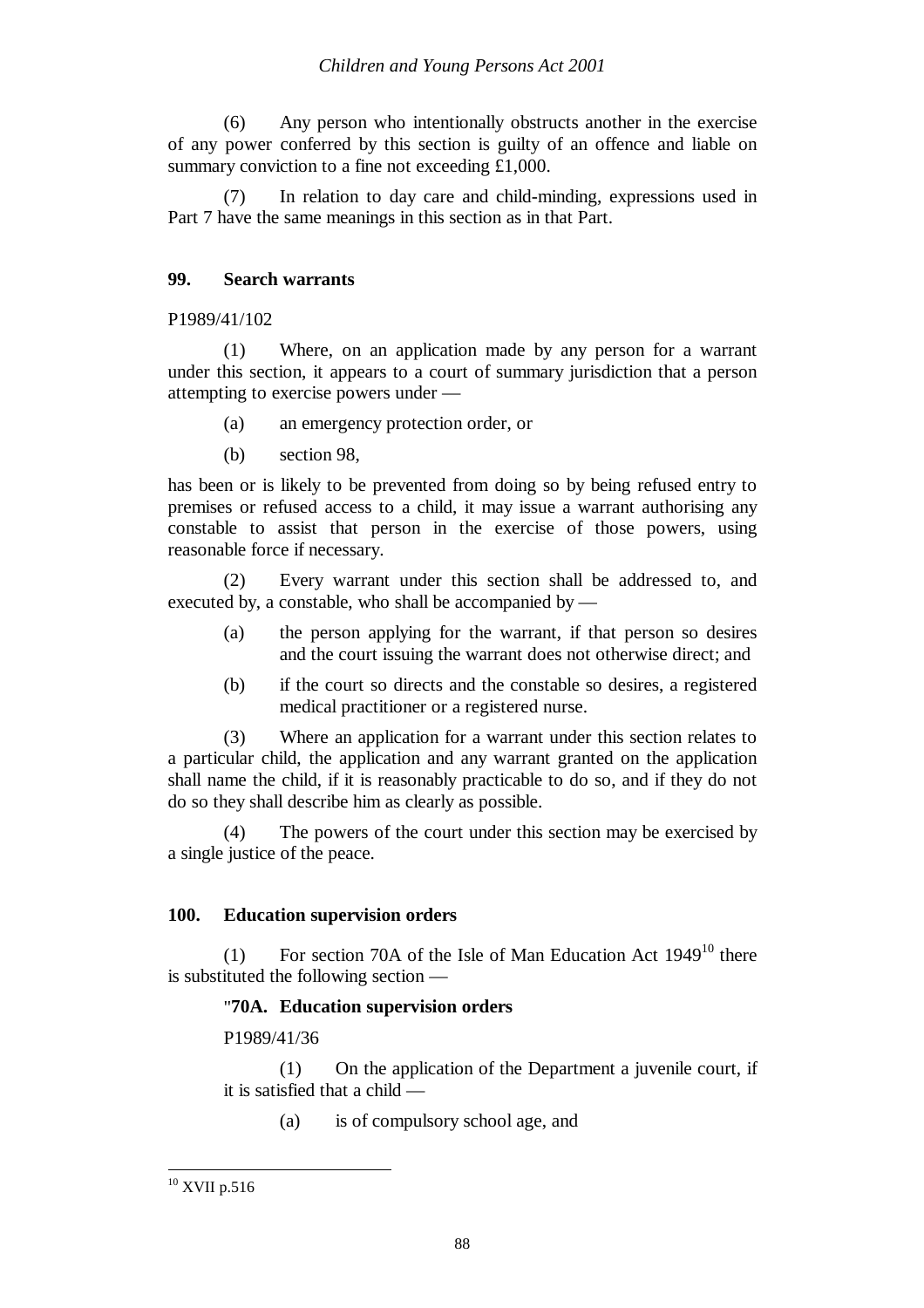(b) is not receiving efficient full-time education suitable to his age, ability and aptitude,

may make an order putting him under the supervision of the Department of Health and Social Security.

- $(2)$  Where —
- (a) a school attendance order is in force in respect of a child and that order is not being complied with, or
- (b) a child is a registered pupil at a school and is failing to attend regularly thereat (within the meaning of section 69),

it shall be presumed, until the contrary is proved, that the condition in subsection  $(1)(b)$  is fulfilled.

(3) An education supervision order may not be made with respect to a child who is in the care of the Department of Health and Social Security by virtue of any order of a court.

(4) Before making an application for an education supervision order the Department shall consult the Department of Health and Social Security.

(5) Schedule 4A to this Act has effect with respect to education supervision orders."

(2) After Schedule 4 to that Act there are inserted the provisions set out in Schedule 10 to this Act.

## **101. Welfare of children accommodated in independent schools**

After section 106 of the Isle of Man Education Act 1949 there is inserted the following section —

### "**106A.Welfare of children**

P1989/41/87

(1) Where an independent school provides accommodation for a child —

- (a) the proprietor of the school, and
- (b) any person who is not the proprietor of the school but is responsible for conducting it,

shall safeguard and promote the child's welfare.

(2) Subsection (1) does not apply in relation to a school which is  $-$ 

(a) a children's home (within the meaning of the Children and Young Persons Act 2001) or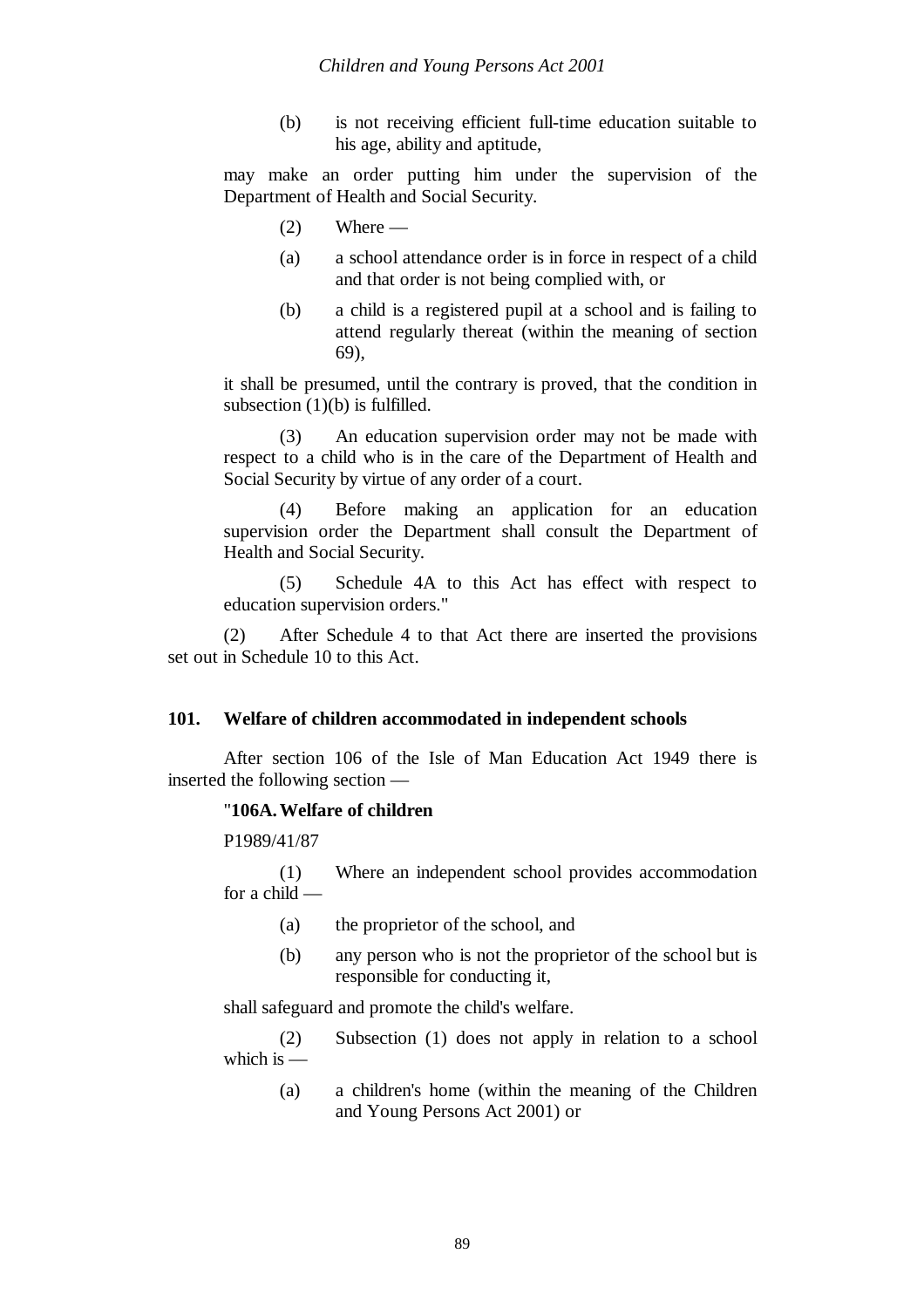(b) a residential care home (within the meaning of the Nursing and Residential Homes Act  $1988^{11}$ ).

(3) Where accommodation is provided for a child by an independent school, the Department of Health and Social Security shall take such steps as are reasonably practicable to enable it to determine whether the child's welfare is adequately safeguarded and promoted while he is accommodated by the school.

(4) Where the Department of Health and Social Security is of the opinion that there has been a failure to comply with subsection (1) in relation to a child provided with accommodation by a school, it shall notify the Department.

(5) Any person authorised by the Department of Health and Social Security may, for the purpose of enabling that Department to discharge its duty under this section, enter at any reasonable time any independent school which provides accommodation for any child.

(6) Any person entering an independent school in exercise of the power conferred by subsection (5) may carry out such inspection of premises, children and records as is prescribed by regulations made by the Department of Health and Social Security after consultation with the Department; and section 160(2) applies to regulations under this subsection as it applies to regulations made by the Department.

(7) Any person exercising that power shall, if asked to do so, produce some duly authenticated document showing his authority to do so.

(8) Section 98(5) of the Children and Young Persons Act 2001 (records kept on computer) applies to a power to inspect records conferred by regulations under subsection (6) as it applies to the power conferred by section 98(3)(d) of that Act.

(9) Any person who intentionally obstructs another in the exercise of any power conferred by this section or regulations under subsection (6) is guilty of an offence and liable on summary conviction to a fine not exceeding £1,000."

# **102. Interpretation — general**

 $(1)$  In this Act —

"care order" means an order under section 31(1)(a);

"child", except in Part 8, means a person under 18 years of age;

"child of the family", in relation to the parties to a marriage, means —

(a) a child of both those parties;

 $11$  1988 c.9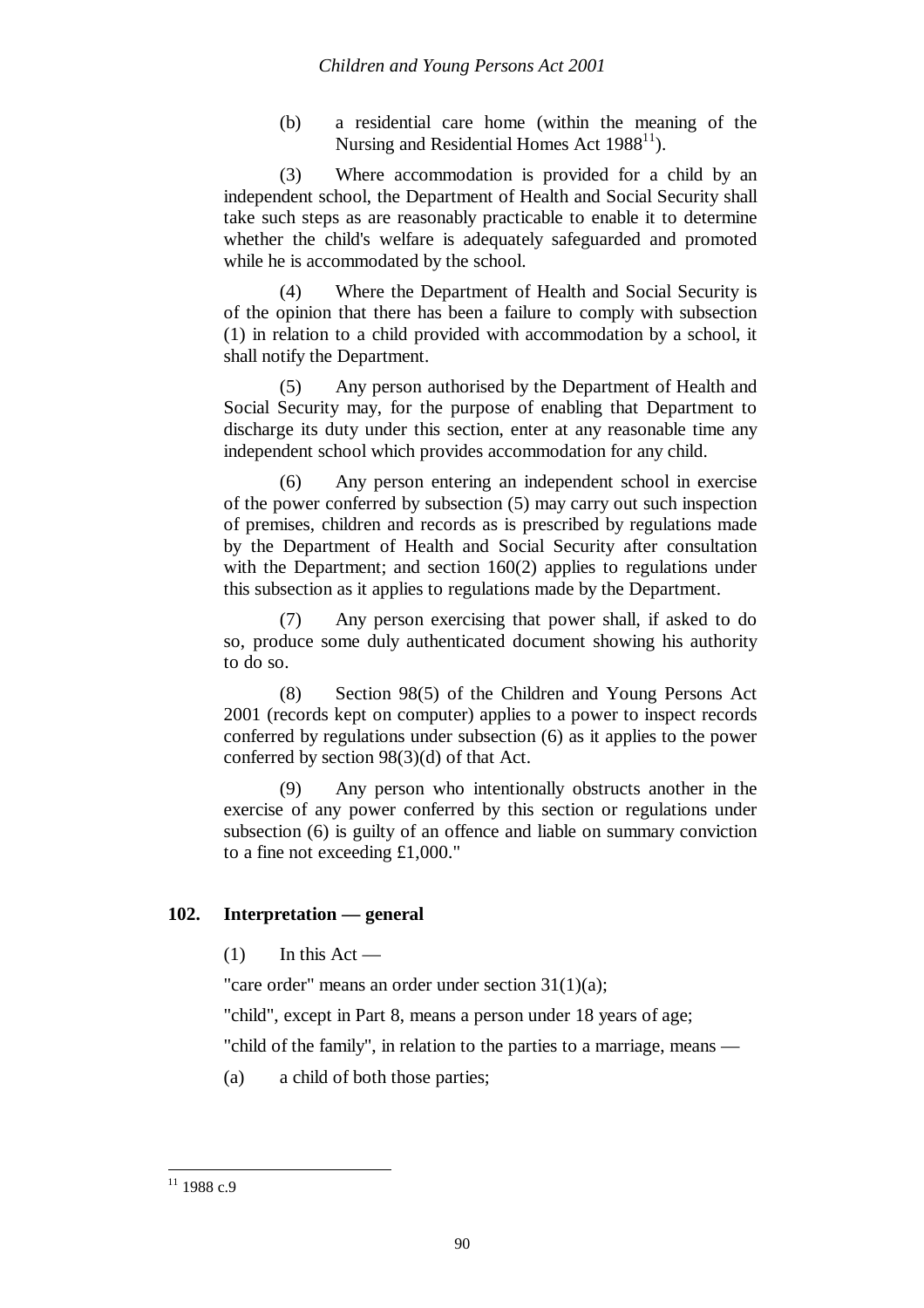(b) any other child, not being a child who is placed with those parties as foster parents by the Department, who has been treated by both of those parties as a child of their family;

"children's home" has the meaning given by section 50;

"contact order" means an order under section 11(1)(b);

"day care" means any form of care or supervised activity provided for children during the day (whether or not it is provided on a regular basis);

"the Department" means the Department of Health and Social Security;

"development", "disabled", "harm", "health" and "ill-treatment" have the meanings given by section 23;

"family proceedings" means —

- (a) any proceedings under any inherent jurisdiction of the High Court in relation to wardship, maintenance or the upbringing of children;
- (b) any proceedings under any of the following enactments
	- (i) Part 1, Part 2 or Part 4;
	- (ii) section 1 of the Matrimonial Homes Act  $1971^{12}$ ;
	- (iii) the Judicature (Matrimonial Causes) Act  $1976^{13}$ ;
	- (iv) section 3 of the Domestic Violence and Matrimonial Proceedings Act  $1978^{14}$ ;
	- (v) the Domestic Proceedings Act 1983;
	- (vi) the Adoption Act 1984;
	- (vii) the Matrimonial Proceedings Act  $2001^{15}$ .

"health service hospital" means a hospital provided by the Department under Part 3 of the National Health Service Act  $2001^{16}$ ;

"home" includes any institution, other than —

- (a) a school,
- (b) a health service hospital,
- (c) a residential care home, nursing home or mental nursing home, or
- (d) an institution within the meaning of the Custody Act 1995;

"lump sum order" means an order under Schedule 1 for the payment of a lump sum;

"marital child" has the meaning given by section 5;

 $12$  1971 c.23

<sup>&</sup>lt;sup>13</sup> 1976 c.14

 $14$  1978 c.8

 $15$  2001 c.5

 $16$  2001 c.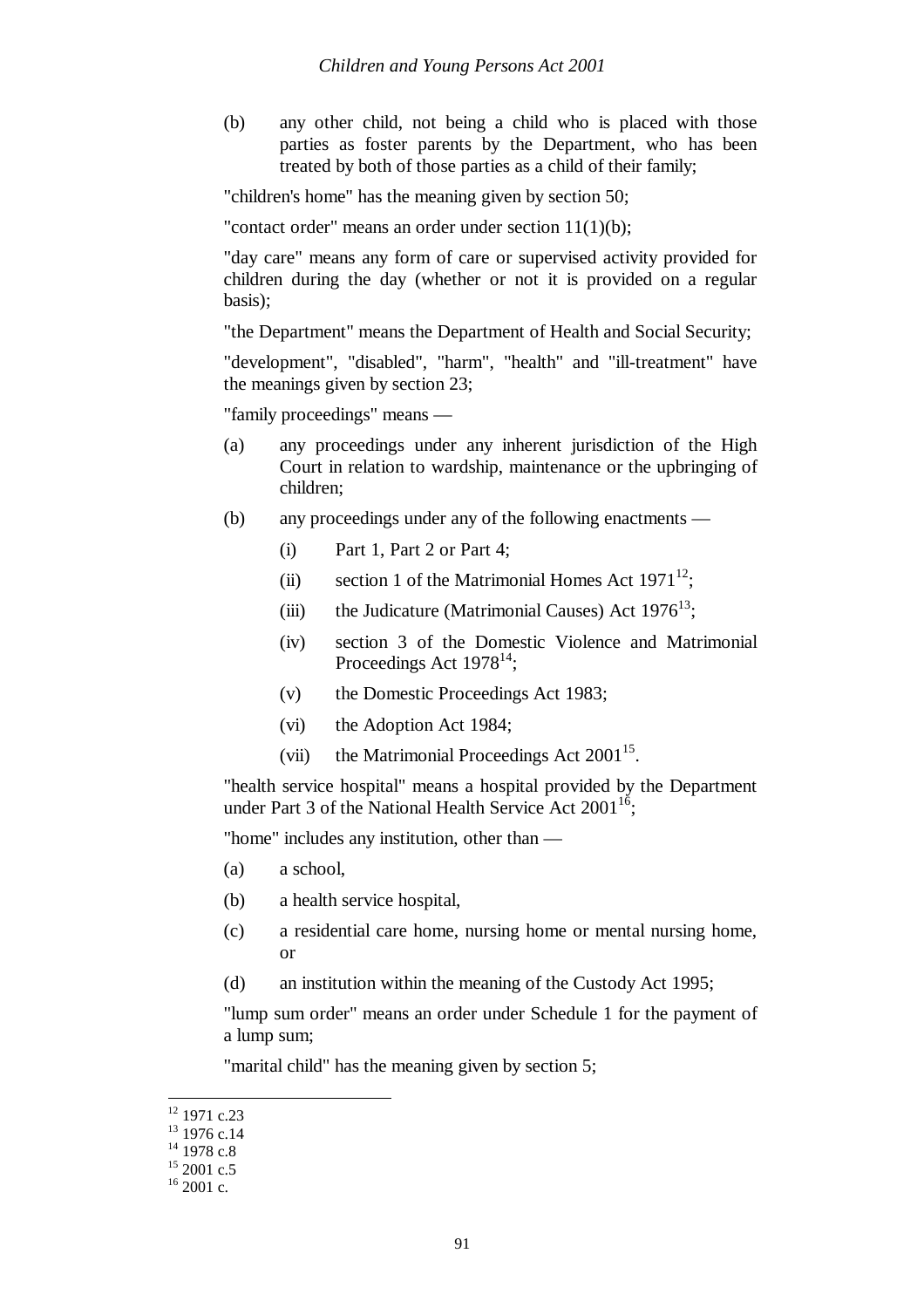"mental nursing home" and "nursing home" have the same meanings as in the Nursing and Residential Homes Act 1988;

"official foster parent" means a person with whom a child has been placed under section  $26(1)(a)$ , other than —

- (a) a parent of his,
- (b) an individual who is not a parent of his but who has parental responsibility for him, or
- (c) where the child is in the care of the Department and there was a residence order in force with respect to him immediately before the care order was made, the person with whom he was to live under the residence order;

"parental responsibility" has the meaning given by section 2;

"periodical payments order" means an order under Schedule 1 for the making or securing of periodical payments;

"police protection" shall be construed in accordance with section 45(1);

"prescribed" (without more) means prescribed by regulations;

"registered children's home" means a children's home registered under Part 6;

"regulations" means regulations made by the Department;

"relative", in relation to a child, means a grandparent, brother, sister, uncle or aunt of his (whether of the whole blood or the half blood or by affinity) or a step-parent of his;

"residence order" means an order under section 11(1)(a);

"residential care home" has the same meaning as in the Nursing and Residential Homes Act 1988;

"school" has the same meaning as in the Isle of Man Education Act 1949;

"secure accommodation" means accommodation provided for the purpose of restricting liberty;

"the usual fostering limit" means the limit imposed by section 61(2);

references to a child being in need shall be construed in accordance with section 23:

references to a child in the care of the Department are to a child with respect to whom a care order is in force;

references to a child being looked after by the Department shall be construed in accordance with section 24(1).

(2) Any register to be kept by the Department under this Act may be kept on a computer; and where such a register is so kept, any obligation to make it available for inspection is fulfilled by making the entries on it available in visible and legible form.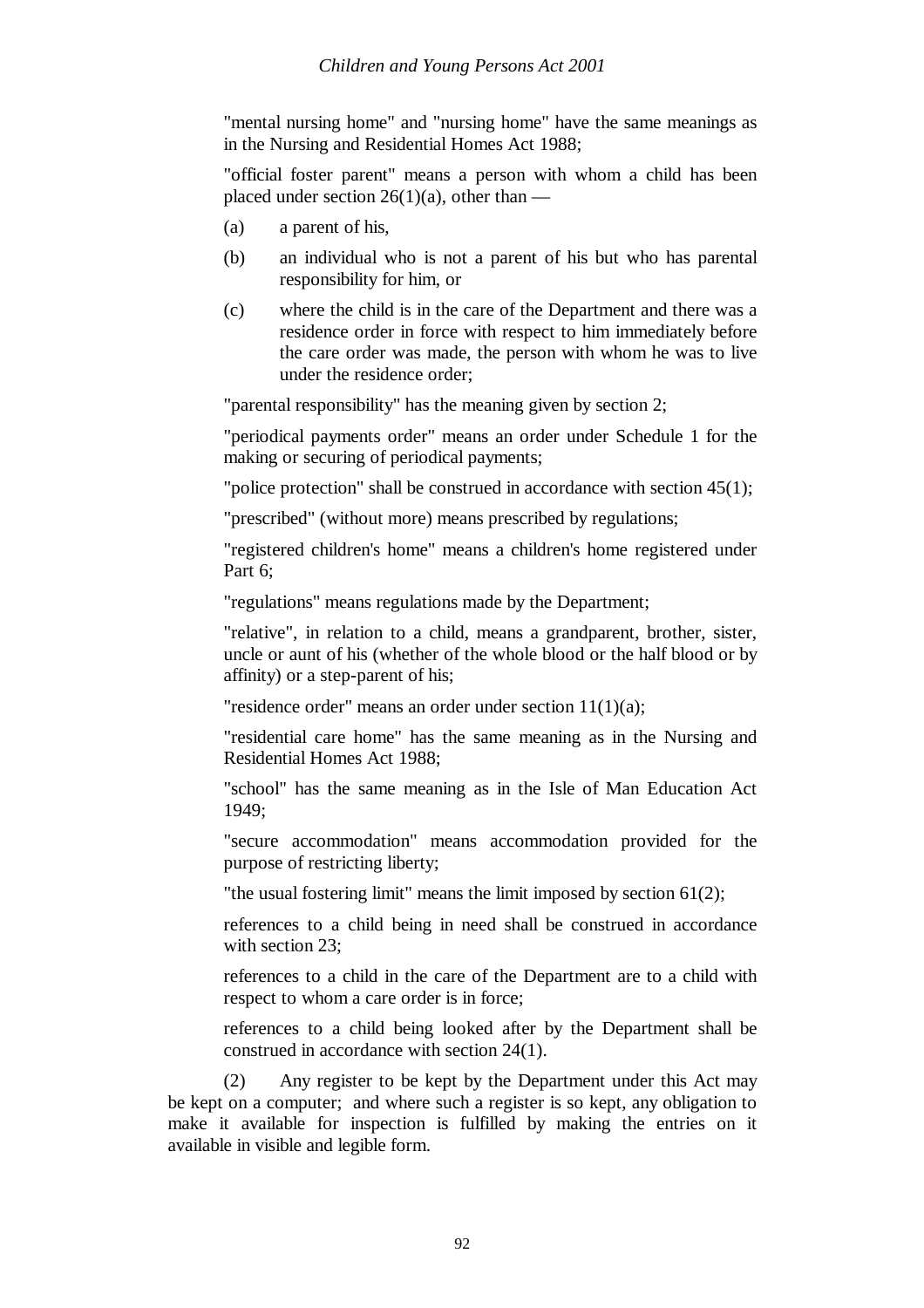### **103. Reciprocal effect of orders**

(1) The Council of Ministers may by order provide that prescribed orders which —

- (a) are made by a court in any part of the United Kingdom or any of the Channel Islands; and
- (b) appear to the Council of Ministers to correspond in their effect to orders which may be made under any provision of this Act,

shall have effect in prescribed circumstances, for prescribed purposes of this Act, as if they were orders of a prescribed kind made under this Act.

(2) An order under this section may modify any provision of this Act in its application by virtue of that order in relation to an order made by a court outside the Island.

(3) In this section "prescribed" means prescribed by an order under this section.

### **104. Subordinate legislation**

(1) The Department may by regulations prescribe anything which by virtue of any provision of this Act may be prescribed.

(2) Orders and regulations made by the Council of Ministers or any Department under this Act (except an order under section 106(3)) shall not have effect unless they are approved by Tynwald.

### **105. Transitional provisions, amendments and repeals**

(1) The transitional provisions in Schedule 11 shall have effect.

(2) The enactments specified in Schedule 12 are amended in accordance with that Schedule.

(3) The enactments specified in Schedule 13 are repealed to the extent specified in column 3 of that Schedule.

#### **106. Short title and commencement**

(1) This Act may be cited as the Children and Young Persons Act 2001.

(2) The following provisions shall come into operation on the expiration of a period of 2 months beginning with the passing of this Act —

sections 84 and 90 to 95 (fertilisation, surrogacy etc.); and

sections 102 and 104 and this section.

(3) The remaining provisions of this Act shall come into operation on such day or days as the Department may by order appoint.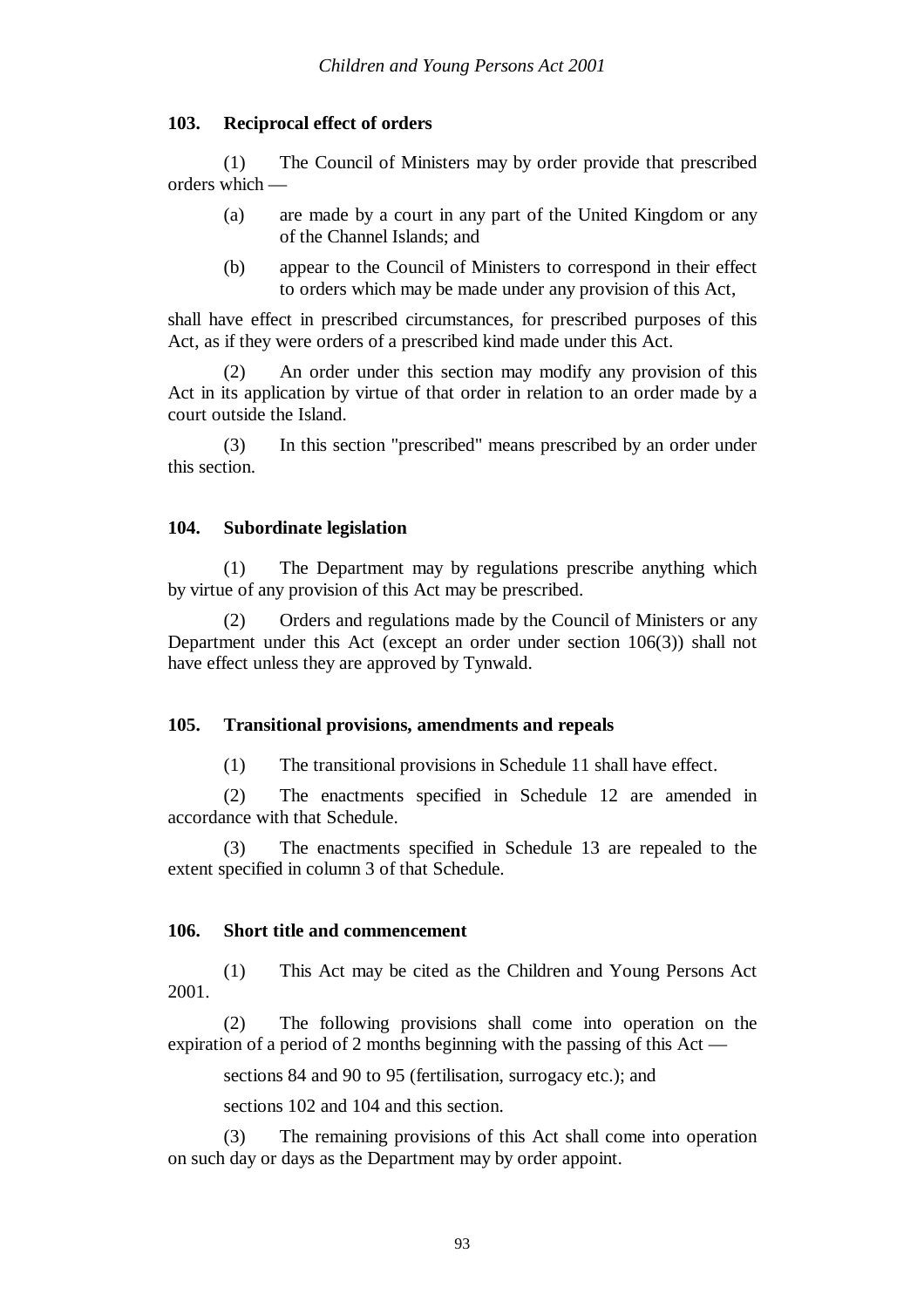(4) An order under subsection (3) may include such transitional and consequential provisions as appear to the Department necessary or expedient for the purpose of the partial operation of this Act.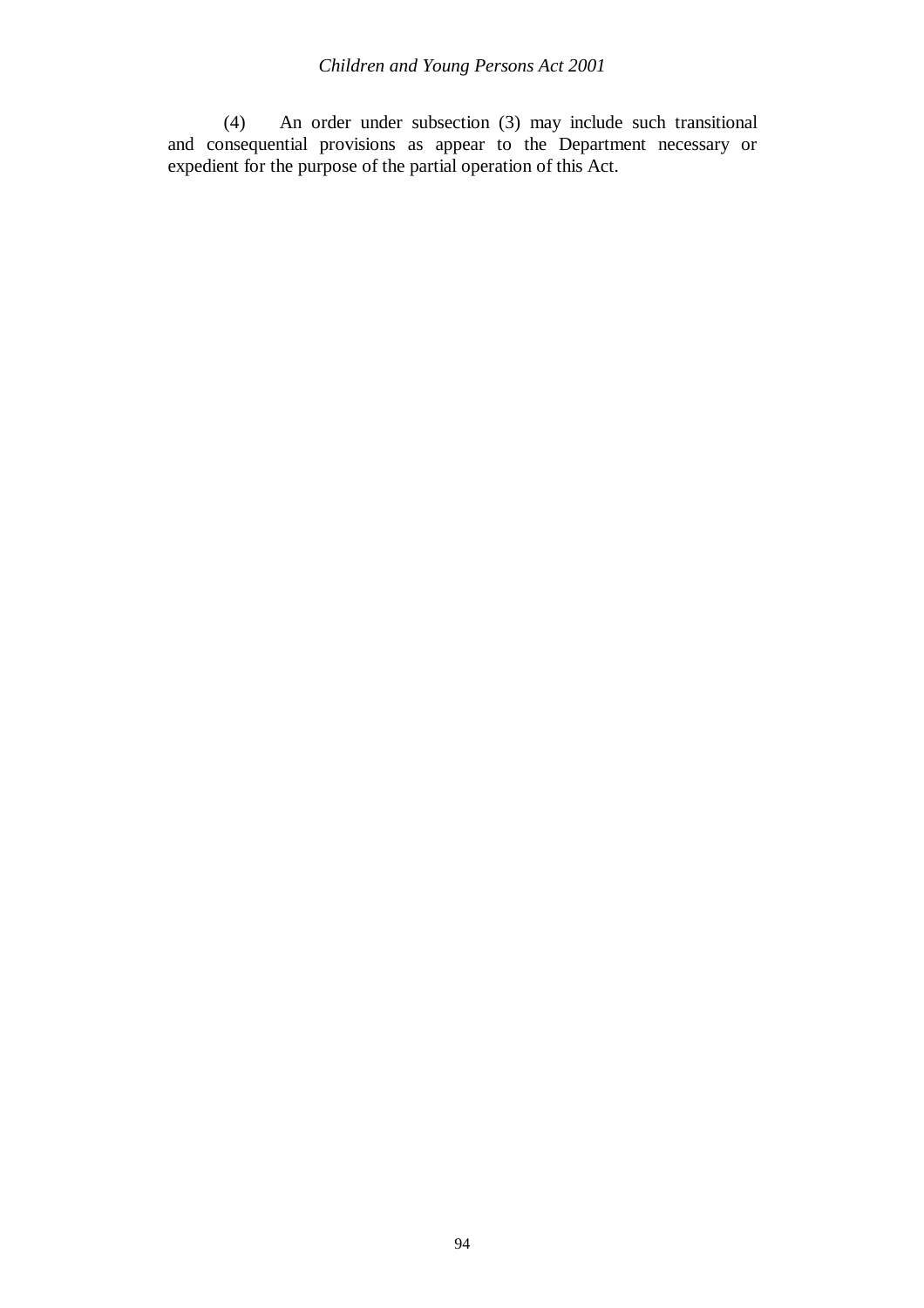#### SCHEDULE 1 — FINANCIAL PROVISION FOR CHILDREN

#### *Orders against parents*

- 1. (1) The orders which the court may make under this paragraph are as follows
	- (a) an order requiring either or both parents of a child to make to the applicant for the benefit of the child, or to the child himself, such periodical payments, for such term, as may be specified in the order;
	- (b) an order requiring either or both parents of a child to secure to the applicant for the benefit of the child, or to the child himself, such periodical payments, for such term, as may be so specified;
	- (c) an order requiring either or both parents of a child to pay to the applicant for the benefit of the child, or to the child himself, such lump sum as may be so specified;
	- (d) an order requiring a settlement to be made for the benefit of the child, and to the satisfaction of the court, of property to which either parent is entitled (either in possession or reversion) and which is specified in the order;
	- (e) an order requiring either or both parents of a child to transfer to the applicant for the benefit of the child, or to the child himself, property to which the parent is, or the parents are, entitled (either in possession or reversion) and which is specified in the order.
- (2) The court may make an order under this paragraph on an application made  $bv$  —
	- (a) a parent or guardian of a child, or
	- (b) any person in whose favour a residence order is in force with respect to a child.

(3) The court may make an order under this paragraph on taking, varying or revoking a residence order in any family proceedings; and in such a case "the applicant" in sub-paragraph 1 means the person in whose favour the residence order is made or varied.

(4) Where one parent of a child lives in the Island and the child lives outside the Island with another parent or a guardian of his, or with a person in whose favour a residence order is in force with respect to him, the court may, on any application by that other parent, guardian or person, make an order under this paragraph (except an order under sub-paragraph  $(1)(c)$  to  $(e)$ ) against the parent living in the Island.

(5) The powers conferred by this paragraph may be exercised at any time.

(6) Where a court makes an order under this paragraph, it may at any time make a further such order under sub-paragraph  $(1)(a)$ ,  $(b)$  or  $(c)$  with respect to the child concerned if he has not reached the age of 18, but it may not make more than one order under subparagraph (1)(d) or (e) against the same person in respect of the same child.

#### *Orders for financial relief for persons over 18*

- 2. (1) The orders which the court may make under this paragraph are as follows
	- (a) an order requiring the applicant's father or mother or both to make to the applicant such periodical payments, for such term, as may be specified in the order;
	- (b) an order requiring the applicant's father or mother or both to pay to the applicant such lump sum as may be so specified.

(2) The court may make an order under this paragraph if, on an application by a person who has reached the age of 18, it appears to the court —

(a) that the applicant is, will be or (if an order were made under this paragraph) would be receiving instruction at any educational establishment or undergoing instruction for a trade, profession or vocation, whether or not while in gainful employment; or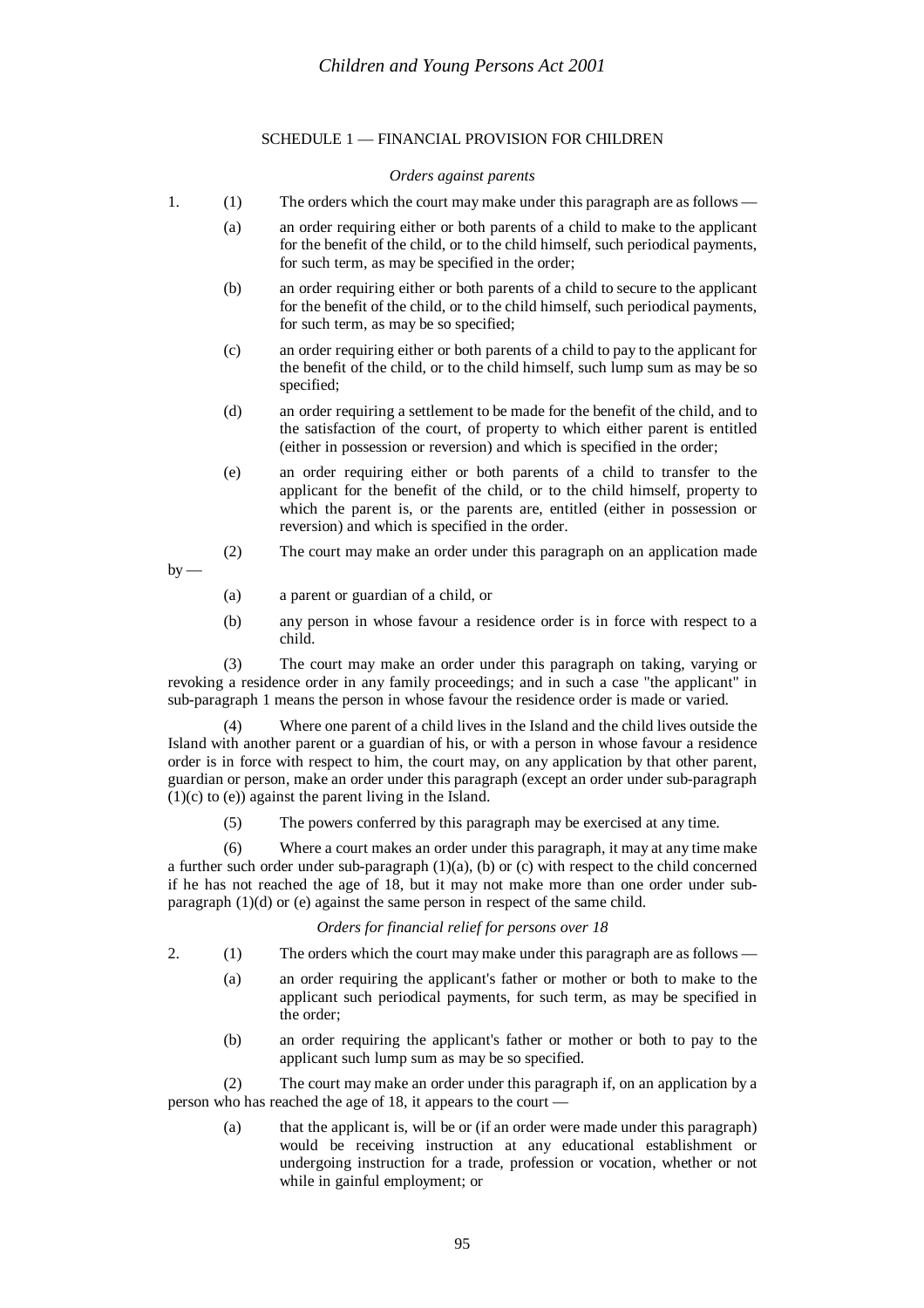(b) that there are special circumstances which justify the making of such an order.

(3) An application may not be made under this paragraph by any person if, immediately before he attained the age of 16 a periodical payments order, or an order for making or securing periodical payments under any other enactment, was in force with respect to him.

(4) No order may be made under this paragraph at a time when the applicant's father and mother are living together.

(5) The powers conferred by this paragraph may be exercised at any time.

(6) Where a court makes an order under this paragraph, it may at any time make a further such order.

#### *Matters to which court is to have regard*

3. (1) In deciding whether to exercise its powers under paragraph 1 or 2, and if so in what manner, the court shall have regard to all the circumstances including -

- (a) the income, earning capacity, property and other financial resources which —
	- (i) in relation to paragraph 1, any parent of the child,
	- (ii) in relation to paragraph 2, the child's mother and father,
	- (iii) the applicant for the order, and
	- (iv) any other person in whose favour the court proposes to make the order,

has or is likely to have in the foreseeable future;

- (b) the financial needs, obligations and responsibilities which each of those persons has or is likely to have in the foreseeable future;
- (c) the financial needs of the child;
- (d) the income, earning capacity (if any), property and other financial resources of the child;
- (e) any physical or mental disability of the child;
- (f) the manner in which the child was being, or was expected to be, educated or trained.

(2) In deciding whether to exercise its powers under paragraph 1 against a person who is not the mother or father of the child, and if so in what manner, the court shall in addition have regard to —

- (a) whether that person had assumed responsibility for the maintenance of the child and, if so, the extent to which and basis on which he assumed that responsibility and the length of the period during which he met that responsibility;
- (b) whether he did so knowing that the child was not his child;
- (c) the liability of any other person to maintain the child.

(3) Where the court makes an order under paragraph 1 against a man who is not the father of the child, it shall record in the order that it is made on the basis that the man is not the child's father.

#### *Duration of orders*

4. (1) The term to be specified in a periodical payments order under paragraph 1(1)(a) or (b) may begin with the date of the making of an application for the order in question or any later date.

(2) The said term shall not in the first instance extend beyond the child's 17th birthday unless the court thinks it right in the circumstances of the case to specify a later date.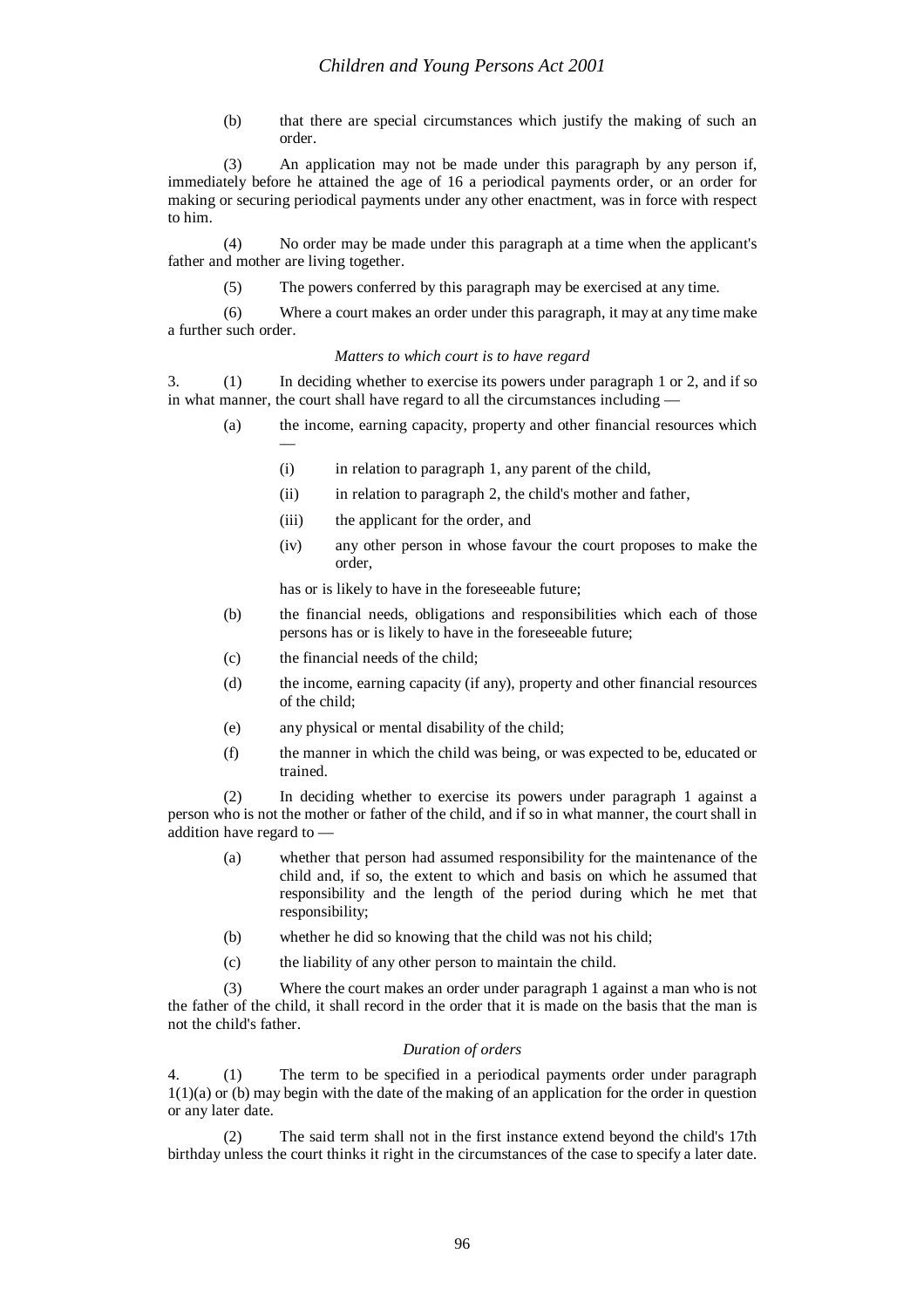(3) The said term shall not in any event extend beyond the child's 18th birthday unless it appears to the court —

- (a) that the child is, will be or (if an order were made under this paragraph) would be receiving instruction at any educational establishment or undergoing instruction for a trade, profession or vocation, whether or not while in gainful employment; or
- (b) that there are special circumstances which justify the making of an order for a term extending beyond that date.

(4) A periodical payments order under paragraph  $1(1)(a)$  or  $2(1)(a)$  shall, notwithstanding anything in the order, cease to have effect on the death of the person liable to make payments under the order.

(5) Where a periodical payments order under paragraph  $1(1)(a)$  or (b) requires payments to be made or secured to a parent of a child, the order shall cease to have effect if the parents of the child live together for a continuous period of more than 6 months.

#### *Lump sums*

5. (1) Without prejudice to the generality of paragraph 1, a lump sum order under paragraph  $1(1)(c)$  may be made for the purpose of enabling any liabilities or expenses to be met which were reasonably incurred before the making of the order in connection with the birth of the child or in maintaining him.

(2) The power of the court under paragraph 1 or 2 to vary or revoke a periodical payments order for the making or securing of payments by a parent includes power under that paragraph to make an order for the payment of a lump sum by that parent.

(3) A lump sum order may provide for the payment of the lump sum by instalments, and the court may, on an application made by the person by or to whom the sum is required to be paid, vary that order by varying —

- (a) the number of instalments payable;
- (b) the amount of any instalment payable;
- (c) the date on which any instalment becomes payable.

*Variation etc. of periodical payments orders*

6. (1) A periodical payments order may be varied or revoked by a subsequent order made on the application of —

- (a) any person by or to whom the payments were required to be made under the previous order;
- (b) if he has attained the age of 16, the child himself;
- (c) if either parent has died, a guardian of the child; or
- (d) in the case of a secured periodical payments order, if the parent liable to make payments under the order has died, the personal representatives of the deceased parent.

(2) In exercising its power to vary or revoke a periodical payments order, the court shall have regard to all the circumstances of the case, including any change in any of the matters to which the court was required to have regard when making the order.

(3) The power of the court to vary a periodical payments order includes power to suspend any provision of the order temporarily and to revive any provision so suspended.

(4) Where, on an application under paragraph 1 or 2 for the variation or revocation of a periodical payments order, the court varies the payments required to be made under that order, the court may provide that the payments as so varied shall be made from such date as the court may specify, not being earlier than the making of the application.

Where a periodical payments order under paragraph 1 ceases to have effect on the date on which the child attains the age of 16 or at any time after that date but before or on the date on which he attains the age of 18, the child may apply to the court for an order for its revival.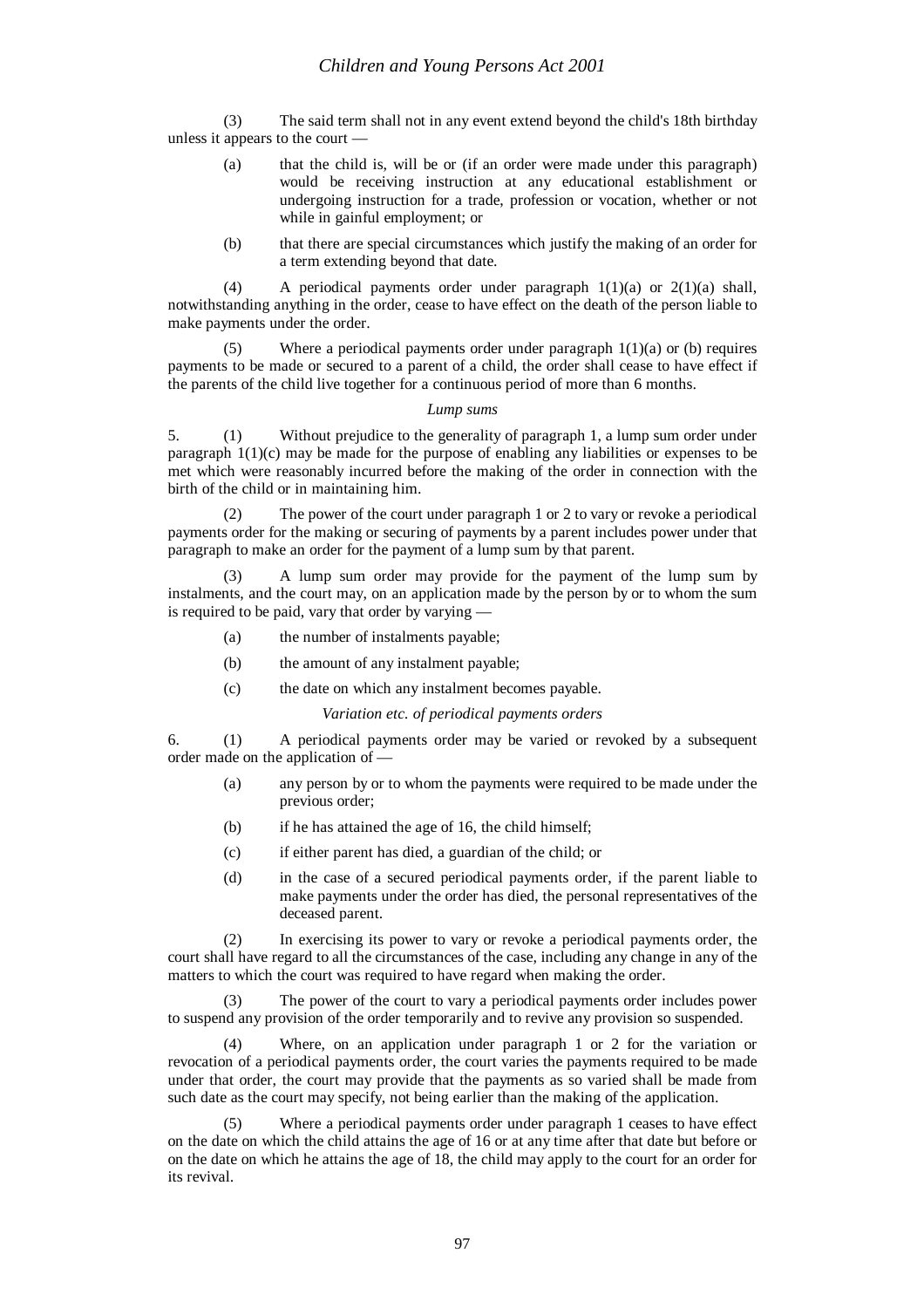- (6) If on such an application it appears to the court —
- (a) that the child is, will be or (if an order were made under this paragraph) would be receiving instruction at any educational establishment or undergoing instruction for a trade, profession or vocation, whether or not while in gainful employment; or
- (b) that there are special circumstances which justify the making of an order under this sub-paragraph,

the court may by order revive the order from such date as the court may specify, not being earlier than the date of the application.

An order which is revived by an order under sub-paragraph (6) may be varied or revoked under that sub-paragraph, on the application of any person by or to whom payments are required to be made under the revived order.

(8) Where an application to vary a secured periodical payments order is made after the death of the parent liable to make payments under the order, the circumstances which the court is required to have regard under sub-paragraph (2) include the changed circumstances resulting from the death of the parent.

The power of a court of summary jurisdiction under section 55 of the Summary Jurisdiction Act 1989 to revoke or amend an order for the periodical payment of money does not apply in relation to an order under this Schedule.

#### *Variation etc. of previous orders*

7. Where a residence order is made with respect to a child at a time when there is in force an order made under an enactment other than this Act and requiring a person to contribute to the child's maintenance, the court may on the application of —

- (a) any person required by the previous order to contribute to the child's maintenance; or
- (b) any person in whose favour a residence order with respect to the child is in force,

make an order revoking the previous order, or varying it by altering the amount of any sum payable under that order or by substituting the applicant for the person to whom any such sum is otherwise payable under that order.

#### *Interim orders*

8. (1) Where the court has power under paragraph 1 or 2 to make any order, it may, at any time before it disposes of the matter, make an interim order —

- (a) requiring either or both parents to make such periodical payments, at such times for such term as the court thinks fit; and
- (b) giving any direction which the court thinks fit.

(2) An interim order under this paragraph may provide for payments to be made from such date as the court may specify, not being earlier than the date of the making of the application under paragraph 1 or 2 or, where no such application is made, the commencement of the family proceedings in question.

An interim order under this paragraph shall cease to have effect when the matter is disposed of or, if earlier, on the expiry of the term specified under sub-paragraph  $(1)(a)$ .

(4) An interim order may be varied by extending the term specified under subparagraph (1)(a).

#### *Alteration of maintenance agreements*

9. (1) Where a maintenance agreement is for the time being subsisting and each of the parties to it is for the time being domiciled or resident in the Island, then, subject to subparagraph (3), either party may apply to the court for an order under this paragraph.

(2) If the court is satisfied either —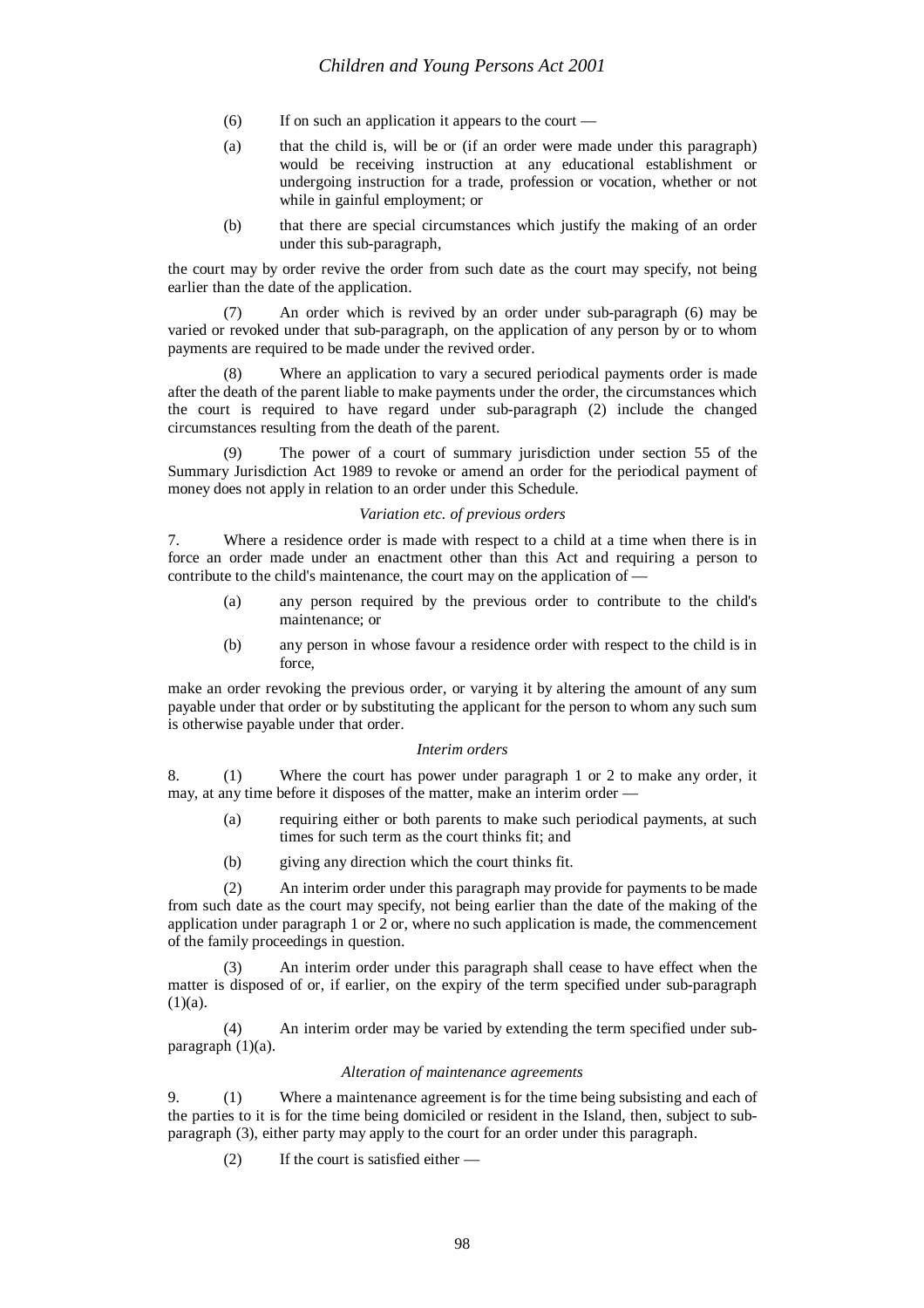- (a) that, by reason of a change in the circumstances in the light of which any financial arrangements contained in the agreement were made (including a change foreseen by the parties when making the agreement), the agreement should be altered so as to make different financial arrangements; or
- (b) that the agreement does not contain proper financial arrangements with respect to the child,

then subject to sub-paragraphs (3) and (4), the court may by order make such alterations in the agreement by varying or revoking any financial arrangements contained in it as may appear to the court to be just having regard to all the circumstances.

(3) If the agreement is altered under this paragraph, it shall have effect thereafter as if any alteration made by the order had been made by agreement between the parties and for valuable consideration.

(4) Where the court decides to alter an agreement by an order under this paragraph —

- (a) by inserting provision for the making or securing by one of the parties to the agreement of periodical payments for the maintenance of the child, or
- (b) by increasing the rate of periodical payments required to be made or secured by one of the parties for the maintenance of the child,

then, in deciding the term for which under the agreement as altered by the order the payments, or the additional payments attributable to the increase, are to be made or secured for the benefit of the child, the court shall apply the provisions of paragraph  $4(1)$ , (2) and (3) as if the order were an order under paragraph 1.

(4) Nothing in this paragraph affects any power of a court before which any proceedings between the parties to a maintenance agreement are brought under any other enactment to make an order containing financial arrangements, or any right of either party to apply for such an order in such proceedings.

10. (1) Where a maintenance agreement provides for the continuation, after the death of one of the parties, of payments for the maintenance of the child and that party dies domiciled in the Island, the surviving party or the personal representatives of the deceased party may, subject to paragraph 11, apply to the court for an order under paragraph 9.

(2) If a maintenance agreement is altered by the court on an application under this paragraph, the like consequences shall ensue as if the alteration had been made, immediately before the death, by agreement between the parties and for valuable consideration.

*Variation etc. affecting deceased's estate*

- 11. (1) An application for
	- (a) the variation or revocation of a secured periodical payments order after the death of the parent liable to make payments under that order, or
	- (b) for the alteration of a maintenance agreement by virtue of paragraph 10,

shall not, except with the permission of the court, be made after the end of a period of 6 months from the date on which representation in regard to the estate of the deceased parent is first taken out.

(2) The personal representatives of the deceased parent shall not be liable for having distributed any part of the estate of the deceased after the expiration of the period of 6 months referred to in sub-paragraph (1) on the ground that they ought to have taken into account the possibility that the court might permit such an application to be made after that period.

(3) Sub-paragraph (2) does not prejudice any power to recover any part of the estate so distributed arising by virtue of the making of an order on an application referred to in sub-paragraph (1).

(4) In considering for the purposes of sub-paragraph (1) the question when representation was first taken out, a grant limited to trust property shall be left out of account,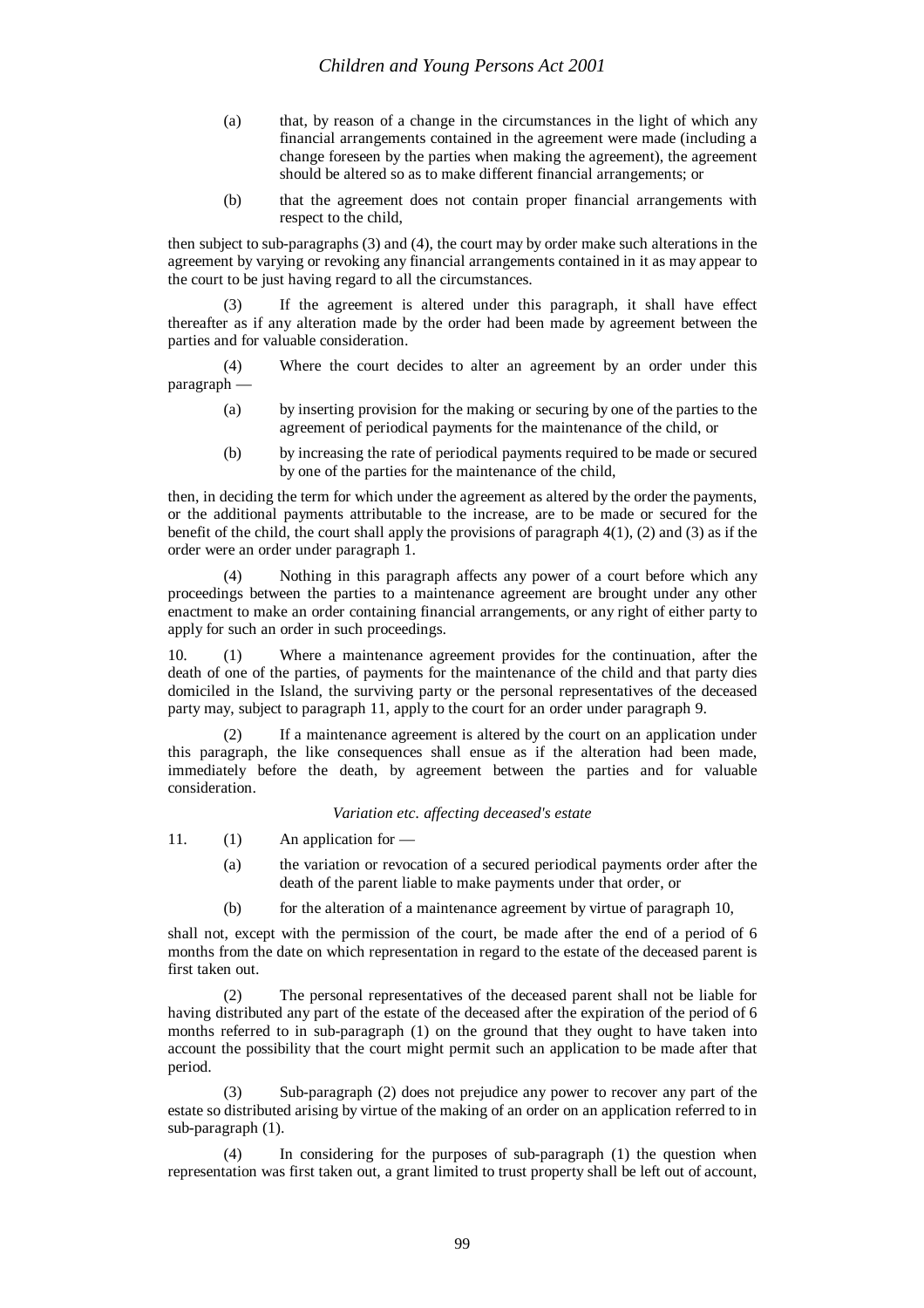and a grant limited to real estate shall be left out of account unless a grant limited to the remainder of the estate has previously been made or is made at the same time.

#### *Enforcement*

12. (1) Where the High Court makes a periodical payments order, it shall order that the payments shall be made to the Chief Registrar unless, upon representations expressly made in that behalf by the person to whom payments under the order fall to be made, it is satisfied that it is undesirable to do so.

(2) Part VIII of the Summary Jurisdiction Act 1989, so far as it relates to the enforcement of an order for, or the recovery of, periodical payments, applies to payments to be made to the Chief Registrar by virtue of an order of the High Court under sub-paragraph (1) as it applies to payments to be so made by virtue of an order under section 54(1) of that Act.

(3) Any person for the time being under an obligation to make payments in pursuance of a periodical payments order shall give notice of any change of address to such person (if any) as may be specified in the order; and any person who without reasonable excuse fails to give such a notice shall be guilty of an offence and liable on summary conviction to a fine not exceeding £200.

#### *Interpretation*

13. In this Schedule —

"financial arrangements", in relation to a child, means provision in respect of the making or securing of payments, or the disposition or use of any property, for the maintenance or education of the child;

"maintenance agreement", in relation to a child, means any agreement in writing made at any time between the parents of a child and containing financial arrangements relating to him;

"child" includes, in any case where an application is made under paragraph 2 or 6 in relation to a person who has reached the age of 18, that person;

"parent" includes any party to a marriage (whether or not subsisting) in relation to whom the child concerned is a child of the family.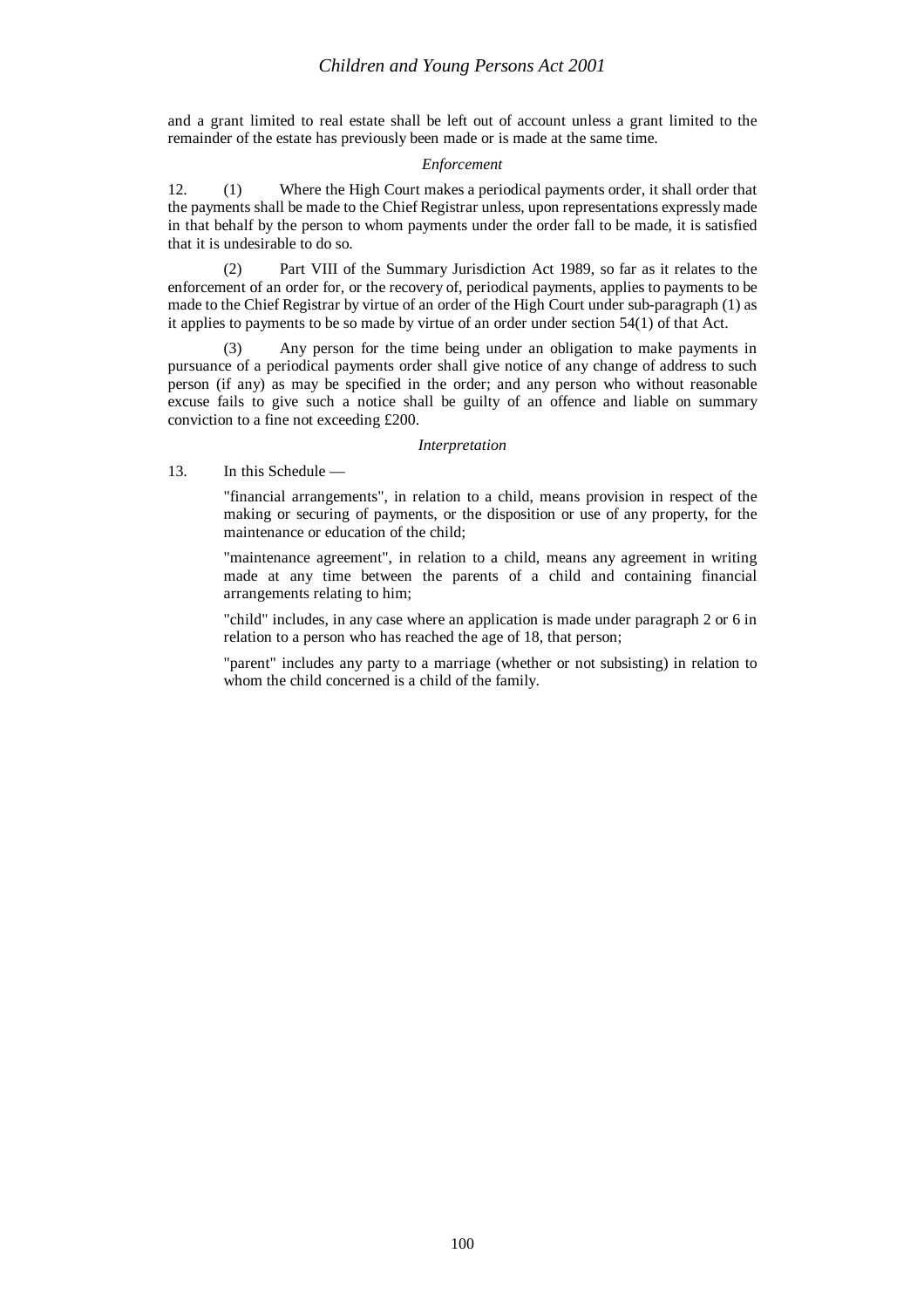#### SCHEDULE 2 — CHILDREN LOOKED AFTER BY DEPARTMENT

#### *Promotion and maintenance of contact between child and family*

1. (1) Where a child is being looked after by the Department, the Department shall, unless it is not reasonably practicable or consistent with his welfare, endeavour to promote contact between the child and —

- (a) his parents;
- (b) any individual who is not a parent of his but who has parental responsibility for him; and
- (c) any relative, friend or other person connected with him.
- (2) Where a child is being looked after by the Department —
- (a) the Department shall take such steps as are reasonably practicable to secure that —
	- (i) his parents; and
	- (ii) any individual who is not a parent of his but who has parental responsibility for him,

are kept informed of where he is being accommodated; and

(b) every such person shall secure that the Department is kept informed of his or her address.

(3) Nothing in this paragraph requires the Department to inform any person of the whereabouts of a child if —

- (a) the child is in the care of the Department; and
- (b) the Department has reasonable cause to believe that informing the person would prejudice the child's welfare.

(4) Any person who fails without reasonable excuse to comply with subparagraph (2)(b) is guilty of an offence and liable on summary conviction to a fine not exceeding £500.

(5) It is a defence in any proceedings under sub-paragraph (4) to prove that the defendant —

- (a) was residing at the same address as another person who was the child's parent or had parental responsibility for the child, and
- (b) had reasonable cause to believe that the other person had informed the Department that both of them were residing at that address.

#### *Visits to or by children: expenses*

- 2. (1) Subject to sub-paragraph (2), the Department may
	- (a) make payments to
		- (i) a parent of the child;
		- (ii) any person who is not a parent of his but who has parental responsibility for him; or
		- (iii) any relative, friend or other person connected with him,

in respect of travelling, subsistence or other expenses incurred by that person in visiting the child; or

- (b) make payments to the child, or to any person on his behalf, in respect of travelling, subsistence or other expenses incurred by or on behalf of the child in his visiting —
	- (i) a parent of his;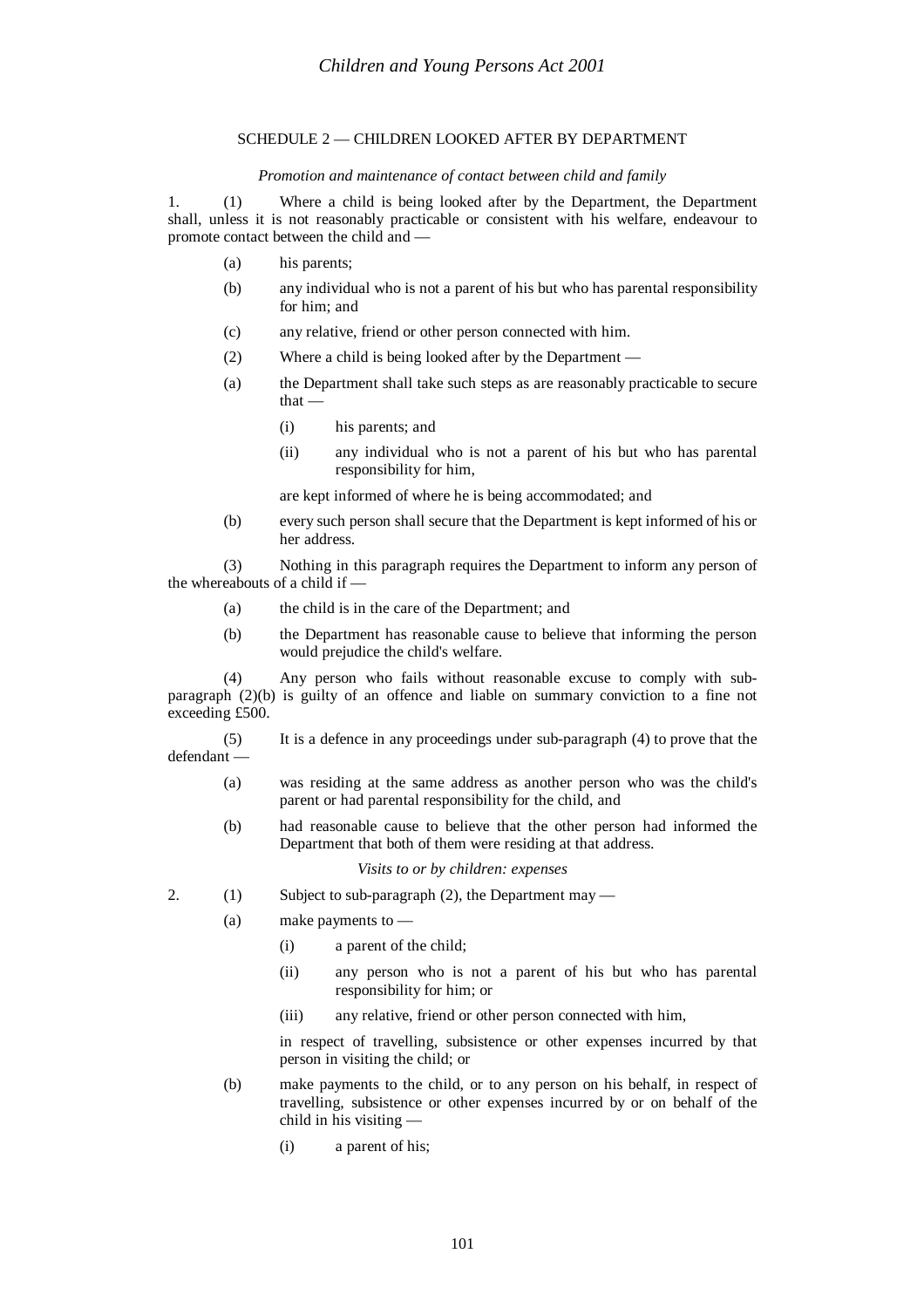- (ii) any person who is not a parent of his but who has parental responsibility for him; or
- (iii) any relative, friend or other person connected with him.
- (2) Payments may not be made under this paragraph unless —
- (a) the child is being looked after by the Department;
- (b) it appears to the Department that the visit in question could not otherwise be made without undue financial hardship; and
- (c) the circumstances warrant the making of the payments.

*Appointment of visitor for child who is not being visited*

3. (1) Where it appears to the Department in relation to any child whom it is looking after that —

- (a) communication between the child and
	- (i) a parent of his, or
	- (ii) any individual who is not a parent of his but who has parental responsibility for him,

has been infrequent; or

(b) he has not visited or been visited by (or lived with) any such person during the preceding 12 months,

and that it would be in the child's best interests for an independent person to be appointed to be his visitor for the purposes of this paragraph, it shall appoint such a visitor.

- (2) A person so appointed —
- (a) shall visit, advise and befriend the child; and
- (b) may recover from the Department any reasonable expenses incurred by him for the purposes of his functions under this paragraph.

(3) A person's appointment as a visitor in pursuance of this paragraph may be determined by -

- (a) notice in writing by him to the Department resigning the appointment; or
- (b) notice in writing by the Department to him terminating it.

(4) The determination of such an appointment does not prejudice any duty under this paragraph to make a further appointment.

(5) Where the Department proposes to appoint a visitor for a child under this paragraph, the appointment shall not be made if —

- (a) the child objects to it; and
- (b) the Department is satisfied that he has sufficient understanding to make an informed decision.

(6) Where a visitor has been appointed for a child under this paragraph, the Department shall terminate the appointment if —

- (a) the child objects to its continuing; and
- (b) the Department is satisfied that he has sufficient understanding to make an informed decision.

*Power to guarantee apprenticeship deeds etc.*

4. (1) While a child is being looked after by the Department, it may undertake any obligation by way of guarantee under any deed of apprenticeship or articles of clerkship which he enters into.

(2) Where the Department has undertaken any such obligation under any deed or articles it may at any time (whether or not it is still looking after the person concerned) undertake the like obligation under any supplemental deed or articles.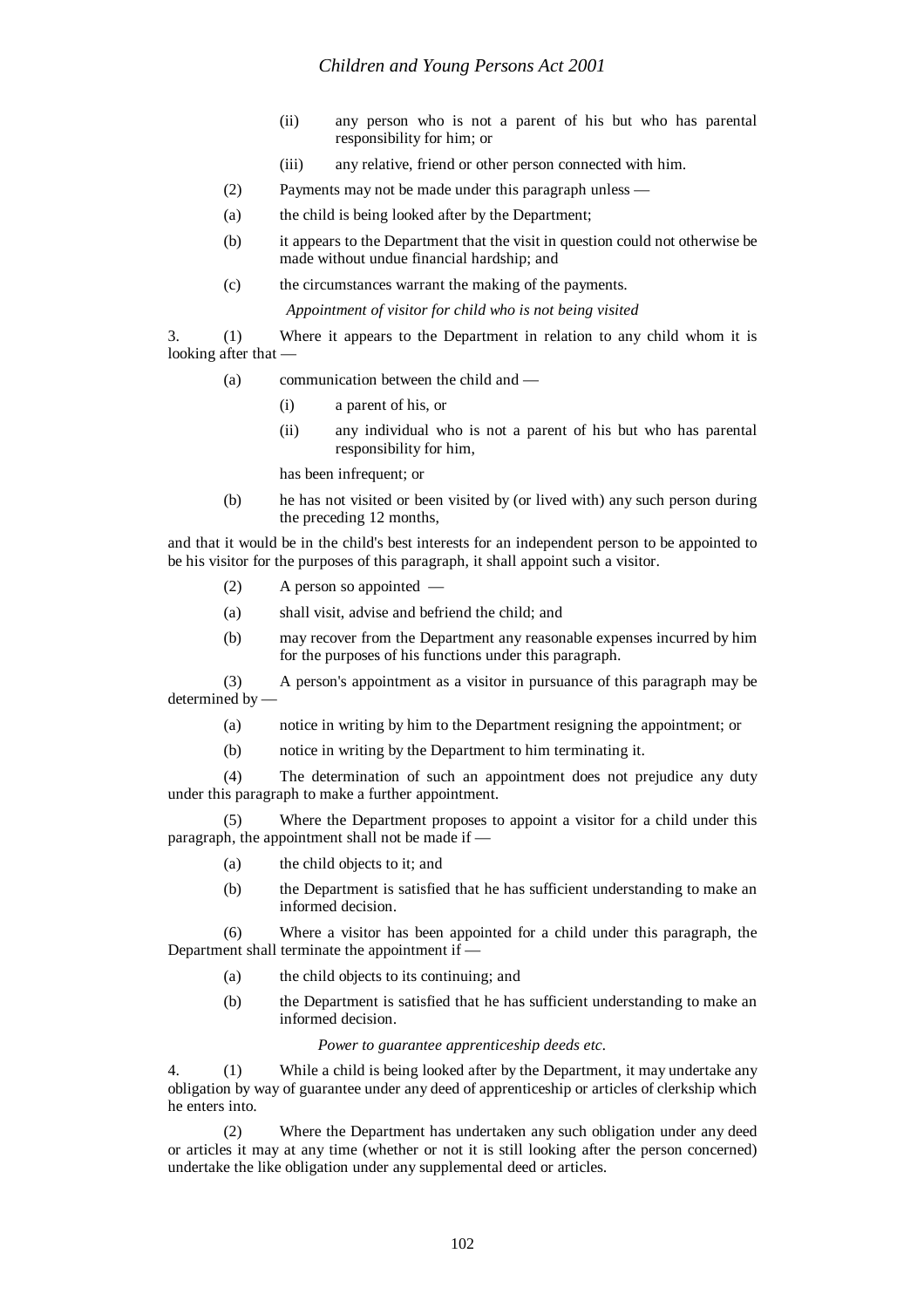#### *Review of cases etc.*

5. (1) The Department shall make arrangements for periodically reviewing the case of every child while he is being looked after by the Department.

(2) Without prejudice to the generality of sub-paragraph (1), in performing its duty under that sub-paragraph the Department shall —

- (a) seek and take into account, so far as it is reasonably practicable to do so, the views of —
	- (i) the child himself,
	- (ii) his parents,
	- (iii) any other individual who has parental responsibility for him, and
	- (iv) any other person whose views the Department consider to be relevant;
- (b) where the child is in the care of the Department, consider whether to apply for the revocation of the relevant care order; and
- (c) record any decisions taken in the course or as a result of any review under this paragraph and, so far as practicable, notify the persons referred to in (a) above of those decisions.

(3) The Department shall establish a procedure for considering any representations (including any complaint) with respect to the treatment of a child who is or has been looked after by it made to it by -

- (a) any person mentioned in sub-paragraph  $(2)(a)$ ;
- (b) any official foster parent; or
- (c) any other person appearing to the Department to have a sufficient interest in the welfare of the child to warrant his representations being considered by it.
- (4) The Department shall set out in writing, and make available to the public, —
- (a) its arrangements under sub-paragraph (1), and
- (b) its procedure established under sub-paragraph (3).

#### *Arrangements to assist children to live abroad*

6. (1) The Department may with the approval of every person who has parental responsibility for him arrange for, or assist in arranging for, any child looked after by it (except a child in its care) to live outside the Island.

(2) The Department may with the approval of the court arrange for, or assist in arranging for, any child in its care to live outside the Island.

(3) The court shall not give its approval under sub-paragraph (2) unless it is satisfied that —

- (a) living outside the Island would be in the child's best interests;
- (b) suitable arrangements have been, or will be, made for his reception and welfare in the country in which he will live;
- (c) the child has consented to living in that country; and
- (d) every person who has parental responsibility for the child has consented to his living in that country.

(4) Where the court is satisfied that the child does not have sufficient understanding to give or withhold his consent, it may disregard sub-paragraph  $(3)(c)$  and give its approval if the child is to live in the country concerned with a parent, guardian, or other suitable person.

(5) Where a person whose consent is required by sub-paragraph (3)(d) fails to give his consent, the court may disregard that provision and give its approval if it is satisfied that that person —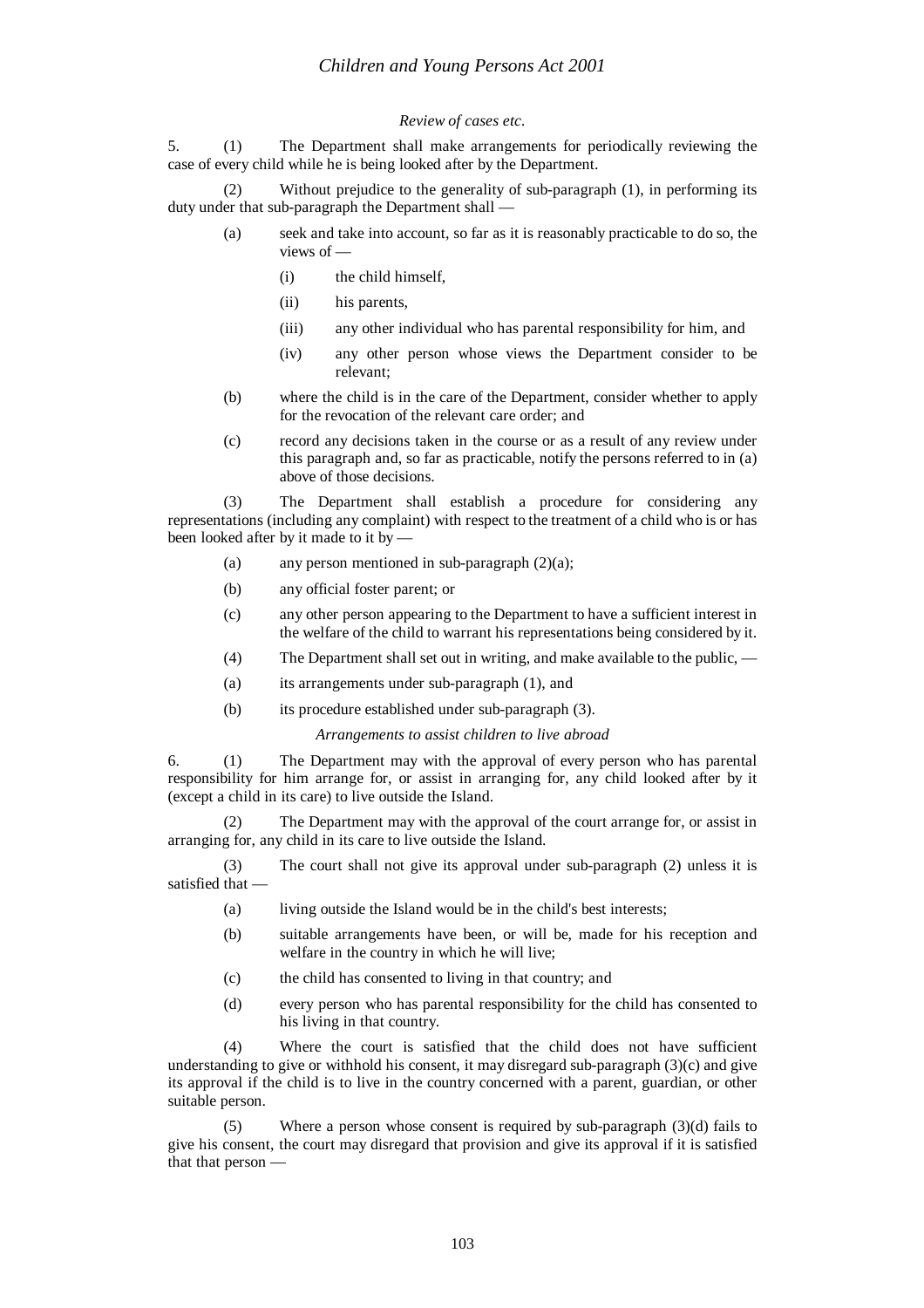- (a) cannot be found;
- (b) is incapable of consenting; or
- (c) is withholding his consent unreasonably.

(6) Section 44 of the Adoption Act 1984 (authority for taking or sending certain children abroad for adoption) does not apply in the case of any child who is to live outside the Island with the approval of the court given under this paragraph.

(7) Where the court decides to give its approval under this paragraph it may order that its decision is not to have effect during the appeal period.

(8) In this paragraph —

"the appeal period" means —

- (a) where an appeal is made against the decision, the period between the making of the decision and the determination of the appeal; and
- (b) otherwise, the period during which an appeal may be made against the decision;

"the court" means —

—

- (a) where the relevant care order was made by a court other than a juvenile court, that court or a juvenile court;
- (b) in any other case, a juvenile court.

*Death of children being looked after by Department*

- 7. (1) If a child who is being looked after by the Department dies, the Department
	- (a) shall, so far as is reasonably practicable, notify the child's parents and every person who is not a parent of his but who has parental responsibility for him;
	- (b) may, with the consent (so far as it is reasonably practicable to obtain it) of every person who has parental responsibility for the child, arrange for the child's body to be buried or cremated; and
	- (c) may, if the conditions mentioned in sub-paragraph (2) are satisfied, make payments to any person who has parental responsibility for the child, or any relative, friend or other person connected with the child, in respect of travelling, subsistence or other expenses incurred by that person in attending the child's funeral.
	- (2) The conditions are that —
	- (a) it appears to the Department that the person concerned could not otherwise attend the child's funeral without undue financial hardship; and
	- (b) that the circumstances warrant the making of the payments.

(3) Sub-paragraph (1) does not authorise cremation where it does not accord with the practice of the child's religious persuasion.

(4) Where the Department has exercised its power under sub-paragraph (1)(b) with respect to a child who was under 16 when he died, it may recover from any parent of the child any expenses incurred by it.

(5) Nothing in this paragraph affects any enactment regulating or authorising the burial, cremation or anatomical examination of the body of a deceased person.

#### *Persons formerly looked after by the Department*

8. (1) This paragraph applies to a person within the Island who is under the age of 21 and who was, at any time after reaching the age of 16 but while still a child —

- (a) looked after by the Department;
- (b) accommodated in a children's home,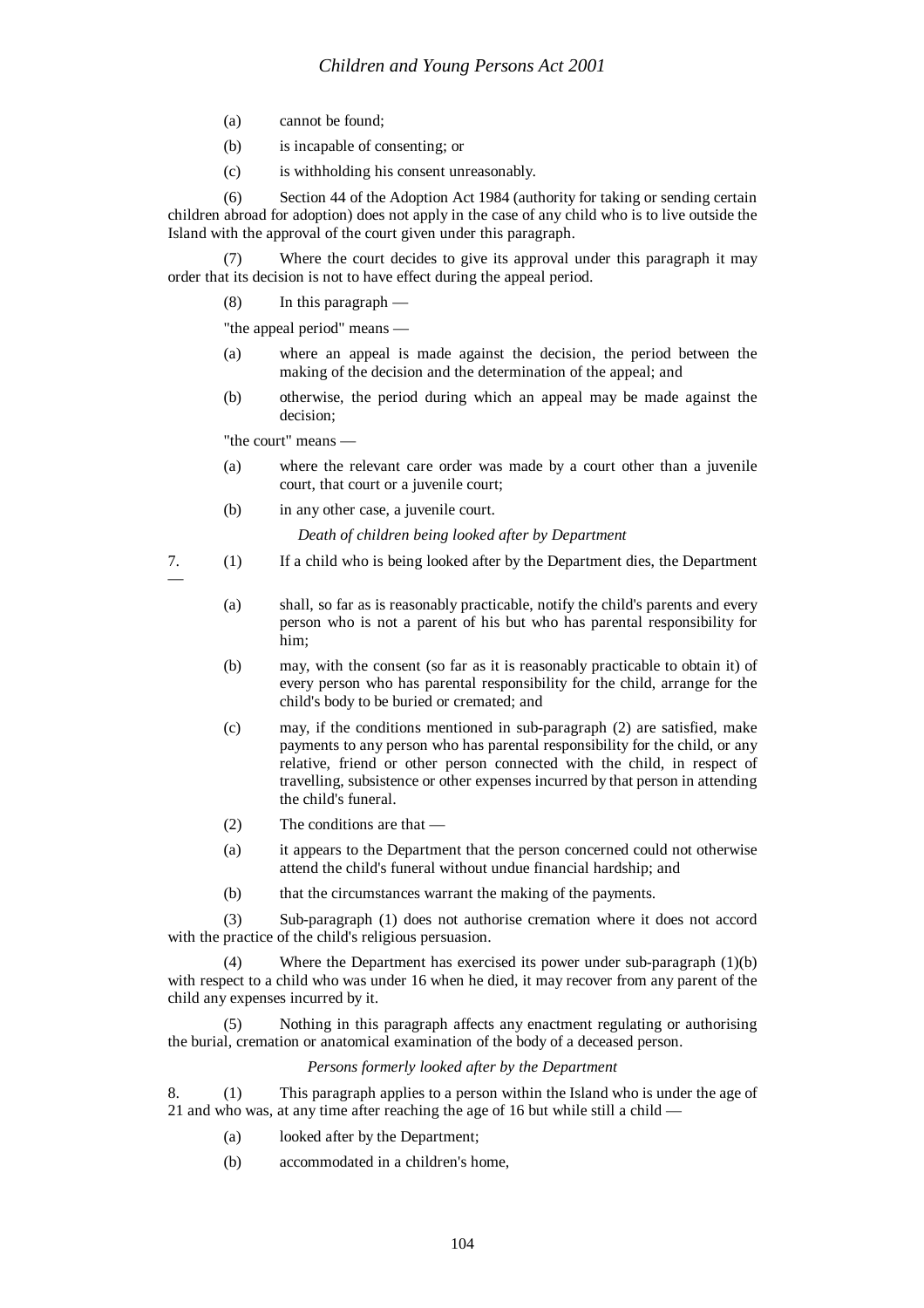- (c) accommodated in a residential care home, nursing home or mental nursing home for a consecutive period of at least 3 months (whether or not that period began after he reached the age of 16) ; or
- (d) privately fostered,

but who is no longer so looked after, accommodated or fostered.

- $(2)$  If —
- (a) the Department knows that there is in the Island a person to whom this paragraph applies,
- (b) it appears to the Department that he is in need of advice and being befriended,
- (c) where he was not being looked after by the Department, the Department is satisfied that the person by whom he was being looked after is not able to advise and befriend him, and
- (d) he has asked the Department for help of a kind which it is able to give under this paragraph,

the Department may advise and befriend him, and may also give him assistance in kind or, in exceptional circumstances, in cash.

(3) Paragraph 4 applies in relation to a person to whom this paragraph applies as it applies in relation to a child who is being looked after by the Department.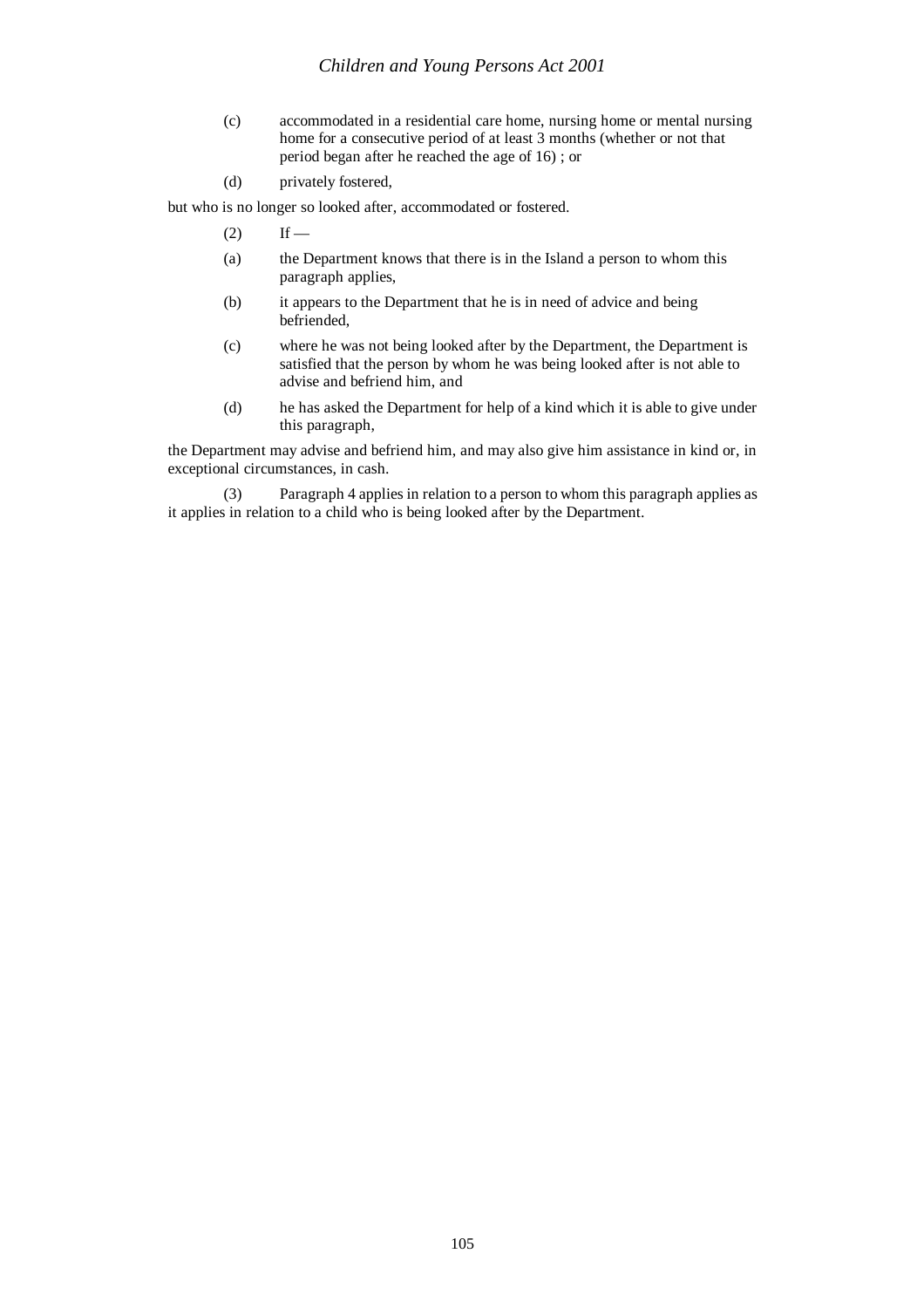#### SCHEDULE 3 — CONTRIBUTIONS TOWARDS MAINTENANCE

#### *Liability to contribute*

1. (1) Where the Department is looking after a child (except where he is looked after by the Department under —

- (a) section  $25(1)(c)$ ; or
- (b) a care order, being an interim order),

and it considers that it is reasonable to do so, it shall take such steps as are practicable to recover contributions towards the child's maintenance from any person liable to contribute (a "contributor").

- (2) The persons liable to contribute are —
- (a) where the child is under 16, each of his parents;
- (b) where he has reached the age of 16, the child himself.

(3) A parent is not liable to contribute during any period when he is in receipt of income support, family income supplement or disability working allowance under any statutory provision relating to social security.

(4) A person is not liable to contribute towards the maintenance of a child in the care of the Department in respect of any period during which the child is allowed by the Department under section 26(2) to live with a parent of his.

(5) A contributor is not obliged to make any contribution towards a child's maintenance except as agreed with the Department or determined in accordance with this Schedule.

#### *Agreed contributions*

2. (1) Before recovering contributions towards a child's maintenance the Department must first serve a notice in writing (a "contribution notice") on the contributor specifying —

- (a) the weekly sum which it considers that he should contribute; and
- (b) arrangements for payment.
- (2) Arrangements for payment shall, in particular, include —
- (a) the date on which liability to contribute begins (which must not be earlier than the date on which the notice is served on the contributor);
- (b) the date on which liability under the notice will end, if the child has not before that date ceased to be looked after by the Department; and
- (c) the date on which the first payment is to be made.

(3) The Department may specify in a contribution notice a weekly sum which is a standard contribution determined by it for all children looked after by the Department.

(4) The Department may not specify in a contribution notice a weekly sum greater than that which it considers —

- (a) it would normally be prepared to pay if it had placed a similar child with official foster parents; and
- (b) it is reasonably practicable for the contributor to pay (having regard to his means).

(5) The Department may at any time withdraw a contribution notice (without prejudice to its power to serve another).

- (6) Where the Department and the contributor agree —
- (a) the sum which the contributor is to contribute; and
- (b) arrangements for payment,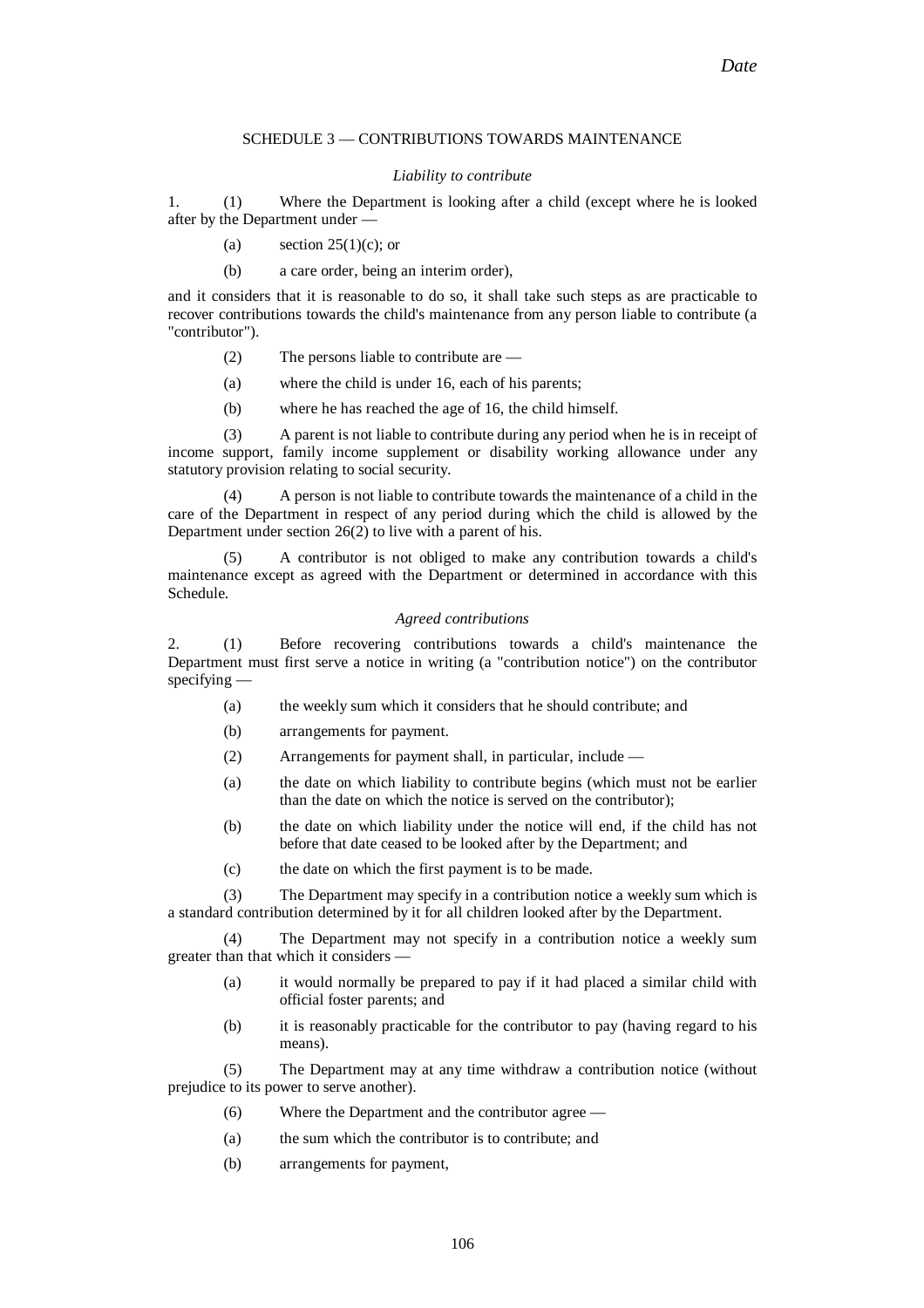(whether as specified in the contribution notice or otherwise) and the contributor notifies the Department in writing that he so agrees, the Department may recover from him any contribution which is overdue and unpaid.

(7) A contributor may, by serving a notice in writing on the Department, withdraw his agreement in relation to any period of liability falling after the date of service of the notice.

#### *Contribution orders*

- 3. (1) Where a contributor has been served with a contribution notice and has
	- (a) failed to reach any agreement with the Department as mentioned in paragraph 2(6) within the period of one month beginning with the day on which the contribution notice was served; or
	- (b) served a notice under paragraph 2(7) withdrawing his agreement,

the Department, unless it has withdrawn the notice, may apply to a court of summary jurisdiction for an order under this paragraph.

On such an application the court may make an order (a "contribution order") requiring the contributor to contribute a weekly sum towards the child's maintenance in accordance with arrangements for payment specified by the court.

- (3) In making a contribution order the court —
- (a) shall not specify a weekly sum greater than that specified in the contribution notice; and
- (b) shall have regard to the contributor's means.
- (4) A contribution order shall not —
- (a) take effect before the date specified in the contribution notice; or
- (b) have effect while the contributor is not liable to contribute (by virtue of paragraph 1); or
- (c) remain in force after the child has ceased to be looked after by the Department.
- $(5)$  Where —
- (a) a contribution order is in force;
- (b) the Department serves another contribution notice; and
- (c) the contributor and the Department reach an agreement under paragraph 2(6) in respect of that other contribution notice,

the order shall cease to have effect on the date on which it is agreed that the agreement shall take effect.

(6) Where an agreement is reached under sub-paragraph (5) the Department shall notify the Chief Registrar of the agreement and of the date on which it took effect.

(7) A contribution order may be varied or revoked by a court of summary jurisdiction on the application of the contributor or the Department.

(8) In proceedings for the variation of a contribution order, the Department shall specify —

- (a) the weekly sum which, having regard to paragraph 2, it proposes that the contributor should contribute under the order as varied; and
- (b) the proposed arrangements for payment.
- (9) In varying a contribution order the court —
- (a) shall not specify a weekly sum greater than that specified under subparagraph (8)(a); and
- (b) shall have regard to the contributor's means.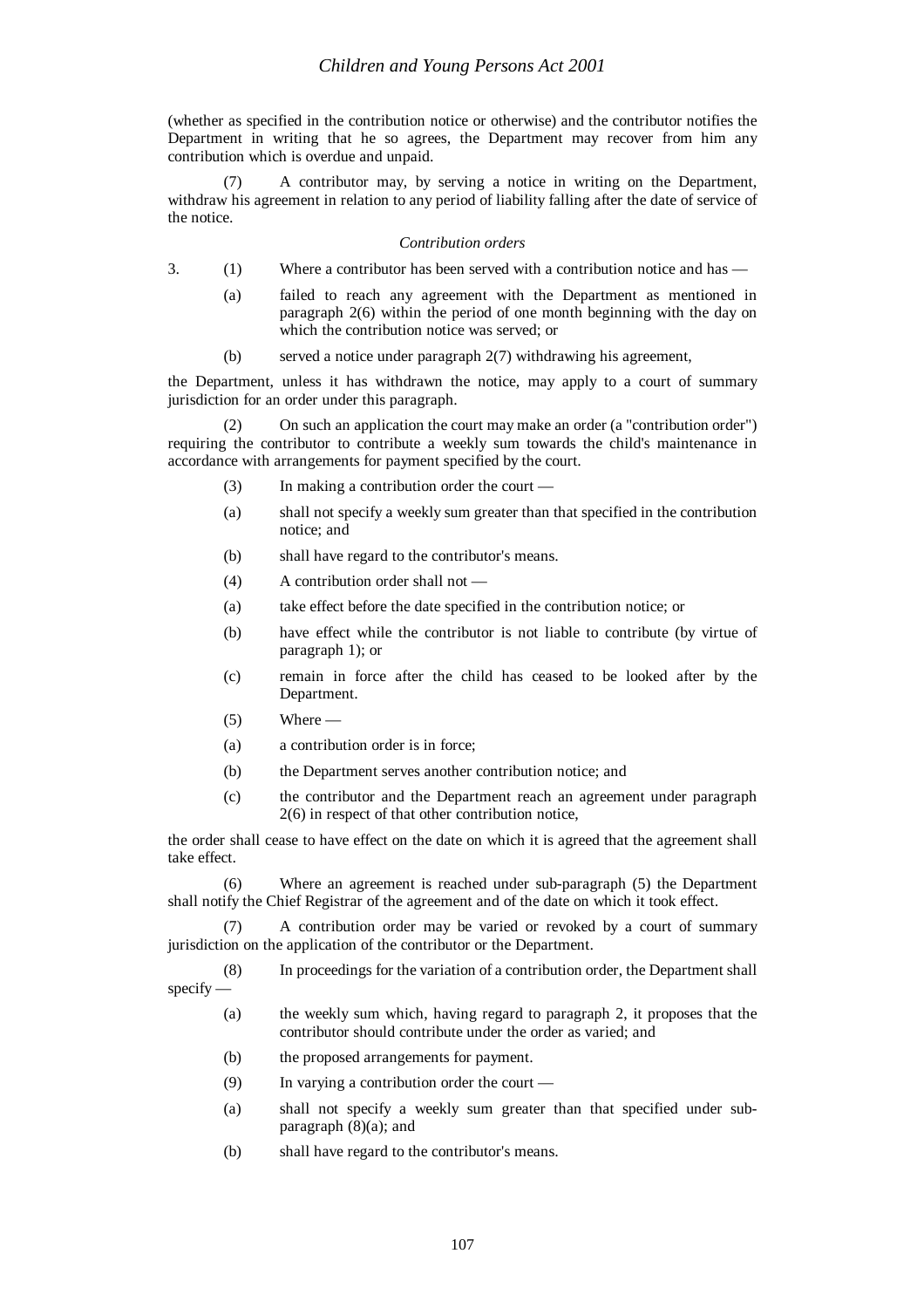(10) An appeal shall lie in accordance with rules of court from any order made under this paragraph.

#### *Arrears*

4. (1) In any proceedings for the recovery of any sum due under a contribution order, a certificate which —

- (a) purports to be signed by an officer of the Department, and
- (b) states that any sum due to the Department under the order is overdue and unpaid,

shall be evidence that the sum is overdue and unpaid.

(2) In any proceedings for the variation or revocation of a contribution order, or for the recovery of any sum due under a contribution order, the court may remit the whole or any part of the sum due under the order.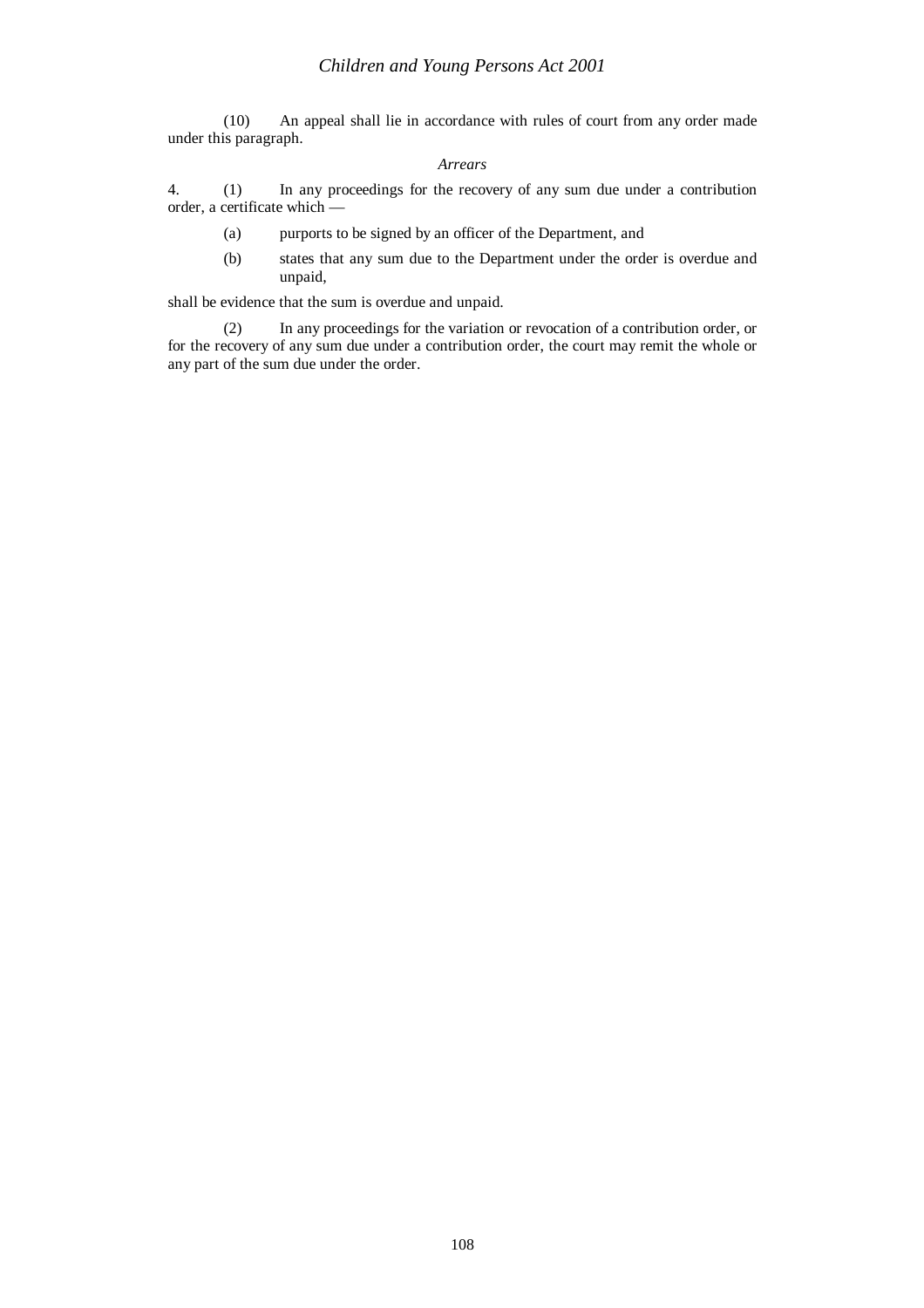# SCHEDULE 4 — SUPERVISION ORDERS

#### *Interpretation*

1. (1) In this Schedule —

"the responsible person", in relation to a supervised person, means —

- (a) any person who has parental responsibility for him; and
- (b) any other person with whom he is living;

"the supervised person" means the child with respect to whom a supervision order is made;

"supervision order" means a supervision order under section 31(1)(b);

"the supervisor" means —

34(1).

- (a) where the supervision order places the supervised person under the supervision of a probation officer, such probation officer as is for the time being assigned to him in accordance with probation rules;
- (b) where the supervision order places the supervised person under the supervision of the Department, such officer of the Department as is for the time being assigned to him by the Department.
- (2) The above definition of "supervisor" applies for the purpose of section

#### *Requirement to comply with supervisor's directions*

2. (1) A supervision order may require the supervised person to comply with any directions given from time to time by the supervisor and requiring him to do all or any of the following —

- (a) to live at a place or places specified in the directions for a period or periods so specified;
- (b) to present himself to a person or persons specified in the directions at a place or places and on a day or days;
- (c) to participate in activities specified in the directions on a day or days to be specified.

(2) It shall be for the supervisor to decide whether and to what extent he exercises any power to give directions under sub-paragraph (1).

(3) This paragraph does not confer on a supervisor power to give directions in respect of any medical or psychiatric examination or treatment.

*Requirements imposed on responsible persons*

3. (1) With the consent of any responsible person, a supervision order may include a requirement —

- (a) that he take all reasonable steps to ensure that the supervised person complies with any direction given by the supervisor under paragraph 2;
- (b) that he take all reasonable steps to ensure that the supervised person complies with any requirement included in the order under paragraph 4 or 5;
- (c) that he comply with any directions given by the supervisor requiring him to attend at a place specified in the directions for the purpose of taking part in activities so specified.

(2) A direction given under sub-paragraph  $(1)(c)$  may specify the time at which the responsible person is to attend and whether or not the supervised person is required to attend with him.

(3) A supervision order may require any person who is a responsible person in relation to the supervised person to keep the supervisor informed of his address, if it differs from the supervised person's.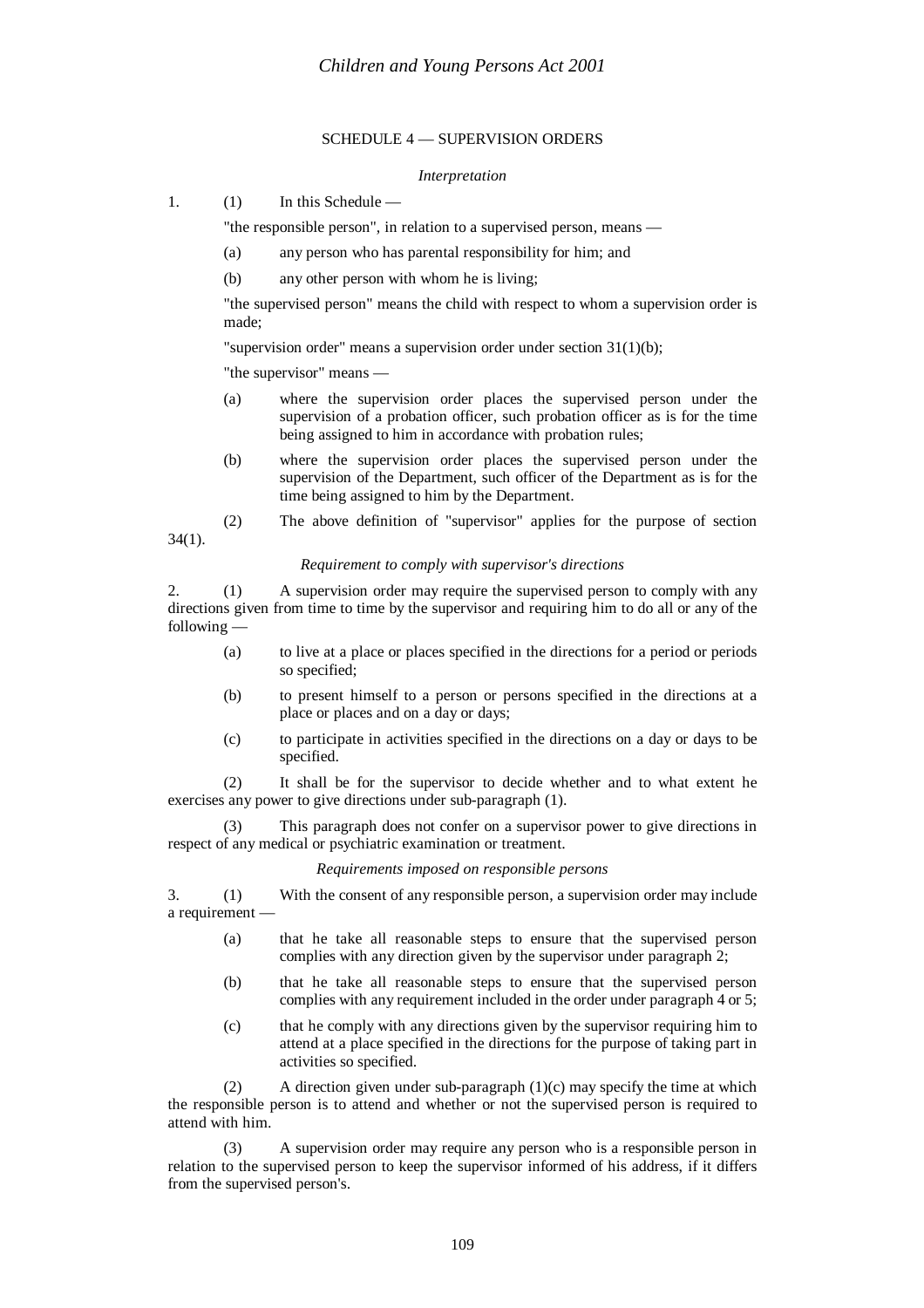# *Children and Young Persons Act 2001*

# *Medical and psychiatric examinations*

- 4. (1) A supervision order may require the supervised person
	- (a) to submit to a medical or psychiatric examination; or
	- (b) to submit to any such examination from time to time as directed by the supervisor.
	- (2) Any such examination shall be required to be conducted —
	- (a) by, or under the direction of, such registered medical practitioner as may be specified in the order;
	- (b) at a place specified in the order and at which the supervised person is to attend as a non-resident patient; or
	- (c) at a health service hospital or (in the case of a psychiatric examination) a hospital or mental nursing home at which the supervised person is, or is to attend as, a resident patient.

(3) A requirement of a kind mentioned in sub-paragraph (2)(c) shall not be included unless the court is satisfied, on the evidence of a registered medical practitioner, that —

- (a) the supervised person may be suffering from a physical or mental condition that requires, or may be susceptible to, treatment; and
- (b) a period as a resident patient is necessary if the examination is to be carried out properly.

(4) No court shall include a requirement under this paragraph in a supervision order unless it is satisfied that —

- (a) where the child has sufficient understanding to make an informed decision, he consents to its inclusion; and
- (b) satisfactory arrangements have been, or can be, made for the examination.

(5) This paragraph does not apply in the case of an interim order or an order pending appeal.

## *Medical and psychiatric treatment*

5. (1) Where a court proposes to make or vary a supervision order and is satisfied, on the evidence of a registered medical practitioner, that the physical condition of the supervised person is such as required and may be susceptible to treatment, the court may include in the supervision order a requirement that the supervised person shall, for a period specified in the order, submit to treatment of one of the following descriptions so specified -

- (a) treatment by or under the direction of a registered medical practitioner specified in the order;
- (b) treatment as a non-resident patient at a place specified in the order;
- (c) treatment as a resident patient in a health service hospital.

(2) Where a court proposes to make or vary a supervision order and is satisfied, on the evidence of a medical practitioner approved for the purposes of section 12 of the Mental Health Act 1998, that the mental condition of the supervised person is such as requires and may be susceptible to treatment, the court may include in the supervision order a requirement that the supervised person shall, for a period specified in the order, submit to treatment of one of the following descriptions so specified —

- (a) treatment by or under the direction of a registered medical practitioner specified in the order;
- (b) treatment as a non-resident patient at a place specified in the order;
- (c) treatment as a resident patient in a hospital or mental nursing home.

(3) No court shall include a requirement under this paragraph in a supervision order unless it is satisfied that —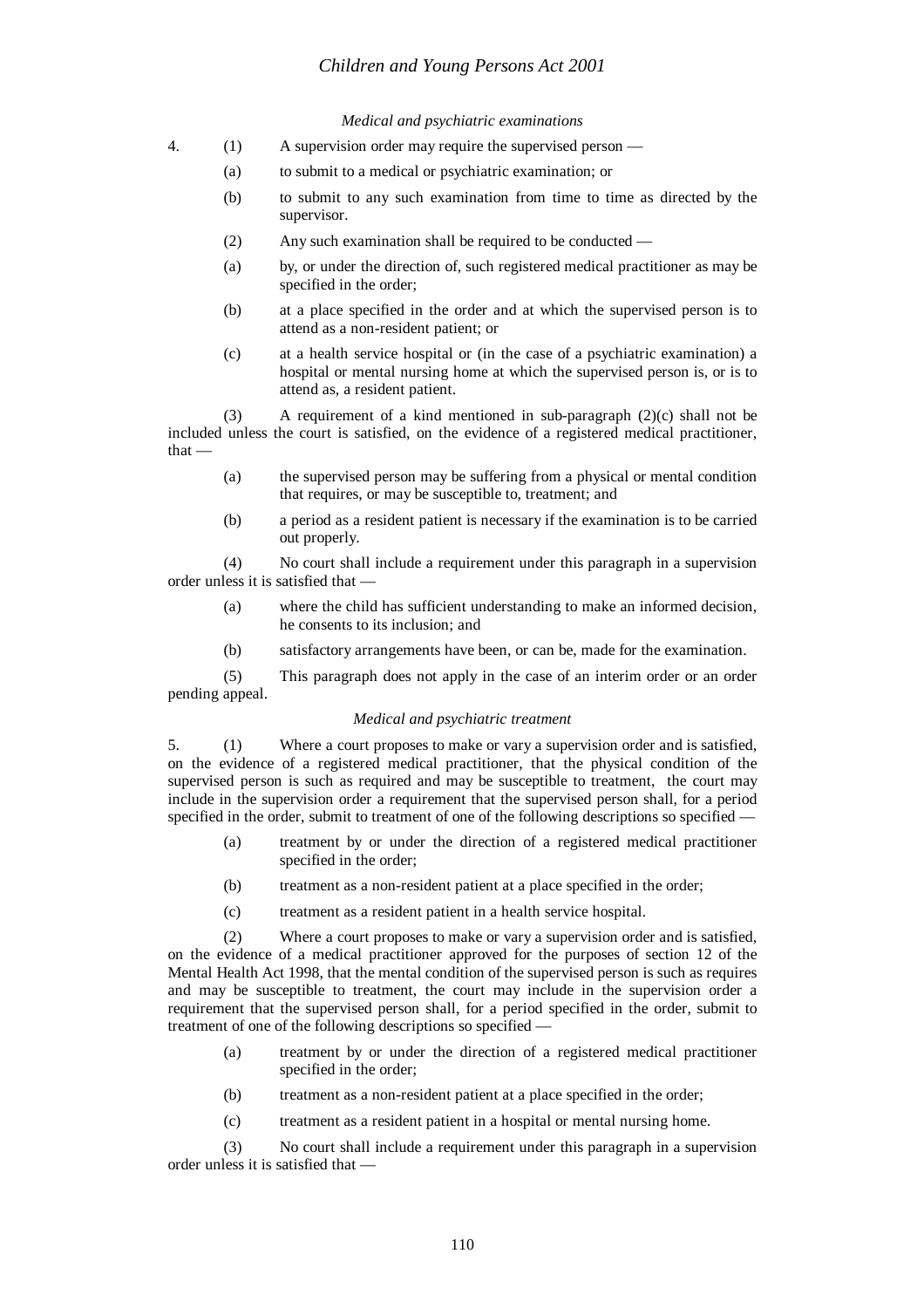- (a) where the child has sufficient understanding to make an informed decision, he consents to its inclusion; and
- (b) satisfactory arrangements have been, or can be, made for the treatment.

(4) If a medical practitioner by whom or under whose direction a supervised person is being treated in pursuance of a requirement included in a supervision order by virtue of this paragraph —

- (a) is unwilling to treat or direct the treatment of the supervised person, or
- (b) is of opinion
	- (i) that the treatment should be continued beyond the period specified in that behalf in the order, or
	- (ii) that the supervised person needs different treatment, or
	- (iii) that he is not susceptible to treatment, or
	- (iv) that he does not require further treatment,

the practitioner shall make a report in writing to that effect to the supervisor.

(5) On receiving a report under sub-paragraph (4) the supervisor shall refer it to a juvenile court, and on such a reference the court may make an order cancelling or varying the requirement.

(6) This paragraph does not apply in the case of an interim order or an order pending appeal.

## *Restriction on directions*

6. (1) The total number of days in respect of which a supervised person or responsible person may be required to comply with directions given under paragraph 2 or 3 shall not exceed 90 or such lesser number, if any, as may be specified in the order.

(2) For the purpose of calculating the total number of days in respect of which such directions may be given the supervisor may disregard any day in respect of which directions were previously given in pursuance of the order and on which the directions were not complied with.

## *Information to be given to supervisor etc.*

- 7. (1) A supervision order may require the supervised person
	- (a) to keep the supervisor informed of any change in his address; and
	- (b) to allow the supervisor to visit him at the place where he is living.
	- (2) The responsible person in relation to a supervised person shall —
	- (a) if asked by the supervisor, inform him of the supervised person's address (if it is known to him); and
	- (b) if he is living with the supervised person, allow the supervisor reasonable contact with the supervised person.

## *Duration of supervision order*

8. (1) Subject to any other enactment providing for its termination, a supervision order (other than an interim order or an order pending appeal) shall, unless previously revoked, cease to have effect —

- (a) at the end of the period of one year beginning with the date on which it is made, unless it is extended under sub-paragraph (2);
- (b) when the supervised person attains the age of 18;
- (c) on the making of a care order with respect to the supervised person;
- (d) on the happening of any event mentioned in section  $48(1)(a)$  or (b) of the Child Custody Act 1987 with respect to the supervised person.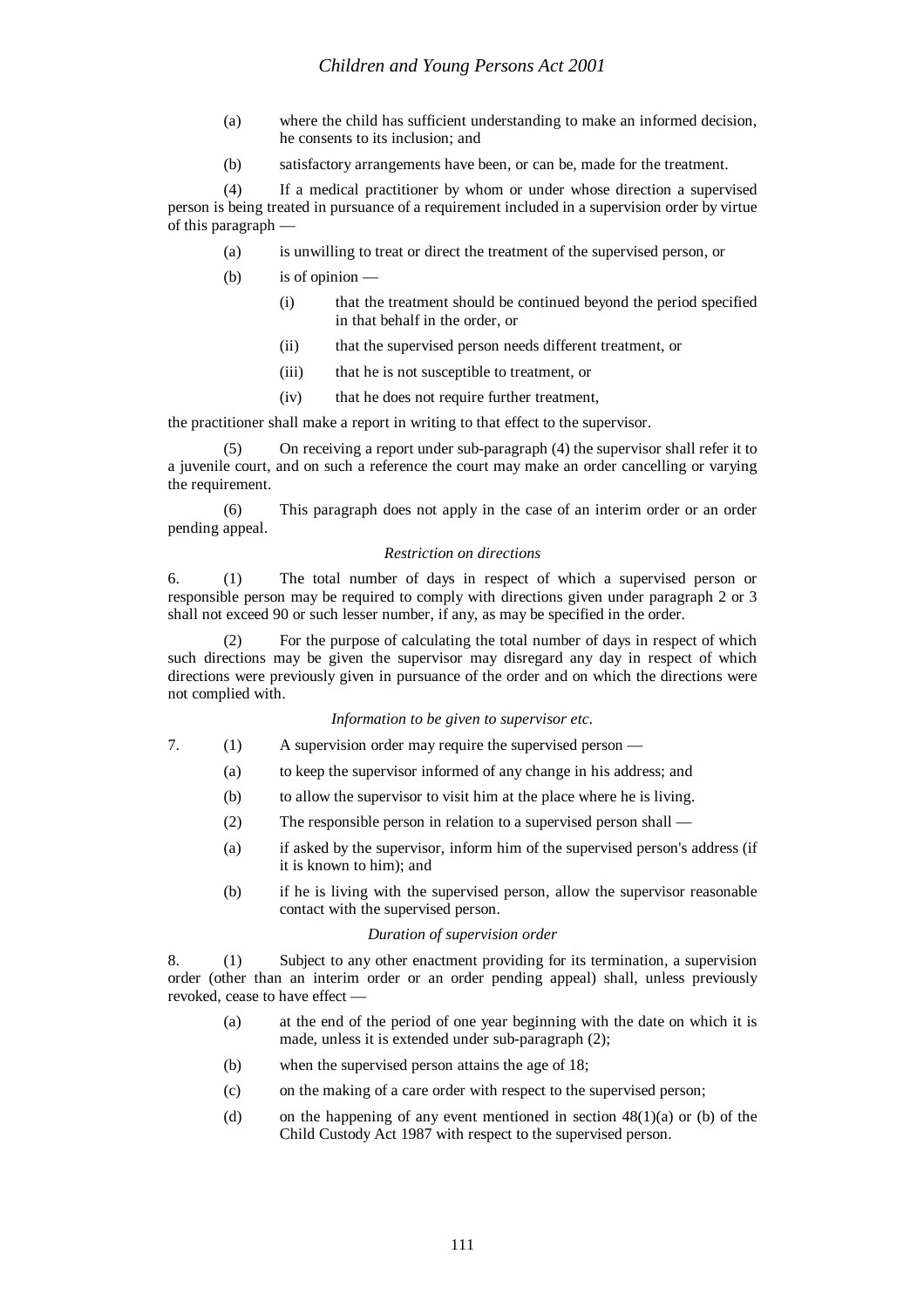# *Children and Young Persons Act 2001*

(2) On an application made by the supervisor a juvenile court may make an order extending, or further extending, the duration of a supervision order for such period as the court may specify.

- (3) A supervision order may not be extended beyond —
- (a) the end of the period of 3 years beginning with the date on which it was made, or
- (b) the date on which the supervised person attains the age of 18.

(4) This paragraph is without prejudice to section 5(6) of the Child Custody Act 1987.

# *Variation and revocation of supervision order*

9. (1) A supervision order may be revoked or varied by the court on the application of —

- (a) any person who has parental responsibility for the child;
- (b) the child himself; or
- (c) the supervisor.
- (2) On the application of a person —
- (a) who is not entitled to apply for the order to be revoked, but
- (b) with whom the child is living,

a supervision order may be varied by the court in so far as it imposes a requirement which affects that person.

- (3) In this paragraph "the court" means —
- (a) where the supervision order was made by a court other than a juvenile court, that court or a juvenile court; or
- (b) in any other case, a juvenile court;

but where the supervision order was made by a court on the determination of an appeal from another court, it shall be treated for the purpose of this sub-paragraph as made by the latter court.

## *Effect on earlier orders*

10. The making of a supervision order with respect to a child revokes any earlier supervision order (including a supervision order under Schedule 9) made with respect to him which would otherwise continue in force.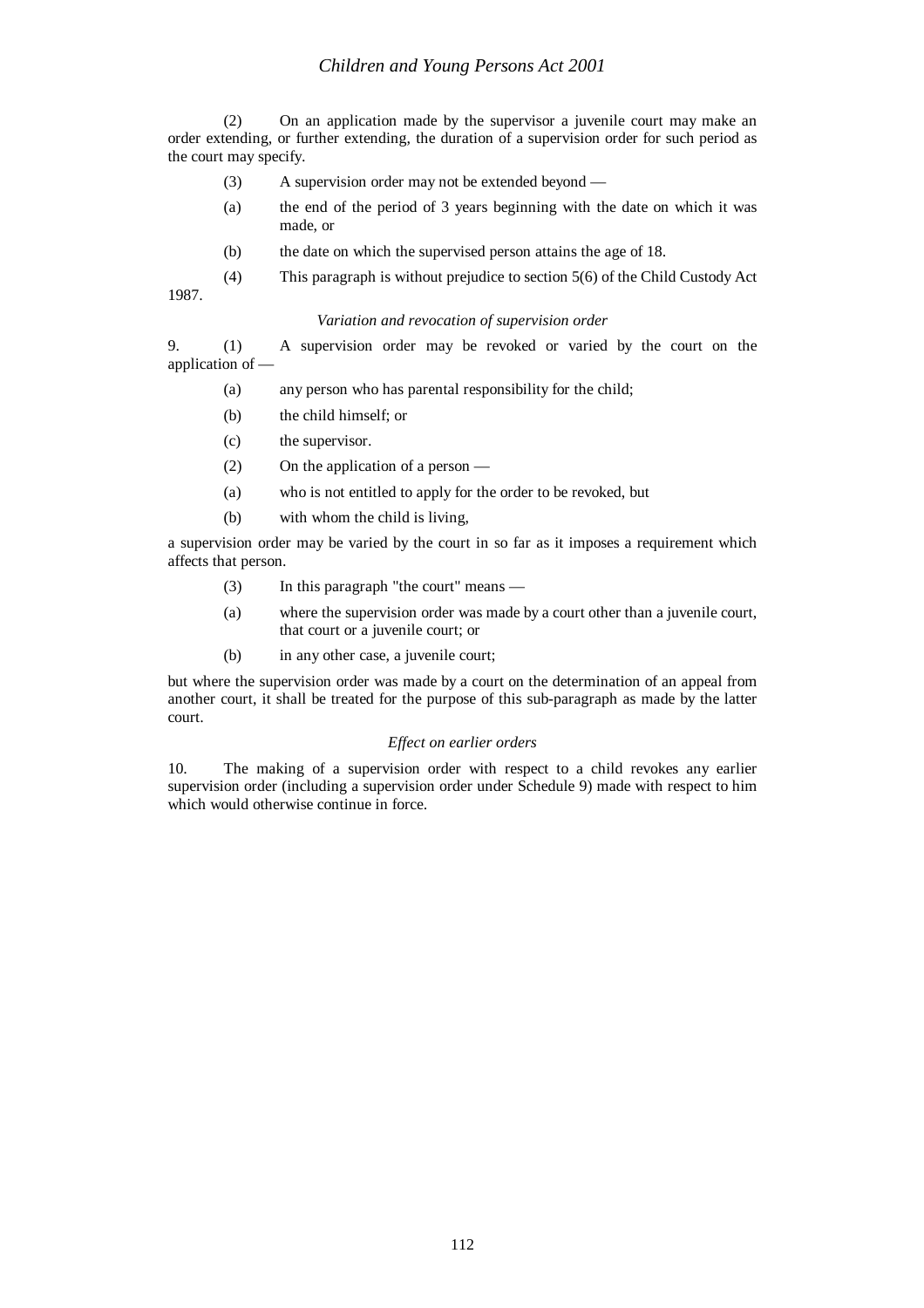# SCHEDULE 5 — EXCLUSIO**N** REQUIREMENTS &c

# *Exclusion requirement*

1. (1) For the purposes of sections 36 and 43 and this Schedule an exclusion requirement is any one or more of the following —

- (a) a provision requiring the relevant person to leave a dwelling-house in which he is living with the child,
- (b) a provision prohibiting the relevant person from entering a dwelling-house in which the child lives, and
- (c) a provision excluding the relevant person from a defined area in which a dwelling-house in which the child lives is situated.

(2) The court may provide that the exclusion requirement is to have effect for a shorter period than the other provisions of the relevant order.

# *Power of arrest*

2. (1) Where the court makes a relevant order containing an exclusion requirement, the court may attach a power of arrest to the exclusion requirement.

(2) Where the court attaches a power of arrest to an exclusion requirement of a relevant order, it may provide that the power of arrest is to have effect for a shorter period than the exclusion requirement.

## *Extension of period of requirement or power of arrest*

3. Any period specified for the purposes of paragraph 1(2) or 2(2) may be extended by the court (on one or more occasions) on an application to vary or revoke the interim care order.

# *Execution of power of arrest*

4. (1) Where a power of arrest is attached to an exclusion requirement of a relevant order by virtue of paragraph 2, a constable may arrest without warrant any person whom he has reasonable cause to believe to be in breach of the requirement.

Where a power of arrest is attached to an exclusion requirement of a relevant order by virtue of paragraph 2 and a person is arrested under sub-paragraph  $(1)$  —

- (a) he shall be brought before a justice of the peace within a period of 24 hours beginning at the time of his arrest, and
- (b) the justice before whom he is brought may remand him.

## *Lapse of exclusion requirement*

5. If, while a relevant order containing an exclusion requirement is in force, the Department has removed the child from the dwelling-house from which the relevant person is excluded to other accommodation for a continuous period of more than 24 hours, the relevant order shall cease to have effect in so far as it imposes the exclusion requirement.

## *Undertaking in lieu of exclusion requirement*

6. (1) In any case where the court has power to include an exclusion requirement in a relevant order, the court may accept an undertaking from the relevant person.

(2) No power of arrest may be attached to any undertaking given under this paragraph.

- (3) An undertaking given to a court under this paragraph —
- (a) shall be enforceable as if it were an order of the court, and
- (b) shall cease to have effect if, while it is in force, the Department has removed the child from the dwelling-house from which the relevant person is excluded by virtue of the undertaking to other accommodation for a continuous period of more than 24 hours.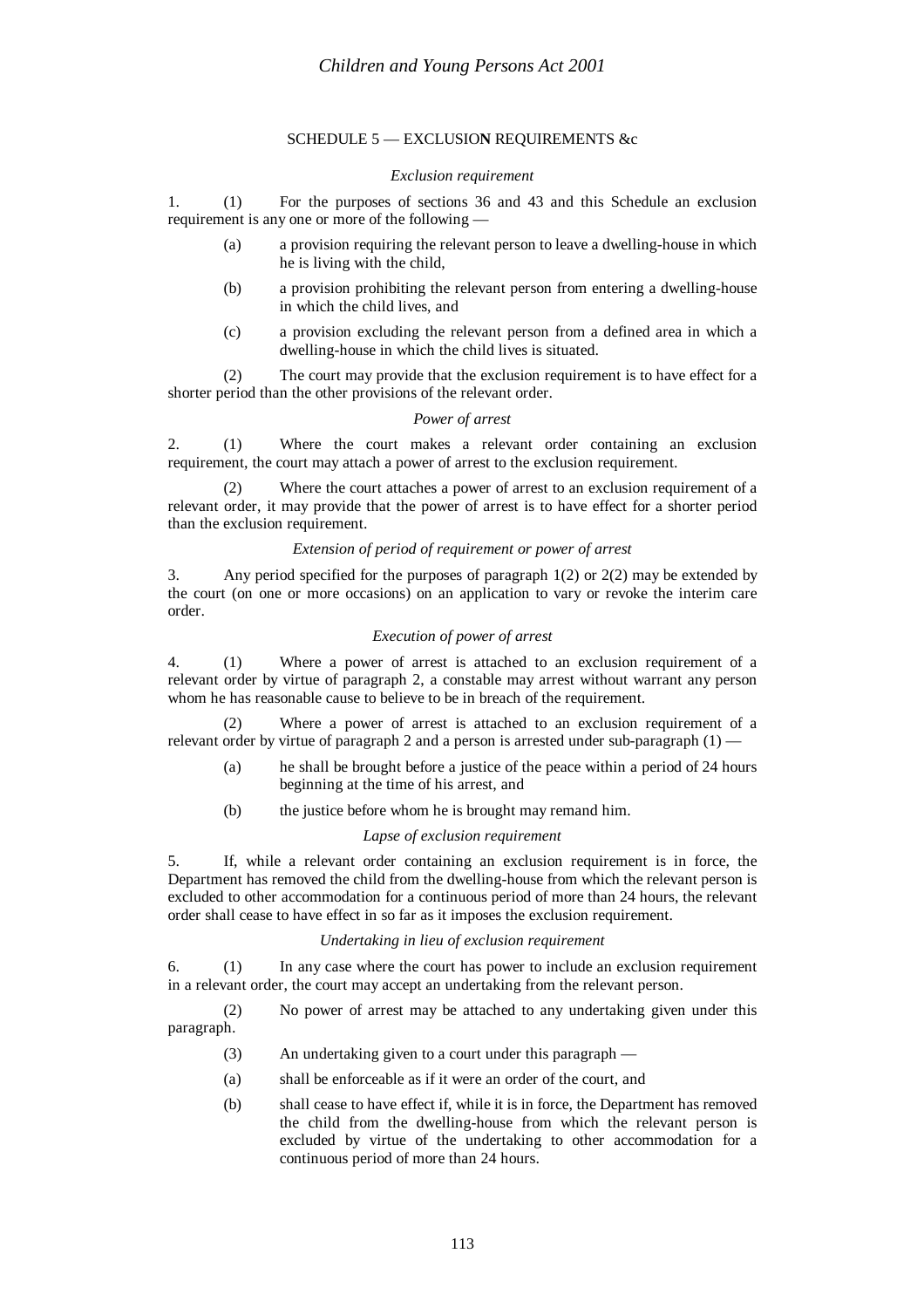(4) This section has effect without prejudice to the powers of the court apart from this paragraph.

# *Interpretation*

7. In this Schedule —

"relevant order" means an interim care order or an emergency protection order; "relevant person" has the same meaning as in section 36 or 43, as the case may be.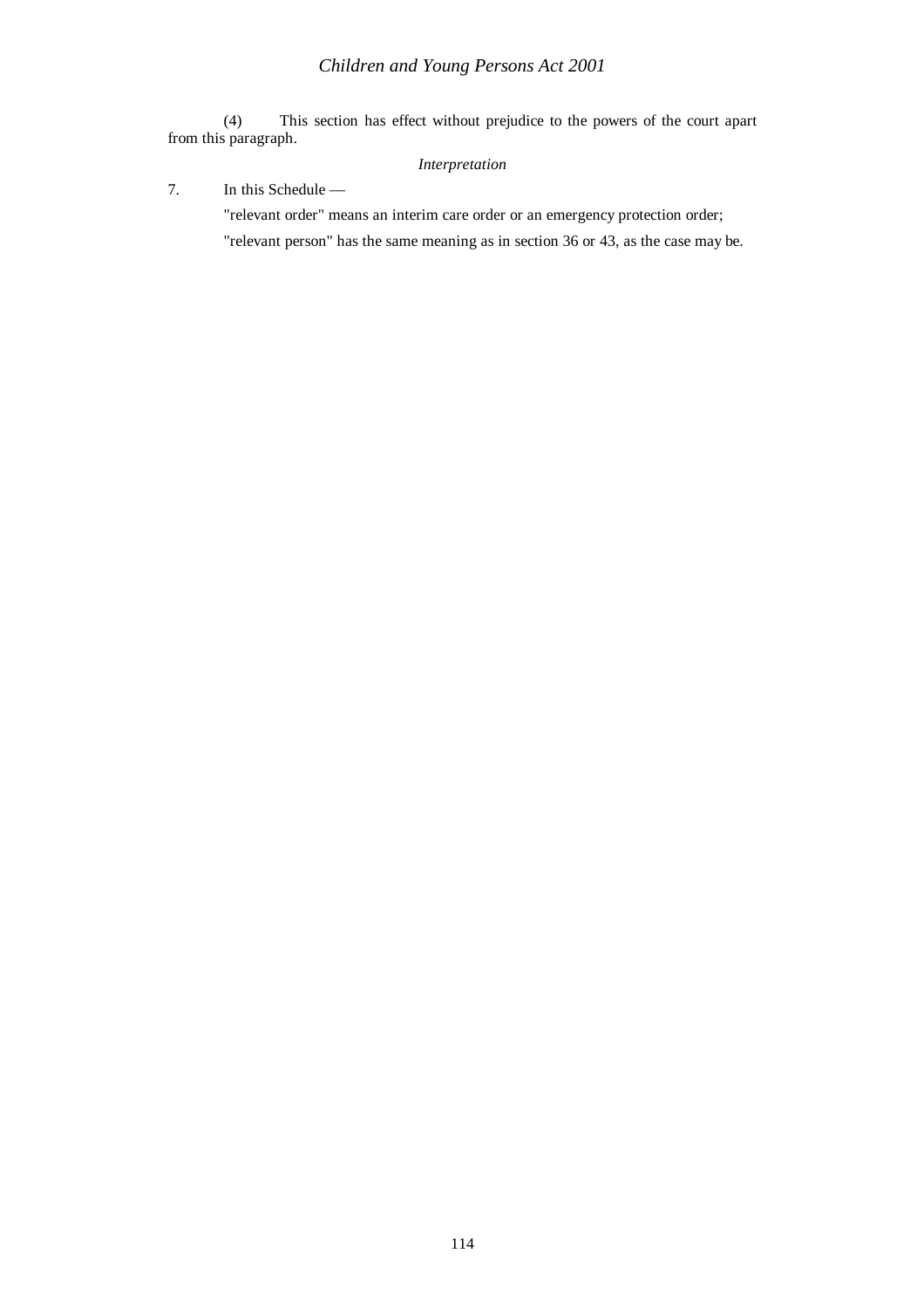# SCHEDULE 6 — REGISTRATION OF CHILDREN'S HOMES

## *Application for registration*

1. An application for registration of a children's home shall be made in writing to the Department by the person carrying on or proposing to carry on the home, and shall be accompanied by such information as the Department may reasonably require.

# *Determination of application*

2. (1) Subject to sub-paragraph (2), the Department shall, on receiving an application for registration, grant the application and issue to the applicant a certificate of registration specifying —

- (a) the name and address of the applicant,
- (b) the address of the children's home, and
- (c) the conditions imposed under paragraph 3.
- (2) The Department may refuse an application for registration if it is satisfied —
- (a) that the applicant, or any person concerned in the management of, or having a financial interest in, the home is disqualified under section 52 from carrying on, or being concerning in the management of or having a financial interest in, a children's home;
- (b) that the applicant, or a person employed or proposed to be employed by the applicant at the home, is not a fit person to carry on or be employed at a children's home;
- (c) that, for reasons concerned with situation, construction, state of repair, accommodation, staffing or equipment, the home is not, or any premises used in connection with the home are not, fit to be used for a children's home;
- (d) that the home is, or any premises used in connection with the home are, used or proposed to be used for purposes which are in any way improper or undesirable in the case of a children's home;
- (e) that the way in which it is intended to carry on the home is such as not to provide services or facilities reasonably required.

# *Conditions of registration*

3. (1) It is a condition of the registration of any person in respect of a children's home that the number of children cared for and accommodated in the home (excluding any child in respect of whom a person carrying on or employed at the home is a relative) does not exceed such number as may be specified in the certificate of registration.

(2) The Department may, when granting an application for registration, impose such further conditions as it considers appropriate.

- (3) The Department may from time to time  $-$
- (a) vary any condition for the time being in force in respect of a children's home under this paragraph;
- (b) remove any such condition (except the condition imposed by sub-paragraph  $(1)$ ; or
- (c) impose an additional condition,

either on the application of the person registered in respect of the home or without such an application.

(4) Any person who without reasonable excuse carries on a children's home in contravention of a condition for the time being in force in respect of the home under this paragraph shall be guilty of an offence and liable on summary conviction to a fine not exceeding £2,500.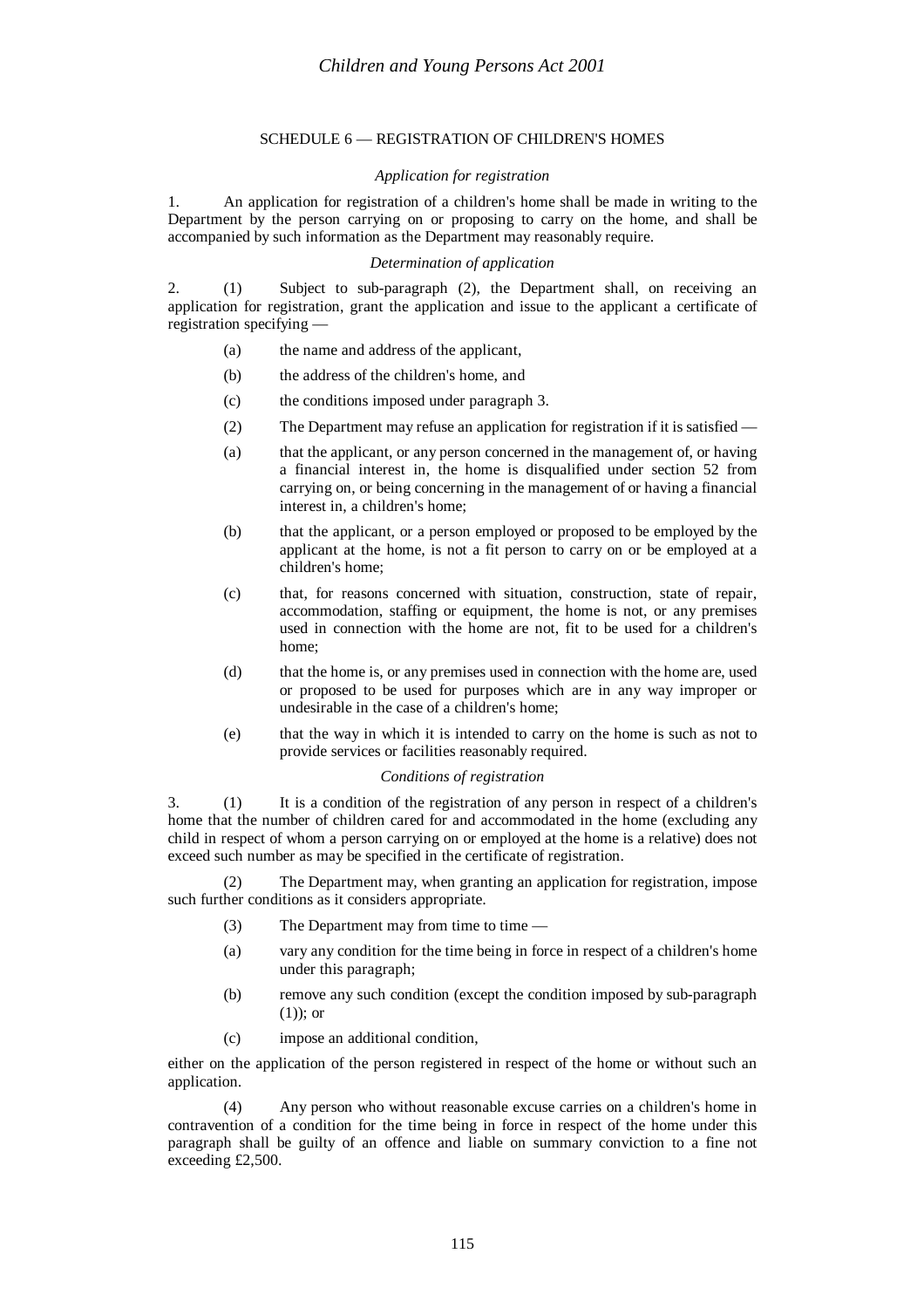# *Cancellation of registration*

4. The Department may at any time cancel the registration of a person in respect of a children's home —

- (a) on any ground which would entitle it to refuse an application for the registration of that person in respect of that home;
- (b) on the ground that that person has been convicted of an offence under Part 6, or that any other person has been convicted of such an offence in respect of that home;
- (c) on the ground that any condition for the time being in force in respect of the home under paragraph 3 has not been complied with;
- (d) on the ground that that person has been convicted of an offence against regulations under section 53;
- (e) at the request of that person.

*Procedure for registration etc.*

- 5. (1) Where the Department proposes
	- (a) to grant an application subject to conditions (other than conditions agreed between the applicant and the Department), or
	- (b) to refuse an application,

it shall give to the applicant notice of its proposal and, in the case of a proposal to grant the application, of the conditions subject to which it proposes to grant it.

(2) The Department shall give any person registered in respect of a children's home notice of a proposal —

- (a) to cancel the registration;
- (b) to vary any condition for the time being in force in respect of the home under paragraph 3; or
- (c) to impose any additional condition.
- (3) A notice under this paragraph shall —
- (a) be in writing;
- (b) give the Department's reasons for its proposal; and
- (c) state that within such period as may be specified in the notice (not being less than 21 days beginning with the date of service of the notice) any person on whom it is served may make objections or representations in writing to the Department concerning the proposal.
- (4) In relation to any proposal mentioned in sub-paragraph (1) or (2) the Department —
	- (a) shall not make a decision on the proposal before the expiration of the period specified under sub-paragraph (3)(c): and
	- (b) shall before making such a decision consider any objections or representations made in accordance with the notice.

(5) If the Department decides to adopt a proposal mentioned in sub-paragraph (1) or (2), it shall give notice of its decision to any person to whom it was required to give notice of the proposal.

(6) A notice under sub-paragraph (5) shall be in writing and include an explanation of the right of appeal conferred by section 56.

(7) A decision of the Department, other than a decision to grant an application for registration subject only to conditions agreed between the applicant and the Department or to refuse an application for registration, shall not take effect —

(a) if no appeal is brought, until the expiration of the period of 28 days referred to in section 56(2);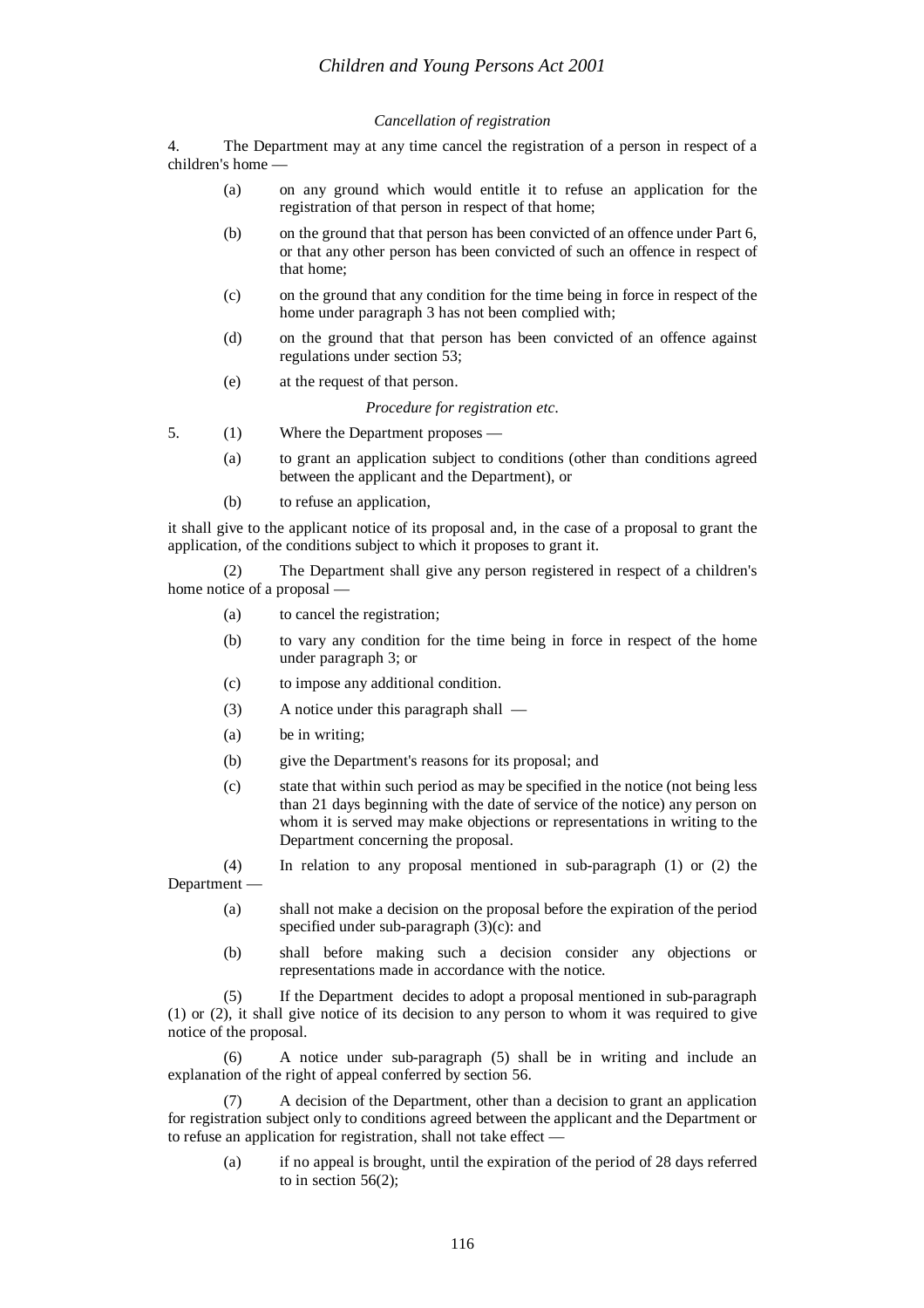# *Children and Young Persons Act 2001*

(b) if an appeal is brought, until it is determined or abandoned.

# *Inspection of register*

6. The register of children's homes kept by the Department shall be available for inspection at all reasonable times, and any person inspecting the register shall be entitled to make copies of entries in the register on payment of such reasonable fee as the Department may determine.

# *Display of certificate*

7. (1) The certificate of registration issued under paragraph 2(1) in respect of a children's home shall be kept affixed in a conspicuous place in the home.

(2) If sub-paragraph (1) is not complied with, the person carrying on the home is guilty of an offence and liable on summary conviction to a fine not exceeding £500.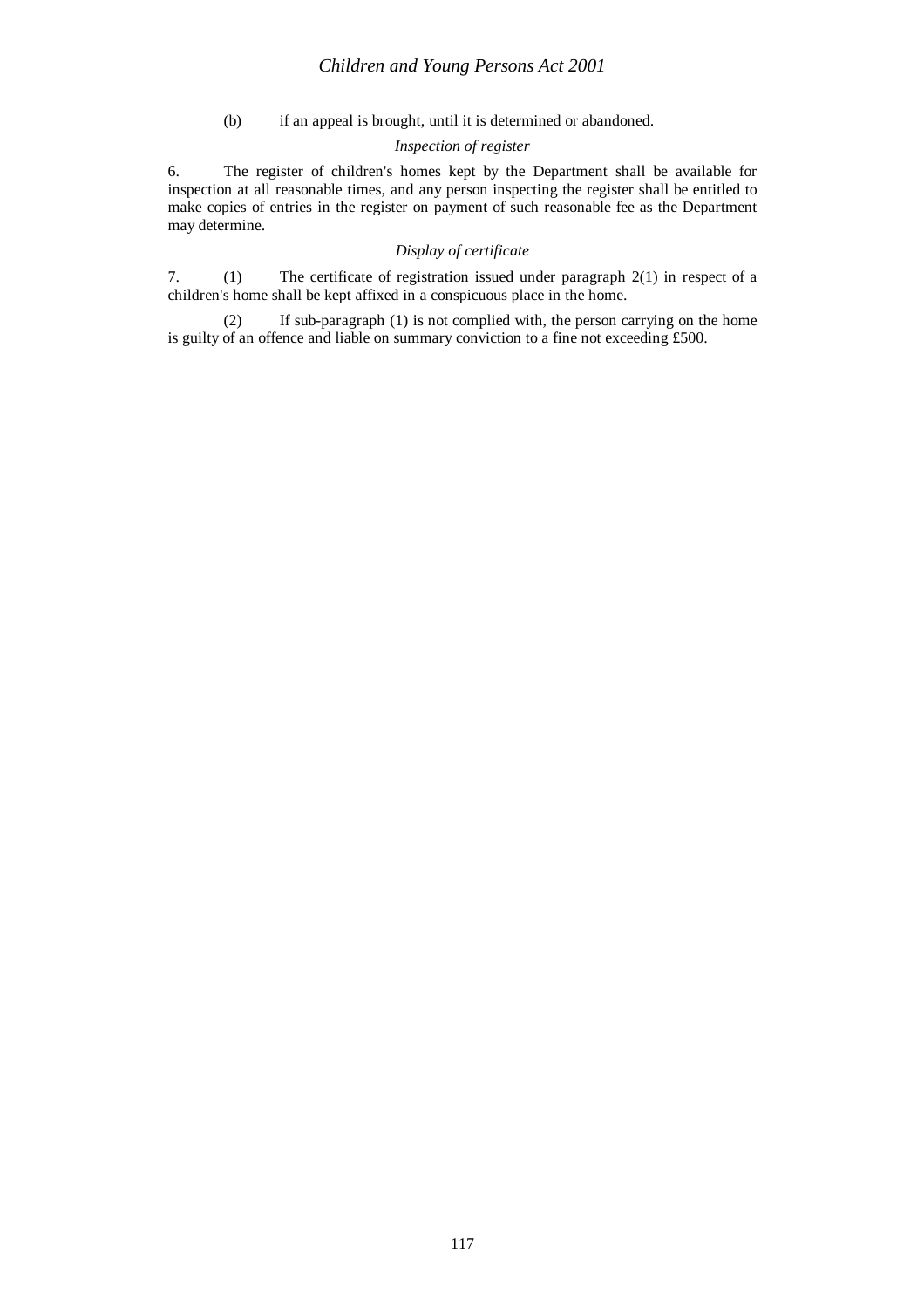# SCHEDULE 7 — REGISTRATION OF CHILD-MINDERS ETC

# *Application for registration*

1. An application for registration shall be made in writing to the Department and shall be accompanied by such information as the Department may reasonably require.

# *Determination of application*

2. (1) Subject to sub-paragraphs (2) to (5), the Department shall, on receiving an application for registration, grant the application and issue to the applicant a certificate of registration specifying —

- (a) the name and address of the applicant,
- (b) the premises in respect of which he is registered (in the case of registration under section  $64(1)(b)$ , and
- (c) the conditions imposed under paragraph 3.

(2) The Department shall refuse to register a person if he is disqualified by regulations under section 65.

(3) The Department may refuse to register an applicant under section  $64(1)(a)$  if it is satisfied that —

- (a) the applicant, or any person looking after, or likely to be looking after, any children on any premises on which the applicant is, or is likely to be, childminding, is not fit to look after children under the age of 8; or
- (b) any person living, or likely to be living, at any such premises, or any person employed, or likely to be employed, on those premises, is not fit to be in the proximity of children under the age of 8.

(4) The Department may refuse to register an applicant under section 64(1)(b) if it is satisfied that any person living, or likely to be living, at any of the premises to which the application relates, or any person employed, or likely to be employed, on those premises, is not fit to be in the proximity of children under the age of 8.

(5) The Department may refuse to register an applicant for registration under section  $64(1)(a)$  if it is satisfied that any premises on which the applicant is, or is likely to be, child-minding are not fit to be used for looking after children under the age of 8, whether because of their condition or the condition of any equipment used in the premises or for any reason connected with their situation, construction or size.

(6) The Department may refuse to register an applicant for registration under section  $64(1)(b)$  if, in relation to the premises to which the application relates, any requirement of regulations under paragraph 6(1) is contravened.

(7) The Department may refuse to register an applicant under section 64(1)(b) if it is satisfied that any person concerned in the management of, or having a financial interest in, the provision of day care by the applicant is disqualified under section 65(6) from carrying on, or being concerned in the management of or having a financial interest in such provision.

## *Conditions of registration*

3. (1) It is a condition of the registration of any person that he shall not when acting as a child-minder, or in providing day care on the premises in question, look after a number of children, or a number of children within specified age groups, exceeding such number as may be specified in the certificate of registration.

(2) The Department may, when granting an application for registration of any person, impose such further conditions as it considers appropriate —

- (a) requiring him to secure that any premises on which he looks after children as a child-minder, or the premises on which he provides day care, and the equipment used on those premises, are adequately maintained and kept safe;
- (b) requiring him to keep a record of the name and address of —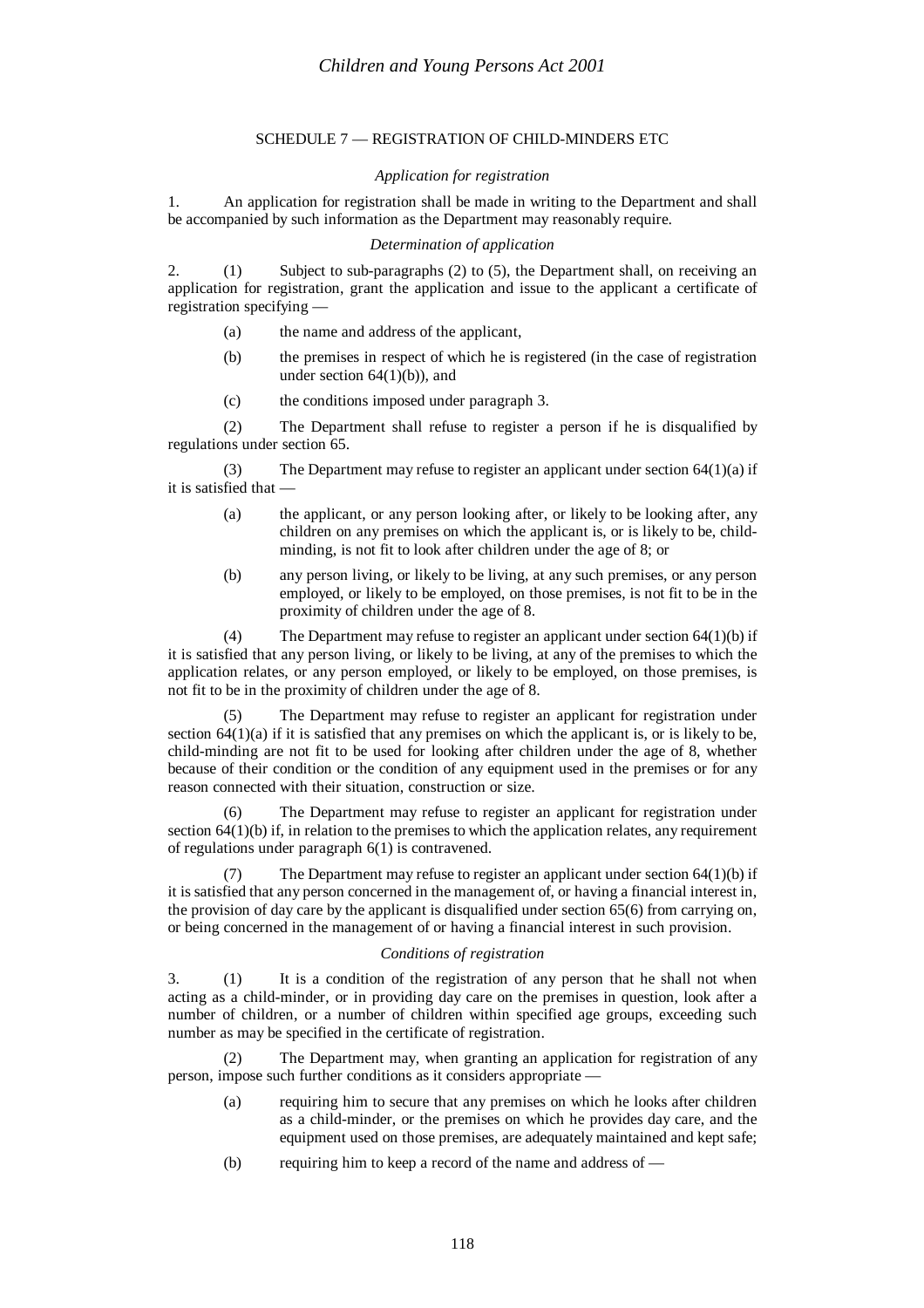- (i) any child looked after by him as a child-minder on any premises, or looked after on the premises in question, as the case may be;
- (ii) any person who assists in looking after any such child; and
- (iii) any person who lives, or is likely at any time to be living, at those premises;
- (c) requiring him to notify the Department in writing of any change in the persons mentioned in paragraph (b)(ii) and (iii);
- (d) in the case of registration under section  $64(1)(b)$ 
	- (i) specifying the number of persons required to assist in looking after children on the premises; and
	- (ii) requiring him to notify the Department of any change in the facilities which he provides or the period during which he provides them; and
- (e) imposing such other reasonable requirements (other than with respect to any matter specified in paragraph 6(1)) as the Department thinks appropriate.
- (3) The Department may from time to time  $-$
- (a) vary any condition for the time being in force under this paragraph;
- (b) remove any such condition (except a condition imposed under subparagraph (1)); or
- (c) impose an additional condition,

either on the application of the person registered or without such an application.

(4) Any person registered who without reasonable excuse contravenes or fails to comply with a condition for the time being in force under this paragraph is guilty of an offence and liable on summary conviction to a fine not exceeding £2,500.

In determining the maximum number of children, or the maximum number of children of specified age groups, under sub-paragraph (1) in relation to a registered childminder, the Department shall take account of the number of other children who may at any time be on the premises on which he acts or is likely to act as child-minder or provides day care, as the case may be.

(6) Where a person is registered under section  $64(1)(b)$  with respect to different premises, this paragraph applies separately in relation to each registration.

#### *Cancellation of registration*

4. (1) The Department may by notice in writing at any time cancel the registration of a person —

- (a) if it appears to it that it would be justified in refusing an application for the registration of that person as a child-minder or in respect of the provision of day care on the premises in question, as the case may be;
- (b) if the care provided by that person when looking after a child as a childminder, or the day care provided by that person on those premises, is in the Department's opinion seriously inadequate having regard to the needs of the children concerned;
- (c) if that person has contravened or failed to comply with a condition imposed under paragraph 3;
- (d) if that person has failed, within 28 days after service of a demand for payment or after the beginning of the inspection, whichever is the later, to pay any fee due under the Fees and Duties Act 1989 in respect of an annual inspection under section 67 of premises on which day care is provided;
- (e) if, in relation to any premises with respect to which that person is registered under section  $64(1)(b)$ , any requirement of regulations under paragraph  $6(1)$ is contravened; or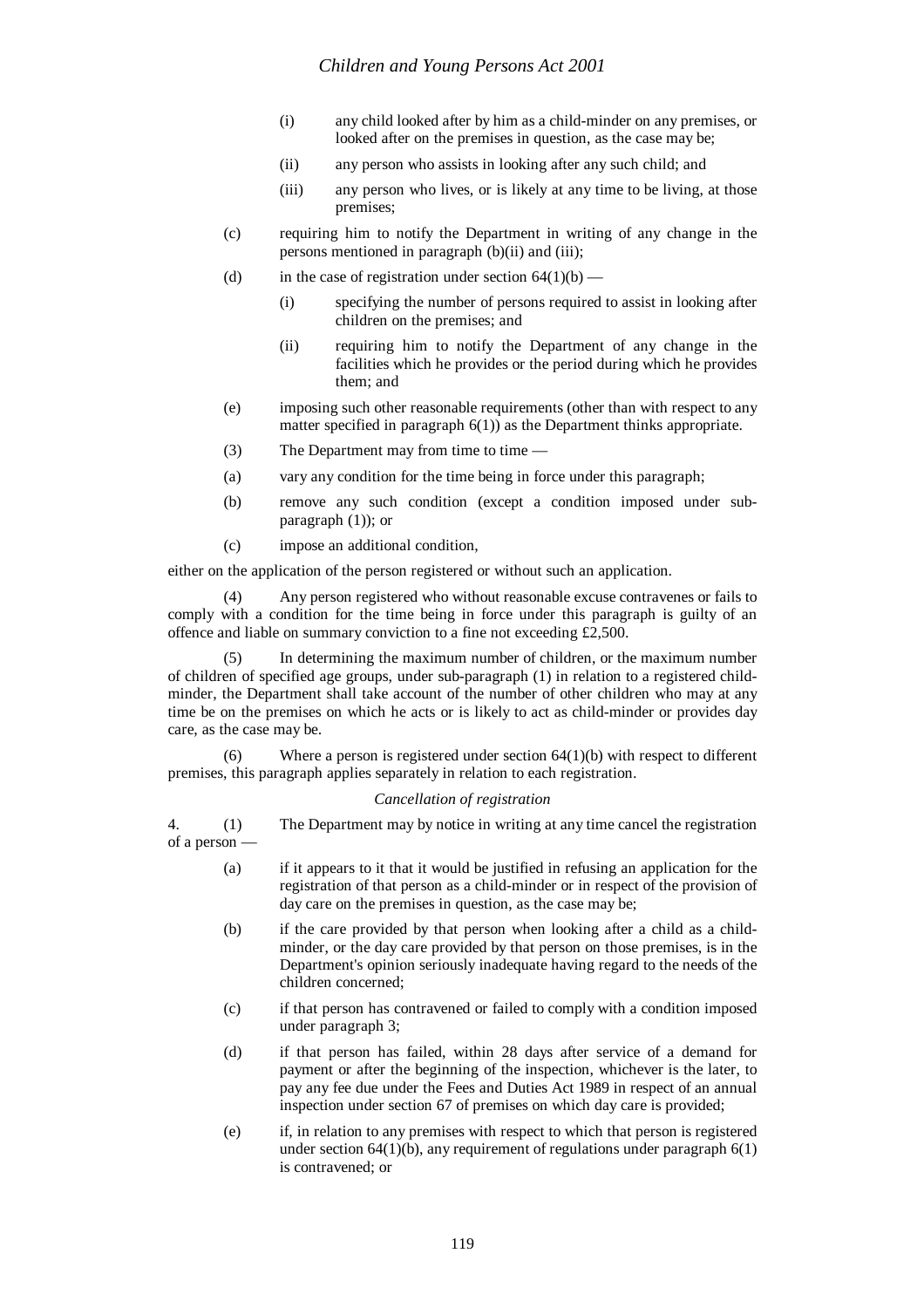(f) at the request of that person.

(2) The Department may by notice in writing at any time cancel all registrations of a person under section  $64(1)(b)$  if it appears to it that the circumstances are such that it would be justified in refusing to register him in respect of any premises.

Where a condition imposed under paragraph  $3(3)(a)$  required a registered person to carry out repairs or make alterations or additions to any premises, his registration shall not be cancelled on the ground that the premises are not fit to be used for looking after children if —

- (a) the time set for complying with the condition has not expired, and
- (b) it is shown that the condition of the premises is due to the repairs not having been carried out or the alterations or additions not having been made.

#### *Procedure for registration etc.*

5. (1) Where the Department proposes to grant or refuse an application, it shall give to the applicant notice of its proposal and, in the case of a proposal to grant the application, of the conditions subject to which it proposes to grant it.

(2) The Department shall give any person who is registered notice of a proposal

- (a) to cancel the registration;
- (b) to vary any condition for the time being in force under paragraph 3; or
- (c) to impose any additional condition.
- (3) A notice under this paragraph shall —
- (a) be in writing;

—

- (b) give the Department's reasons for its proposal; and
- (c) state that within such period as may be specified in the notice (not being less than 21 days beginning with the date of service of the notice) any person on whom it is served may make objections or representations in writing to the Department concerning the proposal.

(4) In relation to any proposal mentioned in sub-paragraph (1) or (2) the Department —

- (a) shall not make a decision on the proposal before the expiration of the period specified under sub-paragraph (3)(c): and
- (b) shall before making such a decision consider any objections or representations made in accordance with the notice.

(5) If the Department decides to adopt a proposal mentioned in sub-paragraph (1) or (2), it shall give notice of its decision to the applicant or person registered.

(6) A notice under sub-paragraph (5) shall be in writing and include an explanation of the right of appeal conferred by section 68.

(7) A decision of the Department, other than a decision to grant an application for registration subject only to conditions agreed between the applicant and the Department or to refuse an application for registration, shall not take effect —

- (a) if no appeal is brought, until the expiration of the period of 28 days referred to in section 68(2);
- (b) if an appeal is brought, until it is determined or abandoned.

*Regulations for premises on which day-care is provided*

6. (1) The Department may make regulations prescribing standards to be complied with as respects -

(a) the size, construction, accommodation and equipment of premises on which day care is provided;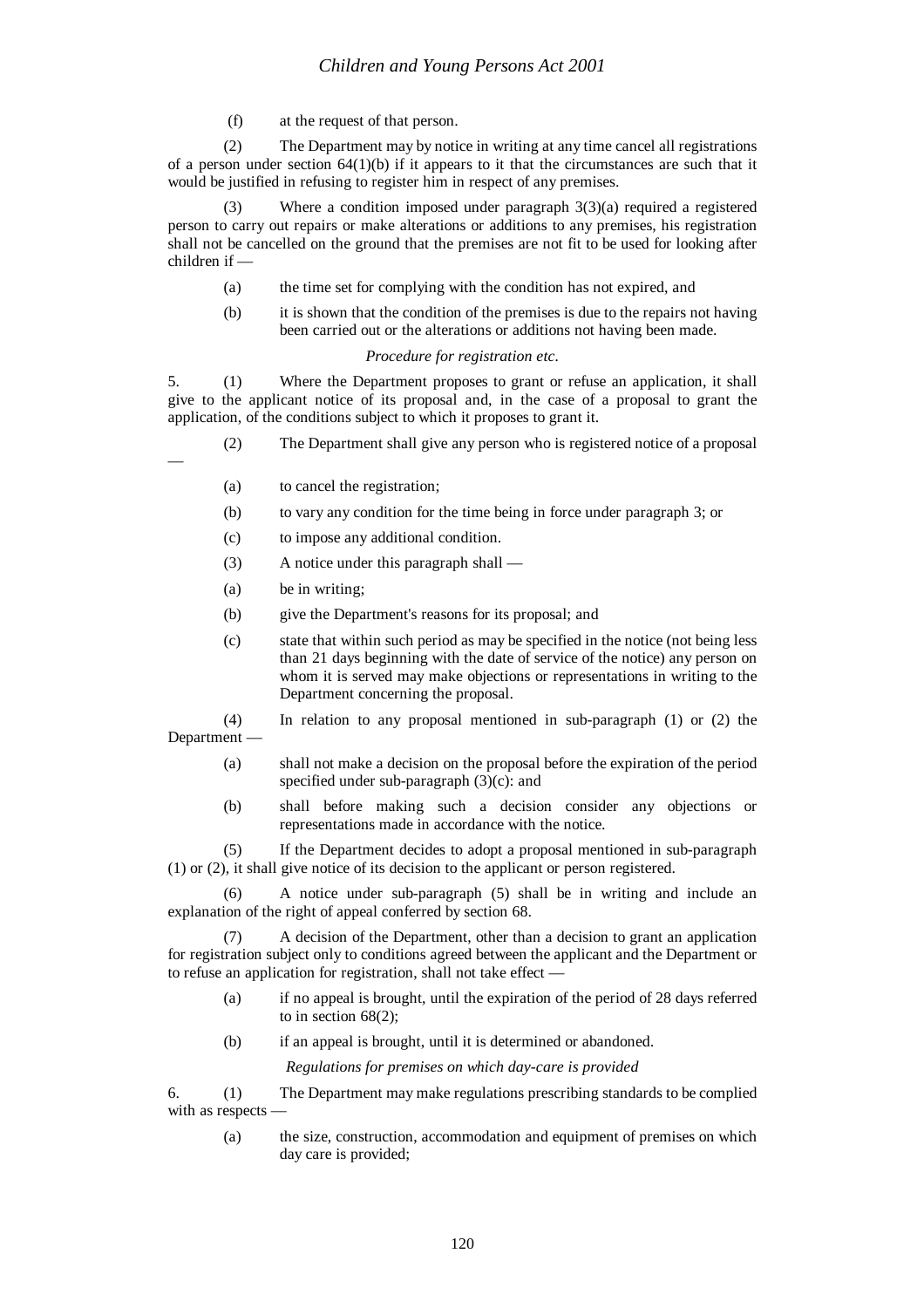(b) facilities to be provided in connection with the provision of day care on such premises.

(2) Where regulations under this paragraph have come into force since the date of registration of any person under section  $64(1)(b)$  in respect of any premises on which day care is provided, the registration may be cancelled on the ground specified in paragraph 4(1)(e) by reason that the premises do not comply with any standard specified in those regulations, notwithstanding that the size, construction, accommodation or equipment of the premises, or the facilities provided on the premises, as the case may be, have not changed since the date of registration.

## *Inspection of register*

7. The register shall be available for inspection at all reasonable times, and any person inspecting the register shall be entitled to make copies of entries in the register on payment of such reasonable fee as the Department may determine.

# *Display of certificate*

8. (1) The certificate of registration issued under paragraph 2(1) shall be kept affixed in a conspicuous place in the premises where the person registered acts as a childminder, or in respect of which he is registered, as the case may be.

(2) If sub-paragraph (1) is not complied with, the person registered is guilty of an offence and liable on summary conviction to a fine not exceeding £500.

#### *Interpretation*

9. In this Schedule "the register" means the register kept by the Department under section 64(1)(a) or (b), as the case may be, and "registered" and "registration" have corresponding meanings.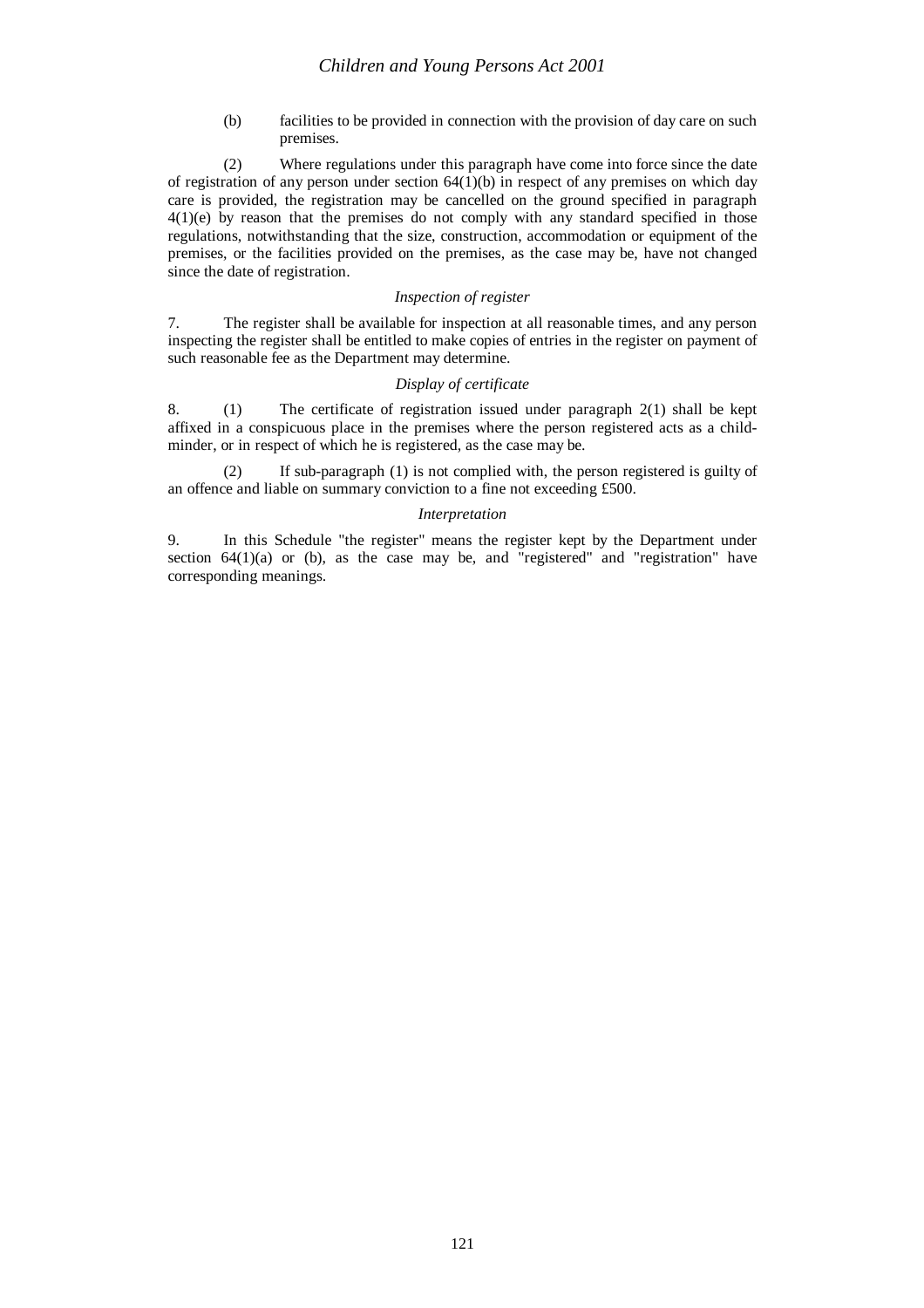# SCHEDULE 8 — OFFENCES REFERRED TO IN SECTION 79

1. The murder or manslaughter of a child or young person.

2. Infanticide.

3. An offence under section 42 of the Criminal Code 1872 (abandonment or exposure of child under 5).

4. An offence under any of the following provisions of the Children and Young Persons Act 1966 —

- (a) section 1 (cruelty, neglect etc. of children);
- (b) section 3 (allowing person under 16 to be in brothel);
- (c) section 4 (using person under 16 for begging);
- (d) section 9 (exposing child under 12 to risk of burning);
- (e) section 19 (allowing person under 16 to take part in dangerous performance).
- 5. Any other offence involving bodily injury to a child or young person.

6. An offence under section 2(1) of the Criminal Law Act 1981 (aiding, abetting, counselling or procuring another's suicide or attempted suicide).

7. An offence against a child or young person under any of the following provisions of the Sexual Offences Act 1992 —

- (a) section 2 (procurement by threats or lies);
- (b) section 3 (administering drugs for sexual purposes);
- (c) section 4 (unlawful sexual intercourse);
- (d) section 5 (sexual act with subnormal person);
- (e) section 7 (incest);
- (f) section 9 (unnatural offences);
- (g) section 11 (assault with intent to commit buggery);
- (h) section 13 (indecent assault);
- (i) section 15 (abduction by force);
- (j) section 17 (causing prostitution);
- (k) section 18 (procurement of person under 18);
- (l) section 20 (detention in brothel);
- (m) section 21 (permitting person under 16 to use premises for sex);
- (n) section 23 (causing or encouraging prostitution of person under 16).

8. An attempt to commit an offence against a child or young person under any of the following provisions of the Sexual Offences Act 1992 —

- (a) section 2(a) (procurement by threats);
- (b) section 4 (unlawful sexual intercourse);
- (c) section 5 (sexual act with subnormal person);
- (d) section 7 (incest);
- (e) section  $9(1)$  (buggery);
- (f) section 17 (causing prostitution);
- (g) section 18 (procurement of person under 18).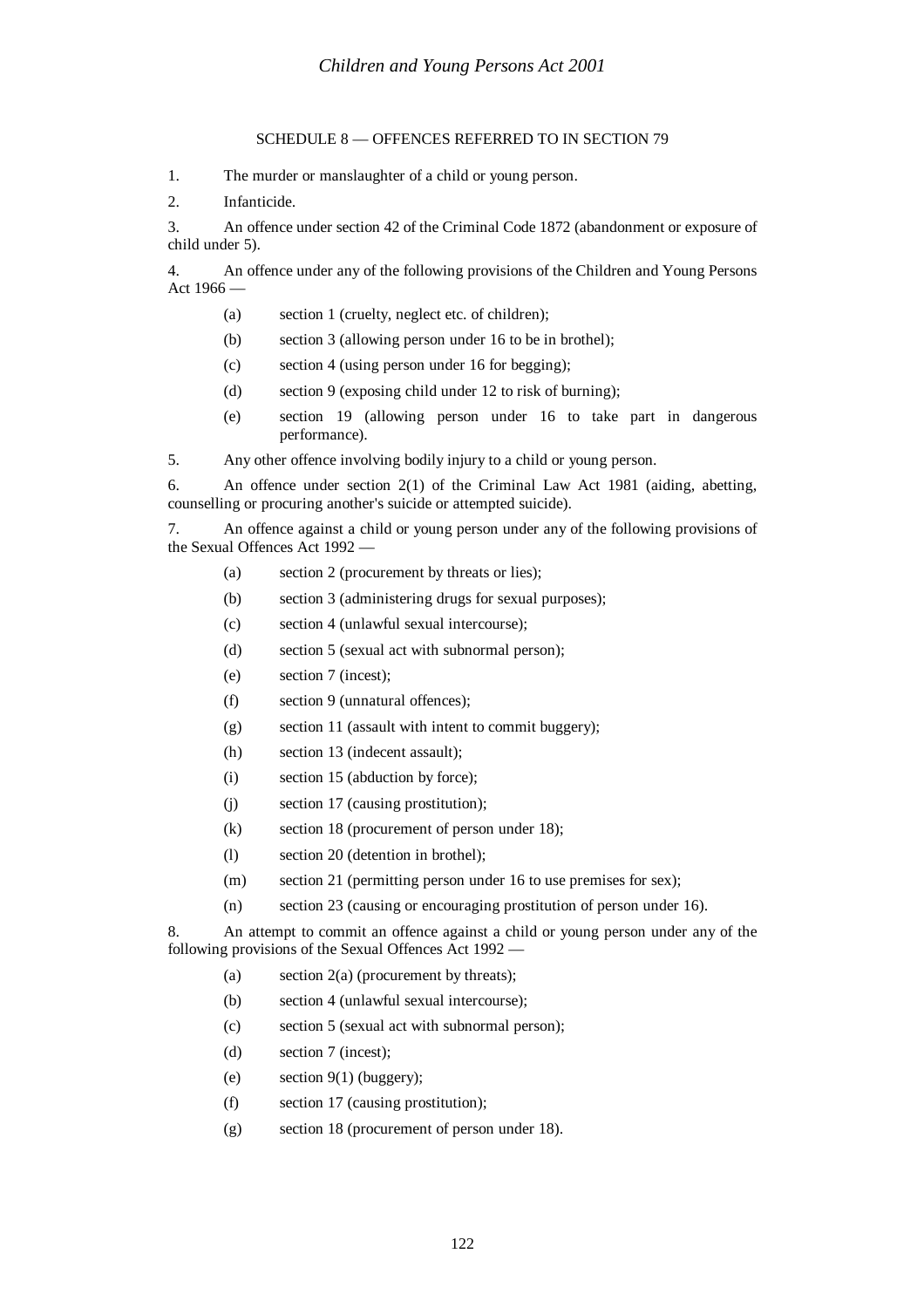# SCHEDULE 9 — SUPERVISION ORDERS IN CRIMINAL PROCEEDINGS

# *Interpretation*

1. In this Schedule —

"supervision order" means an order under section 83(1);

"supervised person" and "supervisor", in relation to a supervision order, mean respectively the person placed or to be placed under supervision by the order and the person under whose supervision he is placed or to be placed by the order.

# *Power to include certain requirements in order*

2. (1) A supervision order may require the supervised person to reside with an individual named in the order who agrees to the requirement, but such a requirement shall be subject to any such requirement of the order as is authorised by the following provisions of this paragraph or by paragraph 3 or 5 or paragraph 4 or 5 of Schedule 4 (as applied by paragraph 6).

(2) Subject to paragraph 4(5), a supervision order may require the supervised person to comply with any directions given from time to time by the supervisor and requiring him to do all or any of the following things —

- (a) to live at a place or places specified in the directions for a period or periods so specified;
- (b) to present himself to a person or persons specified in the directions at a place or places and on a day or days so specified;
- (c) to participate in activities specified in the directions on a day or days so specified;

but it shall be for the supervisor to decide whether and to what extent he exercises any power to give directions conferred on him by virtue of this sub-paragraph and to decide the form of any directions; and a requirement imposed by a supervision order in pursuance of this subparagraph shall be subject to any such requirement of the order as is authorised by paragraph 5(1) of Schedule 4 (as applied by paragraph 6).

(3) The total number of days in respect of which a supervised person may be required to comply with directions given by virtue of sub-paragraph  $(2)(a)$ ,  $(b)$  or  $(c)$  in pursuance of a supervision order shall not exceed 90 or such lesser number, if any, as the order may specify for the purposes of this sub-paragraph.

(4) For the purpose of calculating the total number of days in respect of which such directions may be given the supervisor shall be entitled to disregard any day in respect of which directions were previously given in pursuance of the order and on which the directions were not complied with.

(5) This paragraph does not confer on a supervisor power to give directions in respect of any medical or psychiatric examination or treatment.

# *Power to include additional requirements in order*

3. (1) This paragraph applies to any supervision order unless it requires the supervised person to comply with directions given by the supervisor under paragraph 2(2).

(2) Subject to the following provisions of this paragraph and to paragraph 4(6), a supervision order to which this paragraph applies may require the supervised person —

- (a) to do anything which by virtue of paragraph 2(2) a supervisor has power, or would but for paragraph 4(5) have power, to direct a supervised person to do;
- (b) to remain for specified periods between 6 pm and 6 am
	- (i) at a place specified in the order; or
	- (ii) at one of several places so specified;
- (c) to refrain from participating in activities specified in the order —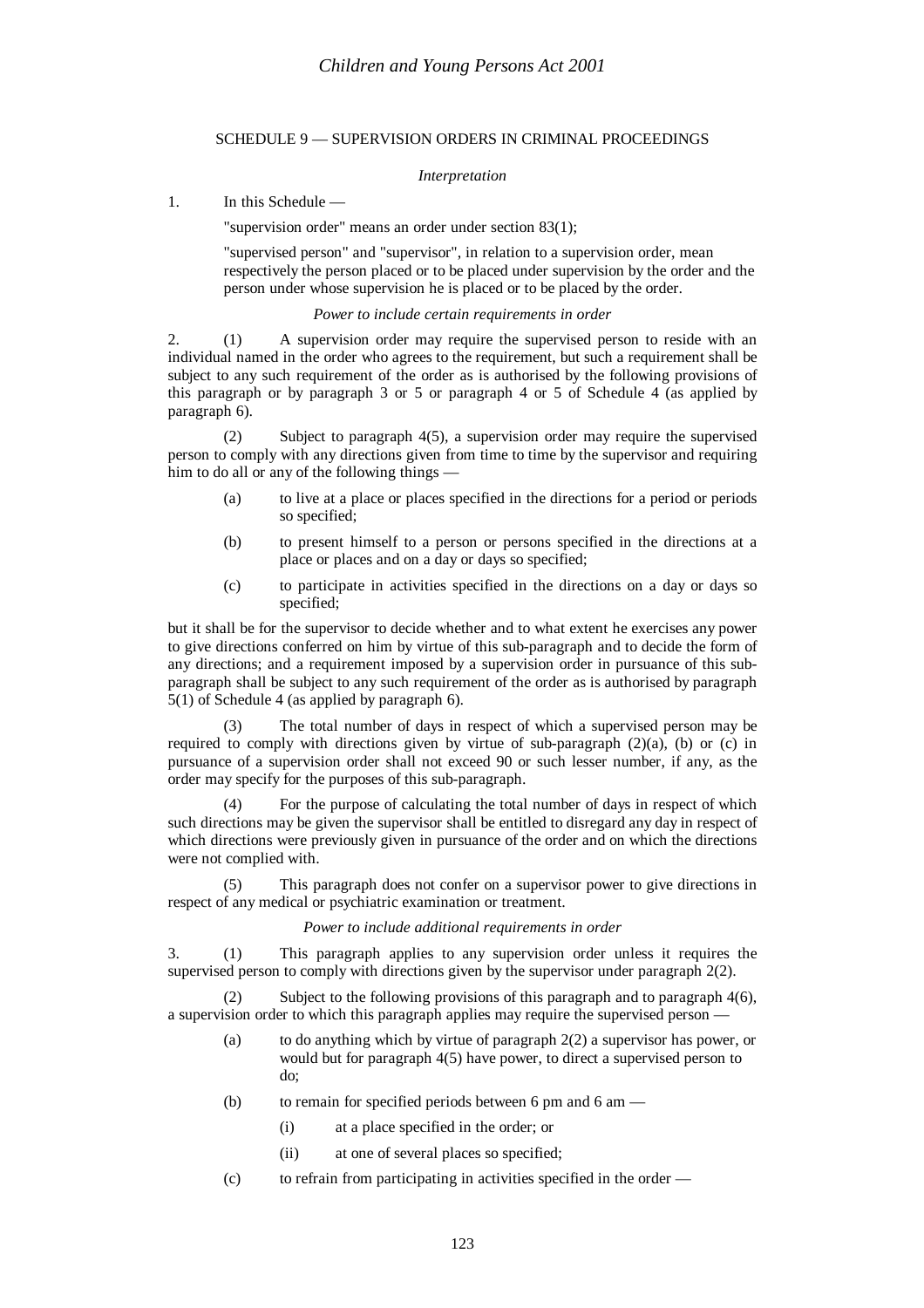- (i) on a specified day or days during the period for which the supervision order is in force; or
- (ii) during the whole of that period or a specified portion of it.

(3) Any power to include a requirement in a supervision order which is exercisable in relation to a person by virtue of this paragraph or the following provisions of this Schedule may be exercised in relation to him whether or not any other such power is exercised.

(4) The total number of days in respect of which a supervised person may be subject to requirements imposed by virtue of sub-paragraph (2)(a) or (c) shall not exceed 90.

(5) The court may not include requirements under sub-paragraph (2) in a supervision order unless —

- (a) it has first consulted the supervisor as to
	- (i) the offender's circumstances; and
	- (ii) the feasibility of securing compliance with the requirements,

and is satisfied, having regard to the supervisor's report, that it is feasible to secure compliance with them;

- (b) having regard to the circumstances of the case, it considers the requirements necessary for securing the good conduct of the supervised person or for preventing a repetition by him of the same offence or the commission of other offences; and
- (c) the supervised person or, if he is a child, his parent or guardian, consents to their inclusion.

(6) The court shall not include in a supervision order by virtue of sub-paragraph

 $(2)$  —

- (a) any requirement that would involve the co-operation of a person other than the supervisor and the supervised person unless that other person consents to its inclusion; or
- (b) any requirement requiring the supervised person to reside with a specified individual; or
- (c) any requirement in respect of any medical or psychiatric examination or treatment.

(7) The place, or one of the places, specified in a requirement under subparagraph (2)(b) ("a curfew") shall be the place where the supervised person lives.

- $(8)$  A curfew shall not  $-$
- (a) require the supervised person to remain at a place for longer than 10 hours on any one night;
- (b) be imposed in respect of any day after the expiration of 3 months beginning with the date when the supervision order is made; or
- (c) be imposed in respect of more than 30 days in all.

(9) A supervised person who is required by a curfew to remain at a place may leave it if he is accompanied —

- (a) by his parent or guardian;
- (b) by his supervisor; or
- (c) by some other person specified in the supervision order.

(10) A curfew imposed in respect of a period of time beginning in the evening and ending in the morning shall be treated as imposed only in respect of the day upon which the period begins.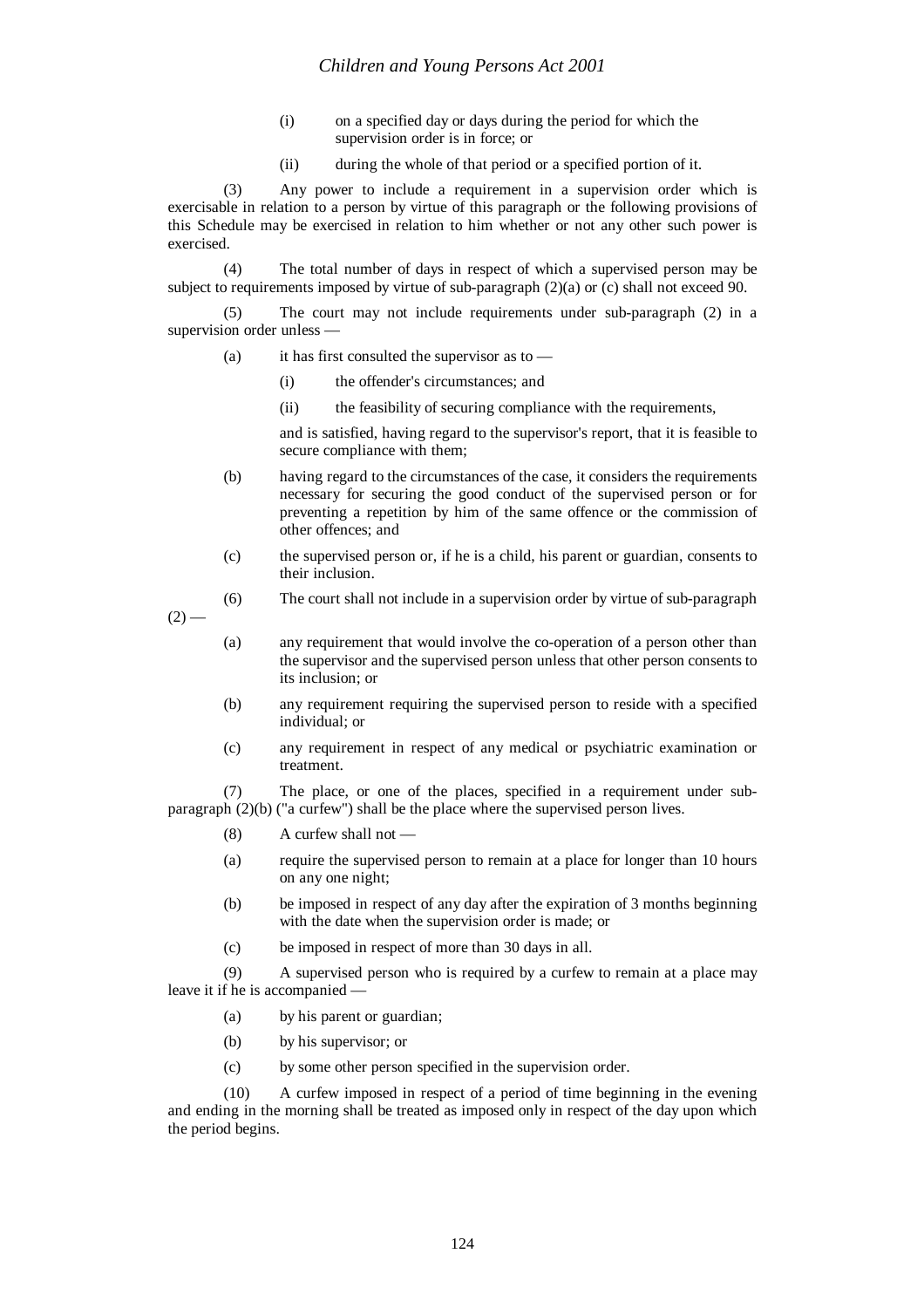#### *Facilities for the carrying out of supervisor's directions etc.*

4. (1) The Department may provide facilities, or make arrangements with other persons for the provision by those persons of facilities, for enabling —

- (a) directions given by virtue of paragraph 2(2); and
- (b) requirements that may be included in a supervision order by virtue of paragraph 3(2)(a),

to be carried out effectively.

(2) The Department shall consult the Department of Home Affairs as to the facilities to be provided under this paragraph.

(3) The Department shall from time to time make a scheme specifying the facilities which are for the time being provided under this paragraph.

- (4) The Department shall —
- (a) lay a copy of every such scheme before Tynwald;
- (b) send copies of the scheme to the Chief Registrar;
- (c) keep a copy of the scheme available at the principal office of the Department for inspection by members of the public at all reasonable hours; and
- (d) on demand by any person furnish him with a copy of the scheme free of charge.

(5) A supervision order shall not require compliance with directions given by virtue of paragraph 2(2) unless the court making it is satisfied that a scheme under this paragraph is in force; and no such directions may involve the use of facilities which are not for the time being specified in a scheme under this paragraph.

(6) Subject to sub-paragraph (7), a supervision order may not include by virtue of paragraph  $3(2)$ 

- (a) any requirement that would involve the supervised person in absence from home -
	- (i) for more than 2 consecutive nights; or
	- (ii) for more than 2 nights in any one week; or
- (b) if the supervised person is of compulsory school age, any requirement to participate in activities during normal school hours,

unless the court making the order is satisfied that the facilities whose use would be involved are for the time being specified in a scheme under this paragraph.

(7) Sub-paragraph (6)(b) does not apply to activities carried out in accordance with arrangements made or approved by the Department of Education.

*Requirement for young offender to live in certain accommodation*

5. (1) Where the conditions mentioned in sub-paragraph (5) are fulfilled, a supervision order may impose a requirement ("a residence requirement") that a child or young person shall live for a specified period in accommodation provided by the Department.

(2) The court shall not impose a residence requirement without the consent of the Department.

(3) A residence requirement may stipulate that the child or young person shall not live with a named person.

(4) The maximum period which may be specified in a residence requirement is 6 months.

- (5) The conditions referred to in sub-paragraph (1) are that —
- (a) a supervision order has previously been made in respect of the child or young person;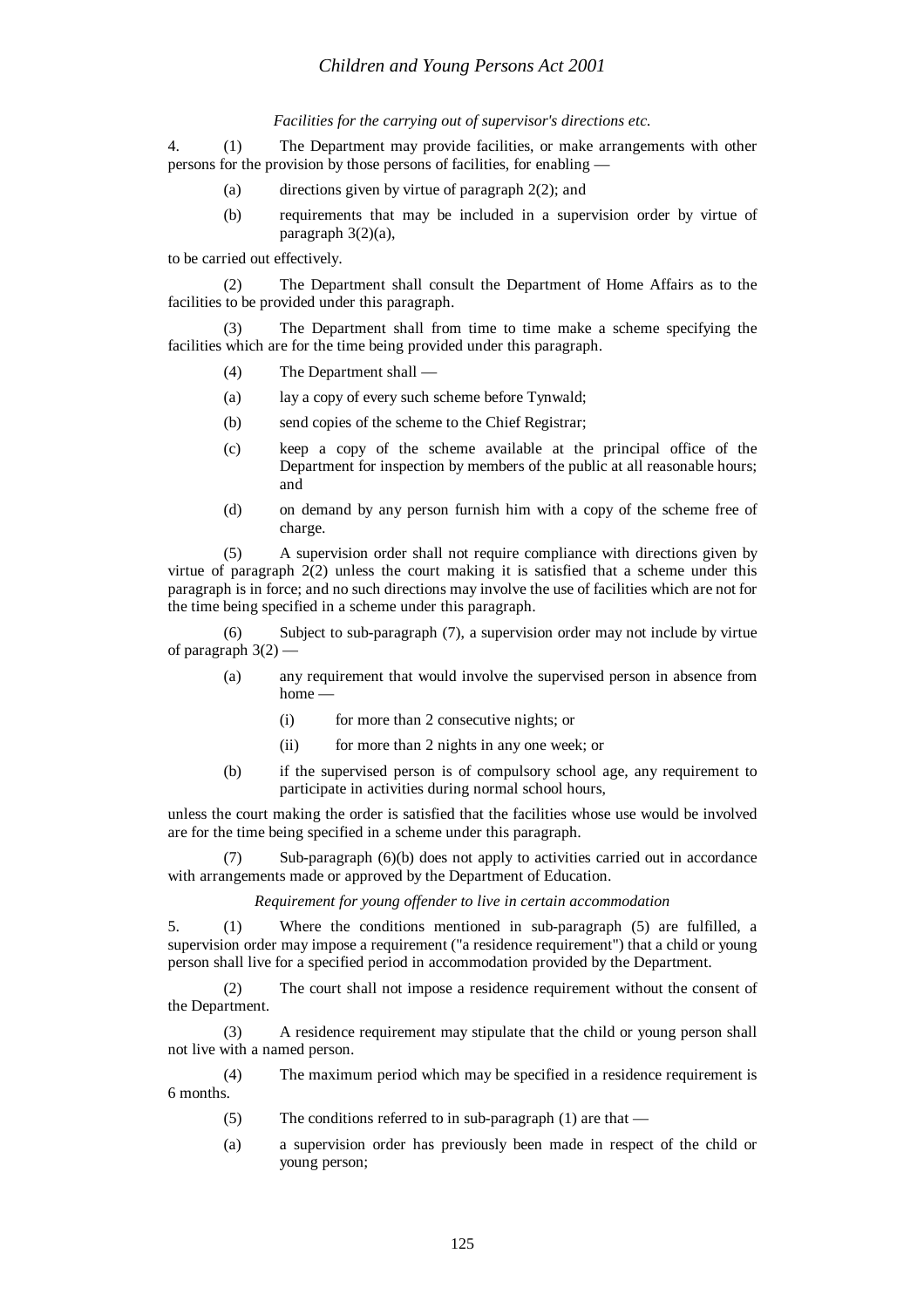- (b) that order imposed
	- (i) a requirement under paragraph 3(2), or
	- (ii) a residence requirement;
- (c) he is found guilty of an offence which
	- (i) was committed while that order was in force;
	- (ii) was punishable with custody; and
	- (iii) in the opinion of the court is serious; and
- (d) unless condition (b)(ii) is fulfilled, the court is satisfied that the behaviour which constituted the offence was due, to a significant extent, to the circumstances in which he was living.
- (6) A supervision order imposing a residence requirement —
- (a) may also impose any of the requirements mentioned in paragraphs 2, 3 and 7 and paragraphs 4 and 5 of Schedule 4 (as applied by paragraph 6); and
- (b) shall also contain a direction committing the supervised person to the care of the Department;

but it is hereby declared that a direction under (b) above shall have effect for the purpose of section 26(1)(b) (transfers to England and Wales) of the Children and Young Persons Act 1969 (an Act of Parliament) only, and not for the purpose of any other statutory provision (including a provision contained in this Act).

## *Medical or psychiatric examination or treatment*

6. Paragraphs 4 and 5 of Schedule 4 apply to supervision orders as they apply to supervision orders under section  $31(1)(b)$  with the substitution for paragraphs  $4(4)(a)$  and  $5(3)(a)$  of the following –

> "(a) where the child has attained the age of 14, he consents to its inclusion; and".

## *Requirements as to education*

7. (1) Subject to sub-paragraph (3), a supervision order to which paragraph 3 applies may require a supervised person, if he is of compulsory school age, to comply, for as long as he is of that age and the order remains in force, with such arrangements for his education as may from time to time be made by his parent, being arrangements for the time being approved by the Department of Education.

(2) The court may not include such a requirement in a supervision order unless —

- (a) it has consulted the Department of Education with regard to its proposal to include the requirement, and
- (b) it is satisfied that in the view of that Department arrangements exist for the supervised person to receive efficient full-time education suitable to his age, ability and aptitude.
- (3) The court may not include such a requirement unless —
- (a) it has first consulted the supervisor as to the offender's circumstances, and
- (b) having regard to the circumstances of the case, it considers the requirement necessary for securing the good conduct of the supervised person or for preventing a repetition by him of the same offence or the commission of other offences.

## *Duty of supervisor*

8. (1) While a supervision order is in force it shall be the duty of the supervisor to advise, assist and befriend the supervised person.

(2) A supervision order may contain such prescribed provisions as the court making the order, or the court varying any provision included in the order in pursuance of this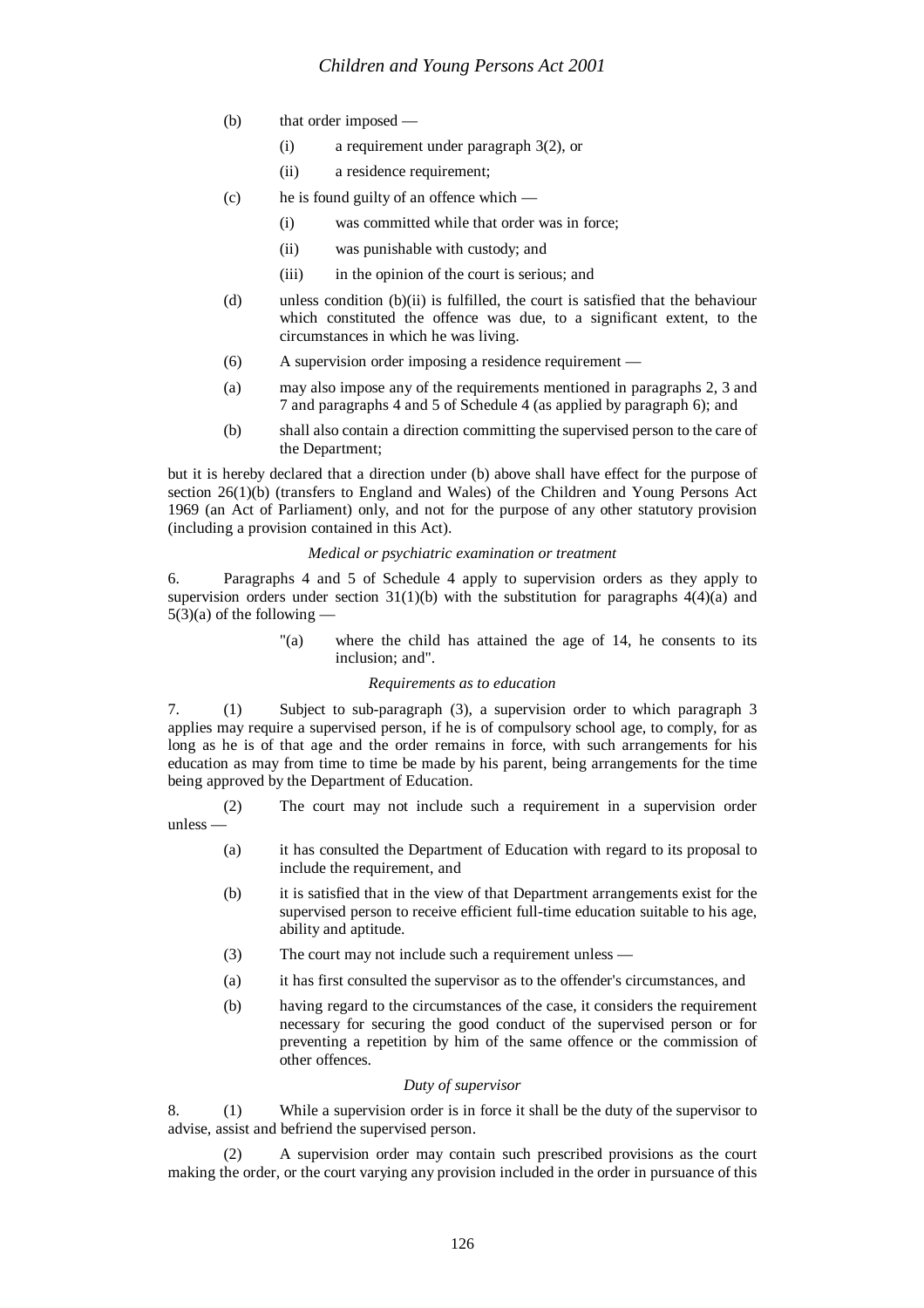paragraph, considers appropriate for facilitating the performance by the supervisor of his functions under sub-paragraph (1), including any prescribed provisions for requiring visits to be made by the supervised person to the supervisor.

## *Variation and revocation of supervision orders*

9. (1) If while a supervision order is in force in respect of a supervised person it appears to a juvenile court, on the application of the supervisor or the supervised person, that it is appropriate to make an order under this subsection, the court may make an order revoking the supervision order or varying it —

- (a) by cancelling any requirement included in it in pursuance of paragraph 2, 3, 5, 7 or 8(2) or paragraph 4 or 5 of Schedule 4 (as applied by paragraph 6); or
- (b) by inserting in it (either in addition to or in substitution for any of its provisions) any provision which could have been included in the order if the court had then had power to make it and were exercising the power.

(2) The powers of variation conferred by sub-paragraph (1) do not include power —

- (a) to insert in the supervision order, after the expiration of 3 months beginning with the date when the order was originally made, a requirement in pursuance of paragraph 4 or 5 of Schedule 4 (as applied by paragraph 6), unless it is in substitution for such a requirement already included in the order; or
- (b) to insert in the supervision order a requirement in pursuance of paragraph 3(2)(b) in respect of any day after the expiration of 3 months beginning with the date when the order was originally made.

(3) If while a supervision order is in force in respect of a person it is proved to the satisfaction of a juvenile court, on the application of the supervisor, that the supervised person has failed to comply with any requirement included in the supervision order in pursuance of paragraph 2, 3, 5, 7 or 8(2), the court —

- (a) whether or not it also makes an order under sub-paragraph (1), may order him to pay a fine of an amount not exceeding £1,000; or
- (b) in the case of a person who has attained the age of 18, may (if it also revokes the supervision order) make an order imposing on him any punishment, other than a sentence of custody, which it could have imposed on him if it —
	- (i) had then had power to try him for the offence in consequence of which the supervision order was made; and
	- (ii) had convicted him in the exercise of that power.

(4) If while a supervision order is in force in respect of a person it is proved to the court under sub-paragraph (3) that the supervised person has failed to comply with any requirement included in the supervision order in pursuance of paragraph 3(2)(a) directing the supervised person to participate in specified activities, the court may, if it also revokes the supervision order, make an order imposing on him any sentence which it could have imposed on him if it —

- (a) had then had power to try him for the offence in consequence of which the supervision order was made; and
- (b) had convicted him in the exercise of that power.

(5) In a case falling within sub-paragraph (3)(b) or (4) where the offence in question is of a kind which the court has no power to try, or has no power to try without appropriate consents, the sentence imposed by virtue of that provision —

- (a) shall not exceed that which any court having power to try such an offence could have imposed in respect of it; and
- (b) where the case falls within sub-paragraph (3)(b) and the sentence is a fine, shall not in any event exceed £5,000; and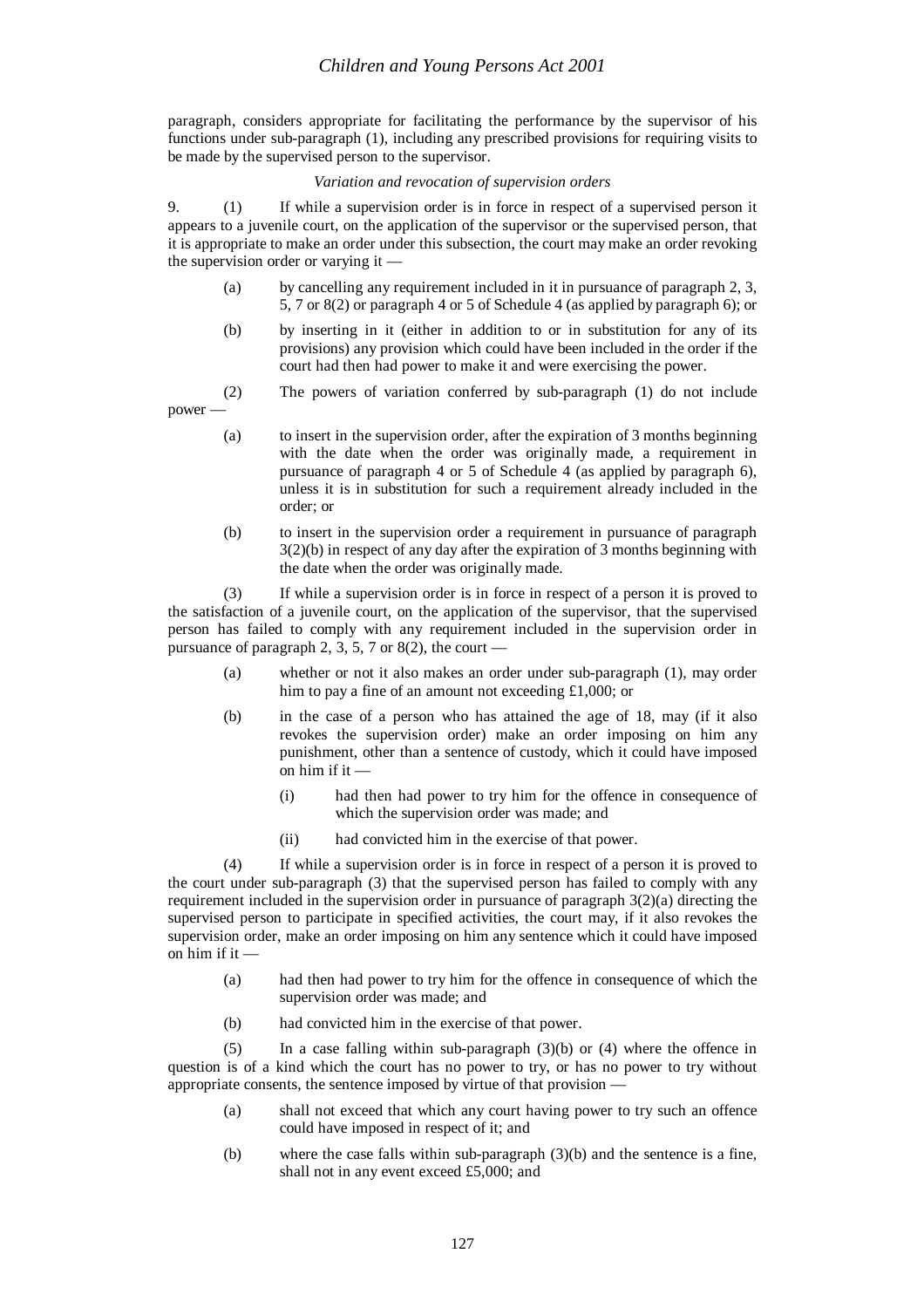(c) where the case falls within sub-paragraph (4), shall not in any event exceed a custodial sentence for a term of 6 months and a fine of £5,000.

(6) A fine imposed under sub-paragraph (3) or (4) shall be deemed, for the purposes of any enactment, to be a sum adjudged to be paid by a conviction.

In dealing with a supervised person under sub-paragraph  $(3)$  or  $(4)$ , the court shall take into account the extent to which that person has complied with the requirements of the supervision order.

(8) If a medical practitioner by whom or under whose direction a supervised person is being treated for his mental condition in pursuance of a requirement included in a supervision order by virtue of paragraph  $5$  of Schedule 4 (as applied by paragraph  $6$ ) —

- (a) is unwilling to continue to treat or direct the treatment of the supervised person, or
- (b) is of opinion
	- (i) that the treatment should be continued beyond the period specified in that behalf in the order; or
	- (ii) that the supervised person needs different treatment; or
	- (iii) that he is not susceptible to treatment; or
	- (iv) that he does not require further treatment,

the practitioner shall make a report in writing to that effect to the supervisor.

- (9) On receiving a report under sub-paragraph (8), the supervisor shall refer  $it -$ 
	- (a) if the supervised person has not attained the age of 19, to a juvenile court;
	- (b) otherwise, to a court of summary jurisdiction other than a juvenile court;

and on such a reference, the court may make an order cancelling or varying the requirement.

(10) This paragraph has effect subject to paragraph 10.

## *Provisions supplementary to paragraph 9*

10. (1) Where the supervisor makes an application or reference under paragraph 9 to a court he may bring the supervised person before the court, and subject to sub-paragraph (6) a court shall not make an order under that paragraph unless the supervised person is present before the court.

(2) Without prejudice to any power to issue a warrant apart from this subparagraph, a justice may issue a warrant for the purpose of securing the attendance of a supervised person before the court to which any application or reference in respect of him is made under paragraph 9; and section 44(3) and (4) of the Summary Jurisdiction Act 1989 (circumstances in which warrant may not be issued) shall apply with the necessary modifications to a warrant under this sub-paragraph as they apply to a warrant under that section and as if in section 44(3)(a) after the word "adjourned hearing" there were inserted the words "cannot be served or".

(3) Where the supervised person is arrested in pursuance of a warrant issued by virtue of sub-paragraph (2) and cannot be brought immediately before the court referred to in that sub-paragraph, the person in whose custody he is —

- (a) may make arrangements for his detention in a place of safety for a period of not more than 72 hours from the time of the arrest (and it shall be lawful for him to be detained in pursuance of the arrangements); and
- (b) shall within that period, unless within it the supervised person is brought before that court, bring him before a justice of the peace.

(4) Where a supervised person is brought before a justice under sub-paragraph  $(3)$ , the justice may

(a) direct that he be released forthwith;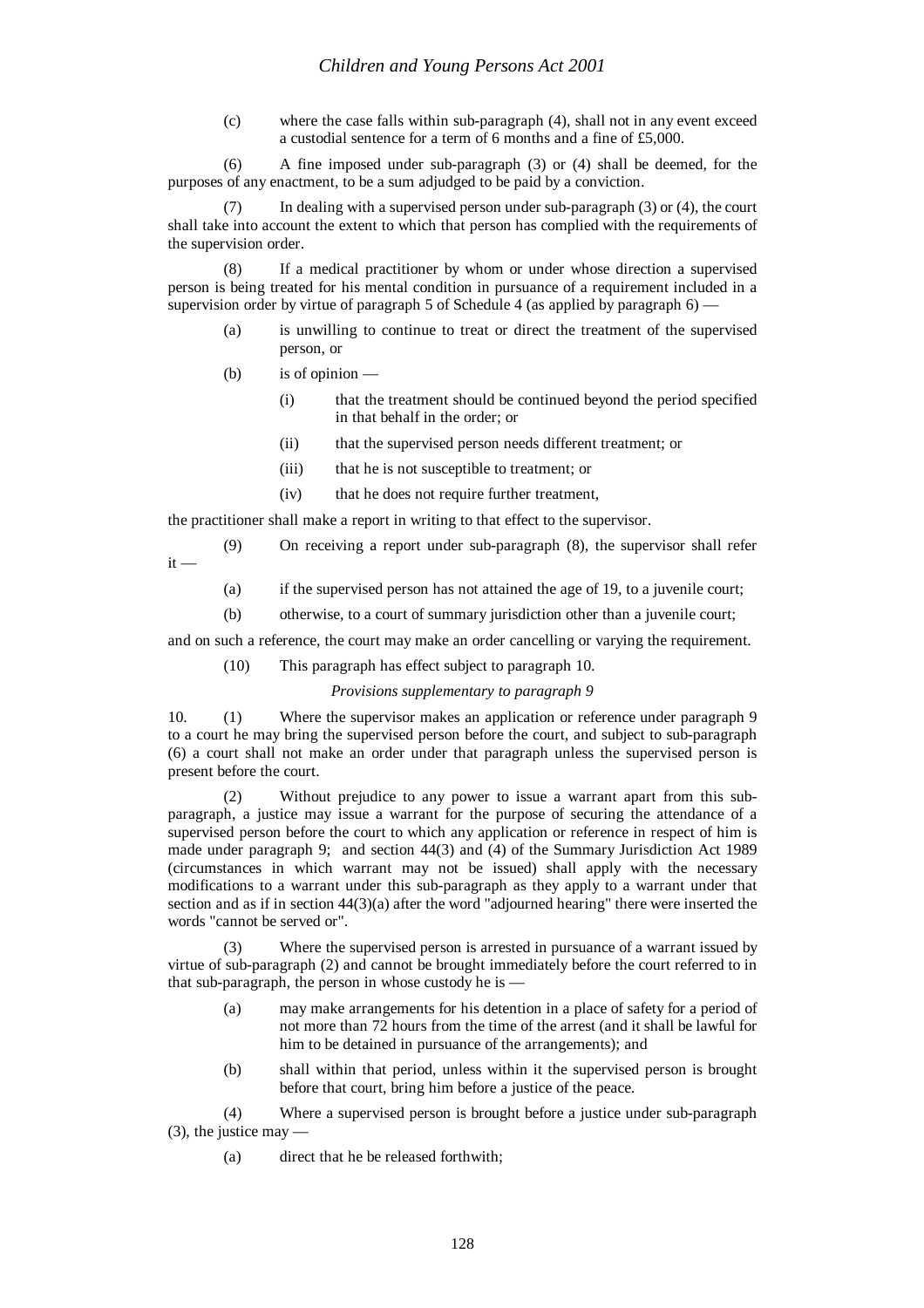(b) remand him on bail or in custody as if he had been convicted of an offence but had not yet been sentenced.

(5) Where an application is made to a juvenile court under paragraph 9(1), the court may remand (or further remand) on bail or in custody if —

- (a) a warrant has been issued under sub-paragraph (2) for the purpose of securing the attendance of the supervised person before the court; or
- (b) the court considers that remanding (or further remanding) him will enable information to be obtained which is likely to assist the court in deciding whether and, if so, how to exercise its powers under paragraph 9(1).

(6) A court may make an order under paragraph 9 in the absence of the supervised person if the effect of the order is one or more of the following —

- (a) revoking the supervision order;
- (b) cancelling a provision included in the supervision order in pursuance of paragraph 2, 3, 5, 7 or 8(2) or paragraph 4 or 5 of Schedule 4 (as applied by paragraph 6) ;
- (c) reducing the duration of the supervision order or any provision included in it in pursuance of paragraph 2, 3, 5 or 7 or the said paragraph 4 or 5;
- (d) changing the supervisor;

and an order cancelling a residence requirement under paragraph 5 shall also cancel any direction under paragraph 5(6)(b).

- (7) A juvenile court shall not under paragraph 9 make an order —
- (a) revoking a supervision order,
- (b) inserting in it a requirement authorised by paragraph 2, 3, 5 or 7 or the said paragraph 4 or 5, or
- (c) varying or cancelling such a requirement,

except where it is satisfied that the supervised person either —

- (i) is unlikely to receive the care or control he needs unless the court makes the order, or
- (ii) is likely to receive it despite the order.

(8) A juvenile court shall not under paragraph 9 make an order inserting a requirement authorised by paragraph 4 or 5 of Schedule 4 (as applied by paragraph 6) in a supervision order which does not already contain such a requirement, unless the court is satisfied as mentioned in the said paragraph  $4(3)$  and  $(4)$  or  $5(2)$  and  $(3)$ , as the case may be, on such evidence as is there mentioned.

Where the supervised person has attained the age of 14, a court shall not without his consent make an order under paragraph 9 containing provisions which insert in the supervision order a requirement in pursuance of paragraph 4 or 5 of Schedule 4 (as applied by paragraph 6) or which alter such a requirement already included in the supervision order otherwise than by removing it or reducing its duration.

- (10) The supervised person may appeal to the High Court against —
- (a) any order made under paragraph 9, except
	- (i) an order which was or could have been made in his absence, and
	- (ii) an order containing only provisions to which he consented in pursuance of that paragraph, and
- (b) the dismissal of an application under that paragraph to revoke a supervision order.

(11) Where an application under paragraph 9 for the revocation of a supervision order is dismissed, no further application for its revocation shall be made under that paragraph by any person during the period of 3 months beginning with the date of the dismissal except with the leave of a juvenile court.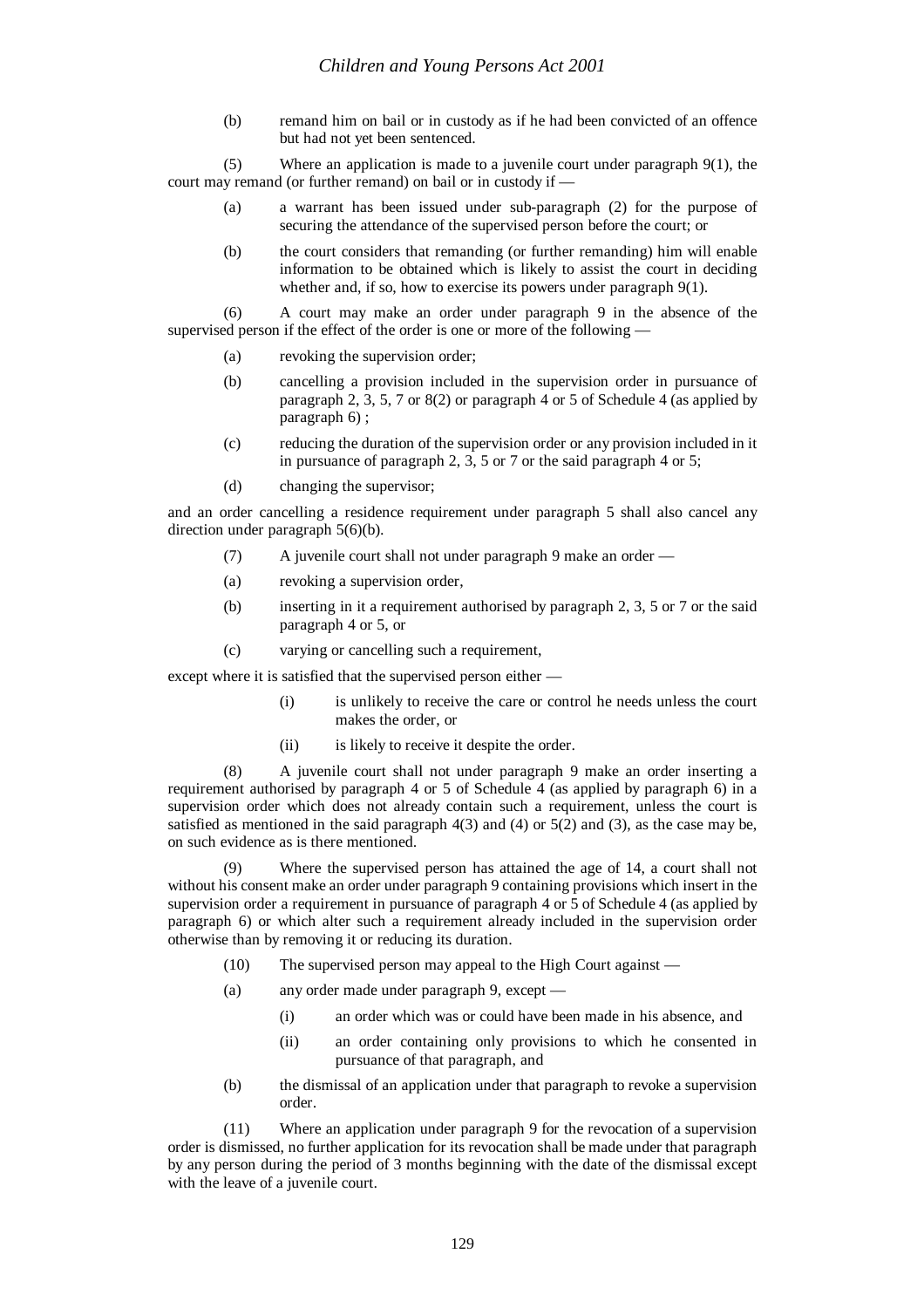# *Children and Young Persons Act 2001*

# *Duration of supervision order*

11. A supervision order shall, unless it has previously been revoked, cease to have effect on the expiration of the period of 3 years, or such shorter period as may be specified in the order, beginning with the date on which the order was originally made.

# *Supplementary provisions relating to supervision orders*

12. (1) A court shall not make a supervision order unless it is satisfied that the supervised person resides or will reside in the Island; and a court shall be entitled to be satisfied that the supervised person will so reside if he is to be required so to reside by a provision to be included in the order in pursuance of paragraph 2(1).

(2) A court which makes a supervision order or an order varying or revoking a supervision order shall forthwith send a copy of its order —

- (a) to the supervised person and to any person known or believed to have parental responsibility for him;
- (b) to the supervisor and any person who has ceased to be the supervisor by virtue of the order;
- (c) to the Department; and
- (d) where the supervised person is required by the order, or was required by the supervision order before it was varied or discharged, to reside with an individual or to undergo examination or treatment by or under the direction of an individual or at any place, to that individual or the person in charge of that place.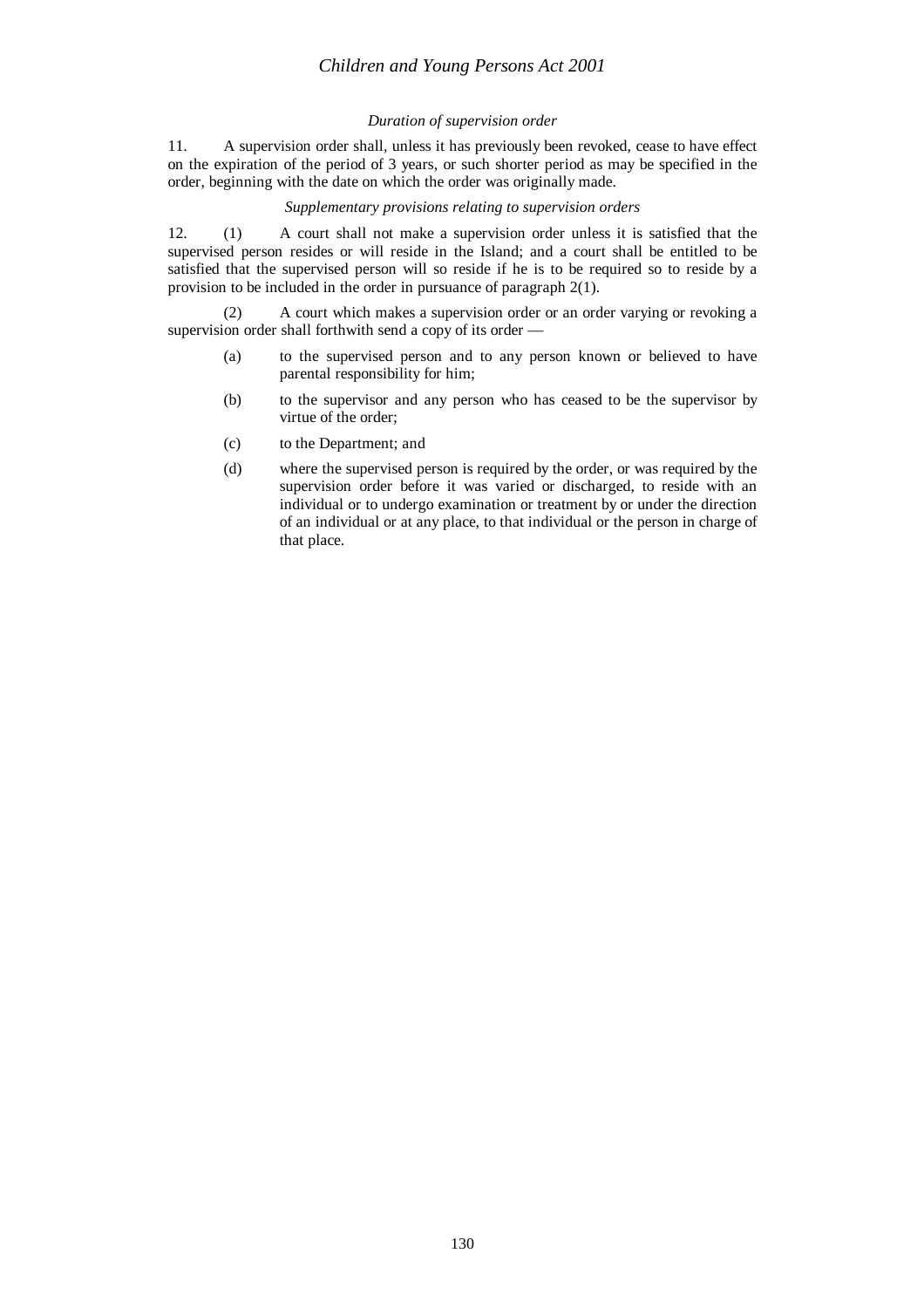# SCHEDULE 10 — NEW SCHEDULE INSERTED IN 1949 ACT

## SCHEDULE 4A

# EDUCATION SUPERVISION ORDERS

#### *Effect of orders*

1. (1) Where an education supervision order is in force with respect to a child, it shall be the duty of an officer of the Department of Health and Social Security authorised by that Department for the purpose ("the supervisor") —

- (a) to advise, assist and befriend, and give directions to the supervised child and his parents in such a way as will, in the opinion of the supervisor, secure that he is properly educated;
- (b) where any such directions given to the supervised child or to a parent of his have not been complied with, to consider what further steps to take in the exercise of the supervisor's powers under this Act.

(2) Before giving any directions under sub-paragraph (1) the supervisor shall, so far as is reasonably practicable, ascertain the wishes and feelings of the child and his parents, including, in particular, their wishes as to the place at which the child should be educated.

(3) When settling the terms of any such directions, the supervisor shall give due consideration —

- (a) having regard to the child's age and understanding, to such wishes and feelings of his as the supervisor has been able to ascertain; and
- (b) to such wishes and feelings of the child's parents as he has been able to ascertain.

(4) Directions may be given under this paragraph at any time while the education supervision order is in force.

2. (1) Where an education supervision order is in force with respect to a child, the duties of the child's parents under sections 66 and 69 of this Act shall be superseded by their duty to comply with any directions in force under the education supervision order.

- (2) Where an education supervision order is made with respect to a child —
- (a) any school attendance order with respect to the child and in force immediately before the making of the education supervision order, shall cease to have effect; and
- (b) while the education supervision order remains in force, sections 66 and 107 shall not apply with respect to the child;
- (c) a supervision order made under section 83 of the Children and Young Persons Act 2001 with respect to the child may not, while the education supervision order is in force, include an education requirement of the kind which could otherwise be included under paragraph 7 of Schedule 9 to that Act;
- (d) any education requirement of a kind mentioned in paragraph (c) which was in force with respect to the child immediately before the making of the education supervision order shall cease to have effect.

*Cancellation of school attendance order*

- 3. Where
	- (a) the Department of Health and Social Security applies for an education supervision order with respect to a child who is the subject of a school attendance order, and
	- (b) the court is satisfied that the child is receiving sufficient full-time education suitable to his age, ability and aptitude,

the court may direct that the school attendance order shall cease to be in force.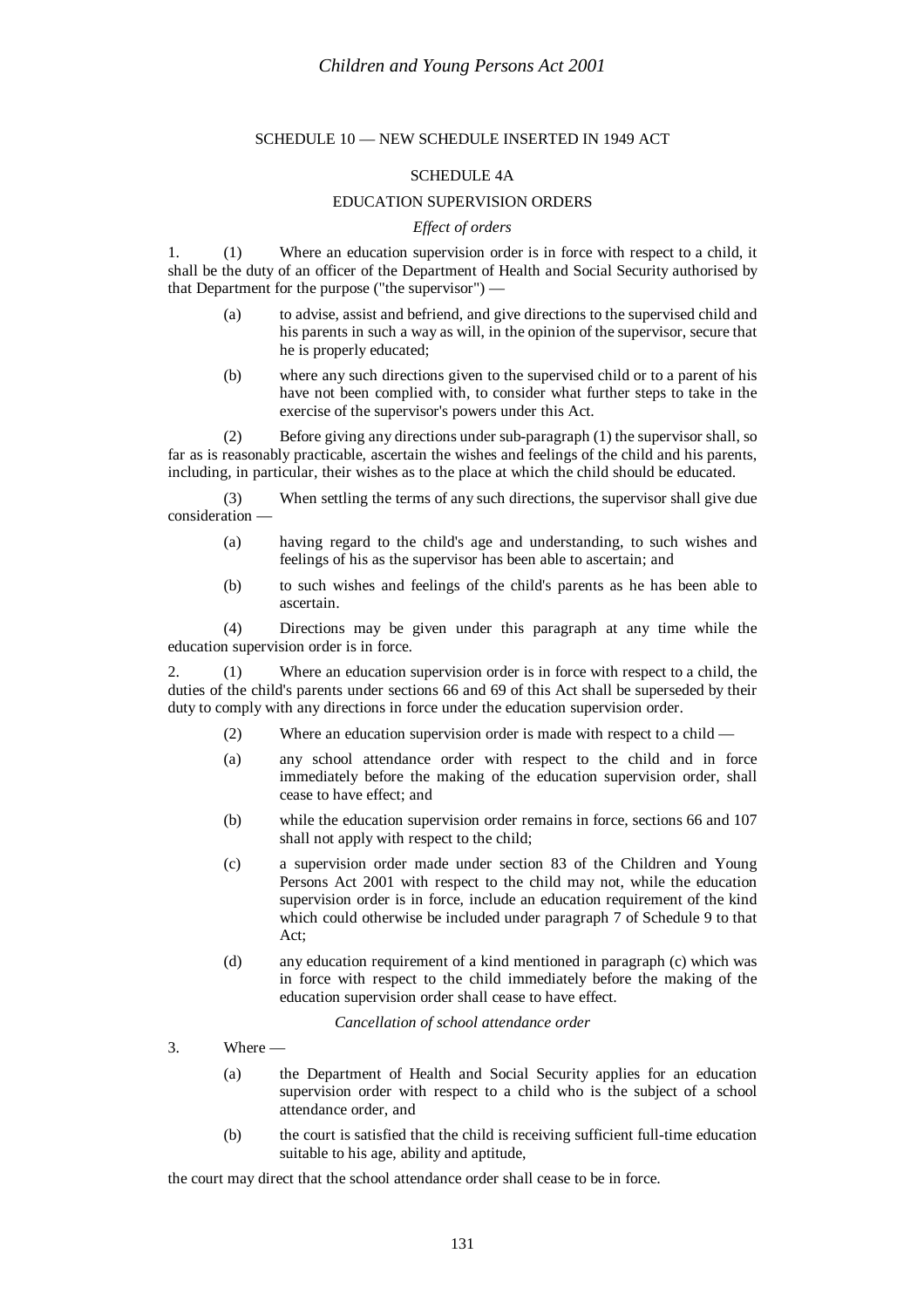### *Effect where child also subject to supervision order*

4. (1) This paragraph applies where an education supervision order and a supervision order under section 31 or 83 of the Children and Young Persons Act 2001 are in force at the same time with respect to the same child.

Any failure to comply with a direction given by the supervisor under the education supervision order shall be disregarded if it would not have been reasonably practicable to comply with it without failing to comply with a direction given under the other order.

## *Duration of orders*

5. (1) An education supervision order shall have effect for a period of one year, beginning with the date on which it is made.

(2) An education supervision order shall not expire if, before it would otherwise have expired, a juvenile court has, on the application of the Department of Health and Social Security, extended the period during which it is in force.

(3) Such an application may not be made earlier than 3 months before the date on which the order would otherwise expire.

(4) The period during which an education supervision order is in force may be extended under sub-paragraph (2) on more than one occasion.

(5) No one extension may be for a period of more than 3 years.

- (6) An education supervision order shall cease to have effect on —
- (a) the child's ceasing to be of compulsory school age; or
- (b) the making of a care order with respect to the child;

and sub-paragraphs (1) to (4) are subject to this sub-paragraph.

*Information to be given to supervisor etc.*

- 6. (1) An education supervision order may require the child
	- (a) to keep the supervisor informed of any change in his address; and
	- (b) to allow the supervisor to visit him at the place where he is living.

(2) A person who is the parent of a child with respect to whom an education supervision order has been made shall —

- (a) if asked by the supervisor, inform him of the child's address (if it is known to him); and
- (b) if he is living with the child, allow the supervisor reasonable contact with the child.

### *Revocation of orders*

7. A juvenile court may revoke any education supervision order on the application of —

- (a) the child concerned;
- (b) a parent of his; or
- (c) the Department of Health and Social Security.

## *Offences*

8. (1) If a parent of a child with respect to whom an education supervision order is in force persistently fails to comply with a direction given under the order or with paragraph 6(2), he is guilty of an offence and liable on summary conviction to a fine not exceeding £1,000.

(2) It shall be a defence for any person charged with an offence of failing to comply with such a direction to prove that —

- (a) he took all reasonable steps to ensure that the direction was complied with;
- (b) the direction was unreasonable; or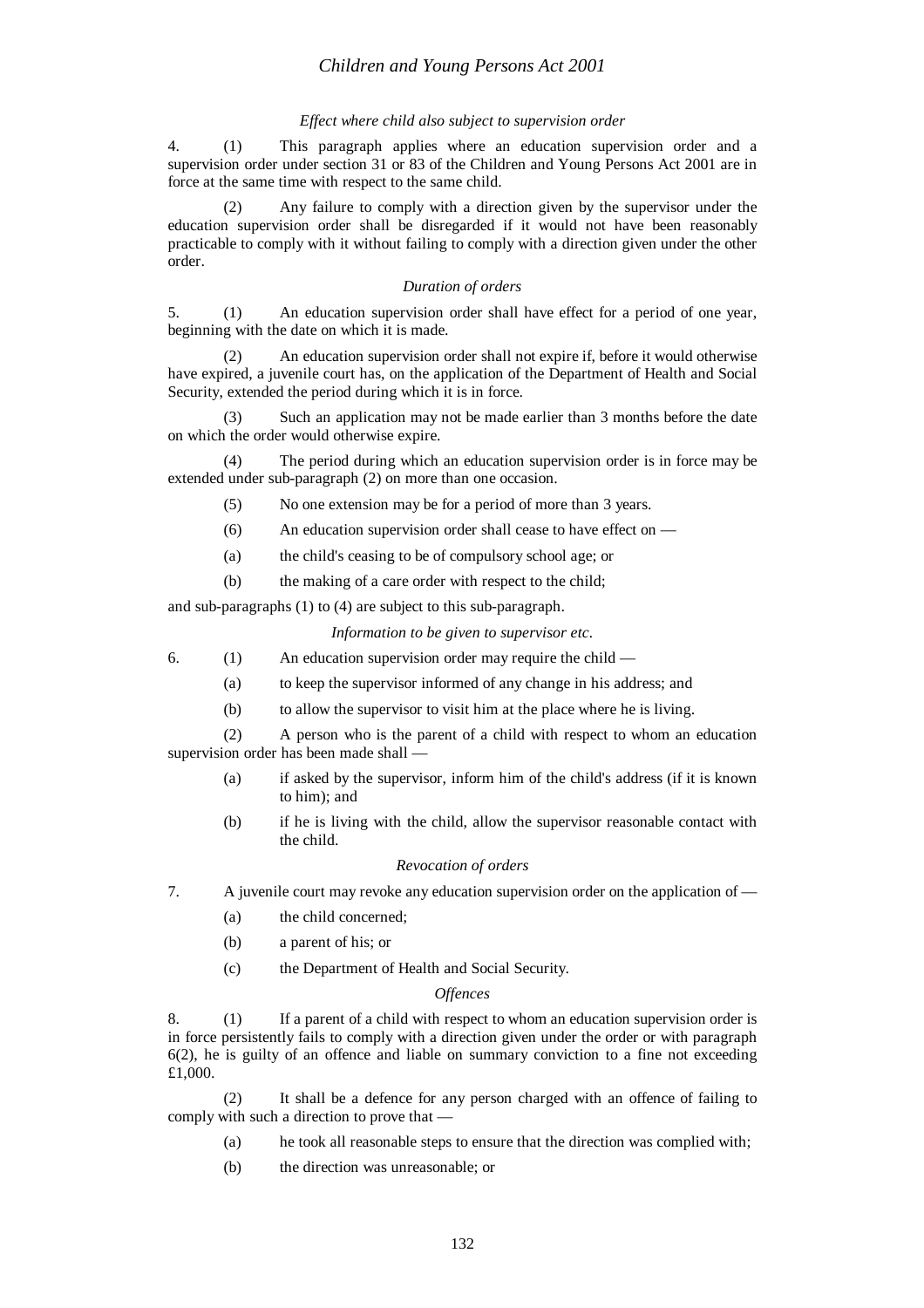(c) he had complied with a requirement included in a supervision order made with respect to the child or with directions given under such a requirement, and that it was not reasonably practicable to comply both with the direction and with the requirement or directions mentioned in this paragraph.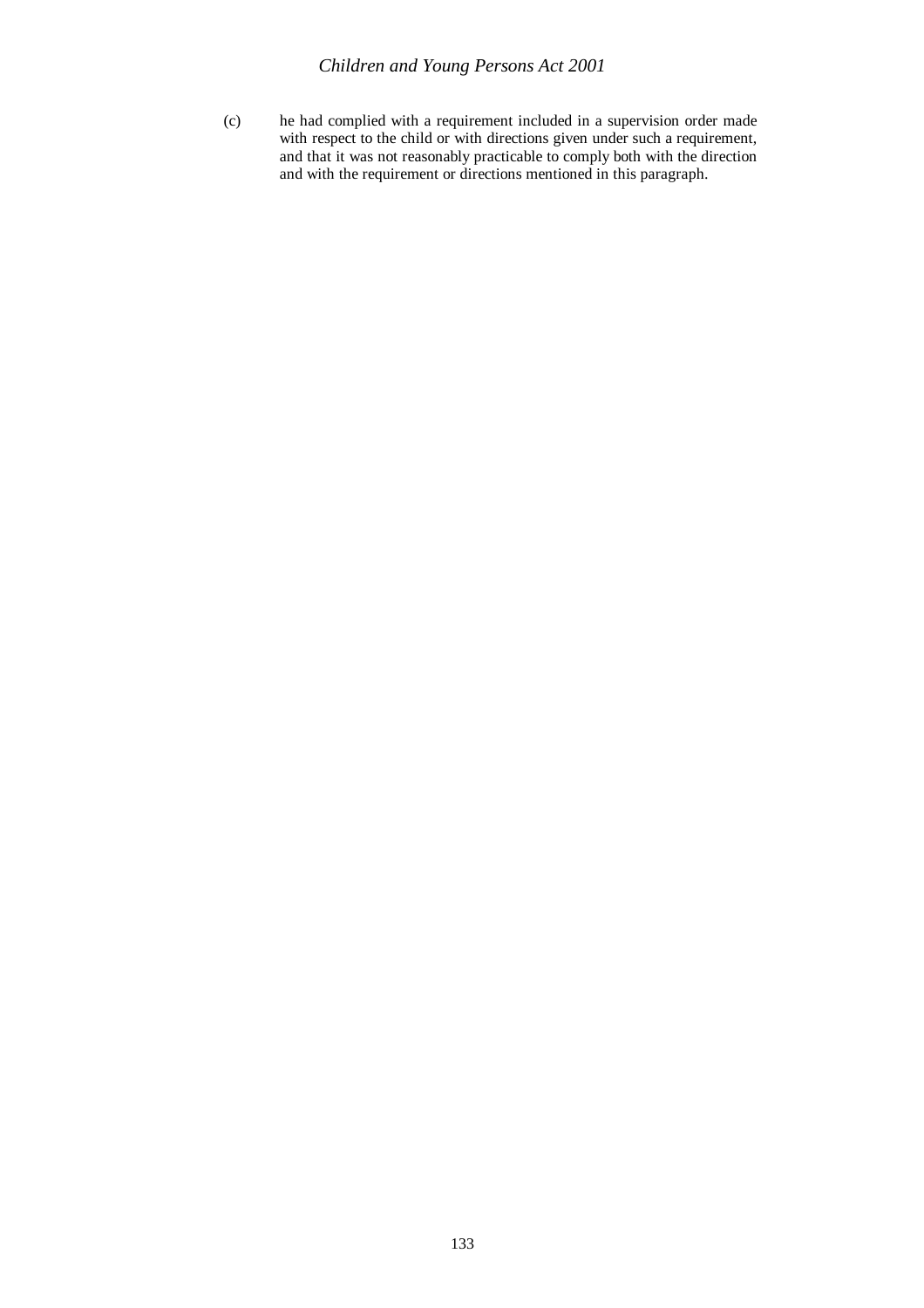# SCHEDULE 11 — TRANSITIONAL PROVISIONS

# *Family Law Act 1991*

1. Paragraphs 1 to 4 of Schedule 4 (transitional provisions) of the Family Law Act 1991 continues to have effect subject to the modification that a reference to a repealed provision of that Act or to an order made under such a provision shall be construed as a reference to the corresponding provision of this Act or to an order under that provision, as the case may be.

# *Guardianship*

2. Section 8(4) has effect as respects an appointment made by a person dying on or after the 1st July 1996 regardless of the date of the appointment and the date of the dissolution or annulment of the marriage.

# *Care and supervision orders etc.*

3. (1) A care order or fit person order made under any enactment repealed by this Act or by the Children and Young Persons Act 1990 (including an order to which paragraph 3 of Schedule 3 to that Act applies) and in force immediately before the coming into operation of Part 4 shall have effect as a care order made under section 31.

(2) A supervision order made under any enactment repealed by this Act and in force immediately before the coming into operation of Part 4 shall have effect as a supervision order made under section 31 on the date of such commencement.

- (3) Any of the following orders —
- (a) a contribution order under section 76 of the Children and Young Persons Act 1966;
- (b) an arrears order under section 23 of the Children and Young Persons Act 1969;
- (c) an order made (or having effect as if made) under paragraph 4 of Schedule 2 to the Family Law Act 1991,

and in force immediately before the coming into operation of Part 4 shall have effect as a contribution order made under paragraph 3 of Schedule 3.

# *Children looked after by Department*

4. A child who immediately before the coming into operation of Part 3 is kept in the care of the Department under section 82 of the Children and Young Persons Act 1966 shall be treated for the purposes of this Act as being looked after by the Department.

## *Resolutions assuming parental responsibility*

5. (1) Subject to sub-paragraph (2), where immediately before the coming into operation of Part 4 a resolution under section 83 of the Children and Young Persons Act 1966 is in force with respect to a child, the resolution shall have effect as a care order made under section 31 on the date of such commencement.

(2) Where immediately before the commencement of Part 4 proceedings under section 83(3) of that Act are pending in relation to such a resolution  $-$ 

- (a) the resolution shall have effect as an interim care order; and
- (b) the proceedings shall continue as if they had been begun by an application for a care order.

# *Transfer of children in care to United Kingdom*

- 6. (1) Where, on a date falling within the period specified in sub-paragraph  $(2)$ 
	- (a) a child in the care of the Department by virtue of a relevant order was lawfully taken to live in England and Wales or Northern Ireland, and
	- (b) the conditions prescribed for the purpose of this paragraph in an order under section 38(3) were satisfied,

the relevant order shall be deemed to have ceased to have effect on that date.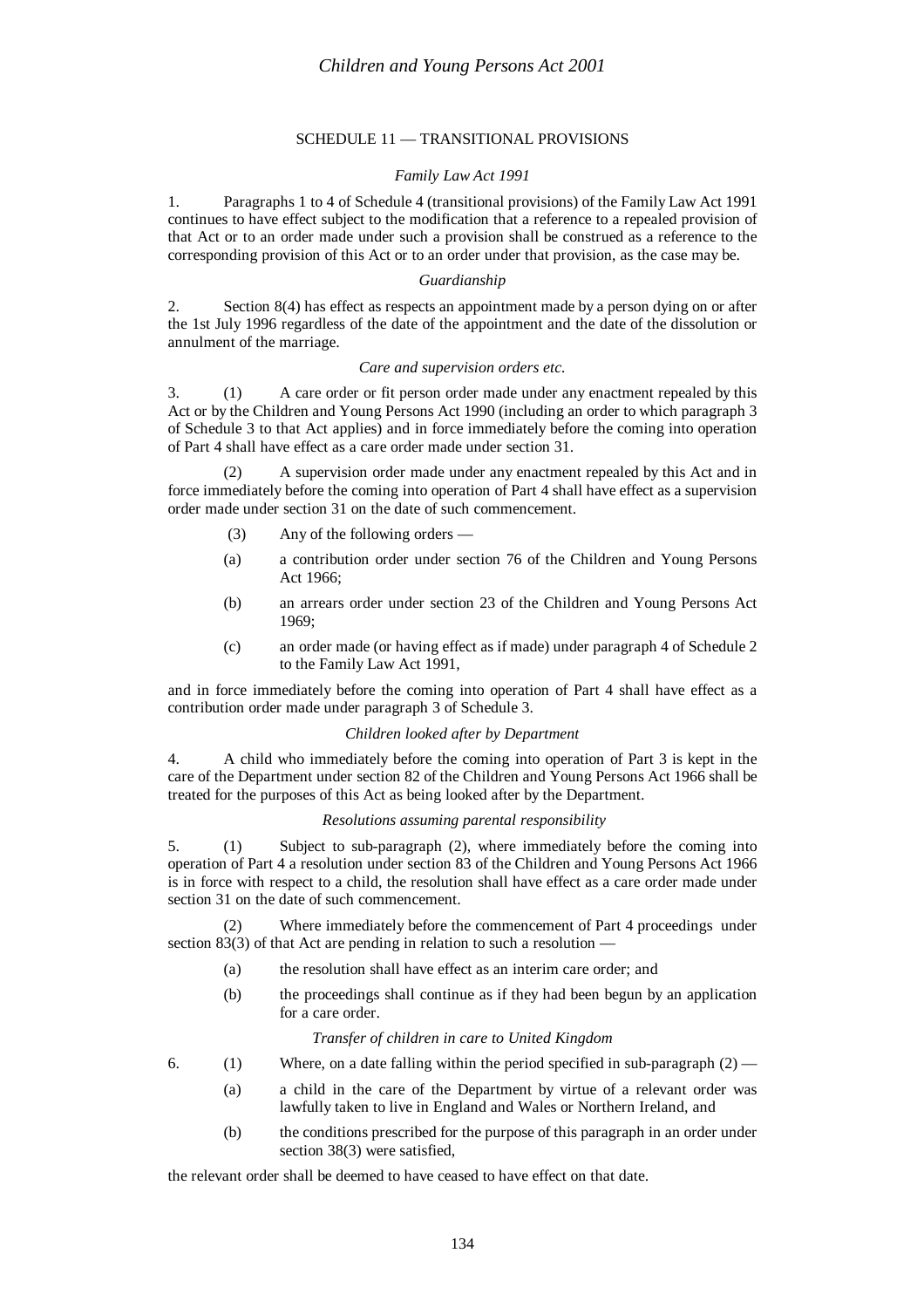- (2) The period mentioned in sub-paragraph (1) is the period commencing on —
- (a) 14th October 1991, in the case of a child taken to live in England and Wales; or
- (b) 4th November 1996, in the case of a child taken to live in Northern Ireland,

and ending with the coming into operation of the order under section 38(3).

(3) In this paragraph "relevant order" has the meaning given by section 56(6) of the Children and Young Persons Act 1966.

## *Fostering*

7. Regulations under section 60 shall include provision that a notice given to the Department under section 1 or 2 of the Child Life Protection Act 1959 shall be treated, for such period and for such purposes as may be prescribed, as a notification to the Department under the regulations.

# *Children's homes*

8. Subsection (3) of section 51 shall not apply until the expiration of 6 months after the commencement of that section in the case of a children's home in which a child is being cared for and accommodated immediately before such commencement.

#### *Nurseries and child-minding*

9. (1) Where, immediately before the commencement of sections 63 to 66, any premises are or person is registered under section 1 of the Nurseries and Child-Minders Regulation Act 1974, those sections shall not apply to those premises or that person (except for the purpose of registration under section  $64(1)$ ), and the provisions of the said Act shall continue to apply to those premises or that person, until the earlier of —

- (a) the expiration of one year after such commencement, and
- (b) the date on which the Department registers that person, or registers a person in respect of those premises, as the case may be, under section 64(1).

## *Presumption of doli incapax*

10. Section 70(2) does not apply in relation to anything done before the commencement of that section.

#### *Supervision orders in criminal proceedings*

11. For a period of 3 years after the commencement of section 83, paragraph 5 of Schedule 9 shall have effect with the following modifications -

- (a) sub-paragraph  $(5)(a)$  shall have effect as if the reference to a supervision order included a reference to a care order under any provision of the Children and Young Persons Acts 1966 to 1990, or a supervision order under any such provision imposing a requirement which could be imposed under paragraph 3(2);
- (b) where the condition in sub-paragraph (5)(a) is fulfilled by reference to such a care order or supervision order, sub-paragraph (5)(b) and, in subparagraph  $(5)(d)$ , the words "unless condition  $(b)(ii)$  if fulfilled," shall be omitted.

## *Parental orders*

12. Section 89(2) applies in relation to a child born before the commencement of section 89 with the substitution for the words "6 months of the birth of the child" of the words "6 months of the commencement of this section".

## *Family proceedings*

13. Until the coming into operation of the Matrimonial Proceedings Act 2001, the reference to that Act in section 102(1) shall be construed as a reference to Part III of the Matrimonial Proceedings Act 1986.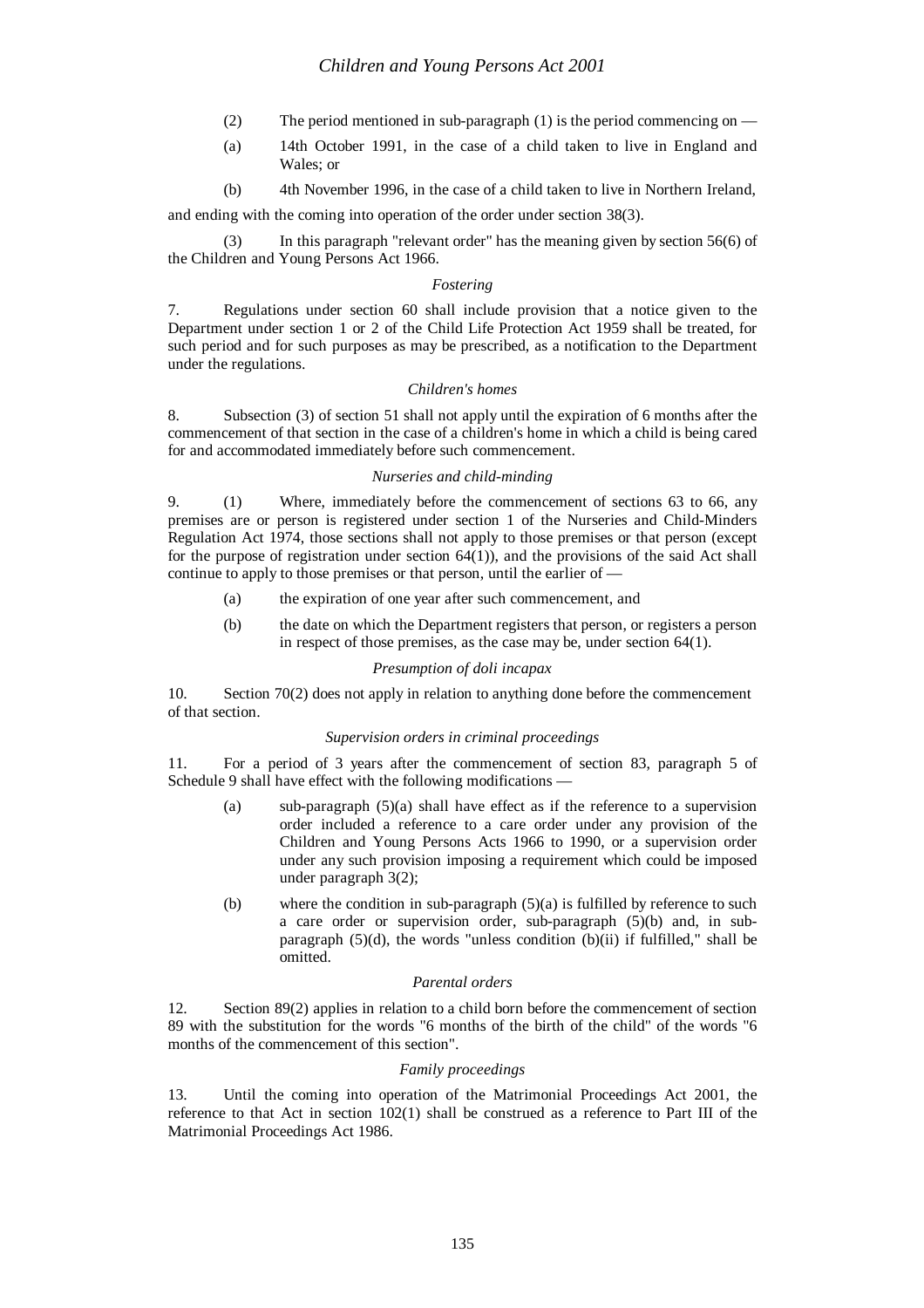# *Children and Young Persons Act 2001*

# *Hospitals*

14. Until the coming into operation of the National Health Service Act 2001, the reference to Part 3 of that Act in section 102(1) shall be construed as a reference to Part III of the National Health Service (Isle of Man) Act 1948.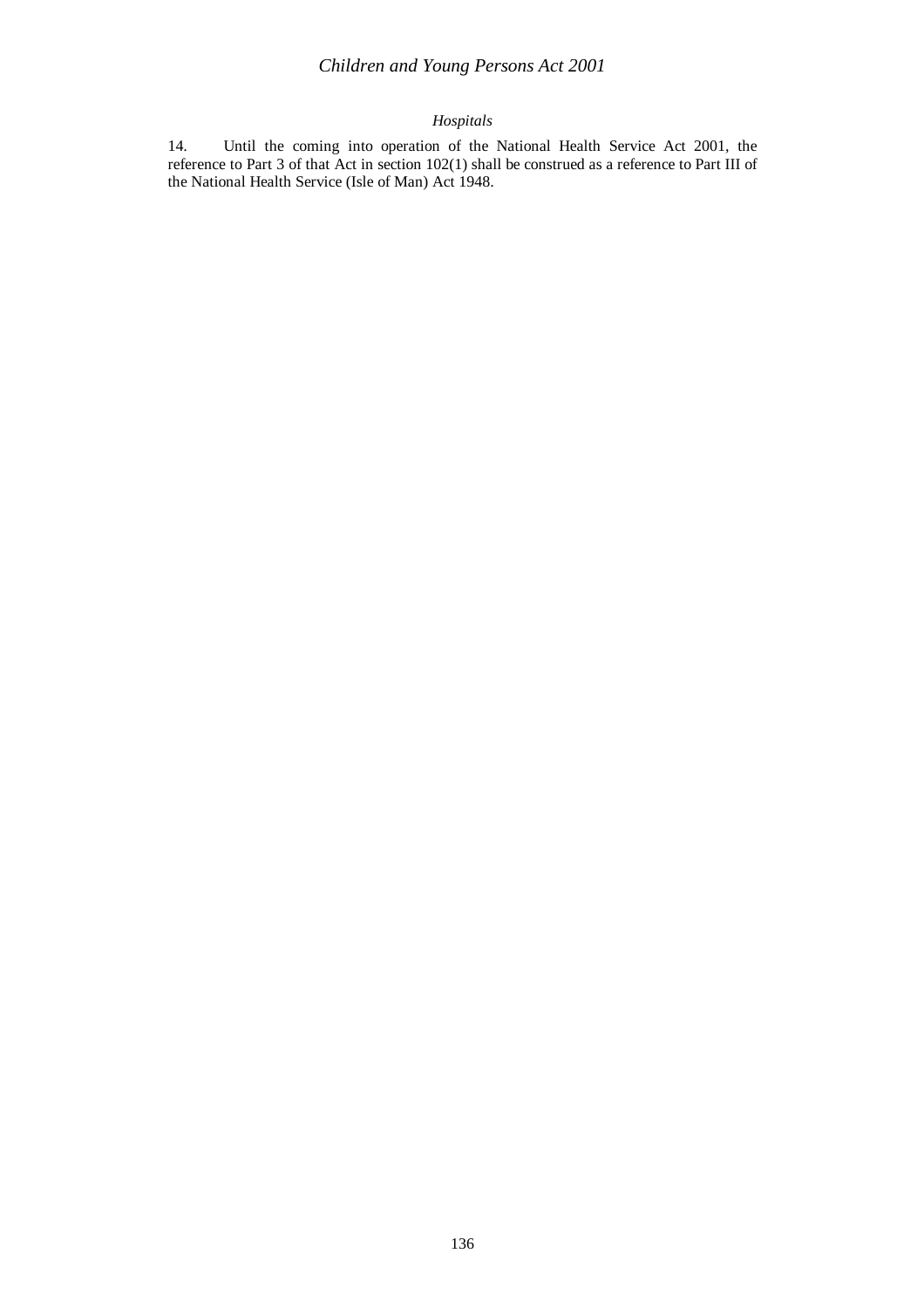# SCHEDULE 12 — AMENDMENT OF ENACTMENTS

#### *The Infanticide and Infant Life (Preservation) Act 1938 (XV p.23)*

1. In section 2(4), for "section 15 of the Children Act 1910" substitute "section 1 of the Children and Young Persons Act 1966".

# *The Isle of Man Education Act 1949 (XVII p.516)*

- 2. In section  $67 -$ 
	- (a) after subsection (6) insert —

"(6A) On the making of a care order under Part 4 of the Children and Young Persons Act 2001 with respect to a child, any school attendance order in force with respect to him shall cease to be in force.";

(b) in subsection (7), for "the last foregoing subsection" substitute "subsections (6) and (6A)".

*The National Assistance (Isle of Man) Act 1951 (XVII p.1008)*

3. (1) In section  $22(1)(a)$ , after "persons" insert "aged 18 or over".

(2) In section 33(2), for "Family Law Act 1991" substitute "Children and Young Persons Act 2001".

*The Criminal Justice Act 1963 (XIX p.975)*

- 4. In section 8(1)
	- (a) for "subsection (2) of section ninety-one of the Children Act 1910" substitute "section 82(3) of the Children and Young Persons Act 2001";
	- (b) for "charged with" substitute "found guilty of".

*The Children and Young Persons Act 1966 (XX p.89)*

5. (1) In section 8, after subsection (1) insert —

"(1A) Proceedings for an offence under this section shall not be instituted except by the Department of Education.".

(2) In section 14(1)(a), for "Family Law Act 1991" substitute "Children and Young Persons Act 2001".

- $(3)$  In section  $118$  —
- (a) in subsection (1), in the definition of "parental responsibility", for "Family Law Act 1991" substitute "Children and Young Persons Act 2001";
- (b) in subsection (2A), for "Family Law Act 1991" substitute "Children and Young Persons Act 2001".

*The Civil Evidence Act 1973 (c.18)*

6. In section 12(5), in the definition of "affiliation proceedings", in paragraph (a), for "section 9 of or Schedule 1 to the Family Law Act 1991" substitute "section 11 of or Schedule 1 to the Children and Young Persons Act 2001".

*The Domicile and Matrimonial Proceedings Act 1974 (c.15)*

- 7. In paragraph 11 of Schedule 1
	- (a) in sub-paragraph (1), in the definition of "relevant order", in paragraph (c), for "section 9 of the Family Law Act 1991" substitute "section 11 of the Children and Young Persons Act 2001";
	- (b) in sub-paragraph (3), for "section 9 of the Family Law Act 1991" substitute "section 11 of the Children and Young Persons Act 2001".

*The Judicature (Matrimonial Causes) Act 1976 (c.14)*

8. (1) In section 41(1)(b), for "Part II of the Family Law Act 1991" substitute "the Children and Young Persons Act 2001".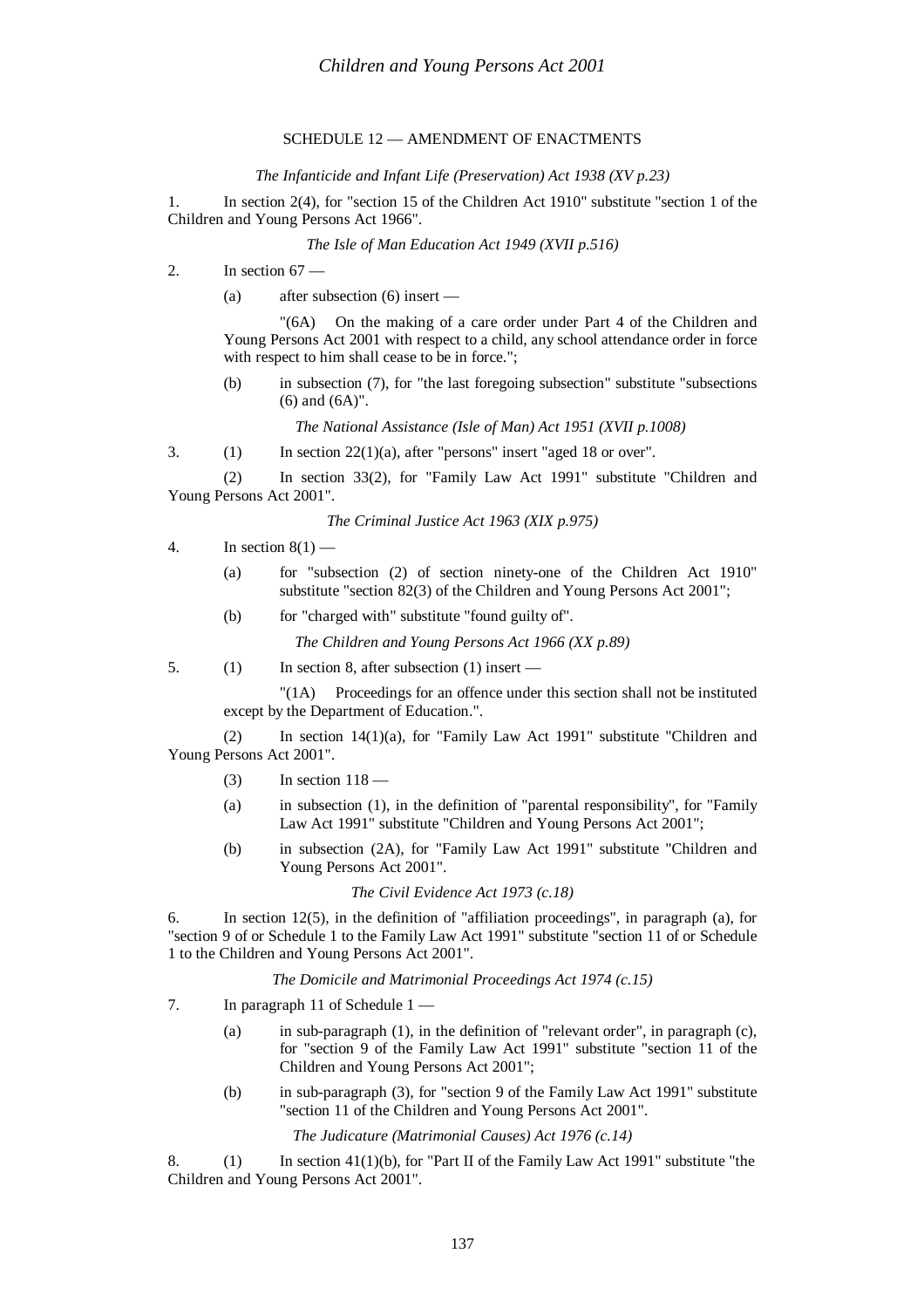*The Administration of Justice Act 1981 (c.8)*

9. For Schedule 4 substitute —

# "SCHEDULE 4

# MAINTENANCE ORDERS TO WHICH PARTS II AND III OF THIS ACT APPLY

1. Any order for periodical or other payments made under any of the following enactments

- (a) the Married Persons Protection Acts 1897 to 1952;
- (b) section 34 or 35 of the National Assistance (Isle of Man) Act 1951;
- (c) the Guardianship of Infants Act 1953;
- (d) the Matrimonial Proceedings (Magistrates Courts) Act 1962;
- (e) the Judicature (Matrimonial Causes) Act 1965;
- (f) the Affiliation Proceedings Act 1966;
- (g) section 76 or 78 of the Children and Young Persons Act 1966;
- (h) section 4(2) or 6 of the Family Law Reform (Isle of Man) Act 1971;
- (i) Part II of the Judicature (Matrimonial Causes) Act 1976;
- (j) section 18 of the Supplementary Benefits Act 1976 (an Act of Parliament), as it has effect in the Island;
- (k) Part I or II of the Domestic Proceedings Act 1983;
- (l) paragraph 3 of Schedule 1 to the Adoption Act 1984;
- (m) Part III of the Matrimonial Proceedings Act 1986;
- (n) Schedule 1 to the Family Law Act 1991;
- (o) section 106 of the Social Security Administration Act 1992 (an Act of Parliament), as it has effect in the Island.
- 2. Any order registered in or confirmed by a court in the Island under
	- (a) the Maintenance Orders (Facilities for Enforcement) Act 1921;
	- (b) the Maintenance Orders (Reciprocal Enforcement) Act 1978;
	- (c) the Maintenance Orders (Reciprocal Enforcement) Act 1995.

3. Any order referred to in paragraph 1 or 2 which has been revoked or discharged if any arrears are recoverable thereunder."

#### *The Domestic Proceedings Act 1983 (c.13)*

10. In section 8, for "Part II of the Family Law Act 1991" substitute "the Children and Young Persons Act 2001".

#### *The Adoption Act 1984 (c.14)*

- 11. (1) In section 1(3)(b), for "Acts 1966 to 1990" substitute "Act 2001".
	- $(2)$  In section  $21(3)$  —
	- (a) for "remains in the custody of" substitute "has his home with";
	- (b) for "section 75 of the Children and Young Persons Act 1966" substitute "Schedule 3 to the Children and Young Persons Act 2001".
	- $(3)$  In section  $22(3)$  —
	- (a) in paragraph (a), for "Family Law Act 1991" substitute "Children and Young Persons Act 2001";
	- (b) in paragraph (c) (ii), for "Family Law Act 1991" substitute "Children and Young Persons Act 2001".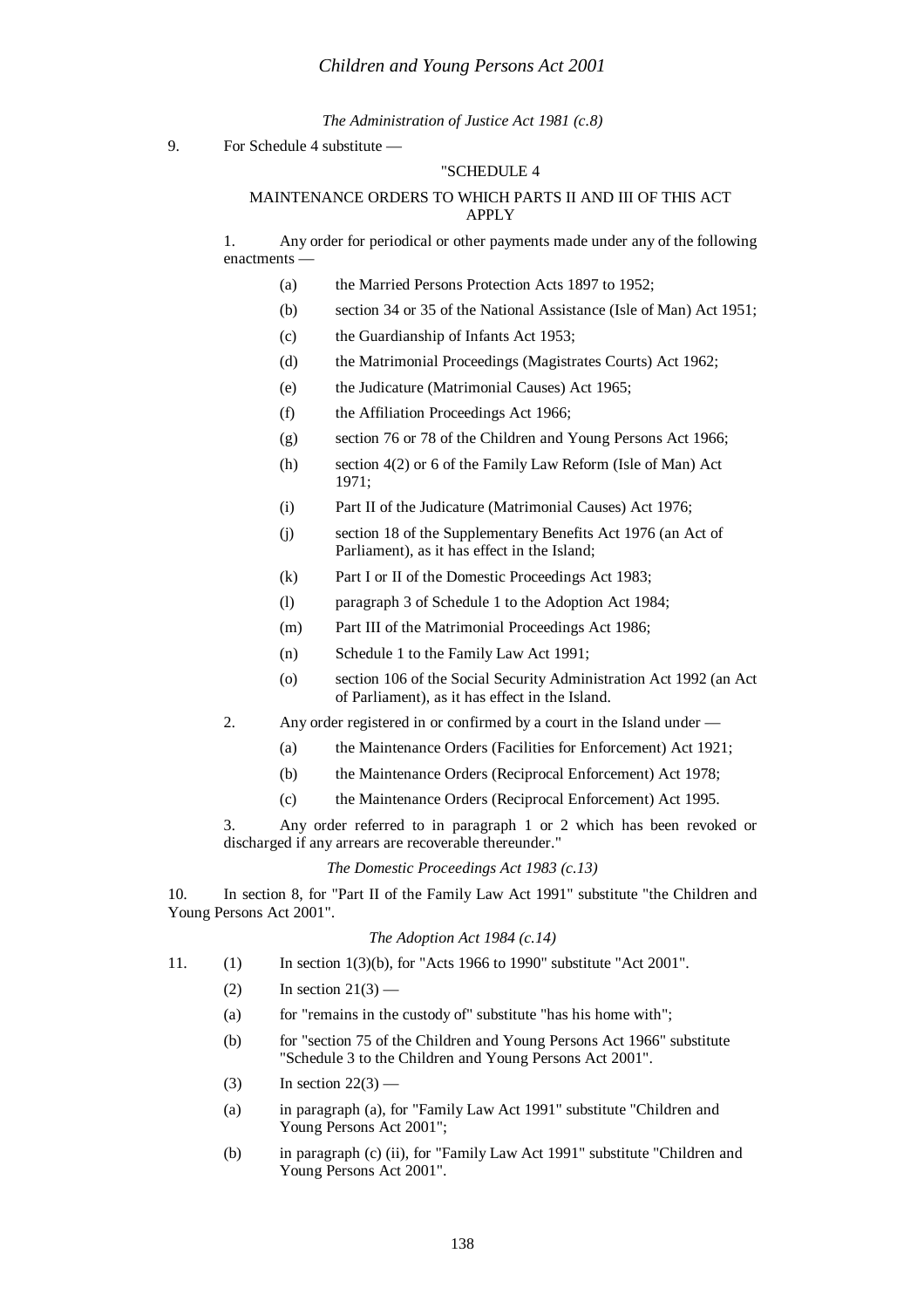(4) For section 23(2) substitute  $-$ 

"(2) Sections 98(1) and (3) to (6) and 99 of the Children and Young Persons Act 2001 apply to any premises in which an authorised officer has cause to believe —

- (a) a protected child is or will be living; or
- (b) a child is or will be living with a person with whom he has been placed by an adoption agency;

as they apply to premises referred to in section 98(1) of that Act."

 $(4)$  In section 43(1), for "the parental rights and duties relating to the child" substitute "parental responsibility for the child".

(5) In section 58(1), for the definition of "the parental rights and duties"

substitute —

""parental responsibility" has the meaning given by section 2 of the Children and Young Persons Act 2001;".

*The Legal Aid Act 1986 (c.23)*

12. In Schedule 1, for paragraph 3 substitute —

"3. Proceedings in a court of summary jurisdiction under Part 4 or 5 of the Children and Young Persons Act 2001."

*The Child Custody Act 1987 (c.11)*

13. (1) For sections 1, 2 and 3 substitute —

# "**1. Jurisdiction in matrimonial proceedings**

(1) In proceedings for divorce, nullity of marriage or judicial separation, a court in the Island shall not have jurisdiction to make an order under section 11 of the Children and Young Persons Act 2001 with respect to a child unless the proceedings are in respect of the marriage of the parents of the child concerned and —

- (a) they are for divorce or nullity of marriage and are continuing; or
- (b) they are for judicial separation and are continuing, and the jurisdiction is not excluded by subsection (2); or
- (c) they have been dismissed after the beginning of the trial but
	- (i) the order under the said section 9 is being made forthwith, or
	- (ii) the application for the order was made on or before the dismissal.

(2) For the purposes of subsection  $(1)(b)$ , the jurisdiction of the court is excluded if, after the decree of judicial separation, on the relevant date proceedings for divorce or nullity of marriage are continuing in any part of the United Kingdom, except where the court in which those other proceedings are continuing has made -

- (a) an order under a provision corresponding to subsection (3), or
- (b) an order under a provision corresponding to section 4(2) which is recorded as made for the purpose of enabling proceedings to be taken in the Island with respect to the child concerned.
- (3) Where a court —
- (a) has jurisdiction to make an order under the said section 9 in or in connection with proceedings for divorce, nullity of marriage or judicial separation, but
- (b) considers that it would more appropriate for matters relating to the custody of the child to be determined outside the Island,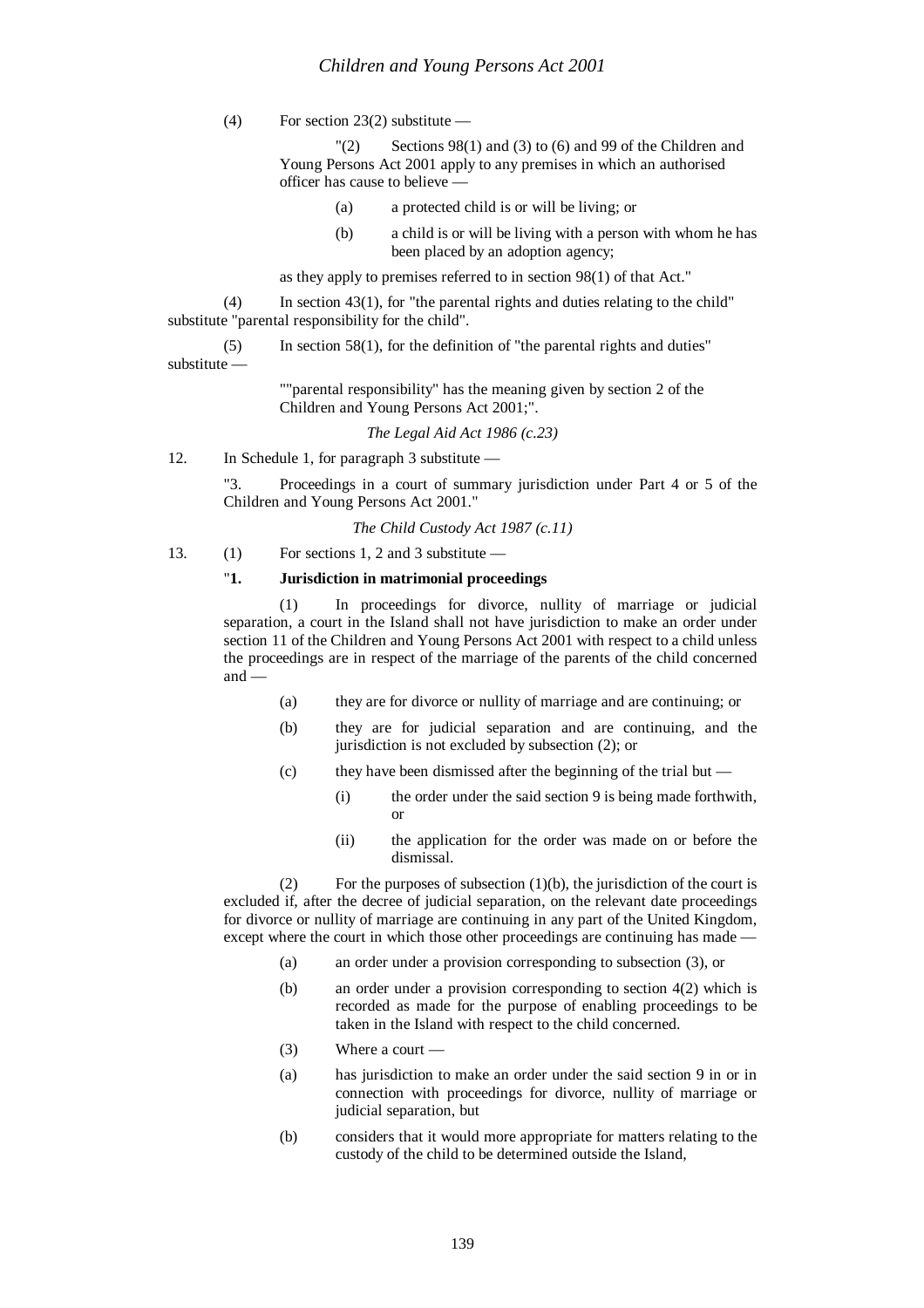the court may by order direct that, while the order under this subsection is in force, no order under the said section 11 shall be made by any court in or in connection with those proceedings.

#### **2. Jurisdiction otherwise than in matrimonial proceedings**

(1) A court in the Island shall not have jurisdiction to make an order under section 11 of the Children and Young Persons Act 2001 in a non-matrimonial case (that is, where the conditions in section  $1(1)$  are not satisfied) unless on the relevant date the child concerned —

- (a) is habitually resident in the Island, or
- (b) is present in the Island and is not habitually resident in the Island or any part of the United Kingdom,

#### and, in either case, the jurisdiction of the court is not excluded by subsection (2).

(2) For the purposes of subsection (1), the jurisdiction of the court is excluded if, on the relevant date, proceedings for divorce, nullity of marriage or judicial separation are continuing in a court in any part of the United Kingdom in respect of the marriage of the parents of the child concerned.

(3) Subsection (2) does not apply if the court in which the other proceedings are continuing has made —

- (a) an order under a provision corresponding to section 1(3), or
- (b) an order under a provision corresponding to section 4(2) which is recorded as made for the purpose of enabling proceedings with respect to the child concerned to be taken in the Island,

and that order is in force.

#### **3. Orders under High Court's inherent jurisdiction**

The High Court shall not have jurisdiction to make a custody order within section  $20(1)(b)$  unless

- (a) the condition in section  $2(1)$  is satisfied, or
- (b) the child concerned is present in the Island at the relevant date and the Court considers that the immediate exercise of its powers is necessary for his protection."
- (2) For section  $5(3)$  substitute —

"(3) A court in the Island shall not have jurisdiction to vary a custody order if, on the relevant date, proceedings for divorce, nullity or judicial separation are continuing in any part of the United Kingdom in respect of the marriage of the parents of the child concerned.

- $(3A)$  Subsection (3) shall not apply if —
- (a) the custody order was made in or in connection with proceedings for divorce or nullity of marriage in the Island in respect of the marriage of the parents of the child concerned; and
- (b) those proceedings are continuing.
- (3B) Subsection (3) does not apply if —
- (a) the custody order was made in or in connection with proceedings for judicial separation in the Island in respect of the marriage of the parents of the child concerned;
- (b) those proceedings are continuing; and
- (c) the decree of judicial separation has not yet been granted."
- (3) In section  $5(4)(a)$ , for "section  $3(3)$ " substitute "section  $1(3)$ ".

(4) In section 5(6), for "paragraph 1 of Schedule 2 to the Family Law Act 1991" substitute "Part 4 of the Children and Young Persons Act 2001".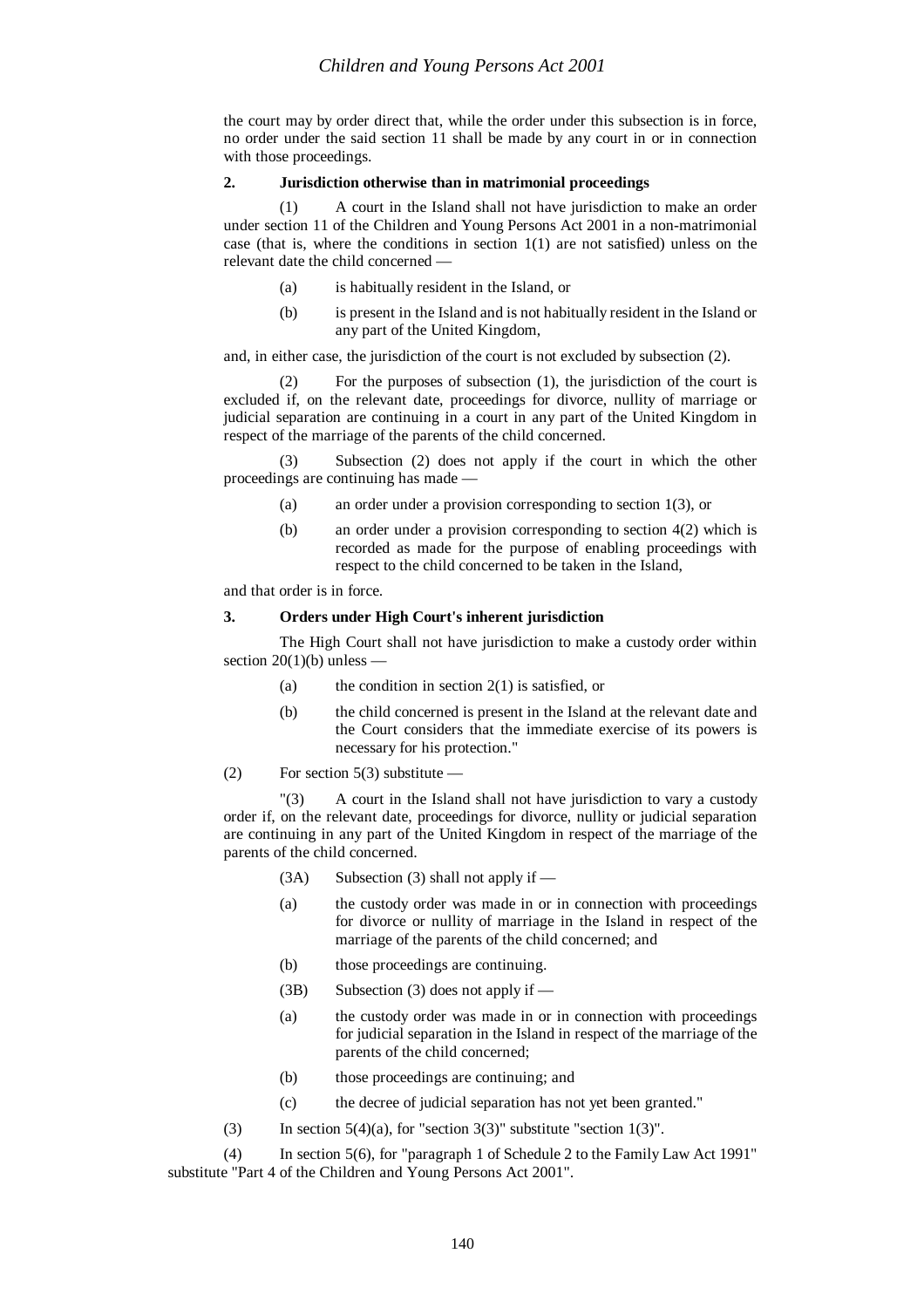(5) In section 20(1)(a), for "section 9 of or Schedule 1 to the Family Law Act 1991" substitute "section 11 of or Schedule 1 to the Children and Young Persons Act 2001".

- (6) In section 31, for paragraph (a) substitute
	- "(a) making, varying or revoking a custody order, or a supervision order under section 31 of the Children and Young Persons Act 2001;".
- (7) In section 42(2), for paragraph (a) substitute
	- "(a) in the case of custody proceedings, make, vary or revoke any custody order or a supervision order under section 31 of the Children and Young Persons Act 2001;".
- (8) In section 49(1), for the definition of "custody order" substitute —

""custody order" means —

- (a) a residence order under section 11 of the Children and Young Persons Act 2001;
- (b) a care order (other than an interim order) under Part 4 of that Act;".
- (9) For section 49(2) substitute —

"(2) The Council of Ministers may by order modify or amend any provision of Part II or III or this Part so that any reference to the U.K. Act or any provision of that Act includes a reference to —

- (a) that Act or that provision as it has effect in any of the Channel Islands or any colony by virtue of an order under section 28(1) thereof; or
- (b) any corresponding enactment or provision having effect in any of the Channel Islands or any colony.

(3) An order under subsection (2) may contain such consequential, incidental and supplementary provisions as appear to the Council of Ministers to be necessary or expedient, and in particular may amend or repeal any enactment other than Part II or III or this Part which appears to the Council of Ministers to be inconsistent with, or to have become unnecessary or to require modification in consequence of, the order.

(4) An order under subsection (2) shall not have effect unless it is approved by Tynwald.".

 $(10)$  In section 51(2)(b), for "legitimate" substitute "illegitimate".

(11) In the table in paragraph 5 of Schedule 1, in column 1, for " $3(3)$ " substitute "1(3)".

*The Nursing and Residential Homes Act 1988 (c.9)*

14. (1) In section 1(2), after paragraph (a) insert —

"(aa) any children's home (within the meaning of the Children and Young Persons Act 2001);".

(2) After section 12 insert —

## "**12A. Minors accommodated in homes**

(1) The person carrying on a home to which this Act applies shall notify the Department where a minor is provided with accommodation in the home —

- (a) for a consecutive period of at least 3 months, or
- (b) with the intention, on the part of the person taking the decision to accommodate him, of accommodating him for such a period.

(2) That person shall also notify the Department when he ceases to accommodate the minor in the home.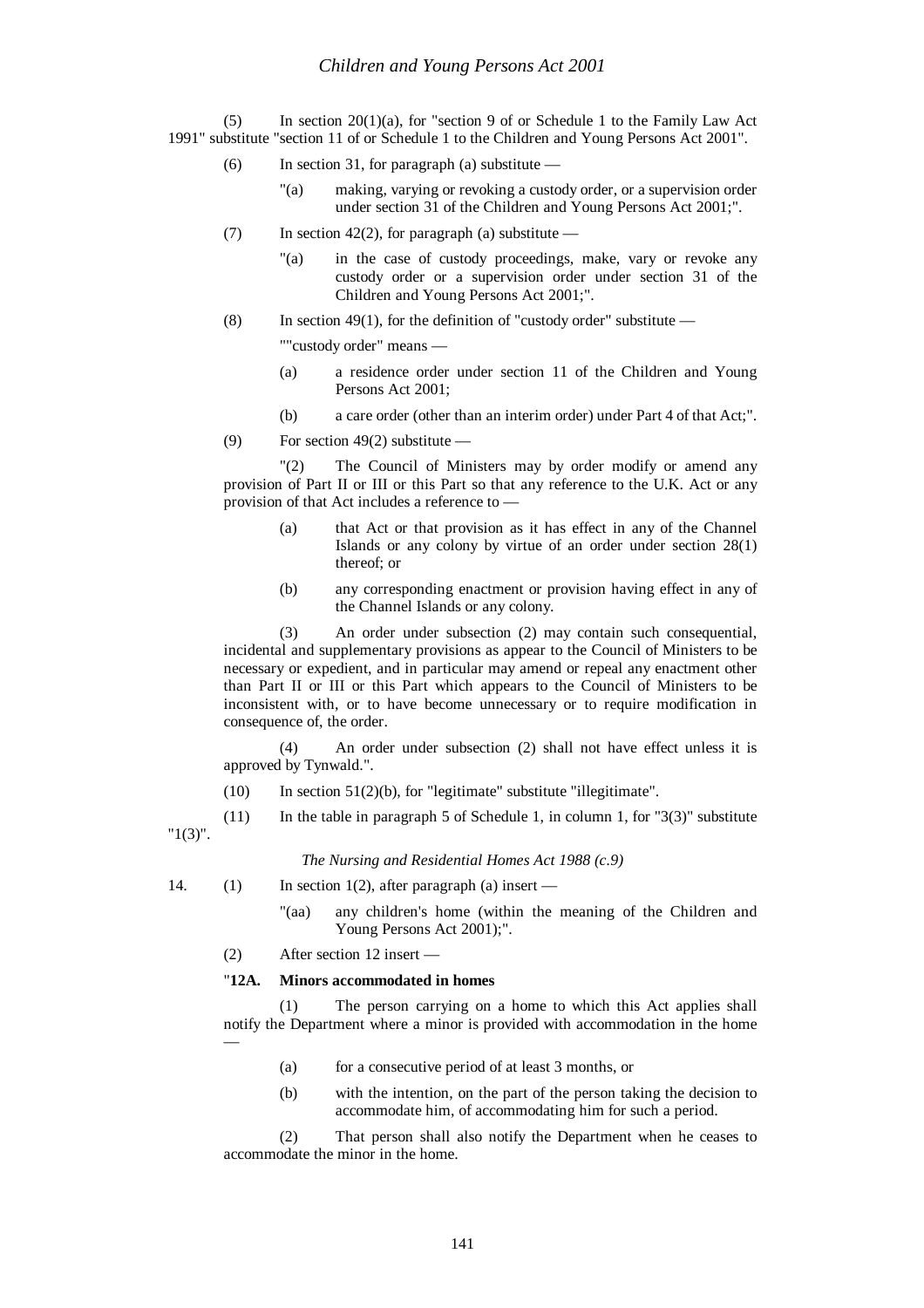(3) Where the Department has been notified under subsection (1), it shall —

- (a) take such steps as are reasonably practicable to enable it to determine whether the minor's welfare is adequately safeguarded and promoted while he is accommodated in the home; and
- (b) consider the extent to which (if at all) it should exercise any of its functions under the Children and Young Persons Act 2001 with respect to him.

(4) If the person carrying on any home fails without reasonable cause to comply with subsection (1) he is guilty of an offence and liable on summary conviction to a fine not exceeding £1,000."

*The Summary Jurisdiction Act 1989 (c.15)*

- 15. (1) In section 48(1), for paragraph (i) substitute
	- "(i) Part 1 or 2 of, or paragraph 3 of Schedule 3 to, the Children and Young Persons Act 2001;".

(2) In section 49(4), for "Family Law Act 1991" substitute "Children and Young Persons Act 2001".

(3) In section 54(2), for "Schedule 1 to the Family Law Act 1991" substitute "Schedule 1 to the Children and Young Persons Act 2001".

(4) In section 57, at the end insert —

"(5) For the purposes of this section and section 56(3) the person with whom a minor has his home

- (a) in the case of a minor who is being looked after by the Department of Health and Social Security (within the meaning of the Children and Young Persons Act 2001), is that Department;
- (b) otherwise, is the person who, disregarding any absence of the minor at a hospital or boarding school and any other temporary absence, has the care of him."

*The Criminal Justice Act 1990 (c.1)*

16. In section 5(6), for "Section 49 of the Children and Young Persons Act 1966" substitute "Section 82 of the Children and Young Persons Act 2001".

*The Prevention of Terrorism Act 1990 (c.19)*

17. In section 13(6), for paragraph (b) substitute —

"(b) section 72 of the Children and Young Persons Act 2001."

*The Family Law Act 1991 (c.3)*

18. In section 33, at the end insert —

"(5) This section does not have effect in relation to a child carried by a woman as the result of her artificial insemination after the commencement of sections 86 to 88 of the Children and Young Persons Act 2001.".

# *The Sexual Offences Act 1992 (c.6)*

19. In section 35(5), for the words from "section 35" onwards substitute "Part 5 of the Children and Young Persons Act 2001".

*The Mental Health Act 1998 (c.3)*

20. (1) For section 38 substitute —

# "**38. Children and young persons in care**

Where a patient is a minor in the care of the Department by virtue of a care order within the meaning of the Children and Young Persons Act 2001, the Department shall be deemed to be the nearest relative of the patient in preference to any person except the patient's husband or wife (if any)."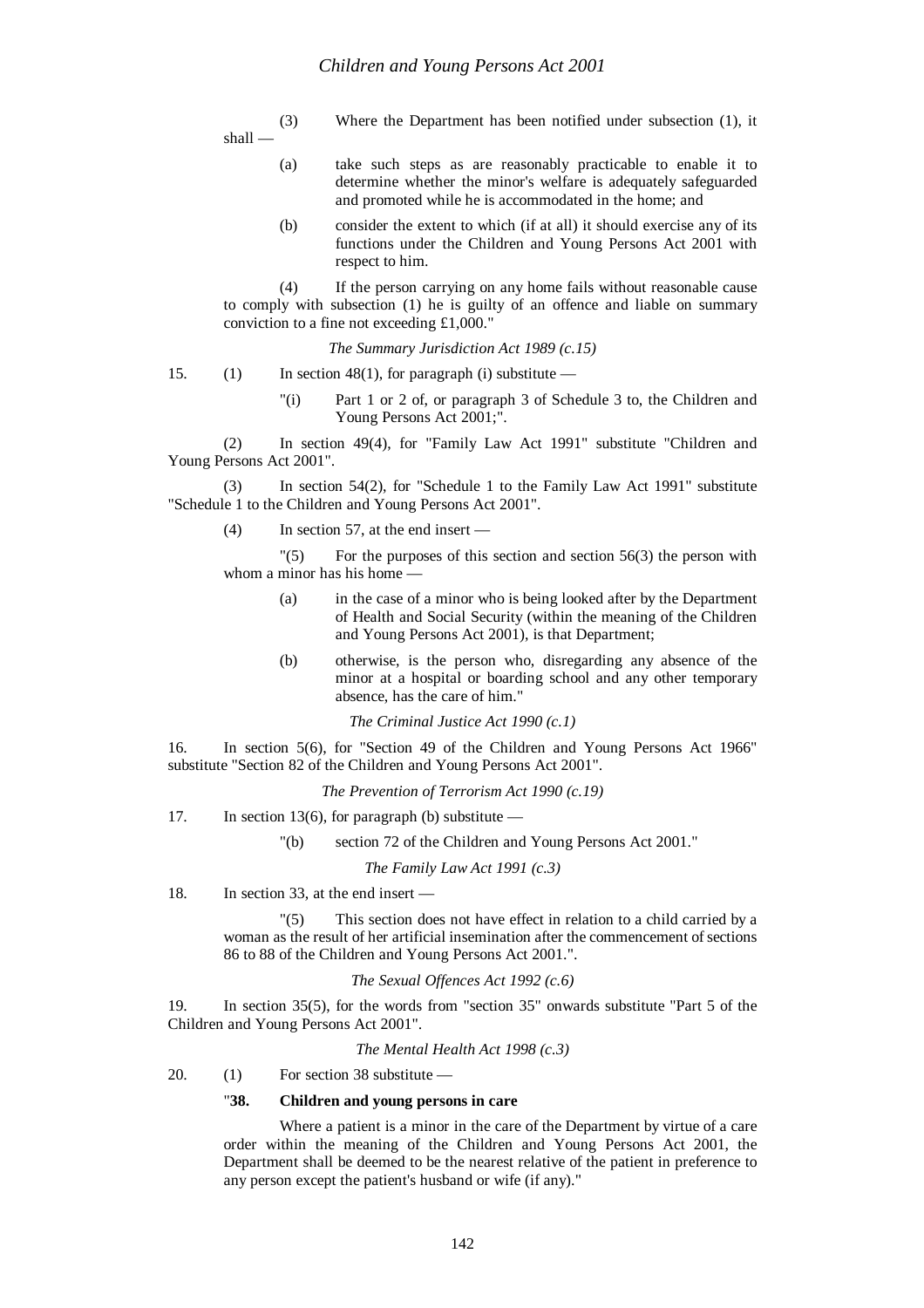- (2) In section 114(2), for paragraph (a) substitute
	- "(a) a minor who is in the care of the Department by virtue of a care order within the meaning of the Children and Young Persons Act 2001;".

*The Police Powers and Procedures Act 1998 (c.9)*

21. (1) In section 40(12), for ",as defined by section 4 of the Children and Young Persons Act 1969," substitute "under any provision of the Children and Young Persons Act 2001".

(2) In section 41(6), for "taken into the care of the Department of Health and Social Security" substitute "moved to accommodation provided by the Department of Health and Social Security under Part 3 of the Children and Young Persons Act 2001".

- (3) In section  $42-$
- (a) in subsection (4), for "transferred to the care of" substitute "moved to accommodation provided by";
- (b) in subsection (5), for "in that Department's care" substitute "in accommodation provided by that Department".

(4) In section 58(8)(b), for "section 29(4) of the Children and Young Persons Act 1966" substitute "section 73(2) of the Children and Young Persons Act 2001".

*The Rehabilitation of Offenders Act 2001 (c6)*

- 22. (1) In section 5(2), for paragraphs (b) and (c) substitute
	- "(b) in any proceedings relating to adoption, the marriage of any minor, the exercise of the inherent jurisdiction of the High Court with respect to minors or the provision by any person of accommodation, care or schooling for minors;
	- (c) in any proceedings brought under the Children and Young Persons Act 2001 (including proceedings relating to the variation or discharge of a supervision order under Schedule 9 to that Act, or on appeal from any such proceedings);".

(2) In paragraphs 10(c) and 14 of Schedule 1, after "1995" insert "or under Schedule 9 to the Children and Young Persons Act 2001".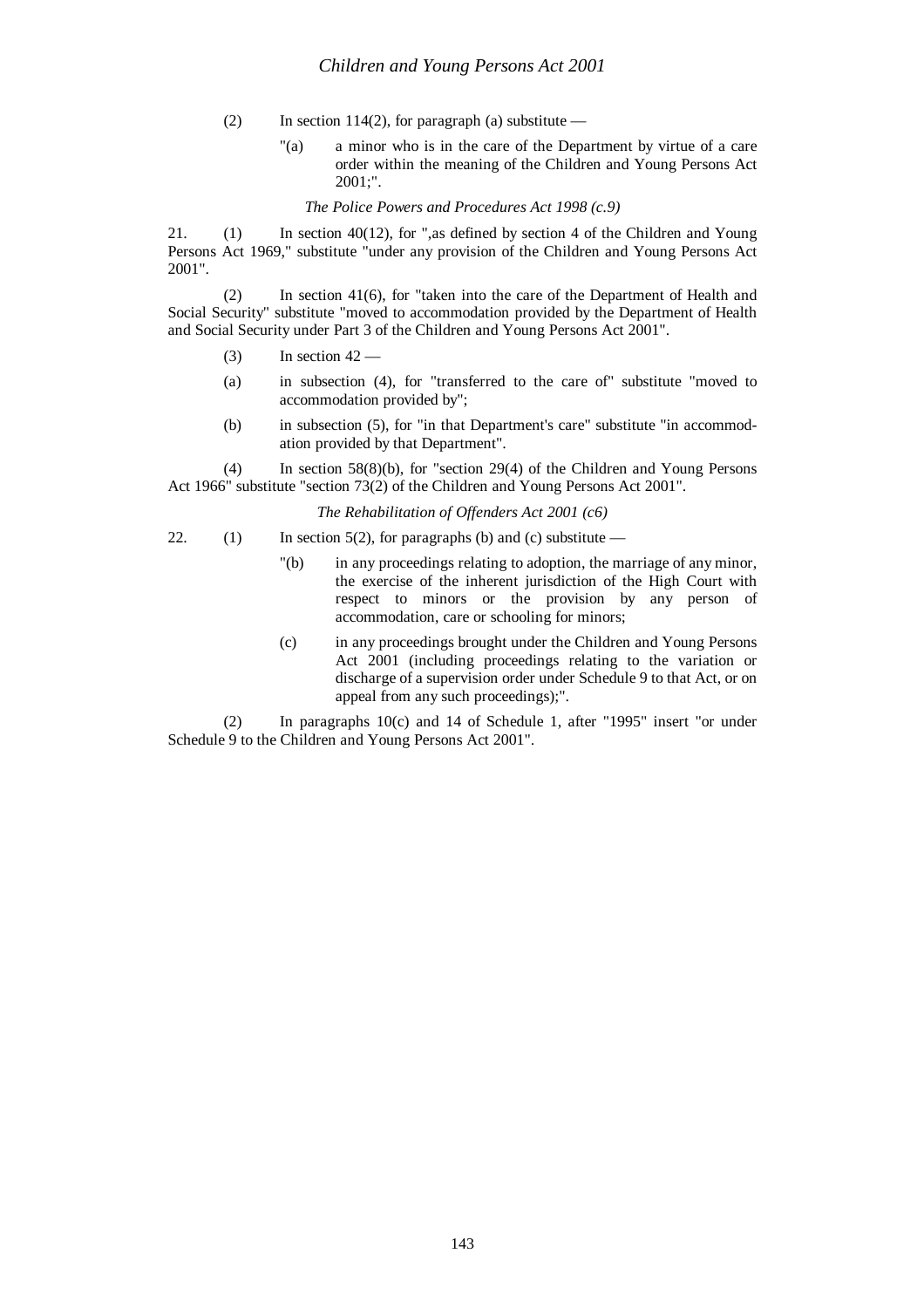| Reference    | Short title                                                         | Extent of repeal                                                                                                                                                                                                                                         |
|--------------|---------------------------------------------------------------------|----------------------------------------------------------------------------------------------------------------------------------------------------------------------------------------------------------------------------------------------------------|
| XVII p.516   | The Isle of Man Education Act<br>1949.                              | Section $70(3)$ to $(5)$ .                                                                                                                                                                                                                               |
|              |                                                                     | Section 70A.                                                                                                                                                                                                                                             |
|              |                                                                     | Section 140.                                                                                                                                                                                                                                             |
|              |                                                                     | Section 169(2).                                                                                                                                                                                                                                          |
| XVIII p.1096 | The Child Life Protection Act<br>1959.                              | The whole Act.                                                                                                                                                                                                                                           |
| XX p.89      | The Children and Young Persons<br>Act 1966.                         | Section $22(6)$ .                                                                                                                                                                                                                                        |
|              |                                                                     | Parts III to VII.                                                                                                                                                                                                                                        |
|              |                                                                     | In section 110, in subsection $(1)$ , paragraphs<br>(a) to (d) and (f); and subsection $(2)$ .                                                                                                                                                           |
|              |                                                                     | Sections 111 to 115.                                                                                                                                                                                                                                     |
|              |                                                                     | In section 118, in subsection $(1)$ , the<br>definitions of "Affiliation Act", "care<br>order", "fit person", "hospital", "legal<br>guardian", "place of safety", "voluntary<br>home" and "voluntary organisation";<br>and subsections $(6)$ and $(7)$ . |
|              |                                                                     | In Schedule 3, paragraphs 3 to 5.                                                                                                                                                                                                                        |
| XXI p.44     | The Children and Young Persons<br>Act 1969.                         | Sections 1 to 5.                                                                                                                                                                                                                                         |
|              |                                                                     | Section 10.                                                                                                                                                                                                                                              |
|              |                                                                     | Section 12.                                                                                                                                                                                                                                              |
|              |                                                                     | Sections 16 to 19.                                                                                                                                                                                                                                       |
|              |                                                                     | Sections 21 to 23.                                                                                                                                                                                                                                       |
|              |                                                                     | Section 26.                                                                                                                                                                                                                                              |
|              |                                                                     | Sections 38 to 42.                                                                                                                                                                                                                                       |
|              |                                                                     | Sections 48 to 50.                                                                                                                                                                                                                                       |
|              |                                                                     | Schedule 1.                                                                                                                                                                                                                                              |
|              |                                                                     | In Schedule 2, paragraphs 9 to 21.                                                                                                                                                                                                                       |
|              |                                                                     | In Schedule 3, paragraph 4 to 6.                                                                                                                                                                                                                         |
| 1971 c.16    | The Children and Young Persons<br>Act 1971.                         | The whole Act.                                                                                                                                                                                                                                           |
| 1974 c.4     | The Children and Young Persons<br>(Amendment) Act 1974.             | The whole Act.                                                                                                                                                                                                                                           |
| 1974 c.12    | The Nurseries and Child-Minders<br>Regulation Act 1974.             | The whole Act.                                                                                                                                                                                                                                           |
| 1979 c.22    | The Statute Law Revision<br>(Miscellaneous Provisions)<br>Act 1979. | In Schedule 1, paragraph 25.                                                                                                                                                                                                                             |
| 1983 c.13    | The Domestic Proceedings Act<br>1983.                               | In section $90(1)$ , the definition of "parental"<br>rights and duties".                                                                                                                                                                                 |
|              |                                                                     | In Schedule 2, paragraph 15.                                                                                                                                                                                                                             |

# SCHEDULE 13 — ENACTMENTS REPEALED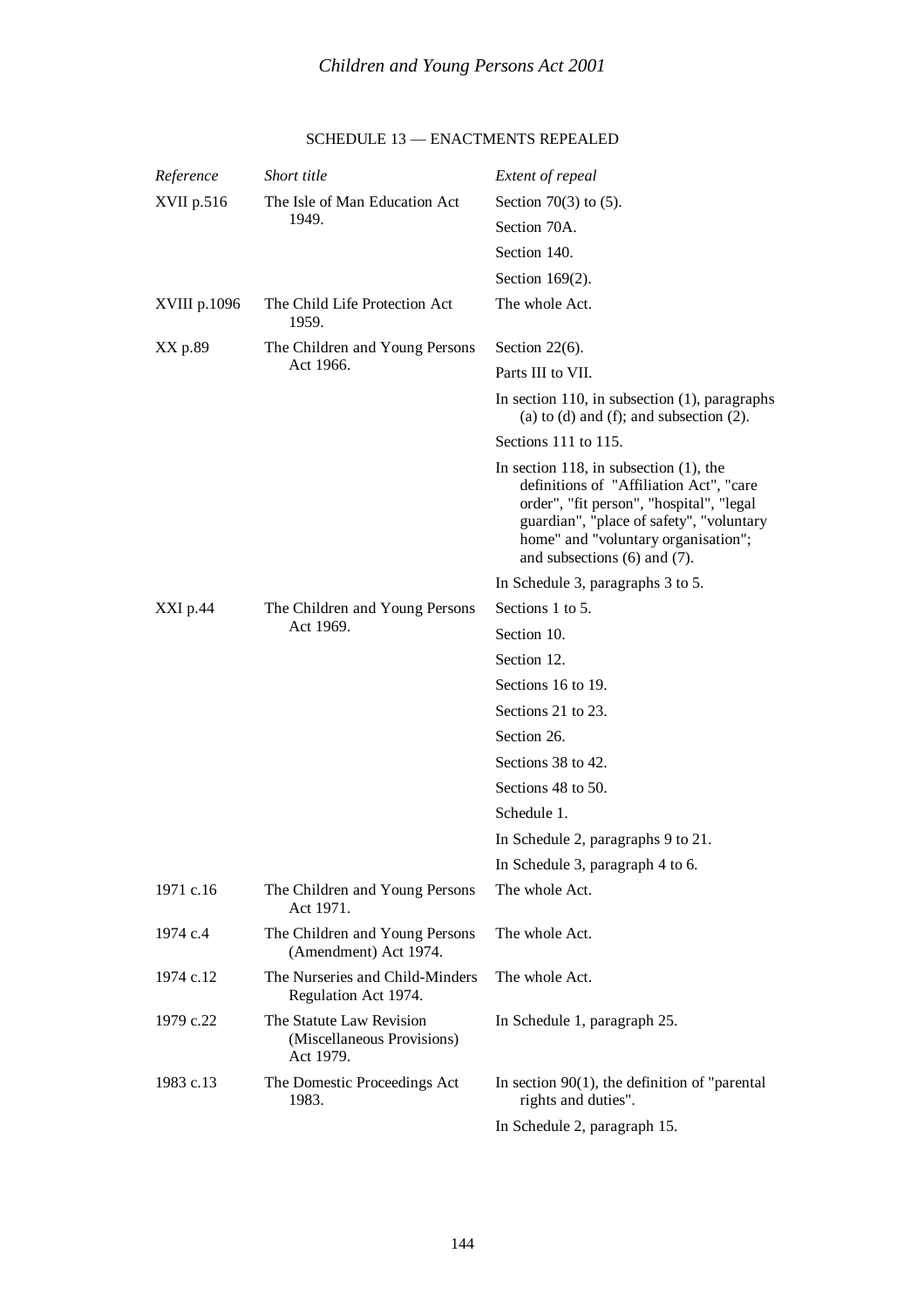| 1984 c.14 | The Adoption Act 1984.                              | Section 24.                                                                                                                                                                     |
|-----------|-----------------------------------------------------|---------------------------------------------------------------------------------------------------------------------------------------------------------------------------------|
|           |                                                     | Section 27 $(1)$ , $(3)$ and $(4)$ .                                                                                                                                            |
|           |                                                     | In section $44(1)$ , paragraph (c).                                                                                                                                             |
|           |                                                     | In section $45(2)$ , the words from "and the<br>court" onwards.                                                                                                                 |
|           |                                                     | In section $58(1)$ , the definition of "place of<br>safety".                                                                                                                    |
|           |                                                     | In Schedule 4, paragraphs 1 and 2.                                                                                                                                              |
| 1985 c.15 | The Criminal Law (Amendment)<br>Act 1985.           | In Schedule 2, paragraph 6.                                                                                                                                                     |
| 1985 c.25 | The Treasury Act 1985.                              | In Schedule 2, paragraphs 164 to 170.                                                                                                                                           |
| 1986 c.14 | The Health and Social Security<br>Act 1986.         | In Schedule 2, paragraphs 31 and 69 to 74.                                                                                                                                      |
| 1986 c.22 | The Matrimonial Proceedings Act<br>1986.            | In Schedule 2, paragraph 8.                                                                                                                                                     |
| 1987 c.6  | The Coroners of Inquests Act<br>1987.               | In section $6(1)$ , paragraph (b).                                                                                                                                              |
| 1987 c.11 | The Child Custody Act 1987.                         | In section 31, the words from "or $(d)$ "<br>onwards.                                                                                                                           |
| 1989 c.15 | The Summary Jurisdiction Act<br>1989.               | Section 41.                                                                                                                                                                     |
|           |                                                     | In section $48(1)$ , paragraphs (c) and (d).                                                                                                                                    |
|           |                                                     | In Schedule 5, paragraph 11.                                                                                                                                                    |
| 1990 c.1  | The Criminal Justice Act 1990.                      | Section $29(1)$ and $(3)$ .                                                                                                                                                     |
| 1990 c.13 | The Children and Young Persons<br>Act 1990.         | The whole Act.                                                                                                                                                                  |
| 1991 c.3  | The Family Law Act 1991.                            | Part I.                                                                                                                                                                         |
|           |                                                     | Part II.                                                                                                                                                                        |
|           |                                                     | Section 20.                                                                                                                                                                     |
|           |                                                     | Sections 22 to 26.                                                                                                                                                              |
|           |                                                     | Section 30.                                                                                                                                                                     |
|           |                                                     | Section 34.                                                                                                                                                                     |
|           |                                                     | Schedules 1 and 2.                                                                                                                                                              |
|           |                                                     | In Schedule 4, paragraph 6.                                                                                                                                                     |
|           |                                                     | In Schedule 5, paragraphs $13$ and $19(1)$ to<br>$(4)$ ; and in paragraph 19 $(9)$ , the words<br>from "for the definition" to the end of<br>the definition of "custody order". |
| 1992 c.10 | The Transfer of Governor's<br>Functions Act 1992.   | In Schedule 1, paragraph $34(2)$ and (3).                                                                                                                                       |
| 1992 c.11 | The Statute Law Revision Act<br>1992.               | Section $6(2)$ and $(4)$ .                                                                                                                                                      |
| 1993 c.12 | The Broadcasting Act 1993.                          | In Schedule 4, paragraphs $3(2)$ and $9(2)$ .                                                                                                                                   |
| 1993 c.18 | The Criminal Justice (Penalties,<br>Etc.) Act 1993. | Sections 8 and 9.<br>Schedule 1.                                                                                                                                                |
| 1995 c.1  | The Custody Act 1995.                               | In Schedule 4, paragraph 1.                                                                                                                                                     |